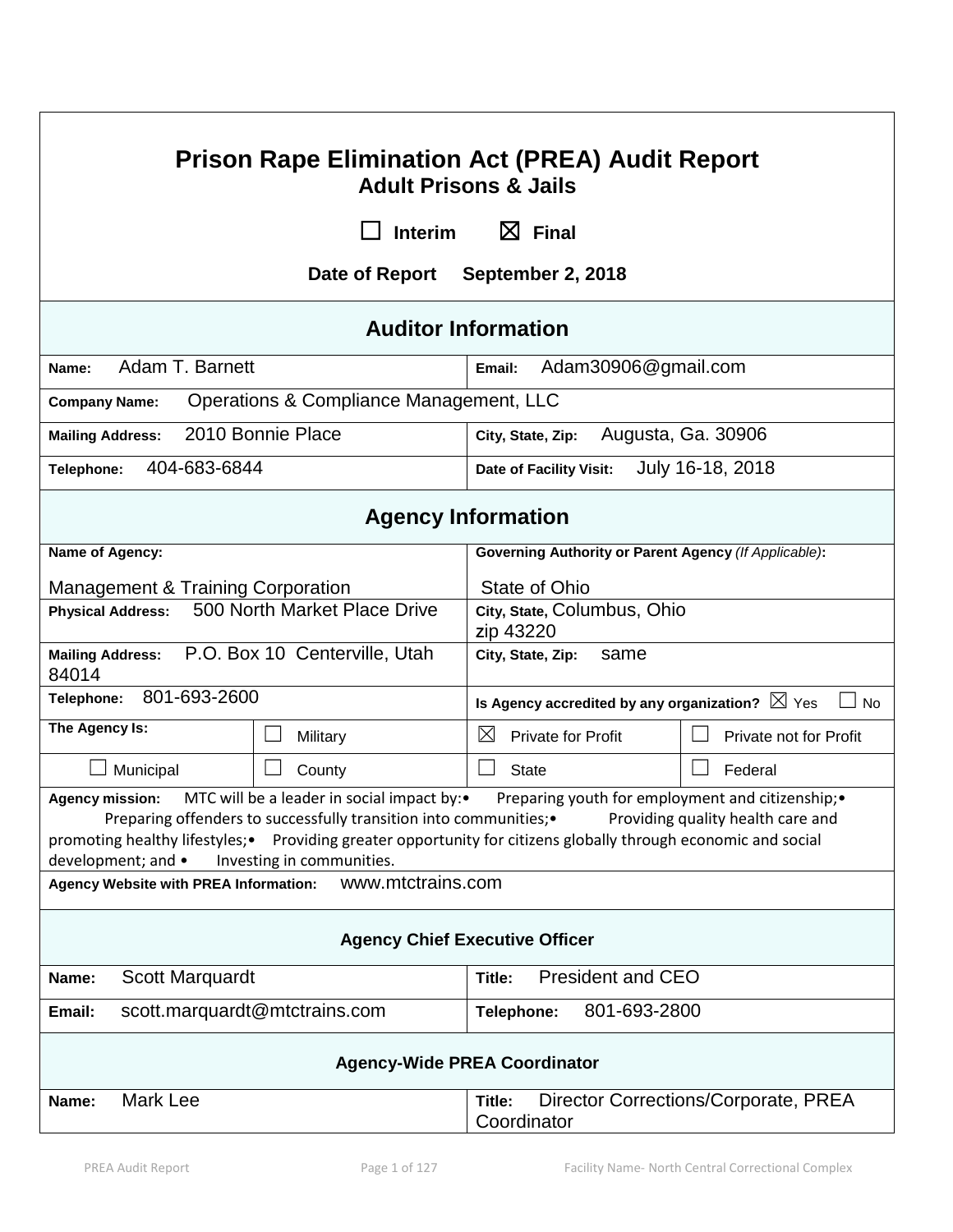| mark.lee@mtctrains.com<br>Email:                                                                                                                                                                                                                                     |                                                                          | 801-693-2864<br>Telephone:                          |                                                       |  |
|----------------------------------------------------------------------------------------------------------------------------------------------------------------------------------------------------------------------------------------------------------------------|--------------------------------------------------------------------------|-----------------------------------------------------|-------------------------------------------------------|--|
| <b>PREA Coordinator Reports to:</b>                                                                                                                                                                                                                                  |                                                                          | <b>PREA Coordinator</b>                             | Number of Compliance Managers who report to the<br>24 |  |
| Bernie Warner, Senior Vice President                                                                                                                                                                                                                                 |                                                                          |                                                     |                                                       |  |
|                                                                                                                                                                                                                                                                      |                                                                          | <b>Facility Information</b>                         |                                                       |  |
| Name of Facility:                                                                                                                                                                                                                                                    | <b>North Central Correctional Complex</b>                                |                                                     |                                                       |  |
| <b>Physical Address:</b>                                                                                                                                                                                                                                             |                                                                          | 607 Marion Williamsport Rd, East Marion, Ohio 43301 |                                                       |  |
| Mailing Address (if different than above):                                                                                                                                                                                                                           |                                                                          | Same as above                                       |                                                       |  |
| <b>Telephone Number:</b>                                                                                                                                                                                                                                             | 740-387-7040                                                             |                                                     |                                                       |  |
| The Facility Is:                                                                                                                                                                                                                                                     | <b>Military</b>                                                          | Private for profit<br>$\boxtimes$                   | Private not for profit<br>Ш                           |  |
| Municipal                                                                                                                                                                                                                                                            | County<br>$\Box$                                                         | <b>State</b><br>$\Box$                              | Federal<br>$\Box$                                     |  |
| <b>Facility Type:</b>                                                                                                                                                                                                                                                |                                                                          | Jail                                                | Prison<br>$\boxtimes$                                 |  |
| Facility Mission: NCCC's Mission is to effectively address the concerns of staff and needs of<br>offenders. The vision of NCCC is to become a leader in MTC and ODRC by proactively identifying<br>best practices in the areas of safety, security, and programming. |                                                                          |                                                     |                                                       |  |
| Facility Website with PREA Information: www.mtctrains.com                                                                                                                                                                                                            |                                                                          |                                                     |                                                       |  |
|                                                                                                                                                                                                                                                                      |                                                                          | <b>Warden/Superintendent</b>                        |                                                       |  |
| <b>Name Neil Turner</b><br>Title: Warden                                                                                                                                                                                                                             |                                                                          |                                                     |                                                       |  |
| neil.turner@mtctrains.com<br>Email:<br>Telephone: 740-387-7040 Ext 2000                                                                                                                                                                                              |                                                                          |                                                     |                                                       |  |
|                                                                                                                                                                                                                                                                      |                                                                          | <b>Facility PREA Compliance Manager</b>             |                                                       |  |
| Name:<br><b>David Catanese</b>                                                                                                                                                                                                                                       |                                                                          | Title: Compliance Manager                           |                                                       |  |
| Email:<br>david.catanese@MTCTrains.com                                                                                                                                                                                                                               |                                                                          | Telephone:                                          | 740-387-7040 Ext 2003                                 |  |
| <b>Facility Health Service Administrator</b>                                                                                                                                                                                                                         |                                                                          |                                                     |                                                       |  |
| <b>Vickie Donahue</b><br>Name:                                                                                                                                                                                                                                       |                                                                          | Title:<br><b>Health Care Administrator</b>          |                                                       |  |
| Email:<br>Vickie.donahue@mtctrains.com<br>740-387-7040 Ext 2098<br>Telephone:                                                                                                                                                                                        |                                                                          |                                                     |                                                       |  |
| <b>Facility Characteristics</b>                                                                                                                                                                                                                                      |                                                                          |                                                     |                                                       |  |
| 2426<br><b>Current Population of Facility: 2428</b><br><b>Designated Facility Capacity:</b>                                                                                                                                                                          |                                                                          |                                                     |                                                       |  |
|                                                                                                                                                                                                                                                                      | Number of inmates admitted to facility during the past 12 months<br>1690 |                                                     |                                                       |  |
| Number of inmates admitted to facility during the past 12 months whose length of stay in the<br>facility was for 30 days or more:                                                                                                                                    |                                                                          |                                                     | 1690                                                  |  |
| 1690<br>Number of inmates admitted to facility during the past 12 months whose length of stay in the                                                                                                                                                                 |                                                                          |                                                     |                                                       |  |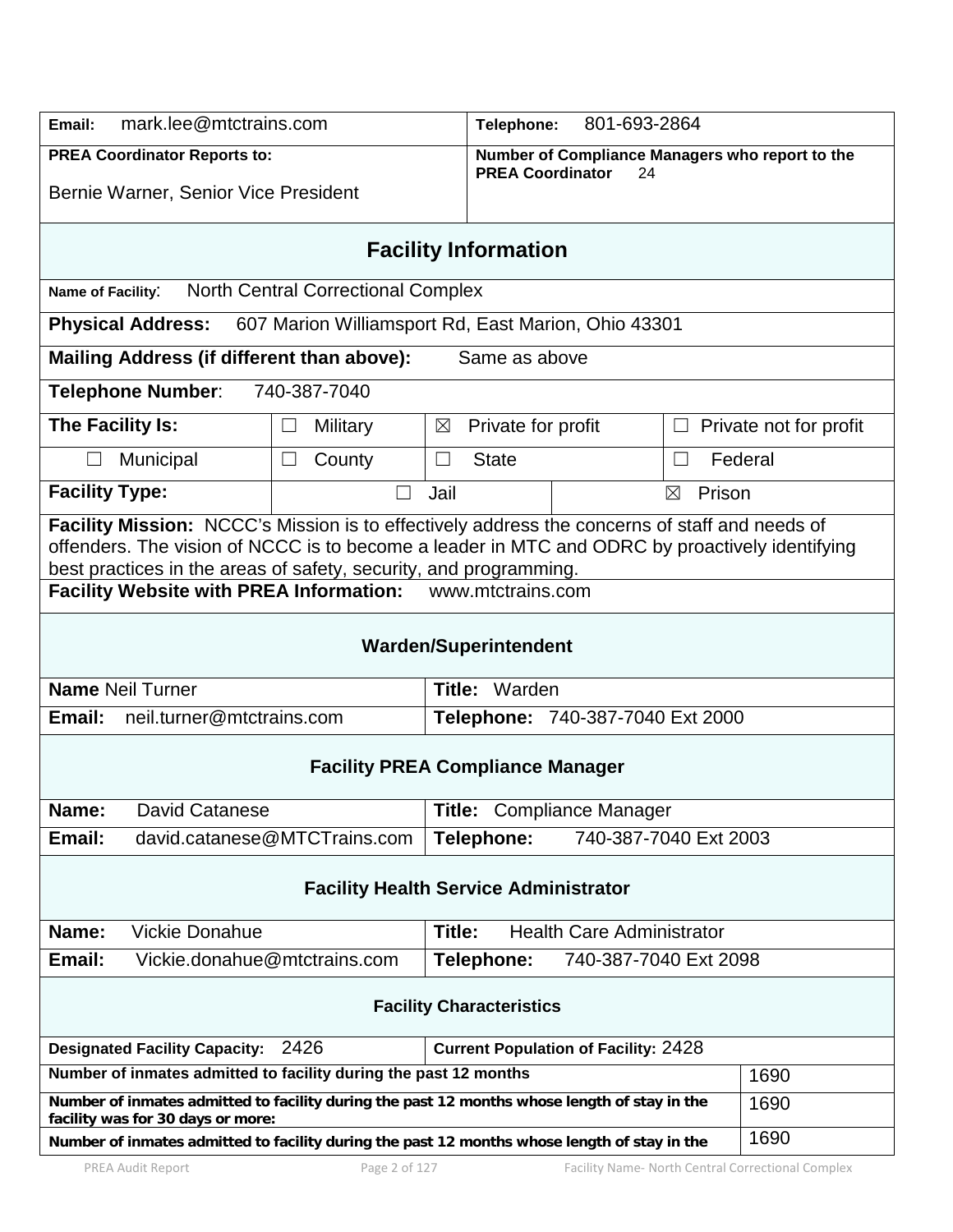| facility was for 72 hours or more:                                                                                                                                                        |                                        |                       |             |                         |  |
|-------------------------------------------------------------------------------------------------------------------------------------------------------------------------------------------|----------------------------------------|-----------------------|-------------|-------------------------|--|
| Number of inmates on date of audit who were admitted to facility prior to August 20, 2012:                                                                                                | 167                                    |                       |             |                         |  |
| Age Range of<br>Youthful Inmates Under 18: 0<br><b>Adults:</b><br><b>Population:</b>                                                                                                      |                                        |                       | $18 - 81$   |                         |  |
| Are youthful inmates housed separately from the adult<br>population?                                                                                                                      |                                        | Yes<br>$\blacksquare$ | <b>No</b>   | $\boxtimes$<br>$0 - NA$ |  |
| Number of youthful inmates housed at this facility during the past 12 months:                                                                                                             |                                        |                       |             | $0 - N/A$               |  |
| Average length of stay or time under supervision:                                                                                                                                         |                                        |                       |             | 5.59 Years              |  |
| Facility security level/inmate custody levels:                                                                                                                                            |                                        |                       |             | Level s 1&2             |  |
| Number of staff currently employed by the facility who may have contact with inmates:                                                                                                     |                                        |                       |             | 368                     |  |
| Number of staff hired by the facility during the past 12 months who may have contact with<br>inmates:                                                                                     |                                        |                       |             | 172                     |  |
| Number of contracts in the past 12 months for services with contractors who may have contact<br>with inmates:                                                                             |                                        |                       |             | 41                      |  |
|                                                                                                                                                                                           | <b>Physical Plant</b>                  |                       |             |                         |  |
| 17<br><b>Number of Buildings:</b>                                                                                                                                                         | Number of Single Cell Housing Units: 0 |                       |             |                         |  |
| <b>Number of Multiple Occupancy Cell Housing Units:</b>                                                                                                                                   |                                        |                       | $\mathbf 0$ |                         |  |
| <b>Number of Open Bay/Dorm Housing Units:</b>                                                                                                                                             |                                        |                       | 10          |                         |  |
| Number of Segregation Cells (Administrative and<br>50<br>Disciplinary:                                                                                                                    |                                        |                       |             |                         |  |
| Description of any video or electronic monitoring technology (including any relevant information about where<br>cameras are placed, where the control room is, retention of video, etc.): |                                        |                       |             |                         |  |
|                                                                                                                                                                                           |                                        |                       |             |                         |  |
| Cameras are placed throughout the facility in common areas, but not in any cells.                                                                                                         |                                        |                       |             |                         |  |
| <b>Medical</b>                                                                                                                                                                            |                                        |                       |             |                         |  |
| <b>Type of Medical Facility:</b>                                                                                                                                                          | <b>Clinic With Infirmary</b>           |                       |             |                         |  |
| Forensic sexual assault medical exams are conducted at:<br>Marion General Hospital/Wyandot Memorial<br>Hospital                                                                           |                                        |                       |             |                         |  |
| <b>Other</b>                                                                                                                                                                              |                                        |                       |             |                         |  |
| Number of volunteers and individual contractors, who may have contact with inmates, currently<br>authorized to enter the facility:                                                        |                                        |                       | 281         |                         |  |
| Number of investigators the agency currently employs to investigate allegations of sexual abuse:                                                                                          |                                        |                       |             | 1                       |  |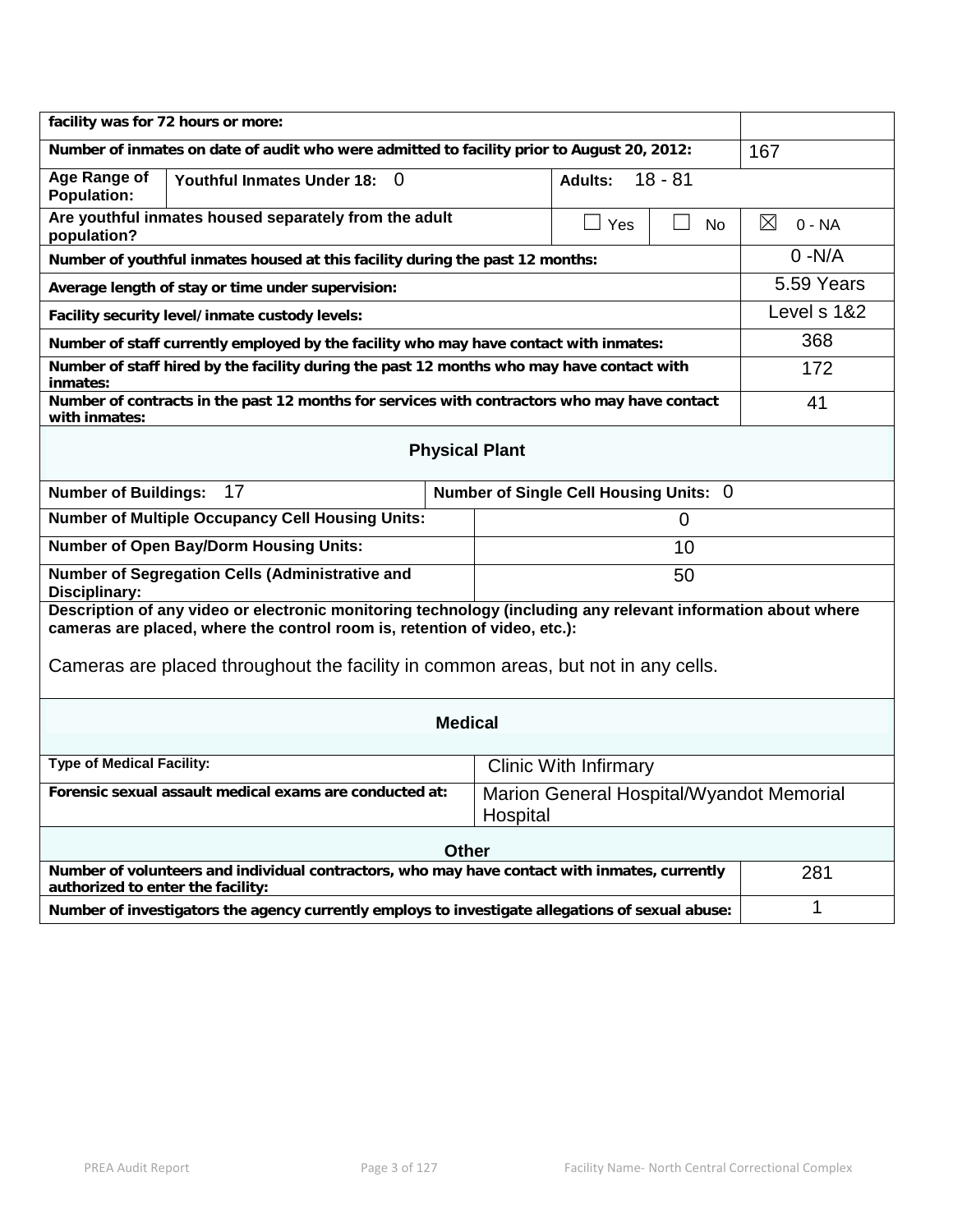# **Audit Findings**

# **Audit Narrative**

*The auditor's description of the audit methodology should include a detailed description of the following processes during the pre-onsite audit, onsite audit, and post-audit phases: documents and files reviewed, discussions and types of interviews conducted, number of days spent on-site, and observations made during the site-review, and a detailed description of any follow-up work conducted during the post-audit phase. The narrative should describe the techniques the auditor used to sample documentation and select interviewees, and the auditor's process for the site review.*

# **Methodology:**

The PREA audit of the North Central Correctional Complex (NCCC) "The Facility" operates under the parent company of Management & Training Corporation (MTC), "The Agency". MTC operates the facility for the Ohio Department of Rehabilitation and Correction (ODRC). North Central Correctional Complex PREA audit was conducted July 16-18, 2018. The auditor arrival date was July 15, 2018.

# **Pre-Audit:**

During the Pre-Audit period the facility received instructions to Post the Required PREA Audit Notice of the upcoming audit prior to the audit for confidential communications. As of July 14, 2018, there were no communications from inmates and staff. The Pre-Audit Questionnaire was completed and sent to the auditor as required.

The Auditor completed a documentation review using the Pre-Audit Questionnaire, internet search, policies and procedures review, and additional documentation provided on the flash drive, to include both the Agency and the Facility policy and procedures, Agency Mission Statement, Daily population report, schematic/layout for the facility and the last Final PREA Audit Report. The PREA Compliance Manager revised the PREA Audit: Pre-Audit Questionnaire to reflect accuracy of the report. The results of the documentation review were shared with the facility prior to and at the site visit. Phone conversations were conducted, and emails exchanged occurred with the facility.

The following documentation was requested:

- Inmate Roster
- Youthful Inmates, if any
- Inmates with Disabilities
- Inmates who are Limited English Proficient (LEP)
- LGBTI Inmates
- Inmates in segregated housing (PREA Related)
- Inmates who Reported Sexual Abuse
- Inmates who Reported Sexual Victimization During Risk Screening
- Staff Roster
- Specialized Staff
- Staff Personnel Files
- Inmate Files
- Contractors who have contact with Inmates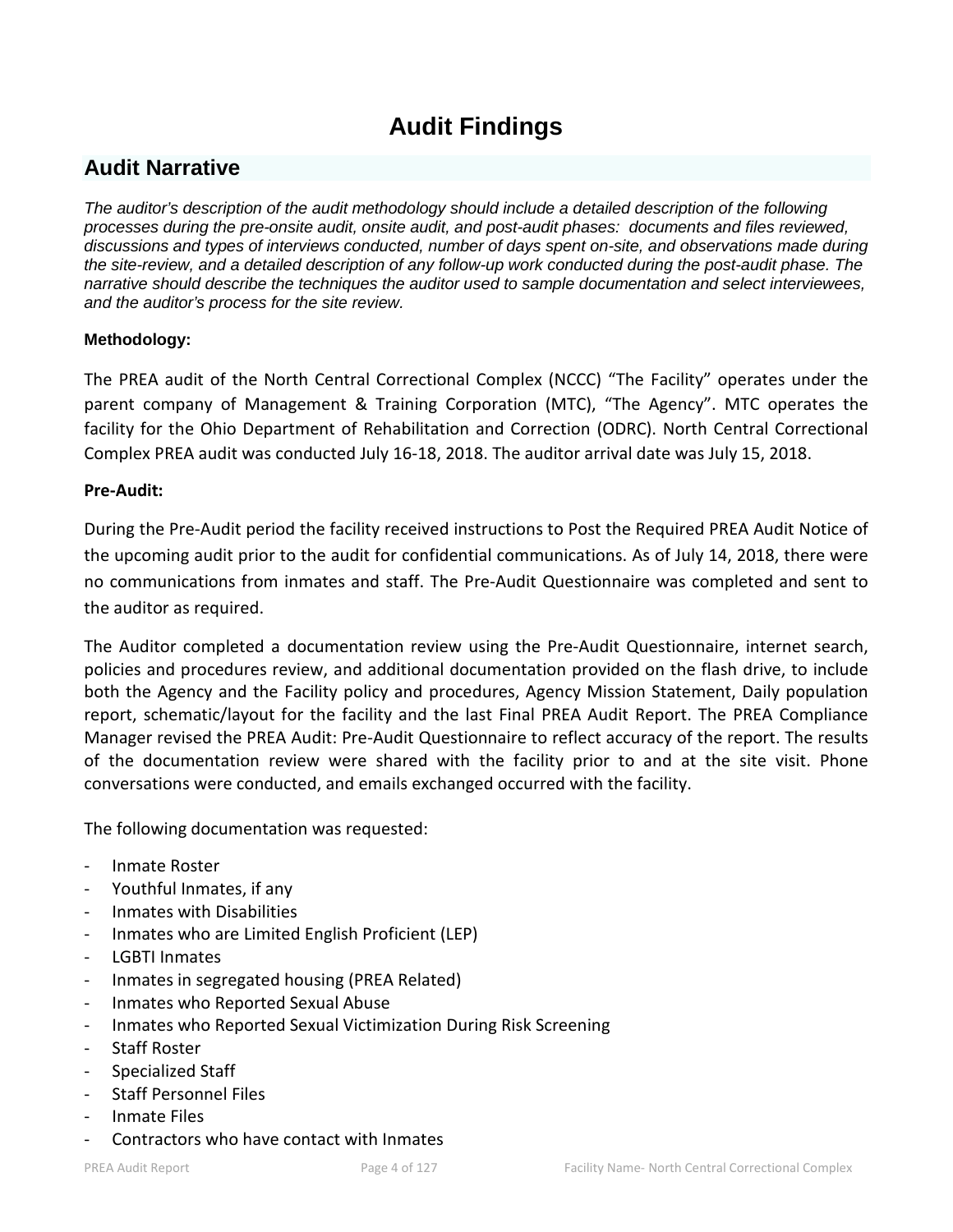- Volunteers who have contact with Inmates
- Grievances made in the 12 months preceding the audit
- Allegations of sexual abuse and sexual harassment reported for investigation in the 12 months preceding the audit
- General Incident Log
- All hotline call made during the 12 months preceding the audit

# **On-Site:**

The on-site audit process was a team approach. The Audit Team consists of Adam T. Barnett, Sr., USDOJ Certified Juvenile and Adult PREA Auditor (Lead Auditor) and Latera Davis (Associate). Mrs. Davis currently works as the Director of Victim and Volunteer Services for the Georgia Department of Juvenile Justice. She is a Licensed Clinical Social Worker, Certified Child Forensic Interviewer, Certified Victim Advocate, Certified Juvenile Sex Offender Counselor, and POST Instructor Trainer, as well as a Certified Peer Grant Reviewer for the Department of Justice Programs. Mrs. Davis is completed the Department of Justice PREA class of certified auditors in May 2018.

On July 16, 2018, the entrance conference was held and attended by:

- Warden
- USDOJ Certified PREA Auditor
- Agency Contract Monitor
- Unit Manager Chief
- Facility PREA Compliance Manager
- **Major**
- PREA Investigator
- Facility Investigator
- Deputy Warden of Operations
- Deputy Warden of Program Services

Welcomes were given by the Warden. The Auditor introduced his self and provided a brief description of his experiences, qualifications, correctional and auditing background. The auditor also shared information regard Latera Davis the associated. The Audit Agenda was reviewed and discussed, to include inmate population size based on 1<sup>st</sup> day of on-site audit, and a review of  $2^{nd}$  and  $3^{rd}$  day activities. Additional pre-audit information requested weeks prior to was obtained.

## **Tour:**

On the first day of the audit after the entrance conference, the Auditor toured the physical plant. It was requested that when the audit paused to speak to a inmate or staff, for staff on the tour to please step away so the conversation may remain private.

During the tour, the Auditor observed the location of video monitoring cameras around the facility, to include outside. The cameras are monitored 24 hours a day. None of the cameras field of view includes the toilet and shower areas. The Auditor noted that shower and toilet areas allow Inmates to shower ensuring their privacy from staff direct viewing. The auditor observed location of grievance boxes and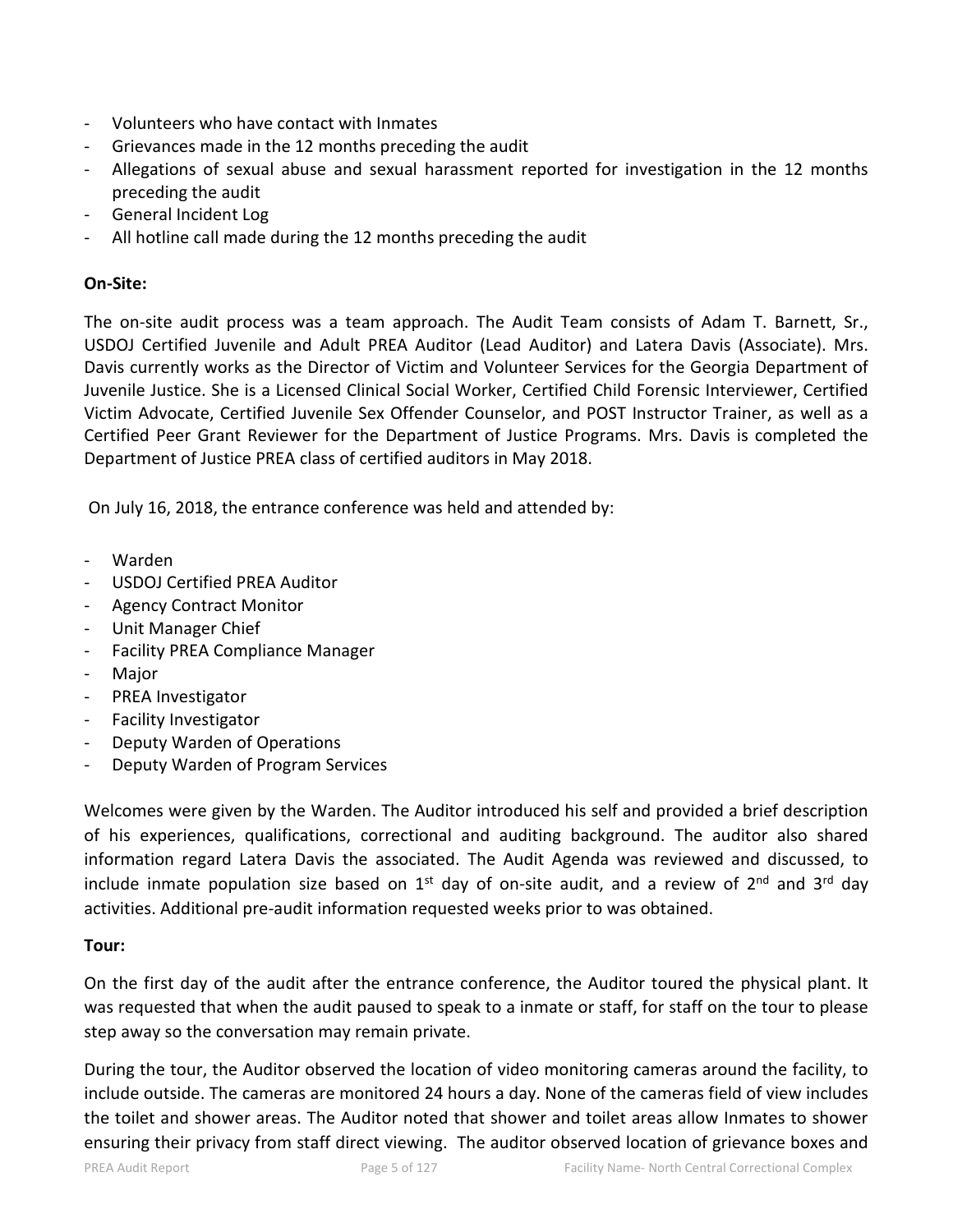discuss how often the grievance was collected. Inmates phone were check to ensure they were working with a dial tone and hotline number. The inmate's risk screenings are completed in the intake area or by a counselor/case manager in their office. The auditor was provided unimpeded access to all parts of the facility and all secure rooms and storage areas in the facility.

The auditor had sufficient opportunity to view inmate – staff interaction. There were also ample time to observe the nature and quality of inmate supervision throughout the on-site audit process, and in all instances the auditor observed appropriate respect on the part of both inmates and staff.

The PREA standards require the auditor to view certain areas to verify compliance with the standards, such as, but not limited to:

| <b>Location</b>                                                   | <b>Check</b> |
|-------------------------------------------------------------------|--------------|
| <b>Facility Physical Designed</b>                                 |              |
| <b>Cameras Locations</b>                                          | ✓            |
| <b>Observe for Blind Spots</b>                                    |              |
| Notices of the PREA Audits Posted                                 |              |
| Holding Rooms/Cells                                               |              |
| Segregated Rooms/Cells                                            | ✓            |
| Inmates Files in Secured Area                                     |              |
| Staff Personal Files in Secured Area                              |              |
| PREA Information Posted English & Non-English                     |              |
| Cameras does not have a line of sight into inmate's rooms, or the |              |
| toilet and showers                                                |              |
| Staff of the opposite gender announces their present when         |              |
| entering living areas                                             |              |
| No Youthful Offenders                                             | ✓            |
| No New or Renovated areas observed                                |              |
| Inmates Program Areas                                             |              |
| Facility was orderly in appearance                                | ✓            |
| Grounds were manicured                                            | ✓            |
| Reactions between inmates and staff                               | ✓            |
| Intake                                                            |              |
| <b>Administration Area</b>                                        | ✓            |
| Storage Rooms & Closets                                           |              |
| Mail Room                                                         |              |
| Commissary                                                        |              |
| Laundry                                                           | ✓            |
| Dining                                                            |              |
| Kitchen                                                           |              |
| Visitation                                                        | ✓            |
| Library                                                           | ✓            |
| <b>Inside Recreation Area</b>                                     |              |
| <b>Outside Recreation Area</b>                                    |              |
| Grievances                                                        |              |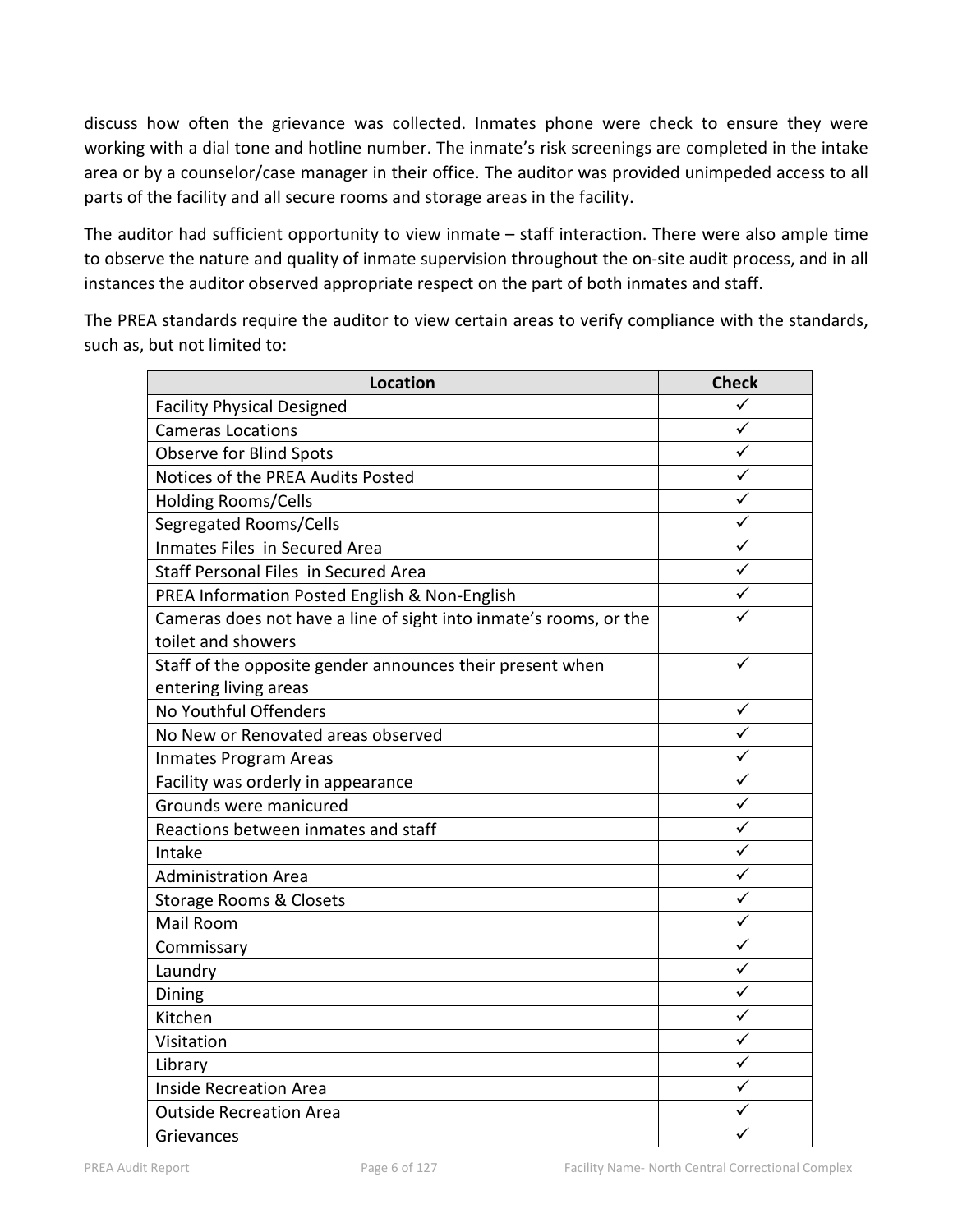| <b>Medical Unit</b>                                         |  |
|-------------------------------------------------------------|--|
| <b>Control Room Monitors</b>                                |  |
| Counselors/Case Mangers Work Areas                          |  |
| Inmate Housing Units: (10 Units has the same based designed |  |
| and setup)                                                  |  |
| <b>Sally Ports</b>                                          |  |

# **Facility Characteristics**

*The auditor's description of the audited facility should include details about the facility type, demographics and size of the inmate, inmate or detainee population, numbers and type of staff positions, configuration and*  layout of the facility, numbers of housing units, description of housing units including any special housing *units, a description of programs and services, including food service and recreation. The auditor should describe how these details are relevant to PREA implementation and compliance.*

# **Facility Demographics:**

| # of Full-Time Staff Reported First Day of Audit       | 302                                                  |  |
|--------------------------------------------------------|------------------------------------------------------|--|
| # of Part-Time Staff Reported First Day of Audit       |                                                      |  |
| Types of Supervision Practiced:                        | Custodial Supervision; Video as a Second Set of Eyes |  |
| Inmate Housing: # of Housing Units                     | 10                                                   |  |
| # of Segregation Cells (Administrative & Disciplinary) | 50                                                   |  |
| <b>Facility Inmate Designed Capacity</b>               | 2426                                                 |  |
| Actual Number of Inmate Housed on the first Day        | 2428                                                 |  |
| Number of Youthful Inmates Housed                      | 0                                                    |  |
| Custody/Security Level in the facility                 | Levels 1 & 2                                         |  |
| Gender Composition                                     | Male                                                 |  |
| Length of Stay over 72 Hours                           | 1690                                                 |  |

# **Facility Background, Physical Plant and Security Supervision:**

The facility is a 2426 bed, minimum and medium custody level prison. North Central Correctional Complex (NCCC) consists of the Main Unit and a Camp.

The NCCC Main Unit is a 70 acre, open campus plan of 17 buildings which include: entry, control, administration, visitation, medical, food service, segregation, programs, a Chapel, and inmate housing units. The compound is surrounded by two, 14 feet chain link fences, topped and lined with razor wire, and electronic intrusion system, and closely monitored by staff using closed circuit cameras and screen monitors in a central control room. The security perimeter includes two (armed roving perimeter vehicles, posted 24 hours a day. The control room also monitors and controls all traffic moving into and out of the facility at the front entry and at the rear sally port. Housing for the inmate's included ten (10), 224 bed dorms and a segregation unit. Showers, urinals, and commodes all have partitions and shower curtains.

The Camp Unit locate on a 15 acre campus, has six (6) building which include: entry & control, a programs structure, and four image housing units. The compound is surrounded by one 14 feet chain linked fence. Cameras are located in most areas to assist in the security management of the Unit.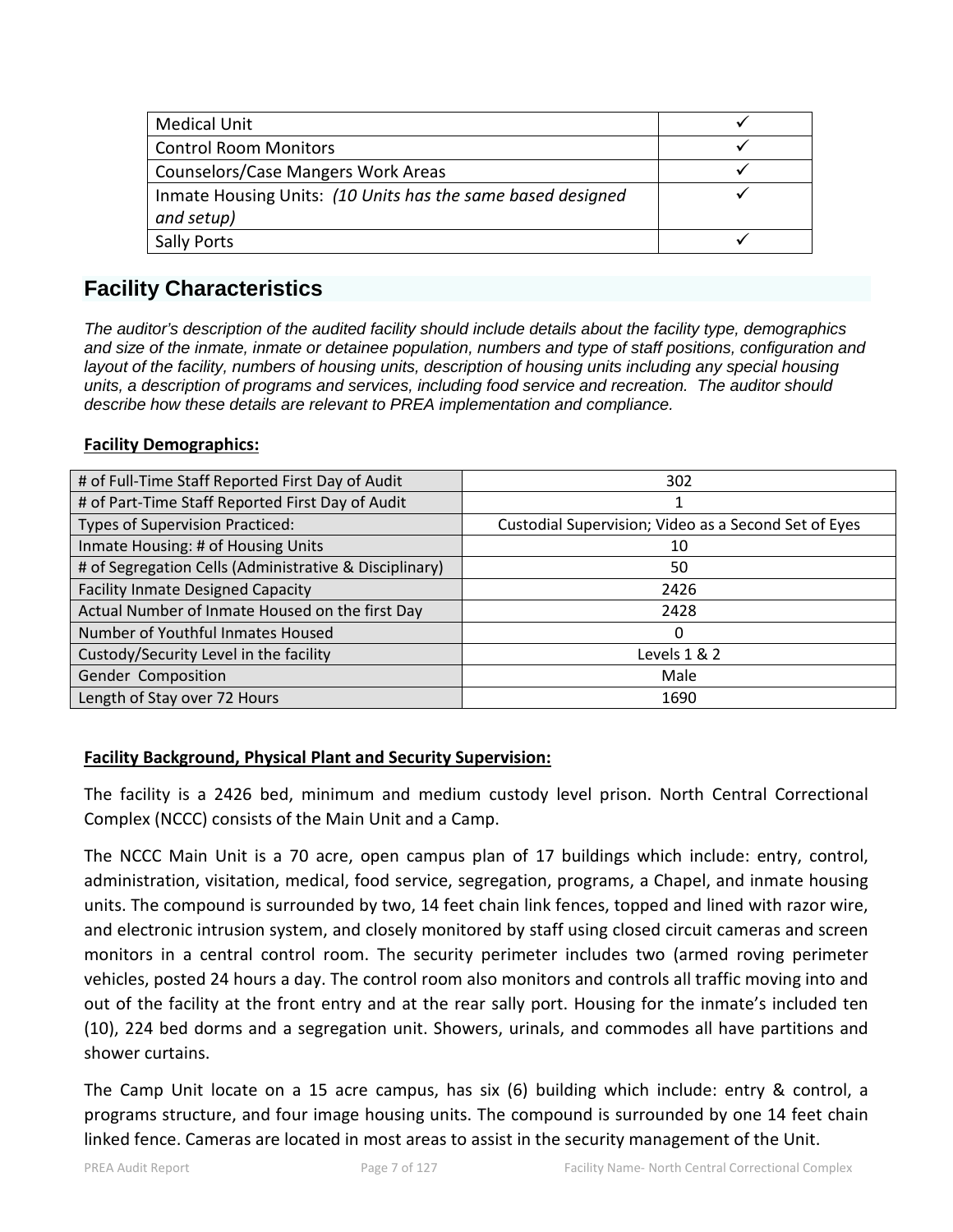The housing for the 480 general population inmates includes four (4) open bay dormitories. Showers, urinals, and commodes all have partitions and shower curtains. The NCCC Camp was originally opened in 2000 for the Department of Youth Services. In 2012, the Unit was converted for minimum security adult male inmates. The Camp Unit was close May 24, 2018.

# **Facility Programs**

The facilities have a variety of rehabilitative programs that are offered to the inmate population. They include Academic Programs, Vocational Programs, Religious Programs, Substance Abuse Programs and medical/Mental Health programs.

- The Academic program offers classes in Literacy, ABE, and GED, Pre-GED, and Special Education.
- The Vocational program offers apprentice programs.
- The Religious program ensures that the inmates are provided access to religious activities, religious materials, religious diets, and other legitimate requirements of their faith.
- The Substance Abuse program (Recovery Services), the facility conducts Life Skills training in such areas as employment, relationships, personal growth, etc. Treatment is provided in DUI classes, drug and alcohol rehabilitation, Moral Reconation Therapy, Inside-Outs Dads, Relapse Prevention, AA, NA & CA.

# **The Agency (MTC) Mission:**

MTC will be a leader in social impact by:

- Preparing Youth for employment and citizenship;
- Preparing offenders to successfully transition into communities;
- Providing quality health care and promoting healthy lifestyles;
- Providing greater opportunity for citizens globally through economic and social development;
- Investing in communities.

# **The Facility Mission:**

NCCC's Mission is to effectively address the concerns of staff and needs of offenders. The vision of NCCC is to become a leader in MTC and ODRC by proactively identifying best practices in the areas of safety, security, and programming.

# **The Ohio Department of Rehabilitation and Correction Mission:**

Reduce recidivism among those we touch.

# **Accreditation:**

NCCC is accredited by American Correctional Association (ACA).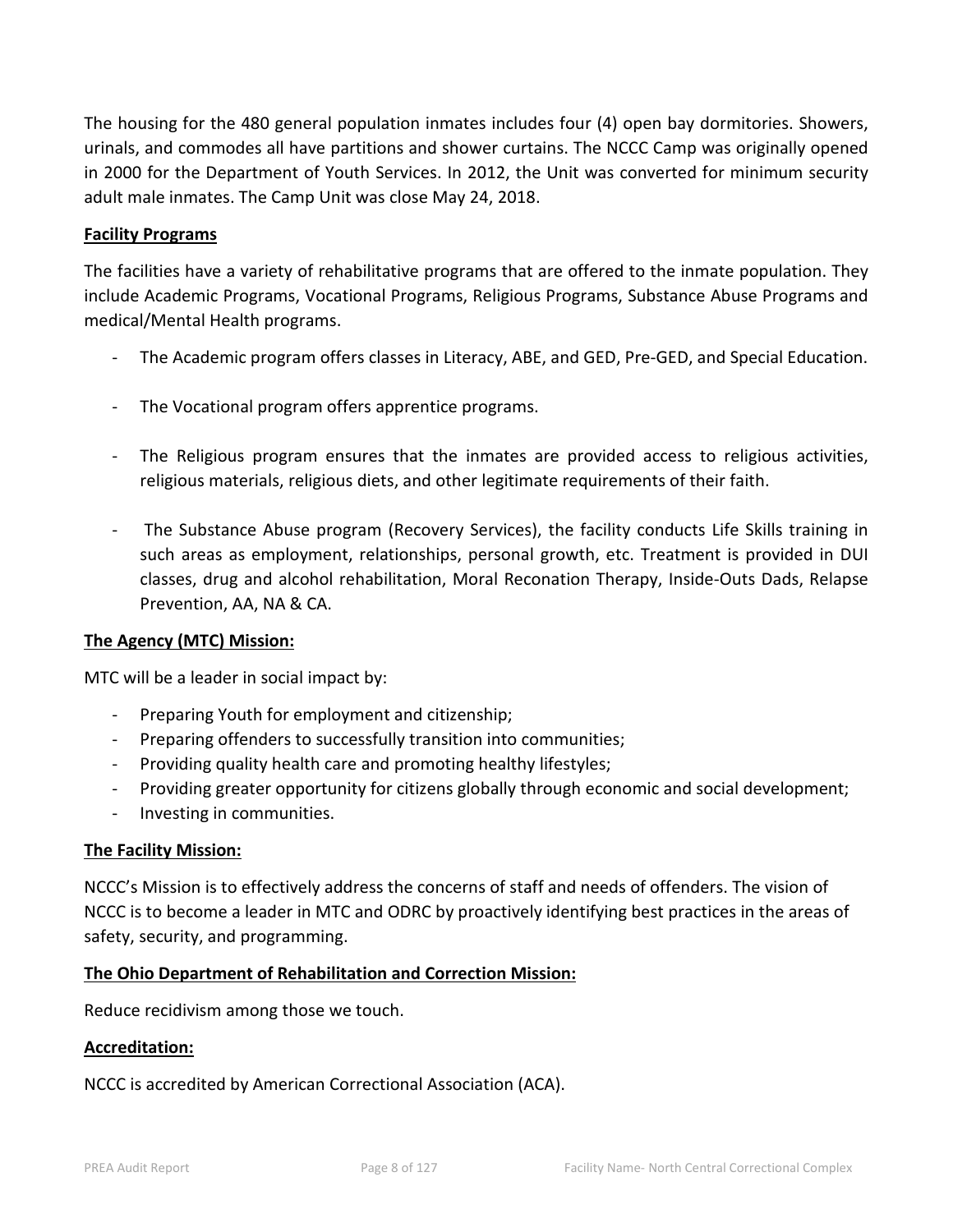# **Staff Interviewed:**

The Auditor conducted interviews with the following agency and facility leadership which are not counted in the totals. Below are the staff interviewed, either on-site, by telephone, or by another previous auditor.

- MTC Agency Head/ Designee: Previously Interviewed
- MTC Agency PREA Coordinator: Previously Interviewed
- MTC Assistant PREA Coordinator: Previously Interviewed
- Warden: Neil Turner, On-Site
- PREA Compliance Manager: David Catanese, On-Site

The facility reported 303 staff members on the first day of audit, 302 full times and 1 part-time. The Auditor conducted the following specialized staff interviews during the on-site phase or by phone:

| <b>Category of Staff Interviewed</b>                                          | # Interviews Conducted |
|-------------------------------------------------------------------------------|------------------------|
| Random Staff (Total) Note: Selected from All Shifts                           | 20                     |
| <b>Specialized Staff (Total)</b>                                              | 24                     |
| Staff Informally Interviewed during Facility Tour                             | 13                     |
| Staff Refused to interview                                                    | $\Omega$               |
| <b>Total Staff</b>                                                            | 57                     |
| <b>Breakdown of Specialized Staff Interviews</b>                              |                        |
| Agency contract administrator<br>✓                                            | $\mathbf{1}$           |
| Intermediated- or higher-level facility staff responsible for<br>$\checkmark$ | $\mathbf{1}$           |
| conducting unannounced rounds to identify and deter staff                     |                        |
| sexual abuse and sexual harassment                                            |                        |
| $\checkmark$ Line staff who supervise youthful inmates, if any                | $\mathbf{0}$           |
| Education staff who work with youthful inmates, if any<br>✓                   | $\overline{0}$         |
| Program staff who work with youthful inmates, if any<br>$\checkmark$          | $\overline{0}$         |
| <b>Medical staff</b><br>$\checkmark$                                          | 1                      |
| Mental health staff<br>$\checkmark$                                           | $\mathbf 1$            |
| Non-Medical staff involved in cross-gender strip or visual<br>$\checkmark$    | 1                      |
| searches                                                                      |                        |
| √ Administrative (Human Resources) HR Staff                                   | 2                      |
| SAFE and/or SANE Staff<br>$\checkmark$                                        | $\overline{0}$         |
| $\checkmark$ Volunteers who have contact with inmates                         | 2                      |
| Contractors who have contact with inmates<br>$\checkmark$                     | $\mathbf{1}$           |
| √ Investigative staff - Agency Level                                          | $\mathbf 0$            |
| Investigative staff - Facility Level<br>$\checkmark$                          | $\mathbf{1}$           |
| Staff who preform screening for risk of victimization and<br>$\checkmark$     | $\overline{1}$         |
| abusiveness                                                                   |                        |
| $\checkmark$<br>Staff who supervise inmates in segregated housing             | 1                      |
| Designated staff member charged with monitoring retaliation<br>$\checkmark$   | 1                      |
| First responders, security staff<br>$\checkmark$                              | 1                      |
| First responders, non-security staff<br>$\checkmark$                          | 1                      |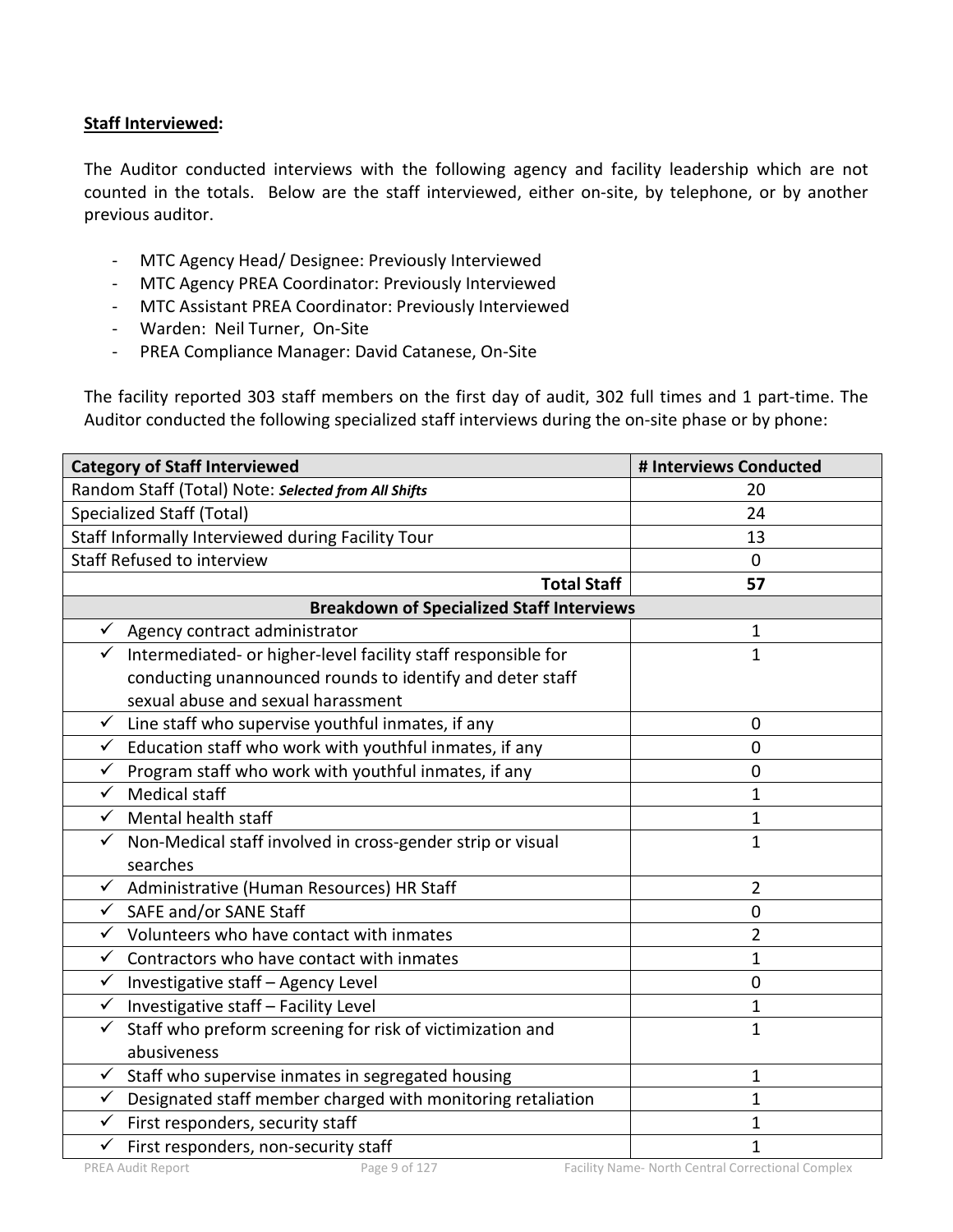| Intake                                    |  |
|-------------------------------------------|--|
| <b>Grievance Coordinator</b>              |  |
| Volunteer Coordinator                     |  |
| Captain                                   |  |
| Case Manager/Counselor                    |  |
| Secretary of Operations/Incidents         |  |
| <b>Training Officer</b>                   |  |
| <b>MTC Regional Director</b>              |  |
| <b>Total Specialized Staff Interviews</b> |  |

**Note:** S*pecialized staff interviewed was responsible for more than one of the specialized staff duties; therefore, the number of specialized staff interviews presented in the table above exceeds the number of specialized staff interviewed*.

The audit informally interviewed 13 staff members. A review of the total of 57 formal and informal interviews revealed that staff at NCCC has an understanding of PREA and their roles as it relates to PREA responsibilities.

# **Inmate Interviewed:**

On the first day of the audit the facility designed capacity 2426. The number of Inmates housed during the first day of the audit was 2428. The Auditor and/or the Associate conducted the following inmate interviews during the on-site phase of the audit:

| <b>Category of Inmates</b>                                                          | # of Interviews Conducted |
|-------------------------------------------------------------------------------------|---------------------------|
| Random Inmates (Total) Note: Selected from all Housing Units                        | 32                        |
| Targeted Inmates (Total)                                                            | 19                        |
| Inmates Informally Interviewed during Facility Tour (Group & Classrooms)            | 51                        |
| Inmates Refused to Interview                                                        | 0                         |
| <b>Total Inmates Interviewed</b>                                                    | 102                       |
| <b>Breakdown of Targeted Inmate Interviews</b>                                      |                           |
| Youthful Inmates                                                                    | 0                         |
| Inmate with a Physical Disability                                                   | 3                         |
| Inmates who are Blind, Deaf, or Hard of Hearing                                     |                           |
| Inmates who are LEP                                                                 |                           |
| Inmates with a Cognitive Disability                                                 |                           |
| Inmates who Identify as Lesbian, Gay, or Bisexual<br>✓                              | 4                         |
| Inmates who Identify as Transgender or Intersex<br>✓                                | 4                         |
| $\checkmark$<br>Inmates in Segregated Housing for High Risk of sexual Victimization | 0                         |
| Inmates who Reported sexual Abuse that occurred at the Facility                     | 0                         |
| Inmates who Reported Sexual Victimization During Risk Screening<br>✓                | 5                         |
| <b>Total Number of Targeted Inmates Interviews</b>                                  | 19                        |

The Auditor informally interviewed 51 inmates. A review of the total number of 102 formal and informal interviews revealed that inmates at NCCC are receiving the proper PREA education. Inmates interviewed could describe PREA and the different ways to report allegations of sexual abuse and harassment at the facility: verbal, written, to staff or third parties, by mail, by telephone, anonymously, to a family member, etc.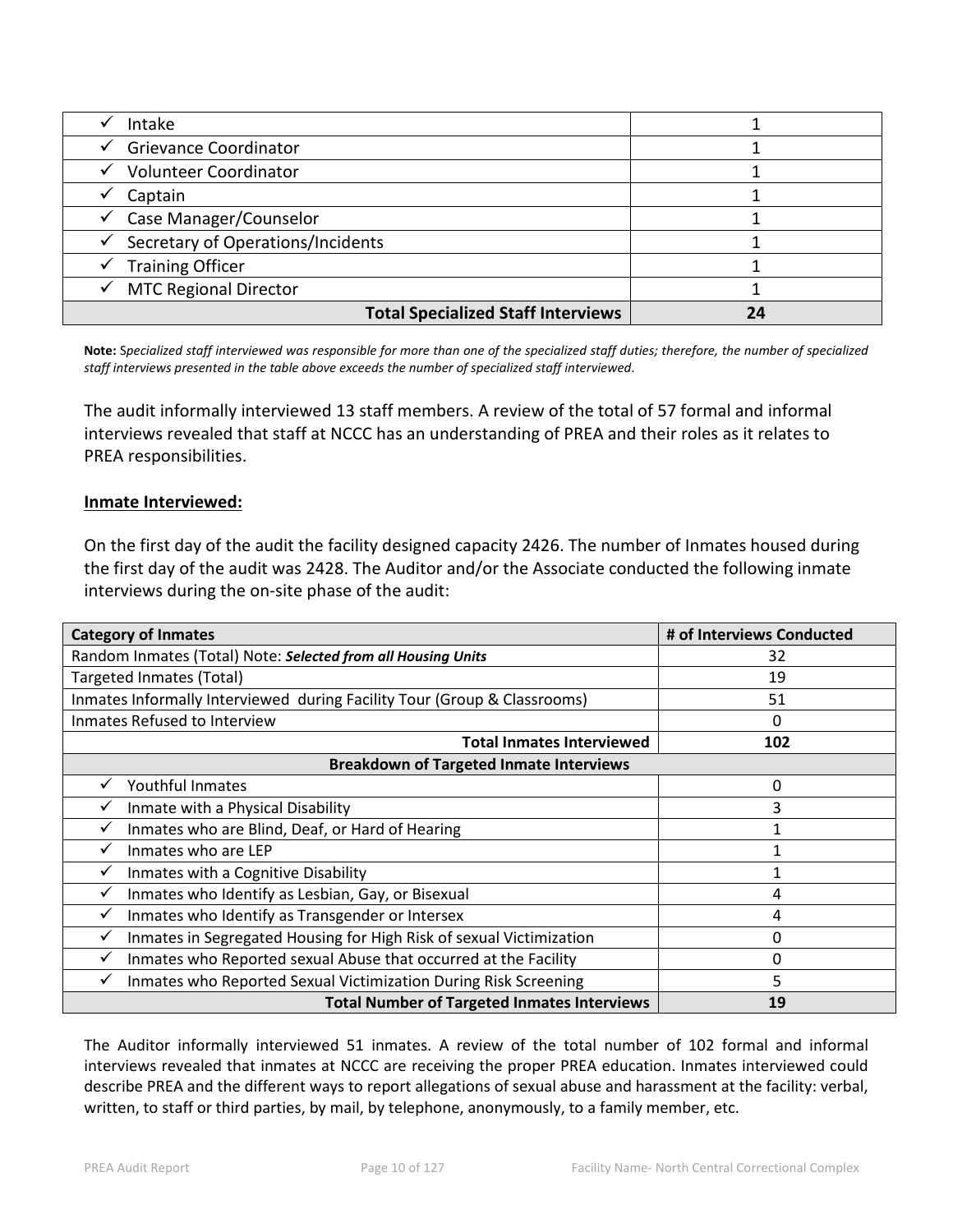# **Interviewed Inmate Length of Time at Facility**

| Days or Months        | <b>Number of Inmates</b> |  |
|-----------------------|--------------------------|--|
| 1 Day to 31 Days      |                          |  |
| 32 Days to 6 Months   |                          |  |
| 7 Months to 12 Months |                          |  |
| 13 Months Plus        | 41                       |  |
| Total                 |                          |  |

## **Records Review**

| <b>Name of Record</b>                                   | <b>Total # of Records</b> | # Sampled             |
|---------------------------------------------------------|---------------------------|-----------------------|
| Personnel Records/Documentation                         | 303                       | 62 Files              |
| Volunteers and Contractors Files/Documentation          | 281                       | 14 Files              |
| <b>Training Files/Documentation/Records</b>             | 303                       | 102 (File Log)        |
| Inmate Records                                          | 2428                      | 240 (PREA Statements) |
| Medical / Mental Health Records (Victims)/Documentation | $\Omega$                  | 0                     |
| Grievance Forms (All Complaints, including SA and SH)   | 2178                      | 401 (File Log)        |
| <b>Incident Reports</b>                                 | 1653                      | 550 (File Log)        |
| Investigation Records (SA and SH)                       | 11                        | 11 (Cases)            |

# **Investigation Records Review**

| Case #     | Date of        | Date           | <b>Date Closed</b> | Type of           | <b>Involved</b> | Reported      |
|------------|----------------|----------------|--------------------|-------------------|-----------------|---------------|
|            | Incident       | Reported       |                    | Incident          |                 | <b>Method</b> |
| 2017000472 | 11-6-2017      | 11-9-2017      | 11-14-2017         | Abuse             | Staff/Inmate    | Hotline       |
| 2018000486 | 12-5/6-2017    | 12-6-2017      | 12-27-2017         | Harassment        | Staff/Inmate    | Grievance     |
| 2018000511 | 7-22-2017      | 12-22-2017     | 12-29-2017         | <b>Harassment</b> | Inmate/Inmate   | Verbal        |
| 2018000615 | $9 - 1 - 1995$ | 3-29-2018      | 4-19-2018          | Abuse             | Inmate/Inmate   | Verbal        |
| 2018000636 | 9-15-1999      | 4-19-2018      | 4-27-2018          | Abuse             | Inmate/Inmate   | Verbal        |
| 2018000643 | 12-13-2013     | 4-24-2018      | $5 - 4 - 2018$     | Abuse             | Inmate/Inmate   | Verbal        |
| 2018000644 | $5 - 1 - 2002$ | 4-24-2018      | $5 - 4 - 2018$     | Abuse             | Inmate/Inmate   | Verbal        |
| 2018000646 | $9 - 1 - 2002$ | $5 - 2 - 2018$ | $5 - 7 - 2018$     | Abuse             | Inmate/Inmate   | Verbal        |
| 2018000664 | 12-25-2006     | $5 - 1 - 2018$ | 5-21-2018          | Abuse             | Inmate/Inmate   | Verbal        |
| 2018000672 | $5 - 1 - 1996$ | 5-10-2018      | 5-22-2018          | Abuse             | Inmate/Inmate   | Verbal        |
| 2018000700 | $6 - 8 - 2018$ | 6-13-2018      | 6-19-2018          | Abuse             | Inmate/Inmate   | Verbal        |

# **Investigation Summary Report**

|                      | <b>Sexual Abuse</b> |                        | <b>Sexual Harassment</b> |                        |
|----------------------|---------------------|------------------------|--------------------------|------------------------|
|                      | Inmate on Inmate    | <b>Staff on Inmate</b> | Inmate on Inmate         | <b>Staff on Inmate</b> |
| Hotline              |                     |                        |                          |                        |
| Grievances           |                     |                        |                          |                        |
| Reported to Staff    |                     |                        |                          |                        |
| Anonymous, 3rd party |                     |                        |                          |                        |
| Reported by Staff    |                     |                        |                          |                        |
| Total                |                     |                        |                          |                        |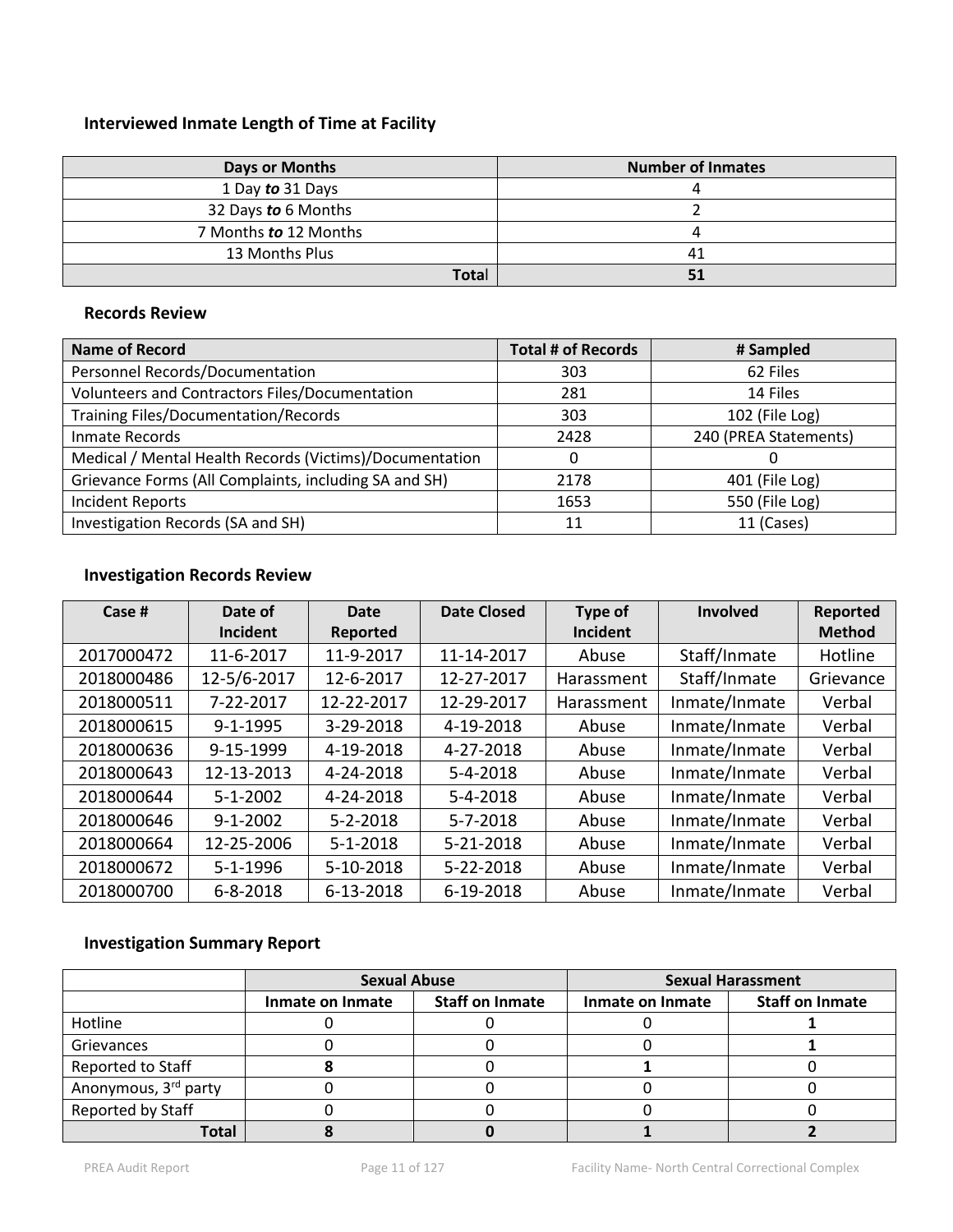There were 11 PREA allegations during the audit period, and a review of the files reflects timely and appropriate investigations that were handled in accord with agency policies and applicable PREA standards. It is noticed that 7 of the cases were reported before the PREA standards were implemented.

# **Summary of Audit Findings**

*The summary should include the number of standards exceeded, number of standards met, and number of standards not met, along with a list of each of the standards in each category. If relevant, provide a summarized description of the corrective action plan, including deficiencies observed, recommendations made, actions taken by the agency, relevant timelines, and methods used by the auditor to reassess compliance.*

On July 18 2018, the Auditor conducted an exit conference with the agency and facility officials. The following are the agency and facility officials that attended the exit conference.

- 1. MTC Agency PREA Coordinator (Via Phone)
- 2. MTC Assistant PREA Coordinator (Via Phone)
- 3. MTC Regional Director
- 4. Facility PREA Compliance Manager
- 5. Facility Warden
- 6. Deputy Warden of Operations
- 7. Deputy Warden of Programs
- 8. Major
- 9. Unit Management Chief
- 10. PREA Investigator #1
- 11. PREA Investigator #2
- 12. Human Resource Manager
- 13. Agency Inspector
- 14. Finance Manager
- 15. ODRC Contractor Monitor
- 16. Acting Health Care Administrator
- 17. Unit Manager #1
- 18. Unit Manager #2
- 19. Unit Manager #3
- 20. Maintenance Supervisor

Facility officials were very open and receptive to an honest discussion of areas where PREA compliance may need to be strengthened.

There were five (5) areas needed strengthen.

- 1. Adjustment of mirrors in medical hallways.
	- Completed prior to the 45 days period.
- 2. Install additional mirrors in QM/Laundry area to increase visibility in back of area.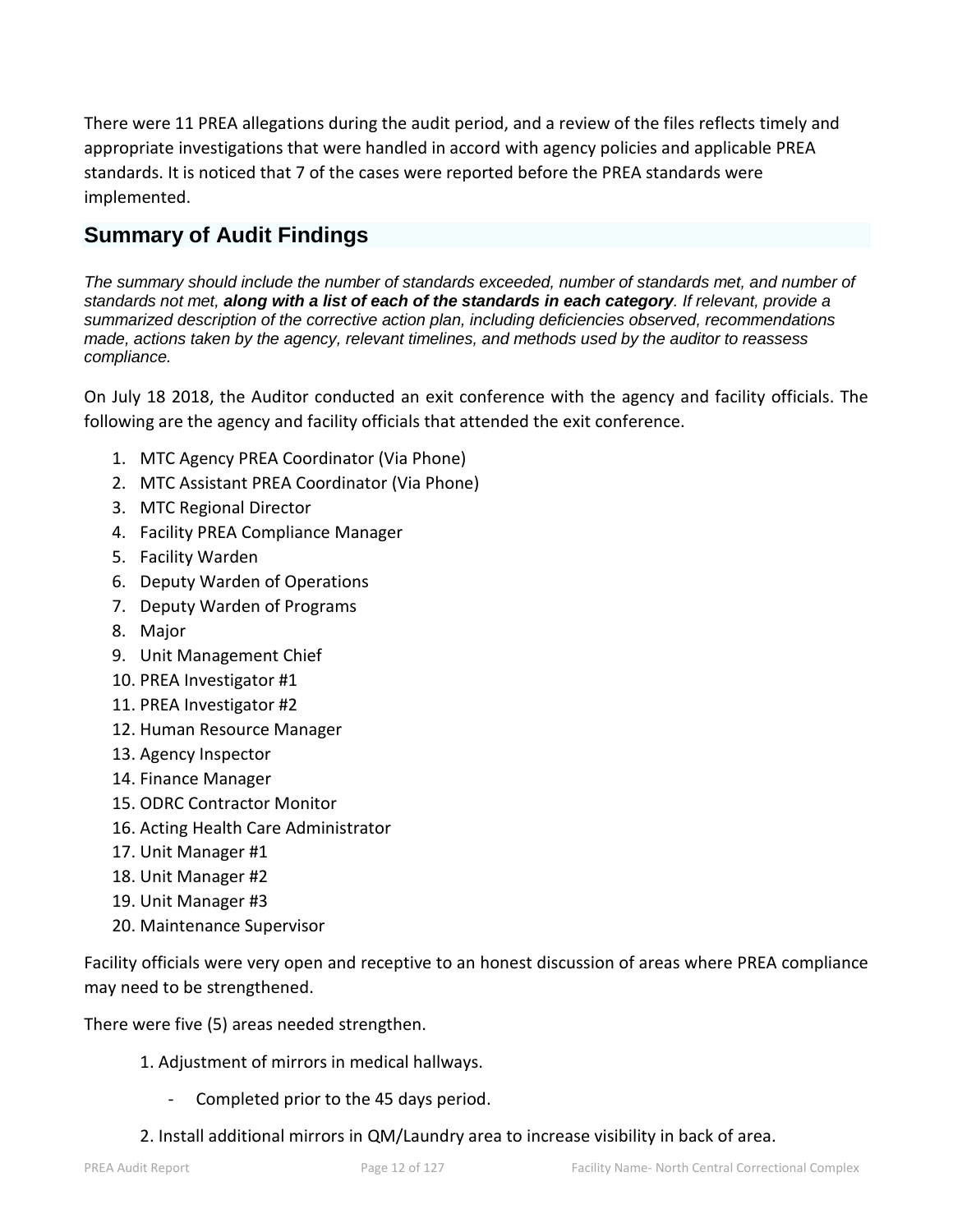- Completed prior to the 45 days period.
- 3. Height of boxes in commissary storage block creates blind spots.
	- Completed prior to the 45 days period.
- 4. Adjustments of mirrors in maintenance for better view of rear of the maintenance shop.
	- Completed prior to the 45 days period.
- 5. When conducting unannounced PREA rounds, document details of the rounds.
	- Completed prior to the 45 days period.

The standards are rated as exceeded, met, or not met. Most standards have between  $1 - 20$ provisions. To achieve compliance on any given standard, the facility must achieve 100% compliance with each provision within the standard. The auditor used the Department of Justice Final Rule for PREA Standards published in May 17, 2012. Forty-five (45) Prisons and Jails Standards were audited.

The PREA Coordinator and Facility PREA Compliance Manager were very knowledgeable about the PREA requirements and the implementation of processes and systems.

Corrective actions, specific detail about deficiencies or concerns regarding findings may appear in the standard-by-standard discussions in the main body of the report. The facility corrected concerns within the 45 days before the auditor released the primary report are reviewed as compliant.

*Auditor Note: No standard should be found to be "Not Applicable" or "NA". A compliance determination must be made for each standard.* 

**Number of Standards Exceeded:** 0

# **Number of Standards Met:** 45

115.11, 115.12, 115.13, 115.14, 115.15, 115.16, 115,17, 115.18, 115.21, 115.22, 115.31, 115.32, 115.33, 115.34, 115.35, 115.41, 115.42, 115.43, 115.51, 115.52, 115.53, 115.54, 115.61, 115.62, 115.63, 115.64, 115.65, 115.66, 115.67, 115.68, 115.71, 115.72, 115,73, 115.76, 115.77, 115.78, 115.81, 115.82, 115.83, 115.86, 115.87, 115.88, 115.89, 115.401, 115.403

# **Number of Standards Not Met:** 0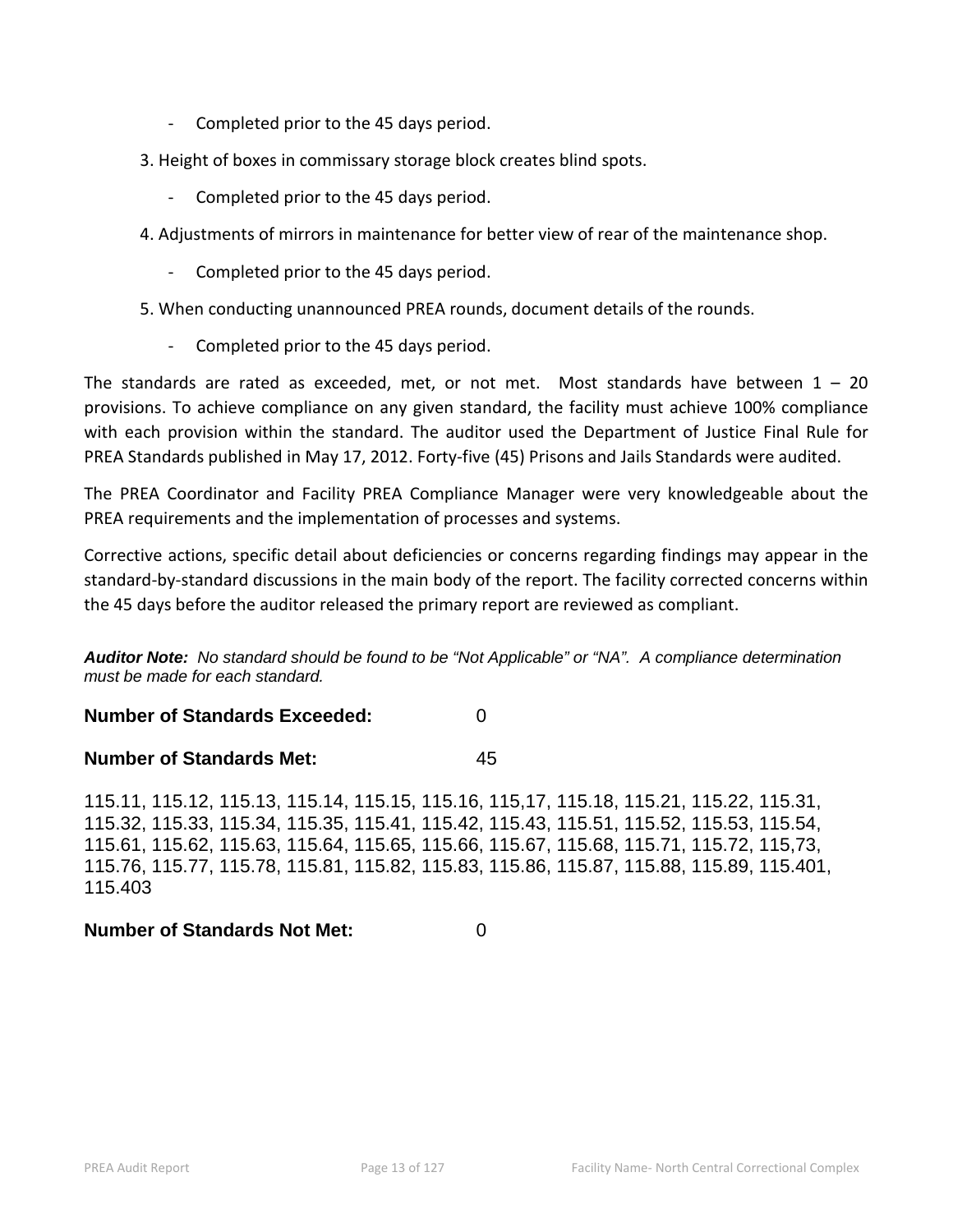# **PREVENTION PLANNING**

# **Standard 115.11: Zero tolerance of sexual abuse and sexual harassment; PREA coordinator**

# **All Yes/No Questions Must Be Answered by The Auditor to Complete the Report**

# **115.11 (a)**

- **Does the agency have a written policy mandating zero tolerance toward all forms of sexual** abuse and sexual harassment?  $\boxtimes$  Yes  $\Box$  No
- Does the written policy outline the agency's approach to preventing, detecting, and responding to sexual abuse and sexual harassment?  $\boxtimes$  Yes  $\Box$  No

## **115.11 (b)**

- Has the agency employed or designated an agency-wide PREA Coordinator?  $\boxtimes$  Yes  $\Box$  No
- Is the PREA Coordinator position in the upper-level of the agency hierarchy?  $\boxtimes$  Yes  $\Box$  No
- **Does the PREA Coordinator have sufficient time and authority to develop, implement, and** oversee agency efforts to comply with the PREA standards in all of its facilities?  $\boxtimes$  Yes  $\Box$  No

## **115.11 (c)**

- **If this agency operates more than one facility, has each facility designated a PREA compliance** manager? (N/A if agency operates only one facility.)  $\boxtimes$  Yes  $\Box$  No  $\Box$  NA
- Does the PREA compliance manager have sufficient time and authority to coordinate the facility's efforts to comply with the PREA standards? (N/A if agency operates only one facility.)  $⊠ Yes ⊡ No ⊡ NA$

## **Auditor Overall Compliance Determination**

- ☐ **Exceeds Standard** (*Substantially exceeds requirement of standards*)
- ☒ **Meets Standard** (*Substantial compliance; complies in all material ways with the standard for the relevant review period*)
- ☐ **Does Not Meet Standard** (*Requires Corrective Action*)

## **Instructions for Overall Compliance Determination Narrative**

*The narrative below must include a comprehensive discussion of all the evidence relied upon in making the compliance or non-compliance determination, the auditor's analysis and reasoning, and the auditor's conclusions. This discussion must also include corrective action recommendations where the facility does*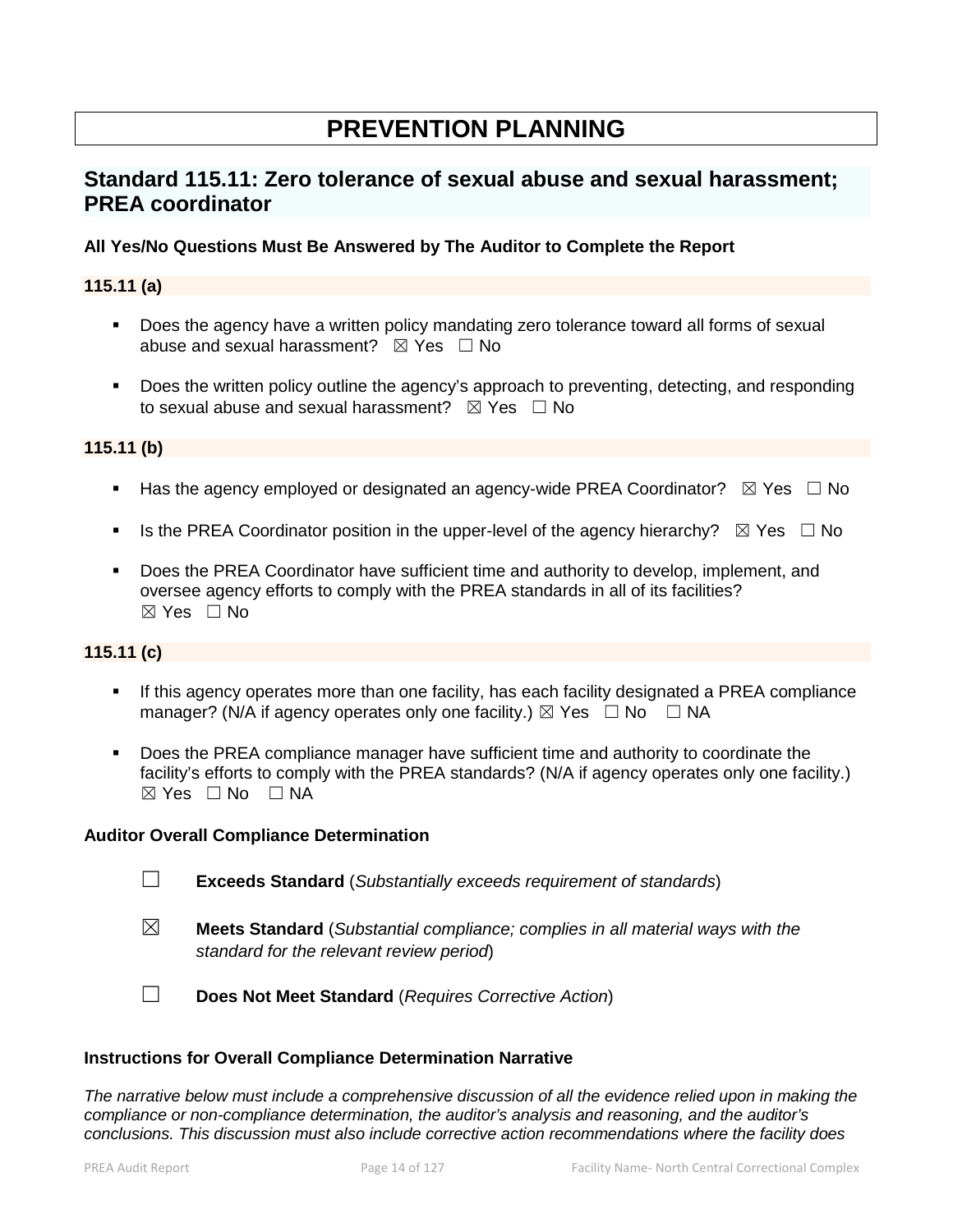*not meet the standard. These recommendations must be included in the Final Report, accompanied by information on specific corrective actions taken by the facility.*

### **Documents, Interviews and Observations:**

- Management and Training Corporation (MTC) Policy 903E.02 Ensuring Safe Prisons (A-1, A2,A3 &D, A4, A5, B1, B2, C1, C2) –August 1, 2017
- MTC PREA Coordinator Designating MEMO
- MTC Website –Mark Lee, MTC Agency PREA Coordinator
- MTC Website Mike Atchison, MTC Agency Assistant PREA Coordinator
- MTC Organization Chart
- Pre-Audit Questionnaire/Adult Prisons & Jails
- Ohio Department of Rehabilitation & Correction (ODRC) Policy 79-ISA 01 Prison Rape Elimination
- ODRC Policy 79-ISA (02, A1, A2)
- Memo Designating NCCC PREA Compliance Manager
- NCCC Organization Chart
- **Interviews** 
	- o MTC Director of Corrections/Agency PREA Coordinator (Previous)
	- o MTC Director of Policy & Audits/Agency Assistant PREA Coordinator
	- o Warden
	- o Deputy Warden of Programs/Facility PREA Compliance Manager

**(A)** Management & Training Corporation (MTC) published the agency policy serial # 903E.02, Ensuring Safe Prisons. The policy mandates a zero tolerance toward all forms of sexual abuse and sexual harassment. The policy outlines procedures and expectations related to MTC's approach to preventing, detecting and responding to sexual abuse and sexual harassment. It is developed in compliance with the PREA standards for adult prisons and jails and includes definitions of prohibited behaviors regarding sexual assault and sexual harassment for staff and inmates.

The policy also included sanctions for staff and inmates found to have participated in prohibited behaviors. Staff members who are found to have perpetrated sexual abuse or sexual harassment are disciplined in accordance to Employee Discipline policy and Facility Rule of Conduct and subject to employment termination. Employees are subject to criminal prosecution.

Inmate, Detainee or Inmates who are found to have perpetrated sexual abuse or sexual harassment are disciplined in accordance with sanctions outlined in the facility's inmate handbook.

The policy includes a description of the agency strategies and responses to reduce and prevent sexual abuse and sexual harassment of inmates. MTC develop and promote a BIONIC culture in each of its facilities. BIONIC is an acronym for "Believe It or Not I Care" and it is a representative of the agency overall strategy.

**(B)** The agency employs/designates an upper level, agency wide PREA Coordinator with sufficient time and authority to develop, implements, and oversees agency efforts to comply with the PREA standards in all facilities. The agency provided additional documentation confirming the agency PREA Coordinator and authority. The agency organizational structure was provided showing the position of the agency PREA Coordinator.

**(C)** The facility designated a PREA Compliance Manager with sufficient time and authority to coordinate the facility's efforts to comply with the PREA standards. The facility provided documentation confirming the facility PREA Compliance Manager appointment`. The PREA Compliance Manager position is located on the Facility organizational chart showing who the position reports too.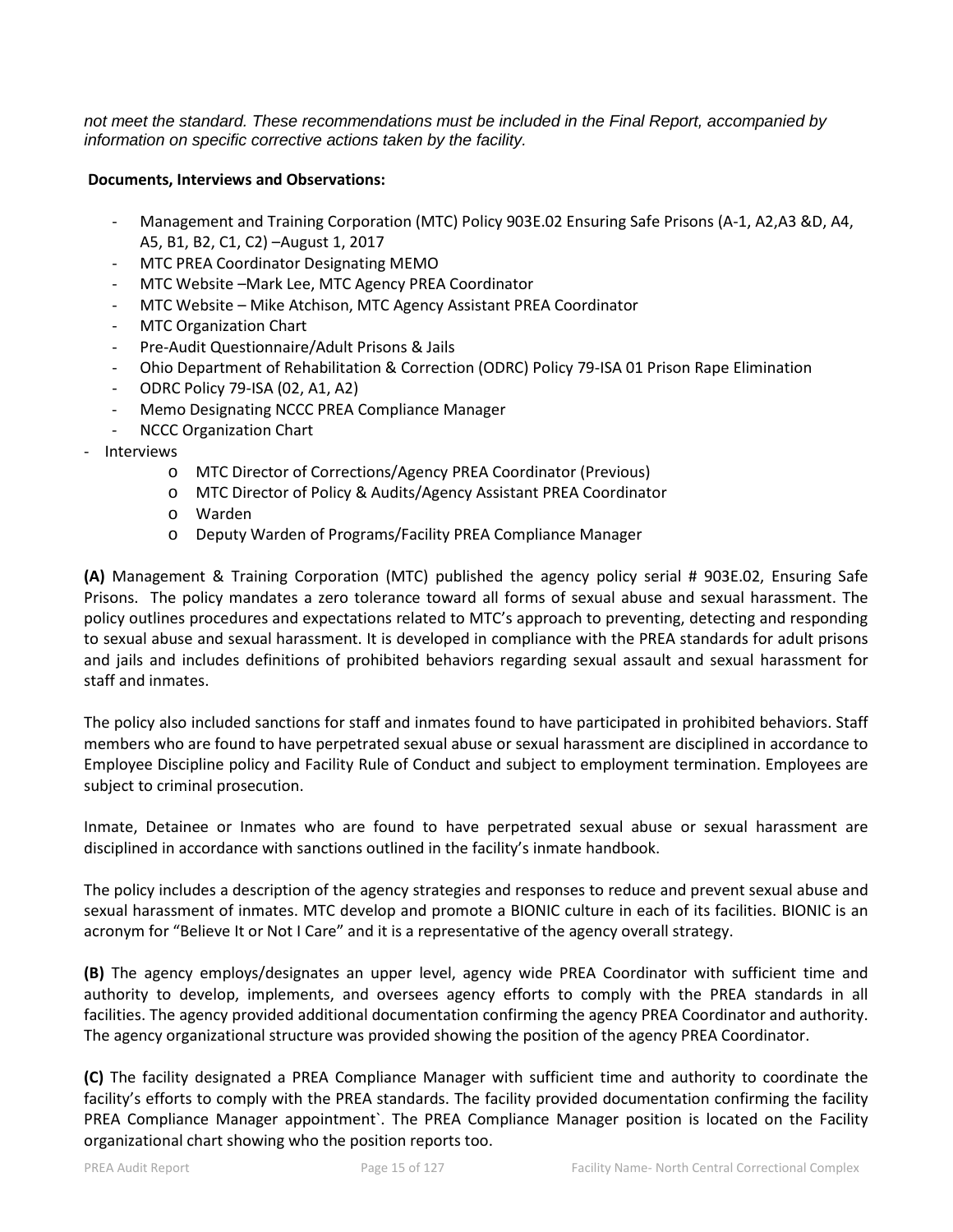#### **Interview Results:**

- The previous interview via phone with MTC Director of Corrections/Corporate confirmed appointed as MTC PREA Coordinator and Director of Policy and Audits are the Agency Assistant PREA Coordinator.
- The Warden confirmed the appointed of the Operational Compliance Manager as the Facility PREA Compliance Manager.
- Interview with the Facility PREA Compliance Manager indicated that he has a great deal of correctional experience and sufficient time and authority to coordinate the facility's effort to comply with the PREA Standards.

# **Standard 115.12: Contracting with other entities for the confinement of inmates**

# **All Yes/No Questions Must Be Answered by the Auditor to Complete the Report**

## **115.12 (a)**

 If this agency is public and it contracts for the confinement of its inmates with private agencies or other entities including other government agencies, has the agency included the entity's obligation to comply with the PREA standards in any new contract or contract renewal signed on or after August 20, 2012? (N/A if the agency does not contract with private agencies or other entities for the confinement of inmates.)  $\Box$  Yes  $\Box$  No  $\boxtimes$  NA

## **115.12 (b)**

 Does any new contract or contract renewal signed on or after August 20, 2012 provide for agency contract monitoring to ensure that the contractor is complying with the PREA standards? (N/A if the agency does not contract with private agencies or other entities for the confinement of inmates OR the response to 115.12(a)-1 is "NO".)  $\Box$  Yes  $\Box$  No  $\boxtimes$  NA

#### **Auditor Overall Compliance Determination**

- ☐ **Exceeds Standard** (*Substantially exceeds requirement of standards*)
- ☒ **Meets Standard** (*Substantial compliance; complies in all material ways with the standard for the relevant review period*)
- ☐ **Does Not Meet Standard** (*Requires Corrective Action*)

#### **Instructions for Overall Compliance Determination Narrative**

*The narrative below must include a comprehensive discussion of all the evidence relied upon in making the compliance or non-compliance determination, the auditor's analysis and reasoning, and the auditor's conclusions. This discussion must also include corrective action recommendations where the facility does*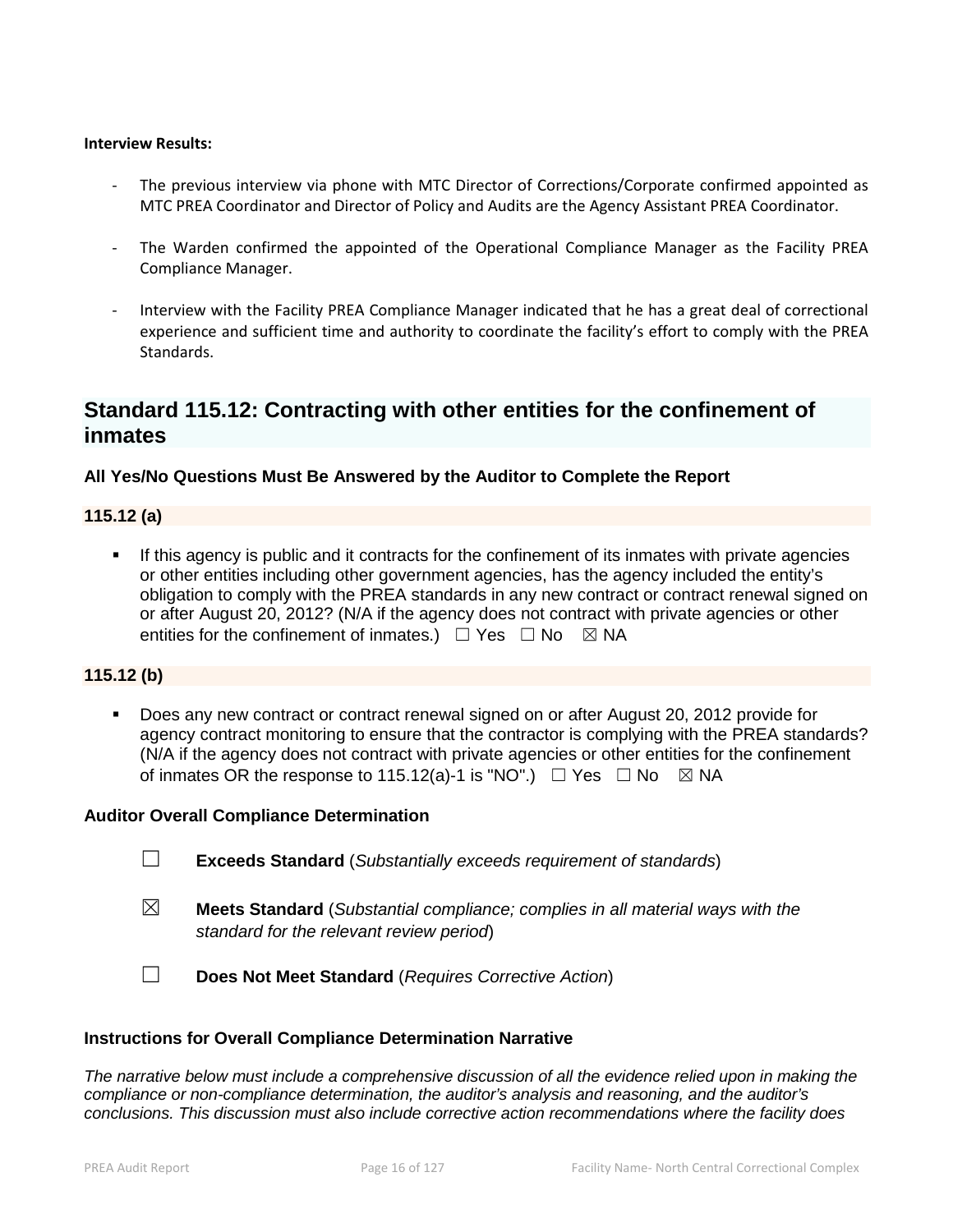*not meet the standard. These recommendations must be included in the Final Report, accompanied by information on specific corrective actions taken by the facility.*

#### **Documents, Interviews and Observations:**

- Management and Training Corporation (MTC) Policy 903E.02 Ensuring Safe Prisons –August 1, 2017
- MTC Contract Addendum  $-$  (10/31/2013)
- Memo from MTC Agency PREA Coordinator (2/14/2014)
- Pre-Audit Questionnaire/Adult Prisons & Jails
- ODRC PREA Compliance Review Notice
- Interviews:
	- o MTC Director of Corrections/Agency PREA Coordinator (Phone)
	- o MTC Director of Policy & Audits/Agency Assistant PREA Coordinator
	- o Warden
	- o Facility PREA Compliance Manager
	- o Contract Monitor

**(A)** MTC is a private corporation that has entered into or renewed contracts with federal, state, county, etc. prisons for the confinement of inmates and has adopted and complies with PREA standards. However, North Central Correctional Complex does not have authority to contract with other entities for the confinement of inmates.

A review of the Pre-Audit Questionnaire Adult Prisons & Jails and confirmed by staff interviews:

- The number of contracts for the confinement of inmates that the facility entered into or renewed since the last PREA audit was 0.
- The number of contracts that did not require contractors to adopt and comply with PREA standards was  $0.$

**(B)** All agency contracts required the monitoring of compliance with PREA Standards.

A review of the Pre-Audit Questionnaire Adult Prisons & Jails and confirmed by staff interviews:

The number of contracts referenced that do not require the agency to monitor contractor's compliance with PREA standard was 0.

### **Interview Results:**

- Interview with Warden and Facility PREA Compliance Manager indicated that the facility do not contract with other agencies to confine inmates.

# **Standard 115.13: Supervision and monitoring**

## **All Yes/No Questions Must Be Answered by the Auditor to Complete the Report**

# **115.13 (a)**

 Does the agency ensure that each facility has developed a staffing plan that provides for adequate levels of staffing and, where applicable, video monitoring, to protect inmates against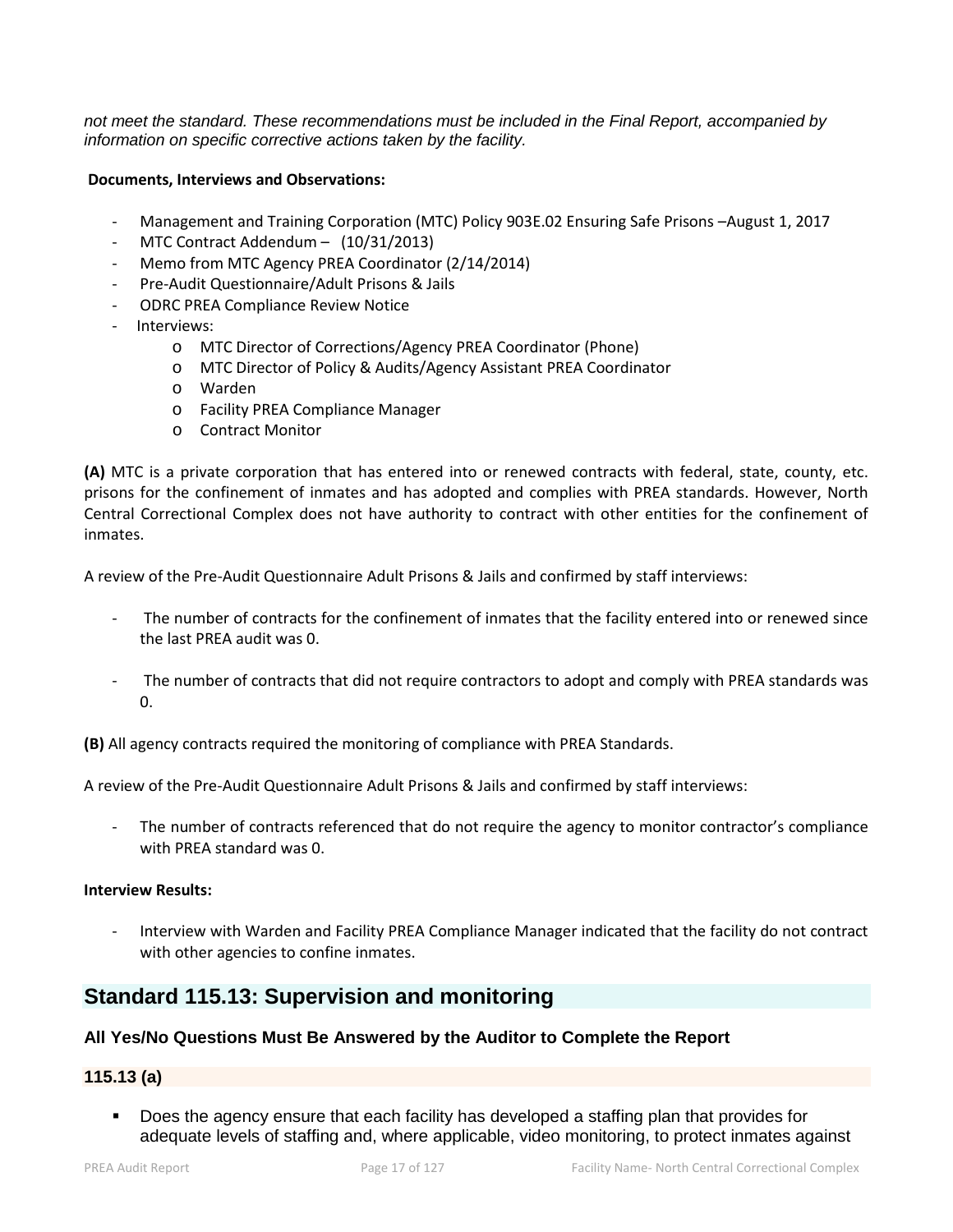sexual abuse?  $\boxtimes$  Yes  $\Box$  No

- Does the agency ensure that each facility has documented a staffing plan that provides for adequate levels of staffing and, where applicable, video monitoring, to protect inmates against sexual abuse? ⊠ Yes □ No
- Does the agency ensure that each facility's staffing plan takes into consideration the generally accepted detention and correctional practices in calculating adequate staffing levels and determining the need for video monitoring?  $\boxtimes$  Yes  $\Box$  No
- Does the agency ensure that each facility's staffing plan takes into consideration any judicial findings of inadequacy in calculating adequate staffing levels and determining the need for video monitoring? ⊠ Yes □ No
- Does the agency ensure that each facility's staffing plan takes into consideration any findings of inadequacy from Federal investigative agencies in calculating adequate staffing levels and determining the need for video monitoring?  $\boxtimes$  Yes  $\Box$  No
- Does the agency ensure that each facility's staffing plan takes into consideration any findings of inadequacy from internal or external oversight bodies in calculating adequate staffing levels and determining the need for video monitoring?  $\boxtimes$  Yes  $\Box$  No
- Does the agency ensure that each facility's staffing plan takes into consideration all components of the facility's physical plant (including "blind-spots" or areas where staff or inmates may be isolated) in calculating adequate staffing levels and determining the need for video monitoring?  $\boxtimes$  Yes  $\Box$  No
- Does the agency ensure that each facility's staffing plan takes into consideration the composition of the inmate population in calculating adequate staffing levels and determining the need for video monitoring?  $\boxtimes$  Yes  $\Box$  No
- Does the agency ensure that each facility's staffing plan takes into consideration the number and placement of supervisory staff in calculating adequate staffing levels and determining the need for video monitoring?  $\boxtimes$  Yes  $\Box$  No
- Does the agency ensure that each facility's staffing plan takes into consideration the institution programs occurring on a particular shift in calculating adequate staffing levels and determining the need for video monitoring?  $\boxtimes$  Yes  $\Box$  No  $\Box$  NA
- Does the agency ensure that each facility's staffing plan takes into consideration any applicable State or local laws, regulations, or standards in calculating adequate staffing levels and determining the need for video monitoring?  $\boxtimes$  Yes  $\Box$  No
- **Does the agency ensure that each facility's staffing plan takes into consideration the prevalence** of substantiated and unsubstantiated incidents of sexual abuse in calculating adequate staffing levels and determining the need for video monitoring?  $\boxtimes$  Yes  $\Box$  No
- Does the agency ensure that each facility's staffing plan takes into consideration any other relevant factors in calculating adequate staffing levels and determining the need for video monitoring? ⊠ Yes □ No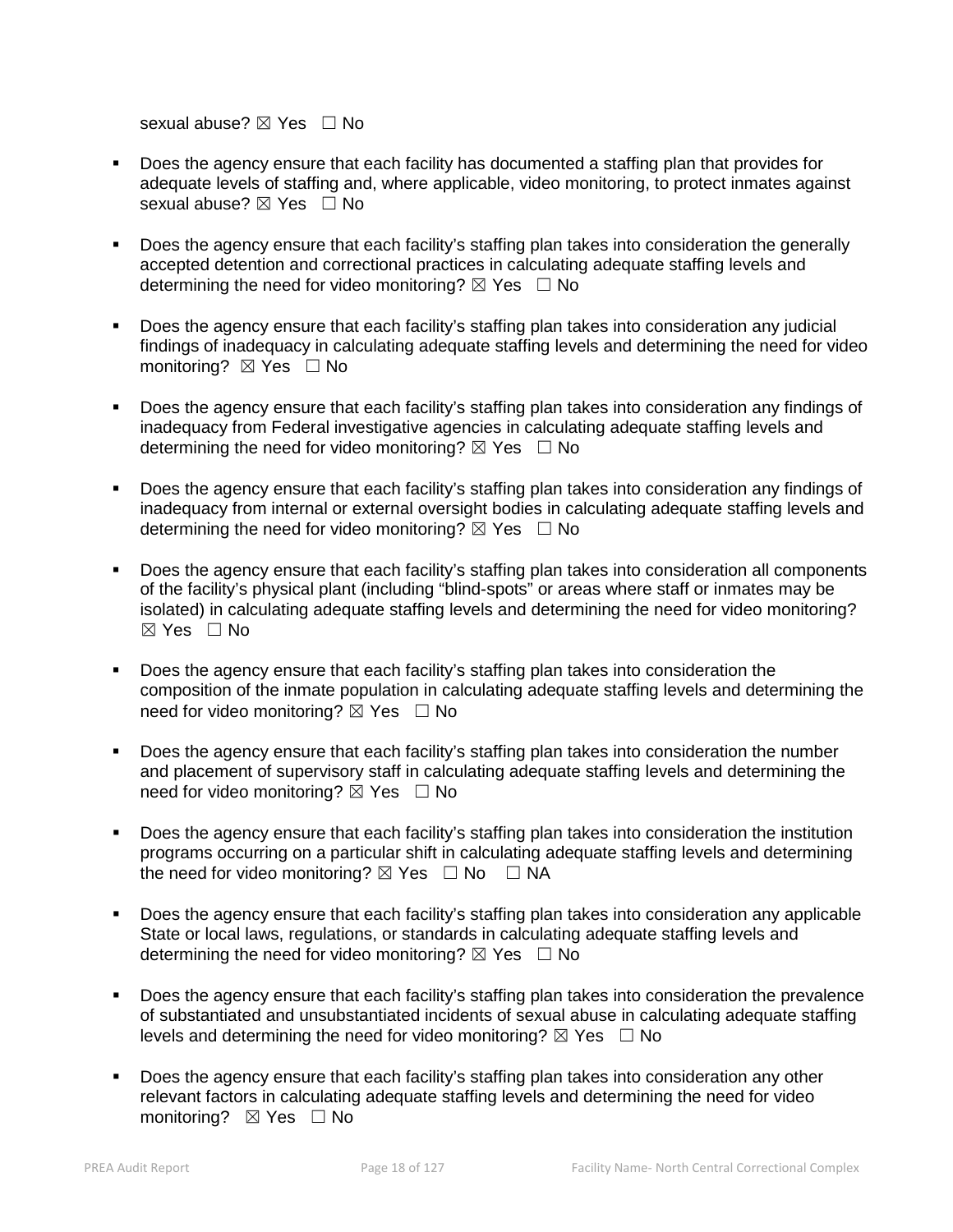# **115.13 (b)**

 In circumstances where the staffing plan is not complied with, does the facility document and justify all deviations from the plan? (N/A if no deviations from staffing plan.)  $\boxtimes$  Yes  $\Box$  No  $\Box$  NA

# **115.13 (c)**

- In the past 12 months, has the facility, in consultation with the agency PREA Coordinator, assessed, determined, and documented whether adjustments are needed to: The staffing plan established pursuant to paragraph (a) of this section?  $\boxtimes$  Yes  $\Box$  No
- In the past 12 months, has the facility, in consultation with the agency PREA Coordinator, assessed, determined, and documented whether adjustments are needed to: The facility's deployment of video monitoring systems and other monitoring technologies?  $\boxtimes$  Yes  $\Box$  No
- In the past 12 months, has the facility, in consultation with the agency PREA Coordinator, assessed, determined, and documented whether adjustments are needed to: The resources the facility has available to commit to ensure adherence to the staffing plan?  $\boxtimes$  Yes  $\Box$  No

## **115.13 (d)**

- Has the facility/agency implemented a policy and practice of having intermediate-level or higherlevel supervisors conduct and document unannounced rounds to identify and deter staff sexual abuse and sexual harassment?  $\boxtimes$  Yes  $\Box$  No
- Is this policy and practice implemented for night shifts as well as day shifts?  $\boxtimes$  Yes  $\Box$  No
- Does the facility/agency have a policy prohibiting staff from alerting other staff members that these supervisory rounds are occurring, unless such announcement is related to the legitimate operational functions of the facility?  $\boxtimes$  Yes  $\Box$  No

## **Auditor Overall Compliance Determination**

- ☐ **Exceeds Standard** (*Substantially exceeds requirement of standards*)
- ☒ **Meets Standard** (*Substantial compliance; complies in all material ways with the standard for the relevant review period*)
- ☐ **Does Not Meet Standard** (*Requires Corrective Action*)

## **Instructions for Overall Compliance Determination Narrative**

*The narrative below must include a comprehensive discussion of all the evidence relied upon in making the compliance or non-compliance determination, the auditor's analysis and reasoning, and the auditor's conclusions. This discussion must also include corrective action recommendations where the facility does not meet the standard. These recommendations must be included in the Final Report, accompanied by information on specific corrective actions taken by the facility.*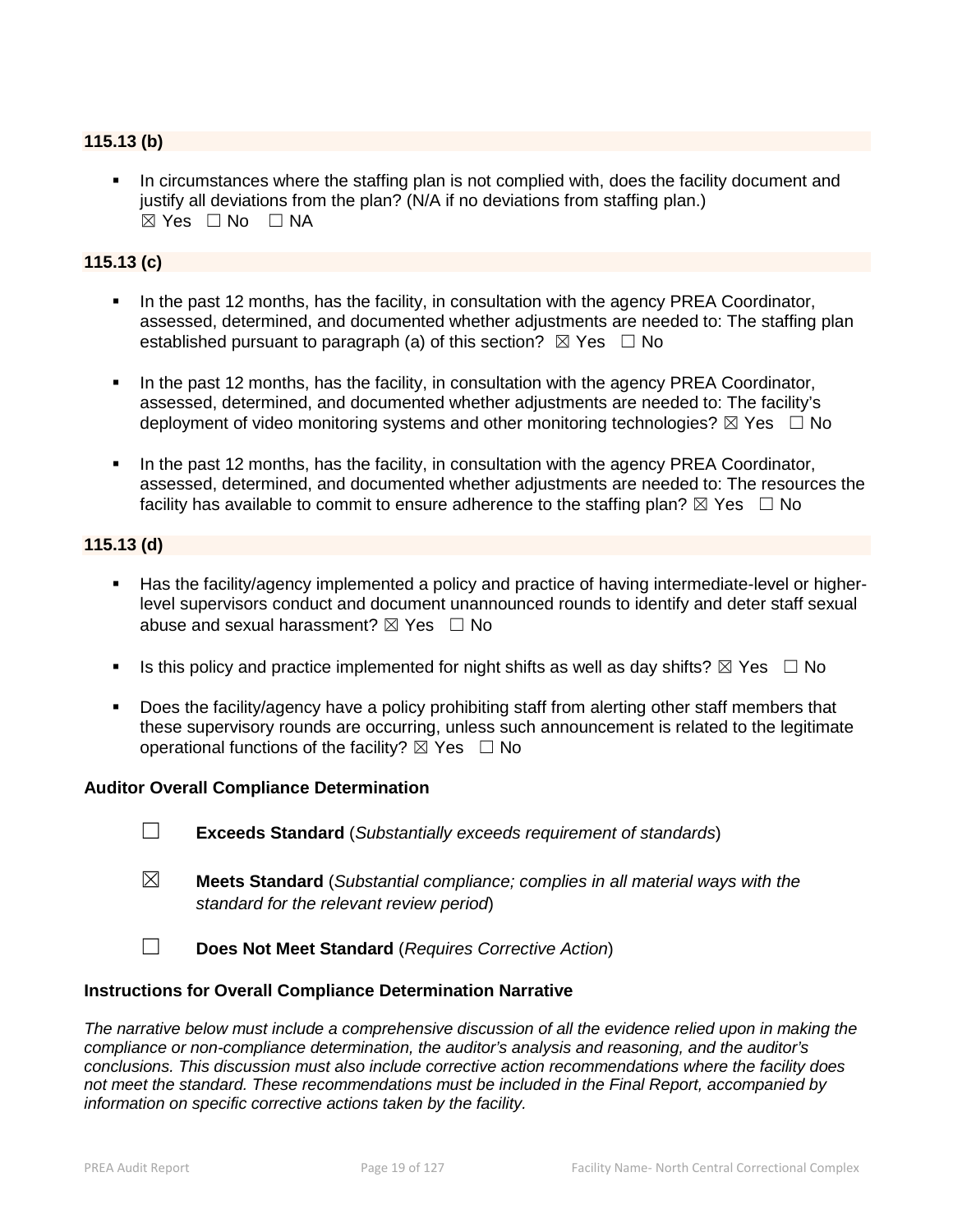### **Documents, Interviews, and Observations**

- Management and Training Corporation (MTC) Policy 903E.02 Ensuring Safe Prisons (A1,B1,C1,D1-4) August 1, 2017
- Memo: Facility Staffing Plan Review (December 2017 During the MTC Annual Operational and Capital Budget Process (A1)
- Pre-Audit Questionnaire/Adult Prisons & Jails
- Staffing Schedules
	- o Shift Rosters
- Camera Numbers & Locations
- Unannounced Rounds
- PREA Staffing Plan Deviation
- PREA Staff Plan Review (C1)
- Employee Visit Record (D)
- Interviews:
	- o MTC Director of Policy & Audits/Agency Assistant PREA Coordinator
	- o Warden
	- o Facility PREA Compliance Manager
	- o Staff Conducting Unannounced Rounds
	- o Contract Monitor

**(A)** The agency policy requires North Central Correctional Complex to develop, document, and make its best efforts to comply on a regular basis with a staffing plan that provides for adequate level of staffing, and where applicable, video monitoring to protect inmates against abuse.

According to interviews with management staff and documentation, when the facility calculates adequate staffing levels and determining the need for video monitoring, they considerate the following as stated in the standards:

- Generally accepted detention and correctional practices;
- Judicial findings of inadequacy;
- Findings of inadequacy from Federal investigative agencies;
- Findings of inadequacy from internal or external oversight bodies;
- All components of the facility's physical plant (including "blind-spots" or areas where staff or inmates may be isolated);
- The composition of the inmate population;
- The number and placement of supervisory staff;
- Institution programs occurring on a particular shift;
- Applicable State or local laws, regulations, or standards;
- The prevalence of substantiated and unsubstantiated incidents of sexual abuse; and
- Other relevant factors.

Since the last PREA audit the average daily number of inmates was 2814, and the average daily number of inmates which the staffing plan was predicated was 2706.

**(B)** According to staff interviews and documentation, each time the staffing plan is not complied with the facility documents and justifies deviations from the staffing plan. However, there were not deviations for the staffing plan. If there were deviations for the staffing plan the facility states that it would document and list the reasons for deviating.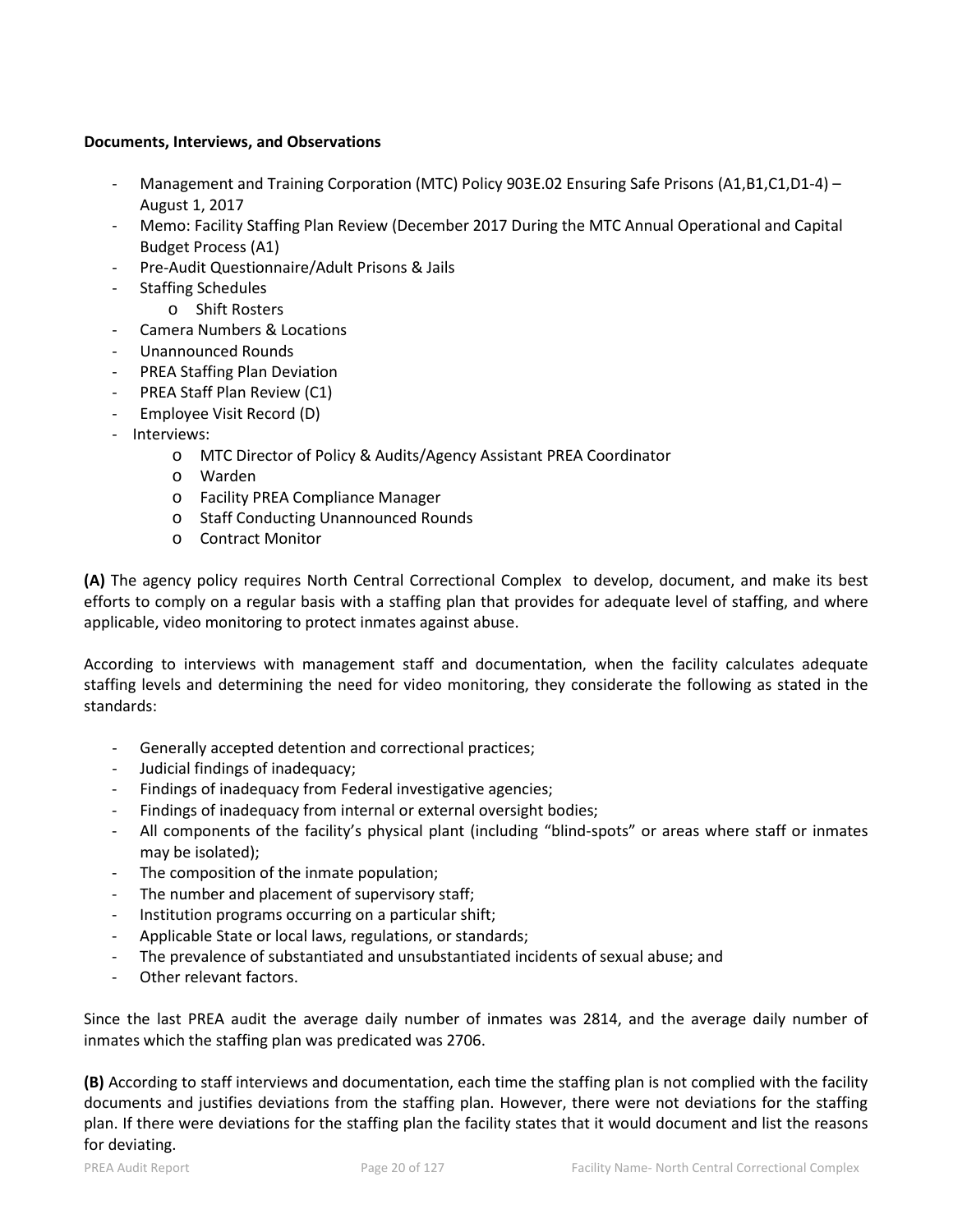**(C)**Facility management interviewed indicated at least once every year the facility, in collaboration with the Agency PREA Coordinator review's the staffing plan to see whether adjustments are needed in:

- The staffing plan,
- The deployment of monitoring technology,
- The allocation of agency/facility resources to commit to the staff plan to ensure compliance with the staffing plan.

**(D)** Staff interviews and documentation indicated that the facility requires that intermediate-level or higher level staff conduct unannounced rounds to identify and deter staff sexual abuse and sexual harassment. Facility provided documentation of unannounced rounds which the rounds cover all shifts to included night and different timeframes. The policy prohibits staff from alerting other staff when unannounced rounds are conducted.

## **Interview Results**

- Interview with the Facility PREA Compliance Manager indicated that he is consulted regarding any assessment of or adjustments to, the staffing plan.
- Interviews with a facility high-level staff that conduct and document unannounced rounds indicated that they do conduct and document unannounced rounds. Submitted documentation supported staff comments. Interviewed staff also indicated that policy prohibits staff from alerting other staff and they monitor the radio communication.
- Interview with the Warden indicated that the facility has a staffing plan shift rosters. When assessing adequate staffing levels and the need for video monitoring they consider all of the components listed in the standard.

# **Standard 115.14: Youthful inmates**

## **All Yes/No Questions Must Be Answered by the Auditor to Complete the Report**

## **115.14 (a)**

 Does the facility place all youthful inmates in housing units that separate them from sight, sound, and physical contact with any adult inmates through use of a shared dayroom or other common space, shower area, or sleeping quarters? (N/A if facility does not have youthful inmates [inmates <18 years old].)  $\Box$  Yes  $\Box$  No  $\boxtimes$  NA

# **115.14 (b)**

- In areas outside of housing units does the agency maintain sight and sound separation between youthful inmates and adult inmates? (N/A if facility does not have youthful inmates [inmates <18 years old].)  $\Box$  Yes  $\Box$  No  $\boxtimes$  NA
- In areas outside of housing units does the agency provide direct staff supervision when youthful inmates and adult inmates have sight, sound, or physical contact? (N/A if facility does not have youthful inmates [inmates <18 years old].)  $\Box$  Yes  $\Box$  No  $\boxtimes$  NA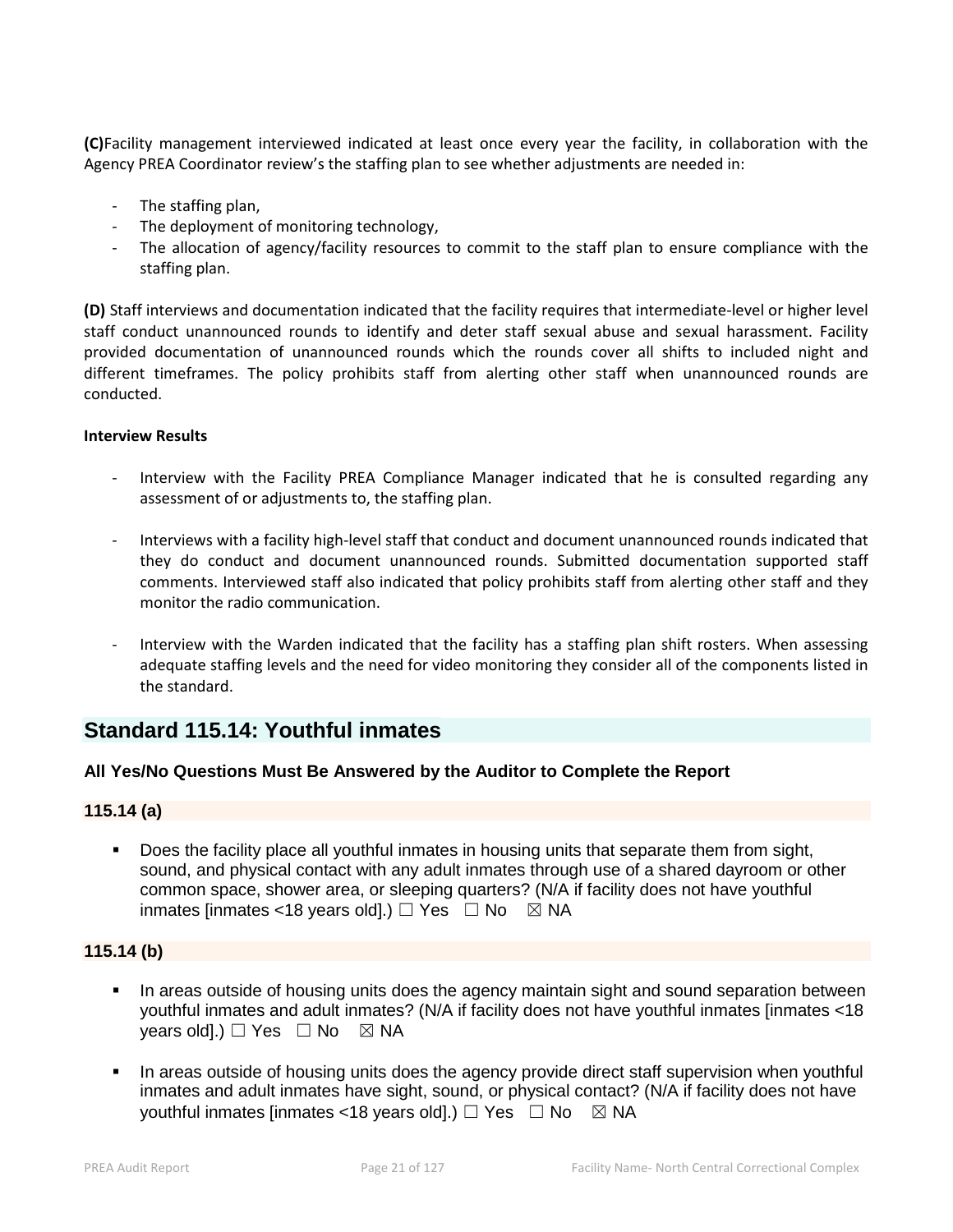# **115.14 (c)**

- Does the agency make its best efforts to avoid placing youthful inmates in isolation to comply with this provision? (N/A if facility does not have youthful inmates [inmates <18 years old].)  $\square$  Yes  $\square$  No  $\square$  NA
- Does the agency, while complying with this provision, allow youthful inmates daily large-muscle exercise and legally required special education services, except in exigent circumstances? (N/A if facility does not have youthful inmates [inmates <18 years old].)  $\Box$  Yes  $\Box$  No  $\boxtimes$  NA
- Do youthful inmates have access to other programs and work opportunities to the extent possible? (N/A if facility does not have youthful inmates [inmates <18 years old].)  $\Box$  Yes  $\Box$  No  $\boxtimes$  NA

## **Auditor Overall Compliance Determination**

- ☐ **Exceeds Standard** (*Substantially exceeds requirement of standards*)
- ☒ **Meets Standard** (*Substantial compliance; complies in all material ways with the standard for the relevant review period*)
- ☐ **Does Not Meet Standard** (*Requires Corrective Action*)

#### **Instructions for Overall Compliance Determination Narrative**

*The narrative below must include a comprehensive discussion of all the evidence relied upon in making the compliance or non-compliance determination, the auditor's analysis and reasoning, and the auditor's conclusions. This discussion must also include corrective action recommendations where the facility does not meet the standard. These recommendations must be included in the Final Report, accompanied by information on specific corrective actions taken by the facility.*

#### **Documents, Interviews and Observations:**

- Management and Training Corporation (MTC) Policy 903E.02 Ensuring Safe Prisons –August 1, 2017
- MTC Juvenile Inmates Report (MTC System)
- Pre-Audit Questionnaire/Adult Prisons & Jails
- Statement of Non-Applicability (3/29/2018)
- ODRC Offender Tracking System Portal (Count Sheets)
- Interviews:
	- o MTC Director of Policy & Audits/Agency Assistant PREA Coordinator
	- o Warden
	- o Deputy Warden of Programs/Facility PREA Compliance Manager
	- o Staff Conducting Unannounced Rounds
	- o Management Staff

**(A)** A review of documentation and staff interviews indicated that the North Center Correctional Complex does not housed youthful inmates. However, interviewed staff indicated that if the facility received a youthful inmate they would not place the youth in a housing unit in which the youth would have sight, sound, or physical contact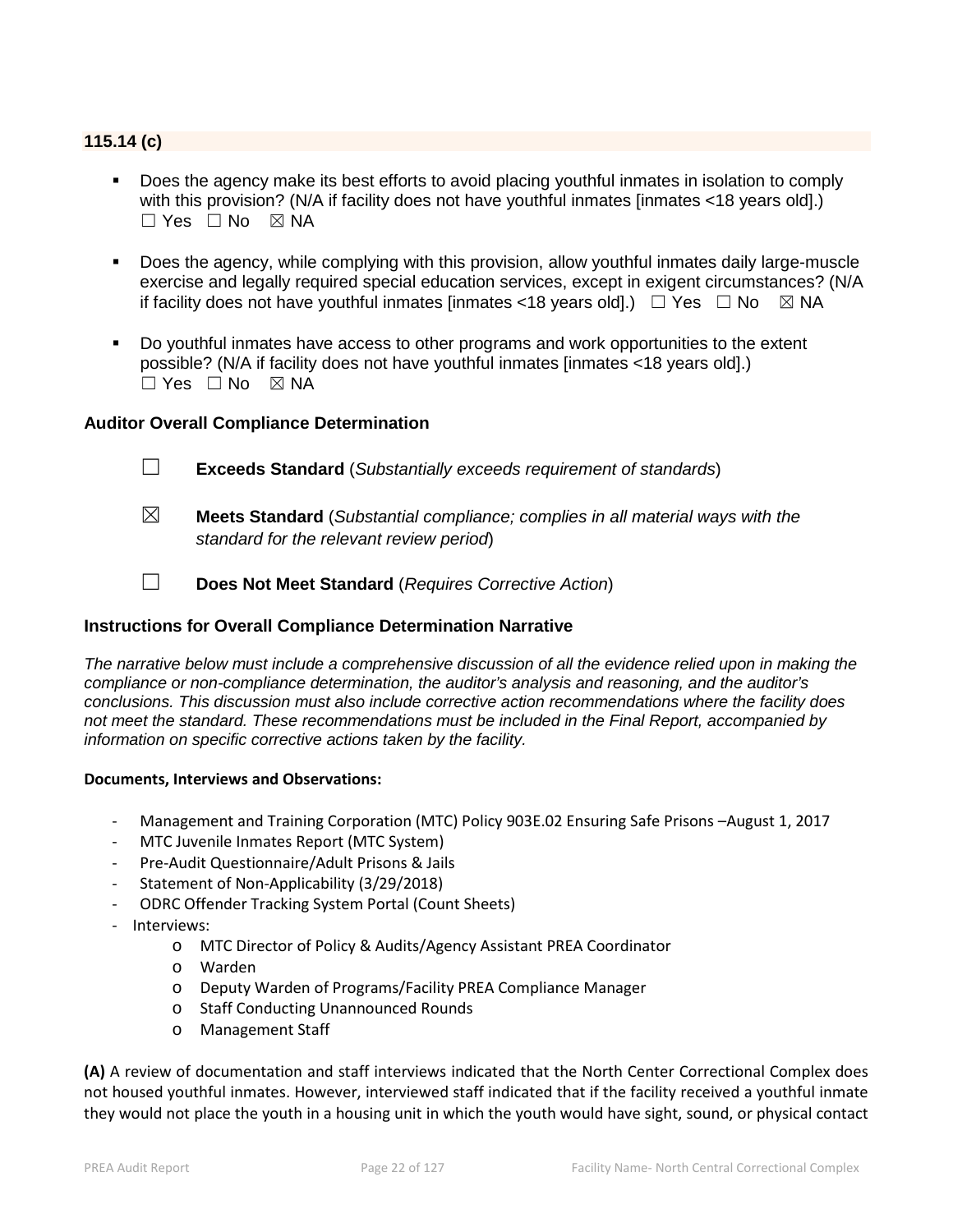with any adult inmates through use of a shared dayroom or other common space, shower area, or sleeping quarters. They would not place a youthful inmate in the same housing unit and the adult inmates.

A review of the Pre-Audit Questionnaire Adult Prisons & Jails and confirmed by staff interviews:

In the past 12 months, the number of housing units to which youthful inmates were assigned was 0, and in the past 12 months the number of youthful inmates placed in the same housing unit as adults at this facility was 0.

**(B)** Interview staff also indicated that if the facility received a youthful inmate, the facility can maintain sight, sound, and physical separation between youthful inmates and adult inmates in areas outside the housing unit; and will provided direct staff supervision to the youthful inmates.

**(C)** The youthful inmates according to staff interviews will avoid be place in isolation to comply with PREA and will not deny them daily large-muscle exercise and any legally required special education services to comply.

A review of the Pre-Audit Questionnaire Adult Prisons & Jails and confirmed by staff interviews:

In the past 12 months, the number of youthful inmates who have been placed in isolation in order to separate them from adult inmates was 0.

#### **Interview Results**

- Interviews with the Facility Management team and, a review of facility demographics/documentation reveal that North Central Correctional Complex does not admit youthful inmates.
- Interviews with the Facility PREA Compliance Manager and randomly selected staff indicated youthful inmates are not housed in this facility. Interviewed randomly selected staff stated youthful inmates are not housed at this facility and during the audit period no youthful inmates were observed.
- The following interviews were not conducted because the facility does not house youthful inmates: Education and Program staff who work with youthful inmates, and Line staff who supervise youthful inmates.

# **Standard 115.15: Limits to cross-gender viewing and searches**

# **All Yes/No Questions Must Be Answered by the Auditor to Complete the Report**

## **115.15 (a)**

 Does the facility always refrain from conducting any cross-gender strip or cross-gender visual body cavity searches, except in exigent circumstances or by medical practitioners? ☒ Yes ☐ No

# **115.15 (b)**

 Does the facility always refrain from conducting cross-gender pat-down searches of female inmates in non-exigent circumstances? (N/A here for facilities with less than 50 inmates before August 20, 2017.)  $\Box$  Yes  $\Box$  No  $\boxtimes$  NA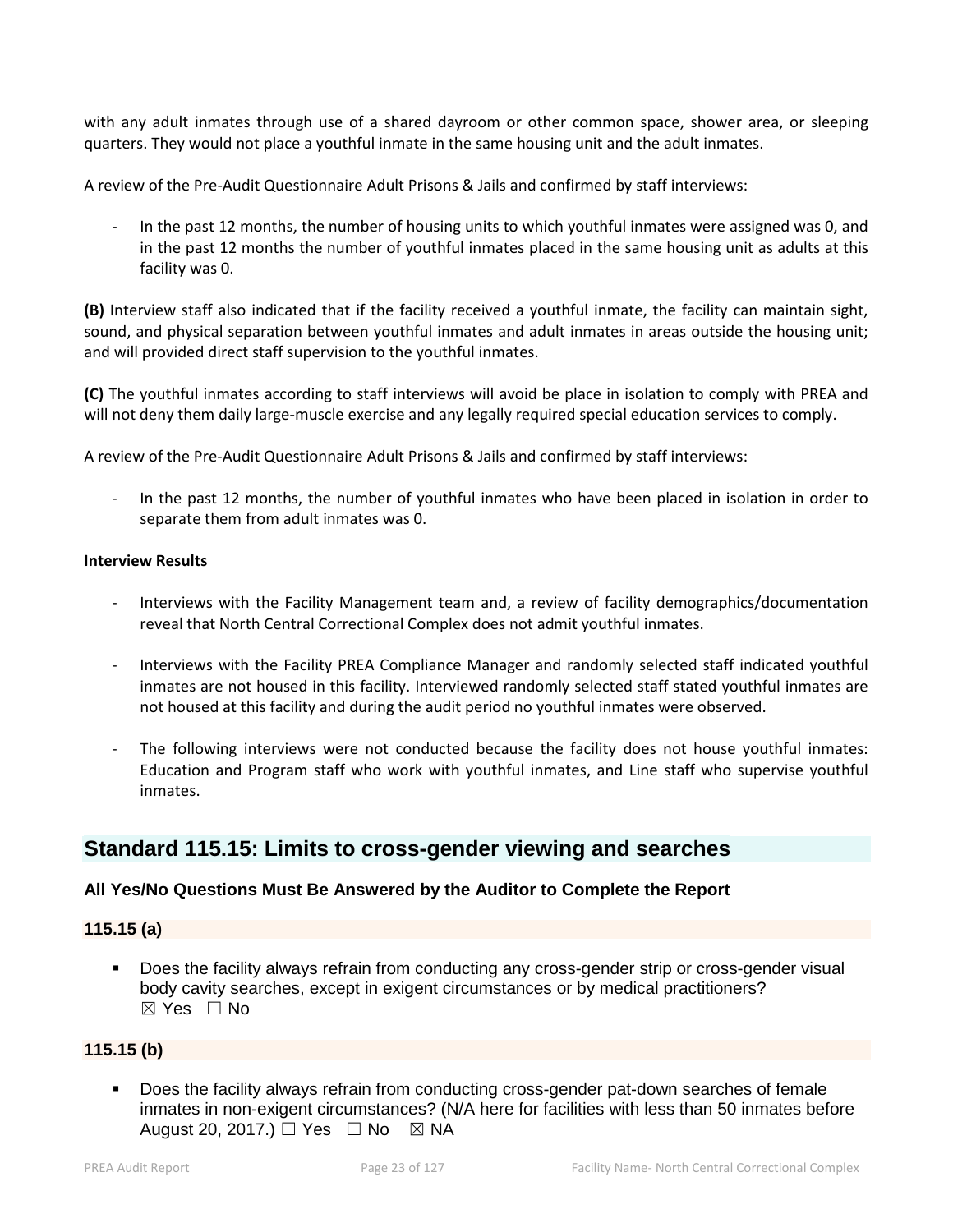Does the facility always refrain from restricting female inmates' access to regularly available programming or other out-of-cell opportunities in order to comply with this provision? (N/A here for facilities with less than 50 inmates before August 20, 2017.)  $\Box$  Yes  $\Box$  No  $\Box$  NA

# **115.15 (c)**

- Does the facility document all cross-gender strip searches and cross-gender visual body cavity searches? ⊠ Yes □ No
- Does the facility document all cross-gender pat-down searches of female inmates?  $\Box$  Yes  $\boxtimes$  No

## **115.15 (d)**

- Does the facility implement a policy and practice that enables inmates to shower, perform bodily functions, and change clothing without nonmedical staff of the opposite gender viewing their breasts, buttocks, or genitalia, except in exigent circumstances or when such viewing is incidental to routine cell checks?  $\boxtimes$  Yes  $\Box$  No
- Does the facility require staff of the opposite gender to announce their presence when entering an inmate housing unit?  $\boxtimes$  Yes  $\Box$  No

## **115.15 (e)**

- Does the facility always refrain from searching or physically examining transgender or intersex inmates for the sole purpose of determining the inmate's genital status?  $\boxtimes$  Yes  $\Box$  No
- If an inmate's genital status is unknown, does the facility determine genital status during conversations with the inmate, by reviewing medical records, or, if necessary, by learning that information as part of a broader medical examination conducted in private by a medical practitioner?  $\boxtimes$  Yes  $\Box$  No

## **115.15 (f)**

- Does the facility/agency train security staff in how to conduct cross-gender pat down searches in a professional and respectful manner, and in the least intrusive manner possible, consistent with security needs?  $\boxtimes$  Yes  $\Box$  No
- Does the facility/agency train security staff in how to conduct searches of transgender and intersex inmates in a professional and respectful manner, and in the least intrusive manner possible, consistent with security needs?  $\boxtimes$  Yes  $\Box$  No

## **Auditor Overall Compliance Determination**



☐ **Exceeds Standard** (*Substantially exceeds requirement of standards*)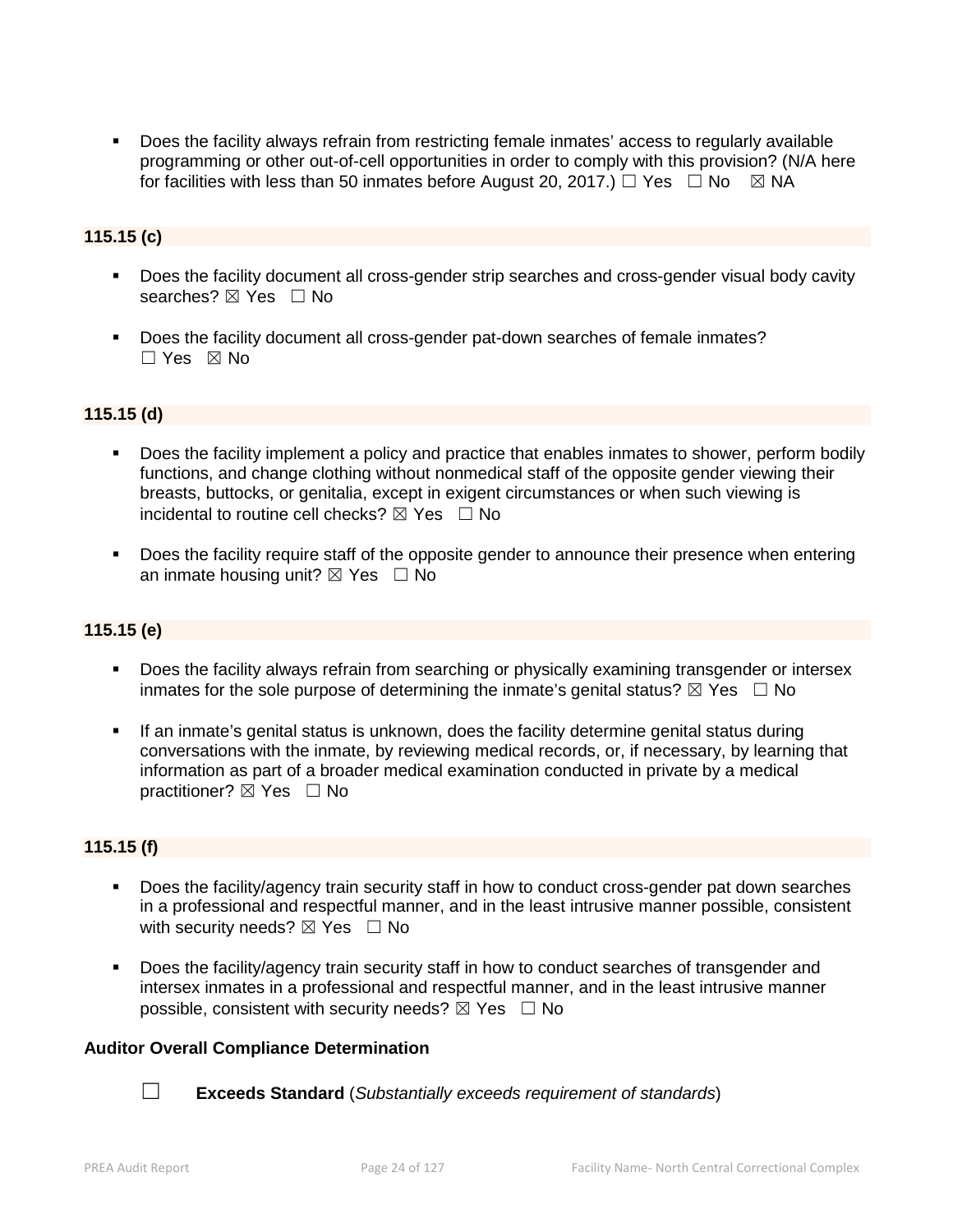☒ **Meets Standard** (*Substantial compliance; complies in all material ways with the standard for the relevant review period*)

☐ **Does Not Meet Standard** (*Requires Corrective Action*)

# **Instructions for Overall Compliance Determination Narrative**

*The narrative below must include a comprehensive discussion of all the evidence relied upon in making the compliance or non-compliance determination, the auditor's analysis and reasoning, and the auditor's conclusions. This discussion must also include corrective action recommendations where the facility does not meet the standard. These recommendations must be included in the Final Report, accompanied by information on specific corrective actions taken by the facility.*

#### **Documents, Interviews and Observations:**

- Management and Training Corporation (MTC) Policy 903E.02 Ensuring Safe Prisons (A1, B1, C1-2, B2, D1, D2, C1, F1) –August 1, 2017
- MTC Prison Rape Elimination Act Power Point
- Attendance Roster/Sheet
- Pre-Audit Questionnaire/Adult Prisons & Jails
- DRC Policy 310-SEC-01 Inmate and Physical Plant Searches
- NCCC Strip Search Log
- Statement of Status (B1, B2, B3, B4, C1) No Female Inmates
- DRC Policy 79-ISA-01 (D1, D2) Prison Rape Elimination
- DRC Policy 79-ISA-05 (E1) Lesbian, Gay, Bisexual, Transgender, Intersex (LGBTI) Policy
- Pat Down Search Training
- Training Session Reports (2/28/2018)
- Interviews:
	- o MTC Director of Policy & Audits/Agency Assistant PREA Coordinator
	- o Warden
	- o Facility PREA Compliance Manager
	- o Random Staff
	- o Non-Medical Staff on Cross Gender Searches
	- o Random Inmates
	- o Management Staff

**(A)** Interviewed staff and documentation indicated that the facility does not conduct cross-gender strip or visual body cavity searches of inmates.

In the past 12 months, the number of cross-gender strip or cross-gender visual body cavity searches of inmates was 0, and the number of cross-gender strip or cross-gender visual body cavity searches of inmates that did not involve exigent circumstances or were performed by non-medical staff was 0.

**(B, C)** Interviewed staff and documentation indicated that the facility does not house female inmates. If the facility were to receive female inmates they would not permit cross-gender pat-down searches of female inmates absent exigent circumstances. Female inmates will not be restricted for regularly available programming or other out of cell opportunities in order to comply with PREA.

A review of the Pre-Audit Questionnaire Adult Prisons & Jails and confirmed by staff interviews: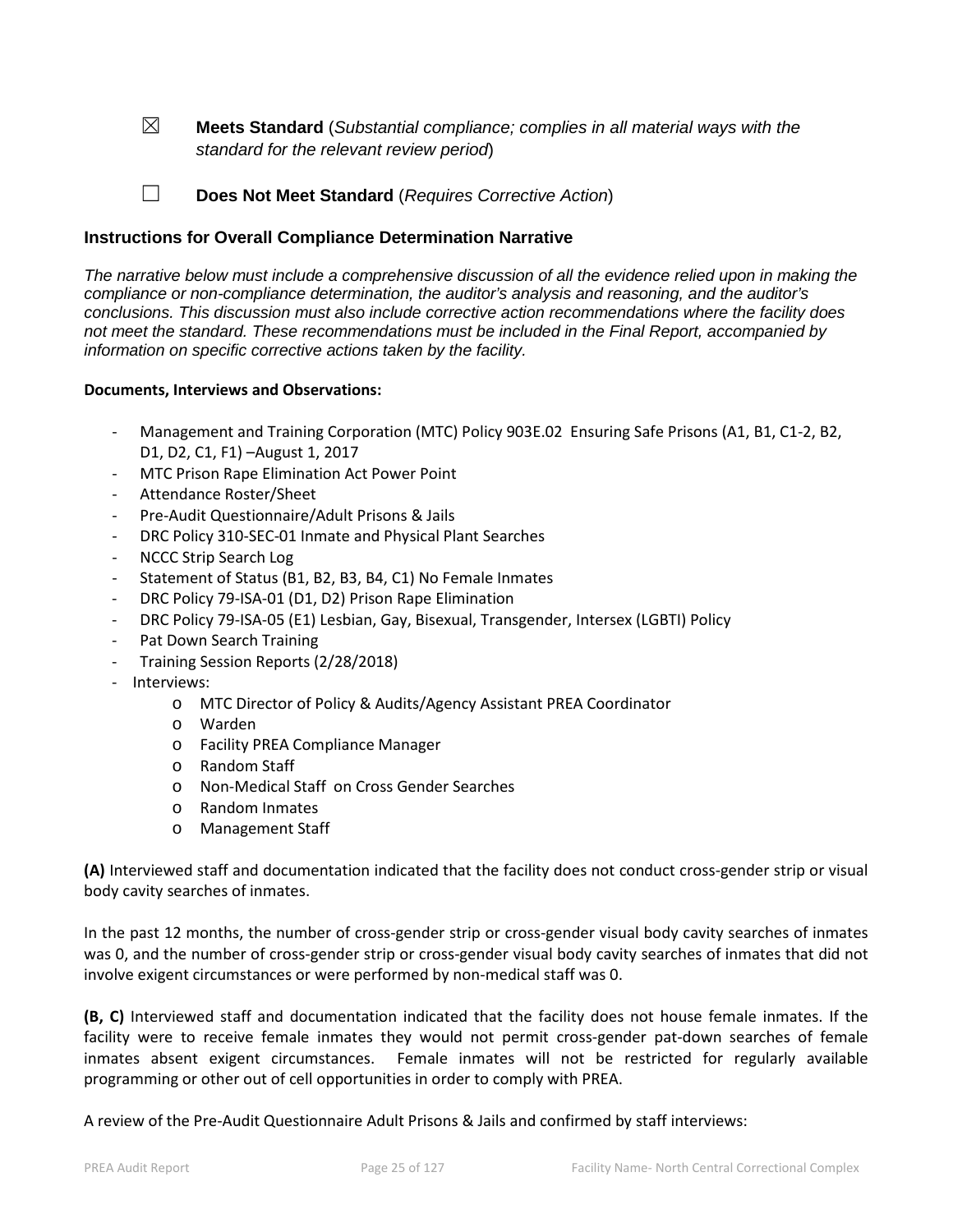In the past 12 months, the number of pat-down searches of female inmates that were conducted by male staff was 0; and the number of pat-down searches of female inmates conducted by male staff that did not involve exigent circumstances(s) was 0.

**(D)** The agency has implemented policies and procedures that enable inmate to shower, perform bodily functions, change clothing without non-medical staff of the opposite gender viewing their breasts, buttocks, or genitalia, except in exigent circumstance or when viewing is incidental to routine cell checks. Observations of restrooms and shower during the tour confirmed inmates have privacy when using the restroom, showering and changing clothing. PREA friendly shower curtains are at the doorway of the bathrooms and the shower areas to provide a little privacy even in an open bay dormitory style pod or dorm. Inmates reported they are never naked in full view of staff.

Policy and procedures require staff of the opposite gender to announce their presence when entering an inmate housing unit.

**(E)** Policy was reviewed prohibiting staff from searching or physically examining a transgender or intersex inmate for the sole purpose of determining the inmate's genital status. If the facility housed transgender and intersex inmates, the agency directs staff not to search or physically examine a transgender or intersex inmate for the sole purpose of determining the inmate's genital status. If the inmate's genital status is unknown, the facility determines during conversations with the inmate, by reviewing medical records, or, if necessary, by learning that information as part of a broader medical examination conducted in private by a medical practitioner.

A review of the Pre-Audit Questionnaire Adult Prisons & Jails and confirmed by staff interviews:

In the past 12 months the number of searches occurred was 0.

**(F)** Documentation review revealed that staff receives training on how to conduct cross-gender pat-down searches, and searches of transgender and intersex inmates, in a professional and respectful manner, and in the least intrusive way possible, consistent with security needs. The facility provided samples of documentation to confirm staff has received and receive search training consistent with policy. The PREA Compliance Manager confirmed there had been no cross-gender strips or visual body cavity searches conducted within the audited cycle.

## **Interview Results:**

- Twenty (20) security staff, representing staff from all shifts, was interviewed. One hundred percent (100%) of staff interviewed indicated that cross-gender pat searches were not permissible. One hundred percent (100%) of the interviewed staff stated that they were trained on conducting cross-gender pat searches and searches and searches of transgender and intersex inmates in a professional and respectful manner. The facility had several identified transgender residents, and staff reported that they are not allowed to search to determine genital status. Staff also reported that the transgender inmate can request a female staff to search them or conduct searches in the presence of medical staff; except for exigent circumstances.
- Thirty-two (32) random inmates were interviewed. One-hundred (100%) of the inmates reported that the presence of female staff is announced most of the time. All the inmates were aware of the buzzer and its purpose, to notify of female staff presence. Several inmates also reported that one identified staff member likes to linger around when inmates are in the shower area. The staff, will linger when inmates are showering and then write the inmate up when they come out of the shower not fully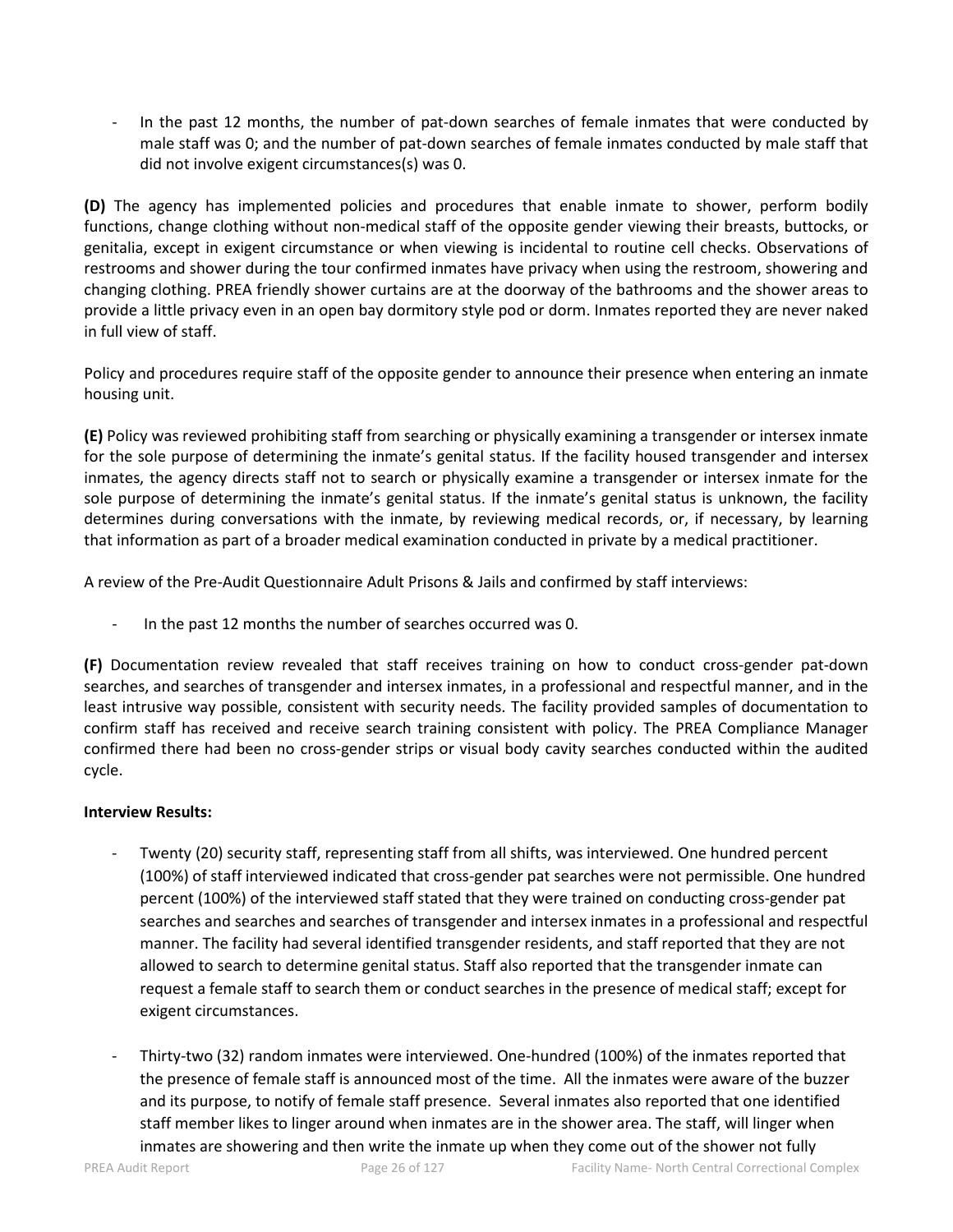dressed. It was also reported, that the staff will joke and have conversation with inmates while they are showering. The information was reported to facility administration for further review.

- One hundred (100%) of the staff reported that inmates can dress, shower, and toilet without being viewed by staff of the opposite gender and that female presence on housing units is announced. The facility utilizes a buzzer system where female staff press the buzzer and it alerts residents.
- No female inmates are housed at the facility.

# **Standard 115.16: Inmates with disabilities and inmates who are limited English proficient**

# **All Yes/No Questions Must Be Answered by the Auditor to Complete the Report**

## **115.16 (a)**

- Does the agency take appropriate steps to ensure that inmates with disabilities have an equal opportunity to participate in or benefit from all aspects of the agency's efforts to prevent, detect, and respond to sexual abuse and sexual harassment, including: inmates who are deaf or hard of hearing?  $\boxtimes$  Yes  $\Box$  No
- Does the agency take appropriate steps to ensure that inmates with disabilities have an equal opportunity to participate in or benefit from all aspects of the agency's efforts to prevent, detect, and respond to sexual abuse and sexual harassment, including: inmates who are blind or have low vision? ⊠ Yes □ No
- Does the agency take appropriate steps to ensure that inmates with disabilities have an equal opportunity to participate in or benefit from all aspects of the agency's efforts to prevent, detect, and respond to sexual abuse and sexual harassment, including: inmates who have intellectual disabilities? ⊠ Yes □ No
- Does the agency take appropriate steps to ensure that inmates with disabilities have an equal opportunity to participate in or benefit from all aspects of the agency's efforts to prevent, detect, and respond to sexual abuse and sexual harassment, including: inmates who have psychiatric disabilities?  $\boxtimes$  Yes  $\Box$  No
- Does the agency take appropriate steps to ensure that inmates with disabilities have an equal opportunity to participate in or benefit from all aspects of the agency's efforts to prevent, detect, and respond to sexual abuse and sexual harassment, including: inmates who have speech disabilities? ⊠ Yes □ No
- Does the agency take appropriate steps to ensure that inmates with disabilities have an equal opportunity to participate in or benefit from all aspects of the agency's efforts to prevent, detect, and respond to sexual abuse and sexual harassment, including: Other (if "other," please explain in overall determination notes)?  $\boxtimes$  Yes  $\Box$  No
- Do such steps include, when necessary, ensuring effective communication with inmates who are deaf or hard of hearing?  $\boxtimes$  Yes  $\Box$  No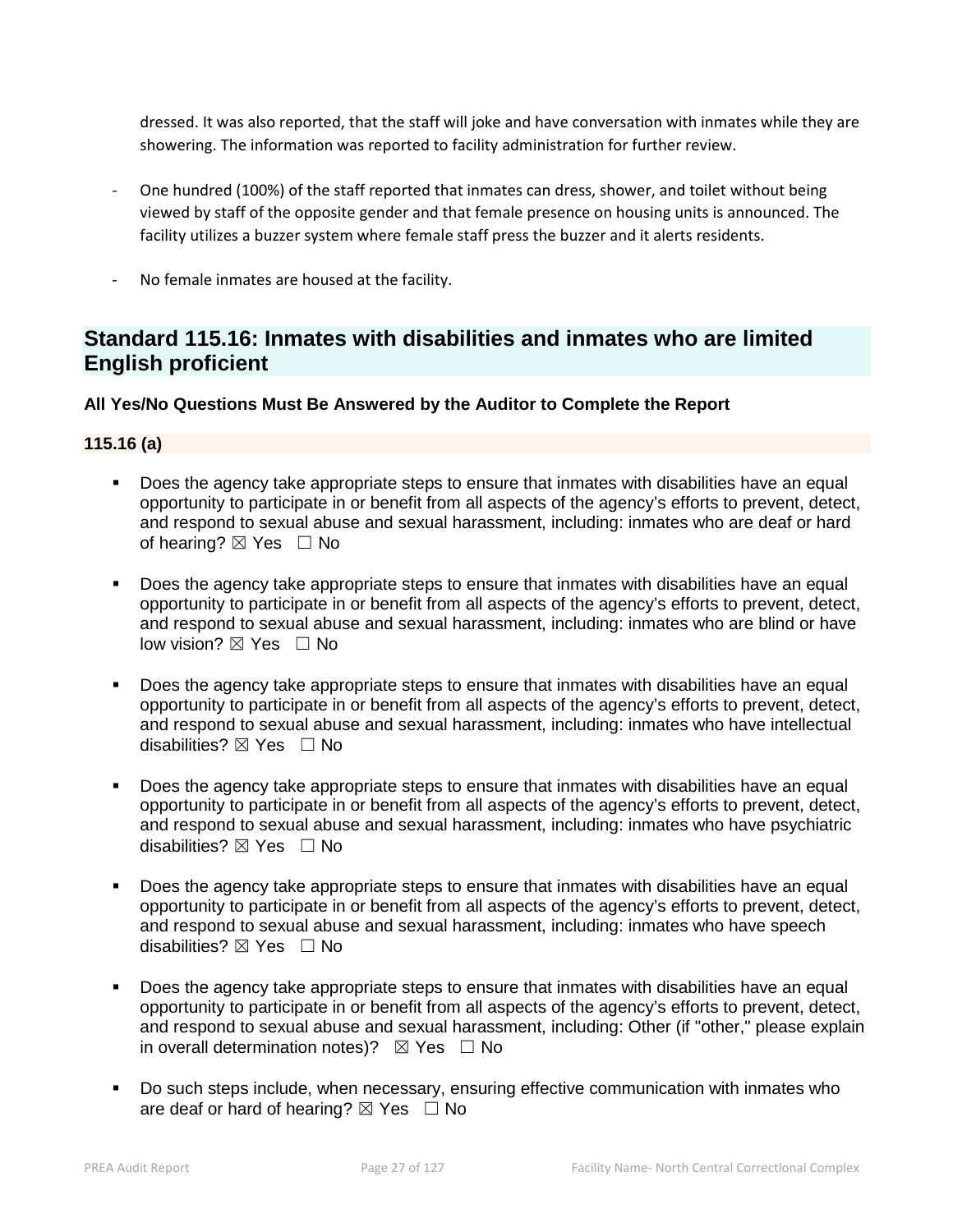- Do such steps include, when necessary, providing access to interpreters who can interpret effectively, accurately, and impartially, both receptively and expressively, using any necessary specialized vocabulary?  $\boxtimes$  Yes  $\Box$  No
- Does the agency ensure that written materials are provided in formats or through methods that ensure effective communication with inmates with disabilities including inmates who: Have intellectual disabilities?  $\boxtimes$  Yes  $\Box$  No
- Does the agency ensure that written materials are provided in formats or through methods that ensure effective communication with inmates with disabilities including inmates who: Have limited reading skills?  $\boxtimes$  Yes  $\Box$  No
- Does the agency ensure that written materials are provided in formats or through methods that ensure effective communication with inmates with disabilities including inmates who: Are blind or have low vision?  $\boxtimes$  Yes  $\Box$  No

# **115.16 (b)**

- Does the agency take reasonable steps to ensure meaningful access to all aspects of the agency's efforts to prevent, detect, and respond to sexual abuse and sexual harassment to inmates who are limited English proficient?  $\boxtimes$  Yes  $\Box$  No
- Do these steps include providing interpreters who can interpret effectively, accurately, and impartially, both receptively and expressively, using any necessary specialized vocabulary? ☒ Yes ☐ No

## **115.16 (c)**

 Does the agency always refrain from relying on inmate interpreters, inmate readers, or other types of inmate assistance except in limited circumstances where an extended delay in obtaining an effective interpreter could compromise the inmate's safety, the performance of firstresponse duties under §115.64, or the investigation of the inmate's allegations?  $\boxtimes$  Yes  $\Box$  No

## **Auditor Overall Compliance Determination**

- ☐ **Exceeds Standard** (*Substantially exceeds requirement of standards*)
- ☒ **Meets Standard** (*Substantial compliance; complies in all material ways with the standard for the relevant review period*)
- ☐ **Does Not Meet Standard** (*Requires Corrective Action*)

## **Instructions for Overall Compliance Determination Narrative**

*The narrative below must include a comprehensive discussion of all the evidence relied upon in making the compliance or non-compliance determination, the auditor's analysis and reasoning, and the auditor's conclusions. This discussion must also include corrective action recommendations where the facility does not meet the standard. These recommendations must be included in the Final Report, accompanied by information on specific corrective actions taken by the facility.*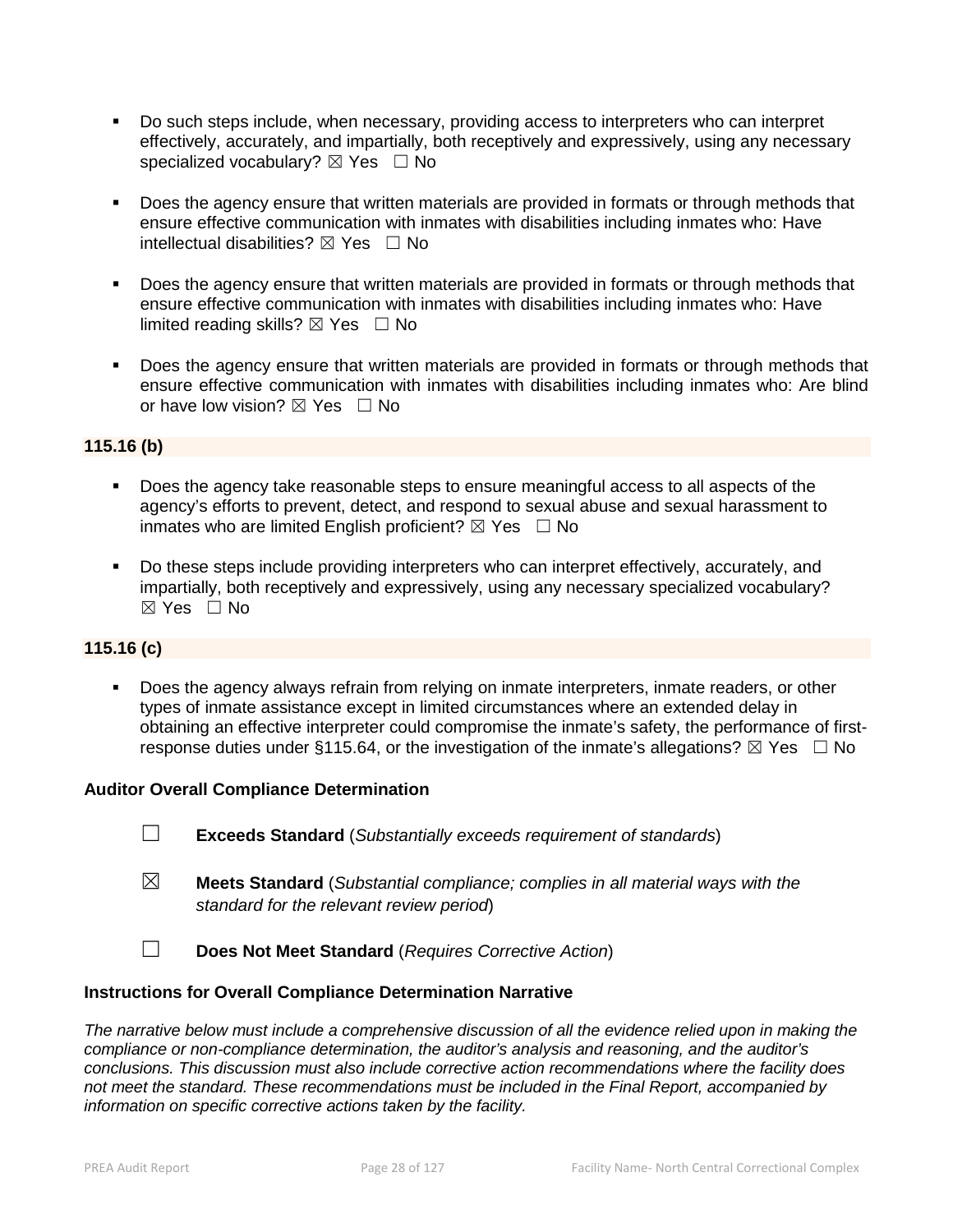#### **Documents, Interviews and Observations:**

- Management and Training Corporation (MTC) Policy 903E.02 Ensuring Safe Prisons (A1, A2, C1) –August 1, 2017
- Pre-Audit Questionnaire/Adult Prisons & Jails
- Inmate Handbook English
- Inmate Handbook Spanish
- Language Line Services, Inc. Agreement with MTC
- DRC Policy 79-ISA-01 Prison Rape Elimination
- DRC Policy 64 DCM-02 Inmates with Disabilities
- Deaf Interpreter Contract Hallenross and Associate, LLC
- TTY Memo
- Investigation Using Interpreter Letter 5-11-2018
- Interviews:
	- o MTC Director of Policy & Audits/Agency Assistant PREA Coordinator
	- o Warden
	- o Facility PREA Compliance Manager
	- o Random Officers
	- o Random Inmates
	- o Inmates with Disabilities
	- o Management Staff

**(A)** The agency has policies and procedures to provide disabled inmates equal opportunity to participate in or benefit from all aspects of the facility's efforts to prevent, detect, and respond to sexual abuse and sexual harassment. The facility has taken appropriate steps to ensure that inmates with disabilities (including, for example, inmates who are deaf or hard of hearing, those who are blind or have low vision, or those who have intellectual, psychiatric, or speech disabilities), have an equal opportunity to participate in or benefit from all aspects of the facility's efforts to prevent, detect, and respond to sexual abuse and sexual harassment. Also, the facility ensures that written materials are provided in formats or through methods that ensure effective communication with inmates with disabilities, including inmates who have intellectual disabilities, limited reading skills, or who are blind or have low vision. The facility will use Education Staff to assist with PREA education with inmate's disabilities.

MTC requires that any inmate who appears to have a condition that would limit the inmate's access to and participation in, any program or service offered by the facility, shall be handled as follows:

- 1. Inmates who are deaf, blind, or have other physical disabilities that significantly limit access to programs and services in the facility, may be transferred to an appropriate facility within 72 hours of admittance for assessment and classification consistent with safety and security.
- 2. During assessment and classification, the inmate shall be provided with CN 101901, Americans with Disabilities Act – Notice of Rights and CN 101902, Request for Reasonable Accommodations by health services staff or a qualified sign language interpreter for the deaf or hard of hearing inmates who know sign language.

**(B)** The facility has taken reasonable steps to ensure meaningful access to all aspects of the facility's efforts to prevent, detect, and respond to sexual abuse and sexual harassment to inmates who are limited English proficient, including steps to provide interpreters who can interpret effectively, accurately, and impartially, both receptively and expressively, using any necessary specialized vocabulary. Staff interviews and documentation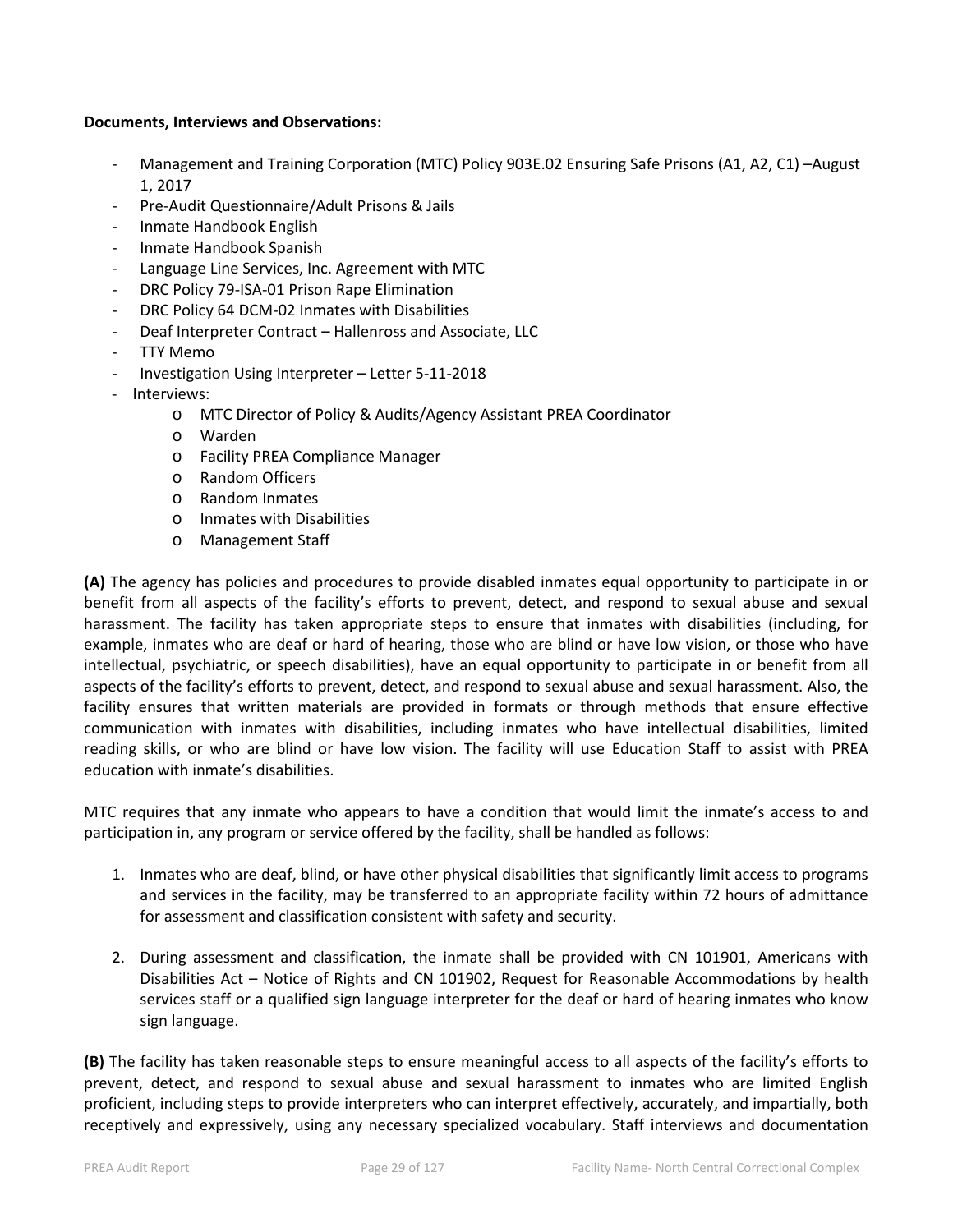indicated that onsite interpreters are provided for Spanish speaking inmates. Outside interpreting services are available to the inmate population as dictated by policy.

**(C)** The facility does not rely on inmate interpreters, inmate readers, or other types of inmate assistants except in limited circumstances where an extended delay in obtaining an effective interpreter could compromise the inmate's safety, the performance of first-response duties or the investigation of the inmate's allegations. Interviewed staff indicated that they will document the limited circumstances in individual cases where inmate interpreters, readers, or other types of inmate assistants are used.

A review of the Pre-Audit Questionnaire Adult Prisons & Jails and confirmed by staff interviews:

In the past 12 months, the number of instances where inmate interpreters, readers, or other types of inmate assistants have been used and it was not the case that an extended delay in obtaining another interpreter could compromise the inmate's safety, the performance of first-response duties or the investigation of the inmate's allegations was 0.

#### **Interview Results:**

- Most of the interviewed security staff reported that resident interpreters are not allowed. Two staff reported that inmates would interpret in special circumstances however if it was related to sexual assault or abuse they would follow up with an interpreter to clarify the information that was being reported.
- Five (5) disabled inmates were interviewed and reported feeling safe at the facility and was provided information regarding sexual abuse and harassment. All but one reported that the disability did not hinder the inmate (s) from receiving information consistent with the random sample of inmates interviewed. One inmate reported having a learning disability and requires assistance with comprehending information that is read to him.
- The facility has several hearing impaired inmates. They have a contract with an organization who has staff on site throughout the day to assist with interpretation.

# **Standard 115.17: Hiring and promotion decisions**

# **All Yes/No Questions Must Be Answered by the Auditor to Complete the Report**

## **115.17 (a)**

- Does the agency prohibit the hiring or promotion of anyone who may have contact with inmates who has engaged in sexual abuse in a prison, jail, lockup, community confinement facility, juvenile facility, or other institution (as defined in 42 U.S.C. 1997)?  $\boxtimes$  Yes  $\Box$  No
- Does the agency prohibit the hiring or promotion of anyone who may have contact with inmates who has been convicted of engaging or attempting to engage in sexual activity in the community facilitated by force, overt or implied threats of force, or coercion, or if the victim did not consent or was unable to consent or refuse?  $\boxtimes$  Yes  $\Box$  No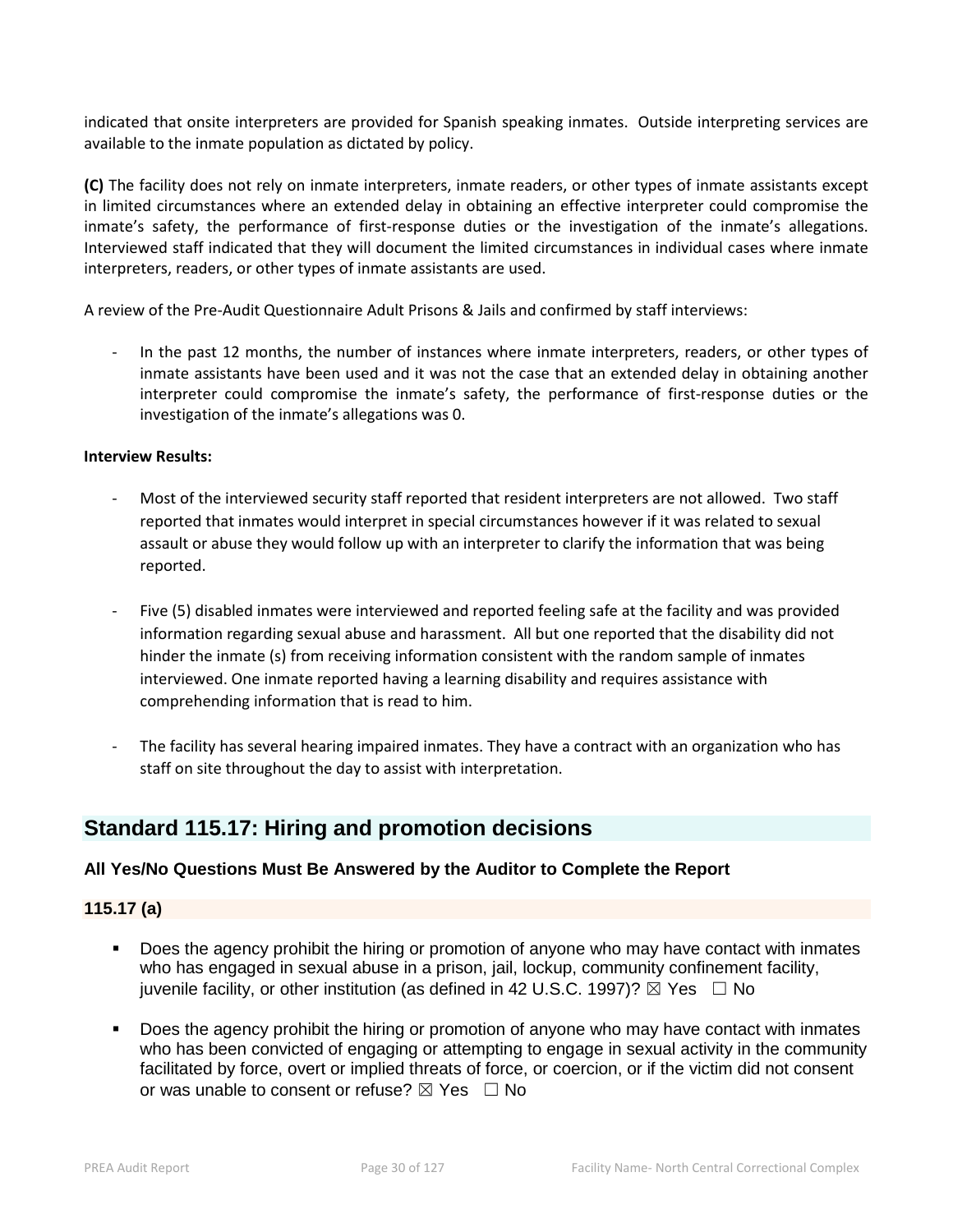- Does the agency prohibit the hiring or promotion of anyone who may have contact with inmates who has been civilly or administratively adjudicated to have engaged in the activity described in the question immediately above?  $\boxtimes$  Yes  $\Box$  No
- Does the agency prohibit the enlistment of services of any contractor who may have contact with inmates who has engaged in sexual abuse in a prison, jail, lockup, community confinement facility, juvenile facility, or other institution (as defined in 42 U.S.C. 1997)?  $\boxtimes$  Yes  $\Box$  No
- Does the agency prohibit the enlistment of services of any contractor who may have contact with inmates who has been convicted of engaging or attempting to engage in sexual activity in the community facilitated by force, overt or implied threats of force, or coercion, or if the victim did not consent or was unable to consent or refuse?  $\boxtimes$  Yes  $\Box$  No
- Does the agency prohibit the enlistment of services of any contractor who may have contact with inmates who has been civilly or administratively adjudicated to have engaged in the activity described in the question immediately above?  $\boxtimes$  Yes  $\Box$  No

# **115.17 (b)**

 Does the agency consider any incidents of sexual harassment in determining whether to hire or promote anyone, or to enlist the services of any contractor, who may have contact with inmates? **⊠ Yes** □ No

# **115.17 (c)**

- **Before hiring new employees, who may have contact with inmates, does the agency: perform a** criminal background records check?  $\boxtimes$  Yes  $\Box$  No
- Before hiring new employees, who may have contact with inmates, does the agency: consistent with Federal, State, and local law, make its best efforts to contact all prior institutional employers for information on substantiated allegations of sexual abuse or any resignation during a pending investigation of an allegation of sexual abuse?  $\boxtimes$  Yes  $\Box$  No

## **115.17 (d)**

 Does the agency perform a criminal background records check before enlisting the services of any contractor who may have contact with inmates?  $\boxtimes$  Yes  $\Box$  No

# **115.17 (e)**

 Does the agency either conduct criminal background records checks at least every five years of current employees and contractors who may have contact with inmates or have in place a system for otherwise capturing such information for current employees?  $\boxtimes$  Yes  $\Box$  No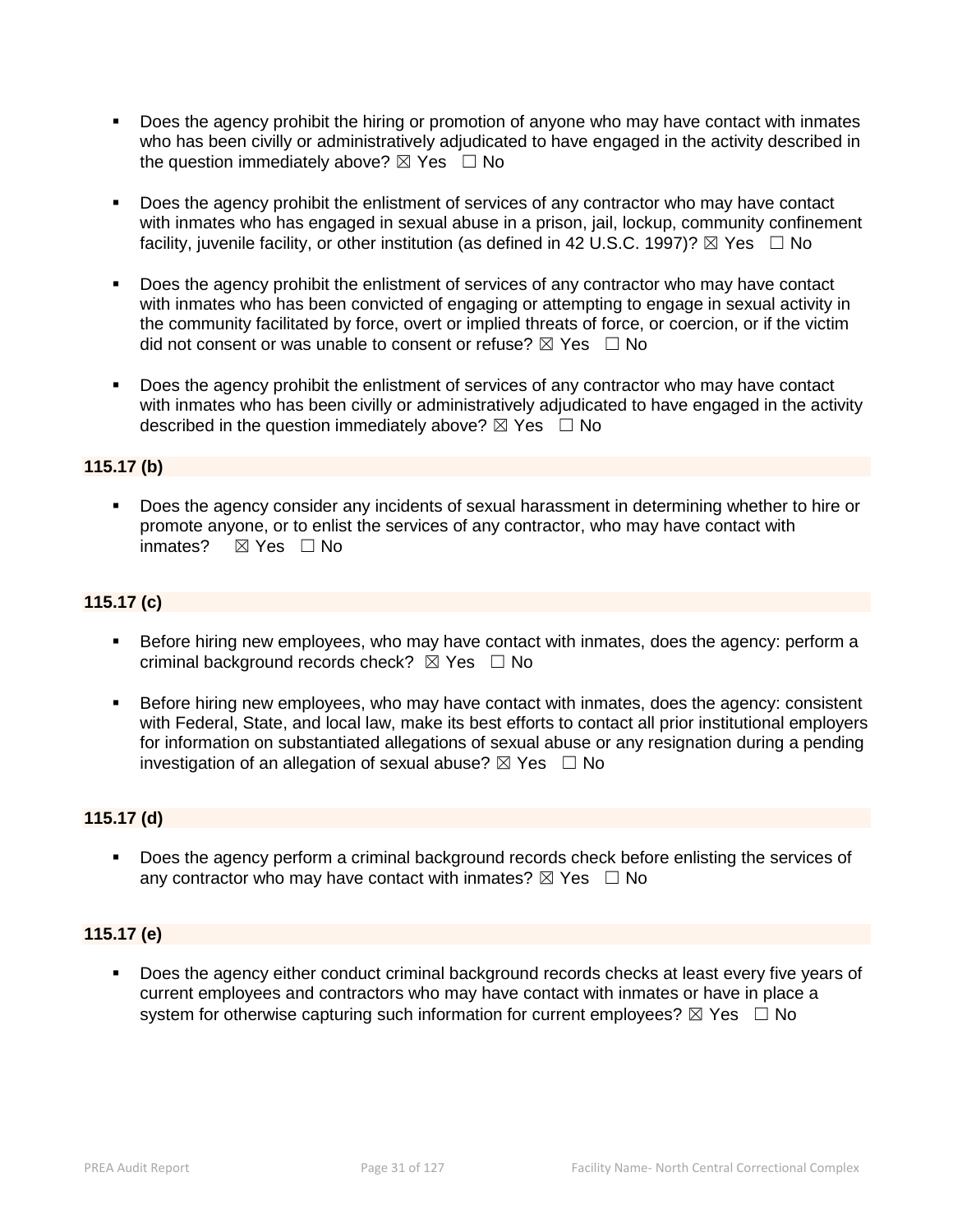# **115.17 (f)**

- Does the agency ask all applicants and employees who may have contact with inmates directly about previous misconduct described in paragraph (a) of this section in written applications or interviews for hiring or promotions?  $\boxtimes$  Yes  $\Box$  No
- Does the agency ask all applicants and employees who may have contact with inmates directly about previous misconduct described in paragraph (a) of this section in any interviews or written self-evaluations conducted as part of reviews of current employees?  $\boxtimes$  Yes  $\Box$  No
- Does the agency impose upon employees a continuing affirmative duty to disclose any such misconduct?  $\boxtimes$  Yes  $\Box$  No

# **115.17 (g)**

 Does the agency consider material omissions regarding such misconduct, or the provision of materially false information, grounds for termination?  $\boxtimes$  Yes  $\Box$  No

# **115.17 (h)**

 Does the agency provide information on substantiated allegations of sexual abuse or sexual harassment involving a former employee upon receiving a request from an institutional employer for whom such employee has applied to work? (N/A if providing information on substantiated allegations of sexual abuse or sexual harassment involving a former employee is prohibited by law.)  $\boxtimes$  Yes  $\Box$  No  $\Box$  NA

## **Auditor Overall Compliance Determination**

- ☐ **Exceeds Standard** (*Substantially exceeds requirement of standards*)
- ☒ **Meets Standard** (*Substantial compliance; complies in all material ways with the standard for the relevant review period*)

☐ **Does Not Meet Standard** (*Requires Corrective Action*)

## **Instructions for Overall Compliance Determination Narrative**

*The narrative below must include a comprehensive discussion of all the evidence relied upon in making the compliance or non-compliance determination, the auditor's analysis and reasoning, and the auditor's conclusions. This discussion must also include corrective action recommendations where the facility does not meet the standard. These recommendations must be included in the Final Report, accompanied by information on specific corrective actions taken by the facility.*

## **Documents, Interviews and Observations:**

- Management and Training Corporation (MTC) Policy 903E.02 Ensuring Safe Prisons (A1,C1, D, E) -August 1, 2017
- Pre-Audit Questionnaire/Adult Prisons & Jails
- MTC Policy 201.9 Employment Records (MTC Internal Site)
- o MTC Policy 201.3 Background Checks (C, F, E, H, A2.
- MTC Policy 203.11 Fraternization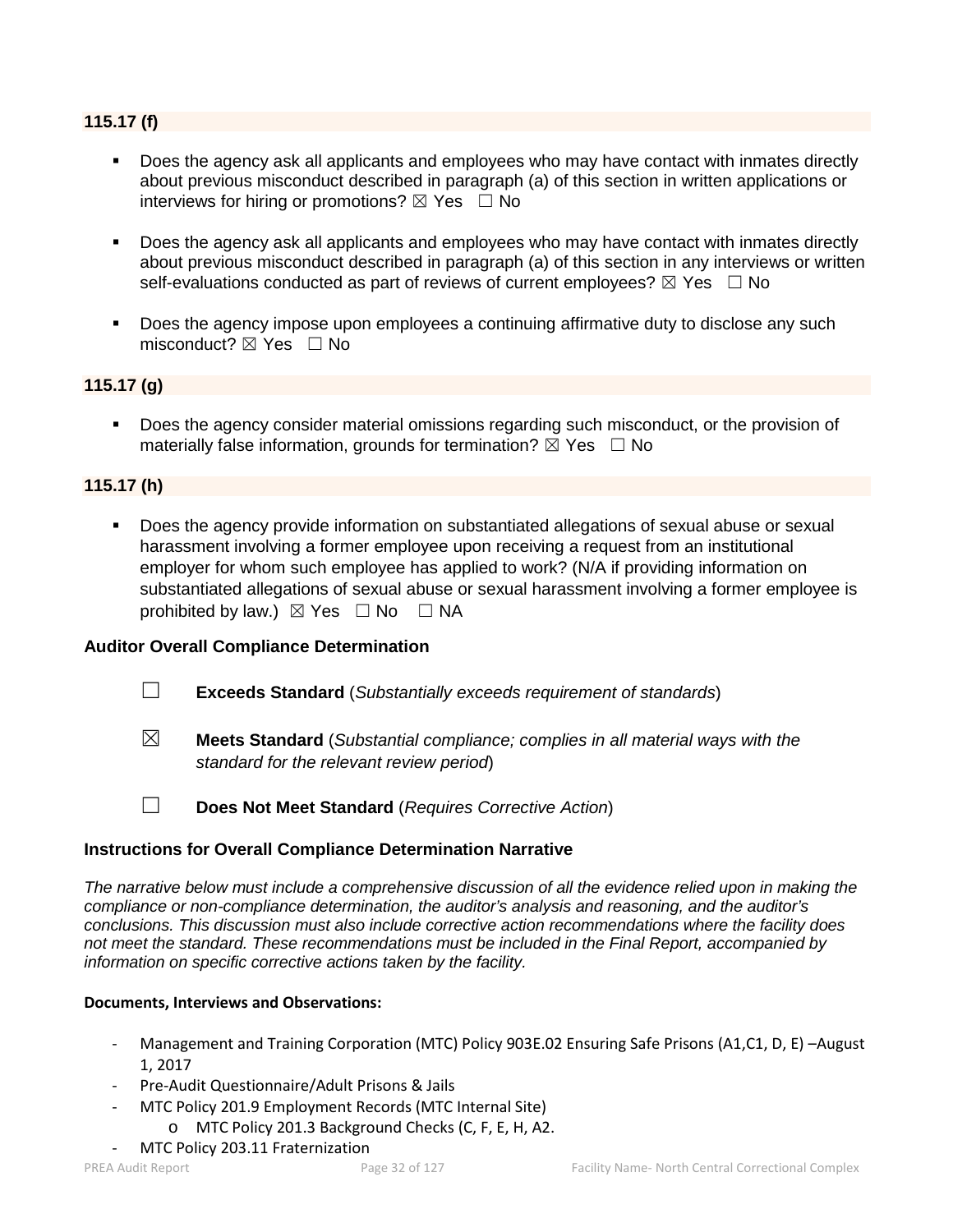- MTC Policy 203.1 Rules of Conduct (April 1, 2016)
- MTC Employee Handbook (page 17)
- **MTC Interview Questions** 
	- o Three questions from the PREA Standards
- MTC Applicant Interview Evaluation
- MTC Request for NICIC
- MTC Reference Verification Report Correction
- ODRC Background Investigation Checks
- ODRC Authority for Release of Information
- Files of Persons Hired/Promoted
- Contractor Background Check
- PREA Annual Acknowledgement
- Interviews:
	- o MTC Director of Policy & Audits/Agency Assistant PREA Coordinator
	- o Warden
	- o Facility PREA Compliance Manager
	- o Human Resource Staff
	- o Management Staff

**(A)** MTC requires the facility not to hire or promote anyone who may have contact with inmates, and does not enlist the services of any contractor who may have contact with inmates as listed in this standard to include the following provisions as stated in the PREA standards:

- 1. Has engaged in sexual abuse in a prison, jail, lockup, community confinement facility, juvenile facility, or other institution; to include persons who are mentally ill or disabled or retarded or chronically ill or handicapped, or institution providing skilled nursing or intermediate or long-term care or custodial or immaterial care.
- 2. Has been convicted of engaging or attempting to engage in sexual activity in the community facilitated by force, overt or implied threats of force, or coercion, or if the victim did not consent or was unable to consent or refuse; or
- 3. Has been civilly or administratively adjudicated to have engaged in the activity described in subsection 2.

**(B, C)** Policy requires that before hiring new employees who may have contact with inmates, the agency performs a criminal background check; and consistent with Federal, State and local law, make its best efforts to contact all prior institutional employers for information on substantiated allegations of inmates or detainee sexual abuse or harassment or any resignation pending an investigation of such allegations.

The facility uses the ODRC Background Investigation Checks that included the following:

- o Driver License/State ID
- o MRDD Abuse Registry
- o DOTS Portal Inmate Visiting List
- o Fingerprints
- o High School/GED
- o Personal References

## MTC also has a background Investigation Checks system that includes the following: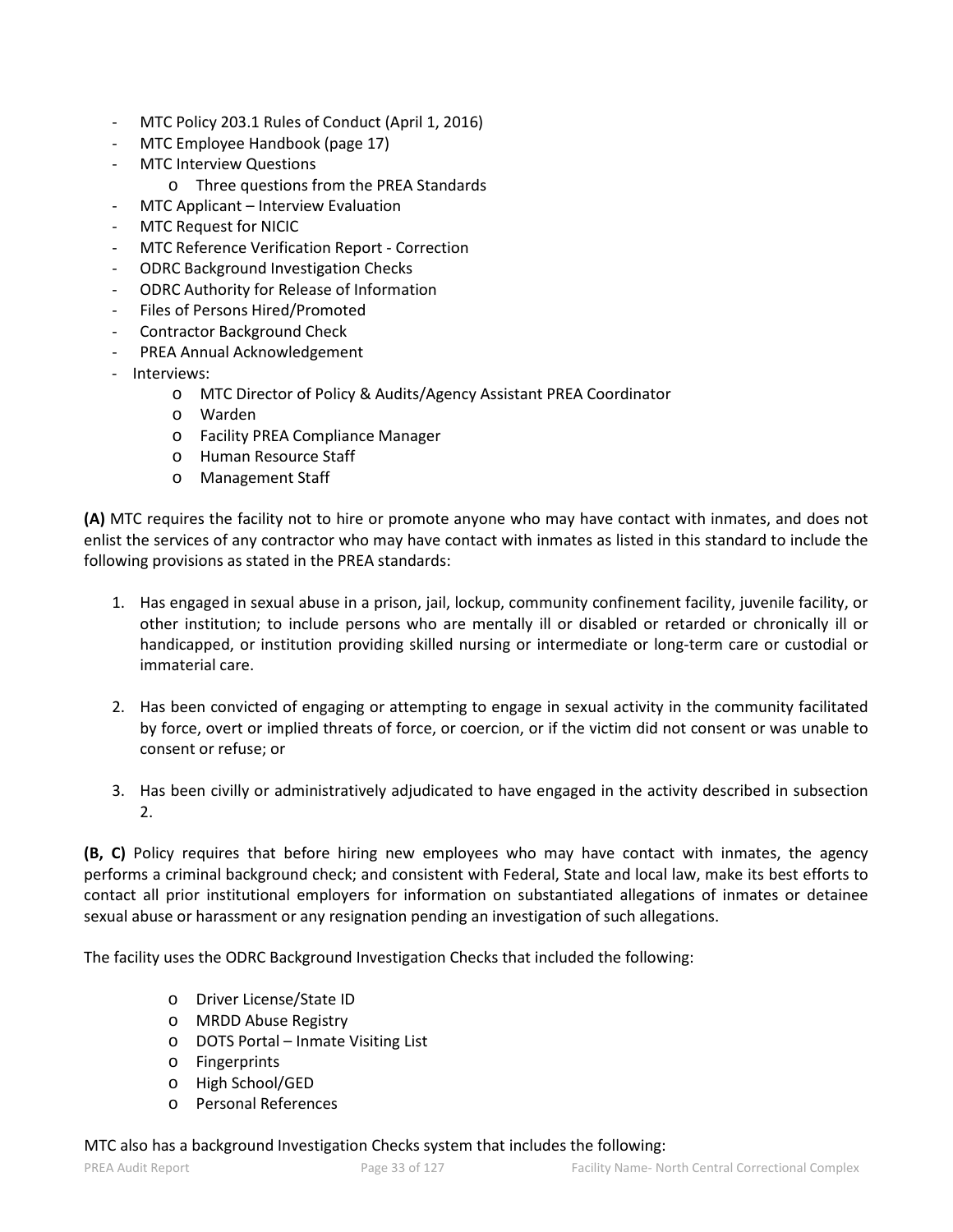- o MTC Policy 201.3 Background Checks
	- Past Employment Verification and Reference Checks
	- **•** Driving Records
	- **Education Verification**
	- **Licenses/Certifications**
	- Criminal Records
	- **Civil Records**
	- **Consumer Reports (Information obtained from a third party whose business is collection** of such data)
	- **Fingerprinted**

In the past 12 months, the number of persons hired who may have contact with inmates who have had criminal background record checks was 272.

**(D)** Policies and staff interviewed stated that the facility requires that a criminal background record check be completed before enlisting the services of any contractor who may have contact with inmates

A review of the Pre-Audit Questionnaire Adult Prisons & Jails and confirmed by staff interviews:

In the past 12 months, the number of contracts for service where criminal background record checks were conducted on all staff covered in the contract that might have contact with inmates was 11.

**(E)** MTC requires NCCC to conducts criminal background records checks every five years of current employees and contractors who have contact with inmates according to staff interviews.

**(F)** The facility staff asked applicants and employees who may have contact with inmates directly about previous misconduct; they use a form to document. The facility also imposes upon employees a continuing affirmative duty to disclose any misconduct related to PREA.

**(G)** MTC policy prohibits staff from material omissions and the provision of materially false information. This may result in grounds for termination. MTC has an Offender Data System (ODS) that tracks and generated automated emails.

MTC Offender Data System (ODS) Generated Automated Email: Email C – from ODS notifying the facility HR Manager that a determination has been made on a PREA investigation and the specific action which is required.

- a. Follow standards and policy related to disciplinary sanctions for staff as detailed below (115.76).
- b. Follow standards and policy related to hiring and promotion decisions as detailed below (115.17).
- c. Inform the inmate and document the notification, consistent with standards 115.73, unless the allegation, following an investigation, was unfounded. (This can be performed by the PREA Manager depending on facility direction).

**(H)** Interviewed HR staff confirmed that the facility will provide information on employment hired and released dates and other basic information; however, they are prohibited for giving detail information on employee substantiated allegations of sexual abuse or sexual harassment involving a former employee upon receiving a request from an institutional employer who may request this information.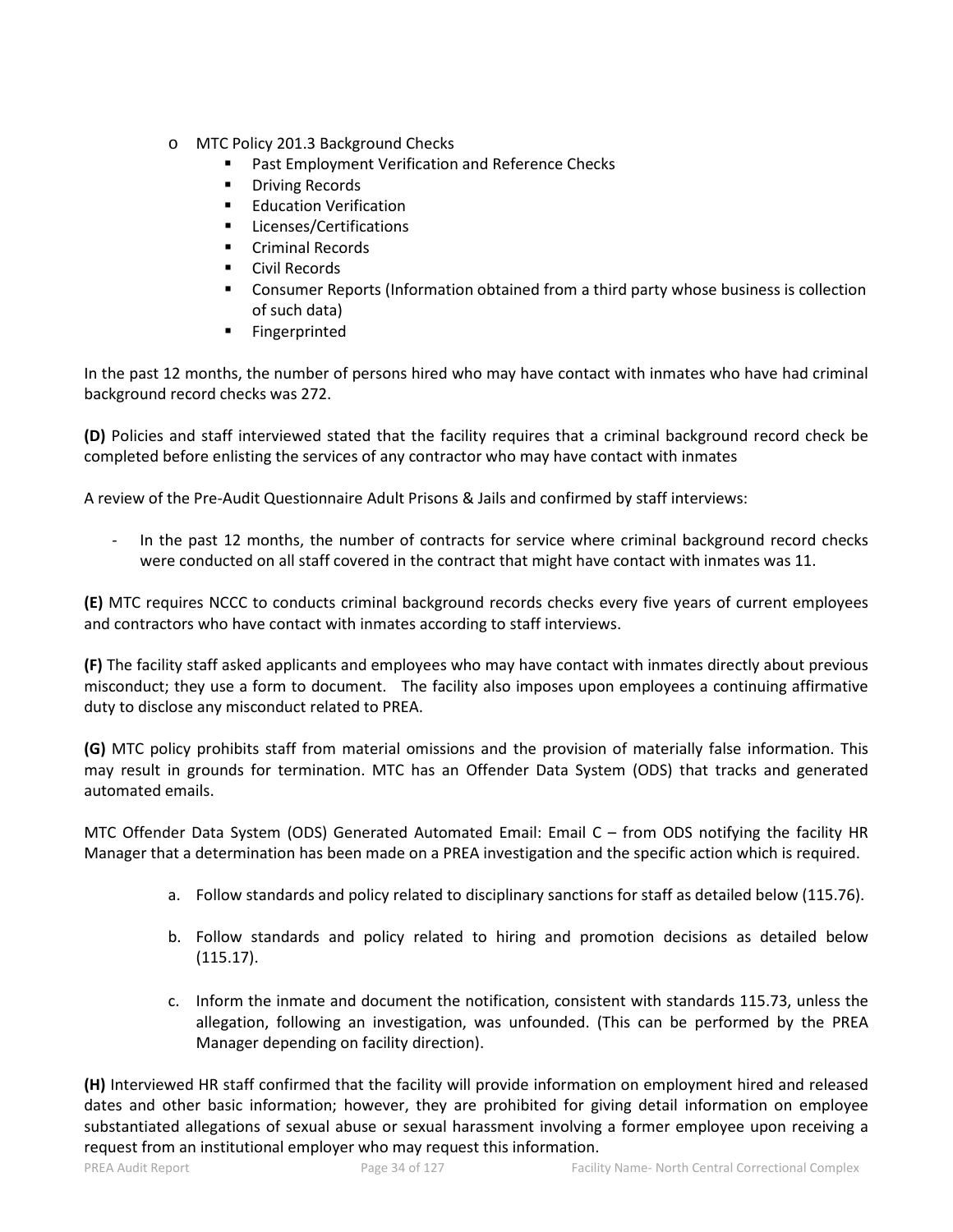#### **Interview Results:**

- A review of the staff files and interview with the HR staff confirms that background clearances are place in the employee files.
- Interview with Facility Human Resource Staff confirmed a hiring process that is comprehensive and through. The facility performs criminal record background checks on all newly hired employees and contractor during the clearance process.
- Interview with a staff member for the MTC indicated that Ohio performs criminal record background checks on all newly hired employees and contractor during the clearance process. This is done regardless of whether they may have contact with offenders. The employee's information is entered into the system, and a response is sent back by Ohio. The MTC also immediately provides an automatic notification to the agency through e-mail if any criminal charges are brought against any employee or contractor during their employment. Additionally, the agency performs warrant searches during the employee's birth month and six months after their birth month. The disciplinary record all employees considered for promotion is reviewed at the time of consideration.
- Interview with Facility Human Resource Staff indicated that when a former employee applies for work at another facility, upon request from that facility that they would provide requested information as long as it does not violate policies or laws.

# **Standard 115.18: Upgrades to facilities and technologies**

# **All Yes/No Questions Must Be Answered by the Auditor to Complete the Report**

## **115.18 (a)**

 If the agency designed or acquired any new facility or planned any substantial expansion or modification of existing facilities, did the agency consider the effect of the design, acquisition, expansion, or modification upon the agency's ability to protect inmates from sexual abuse? (N/A if agency/facility has not acquired a new facility or made a substantial expansion to existing facilities since August 20, 2012, or since the last PREA audit, whichever is later.)  $\square$  Yes  $\square$  No  $\square$  NA

# **115.18 (b)**

 If the agency installed or updated a video monitoring system, electronic surveillance system, or other monitoring technology, did the agency consider how such technology may enhance the agency's ability to protect inmates from sexual abuse? (N/A if agency/facility has not installed or updated a video monitoring system, electronic surveillance system, or other monitoring technology since August 20, 2012, or since the last PREA audit, whichever is later.)  $\boxtimes$  Yes  $\Box$  No  $\Box$  NA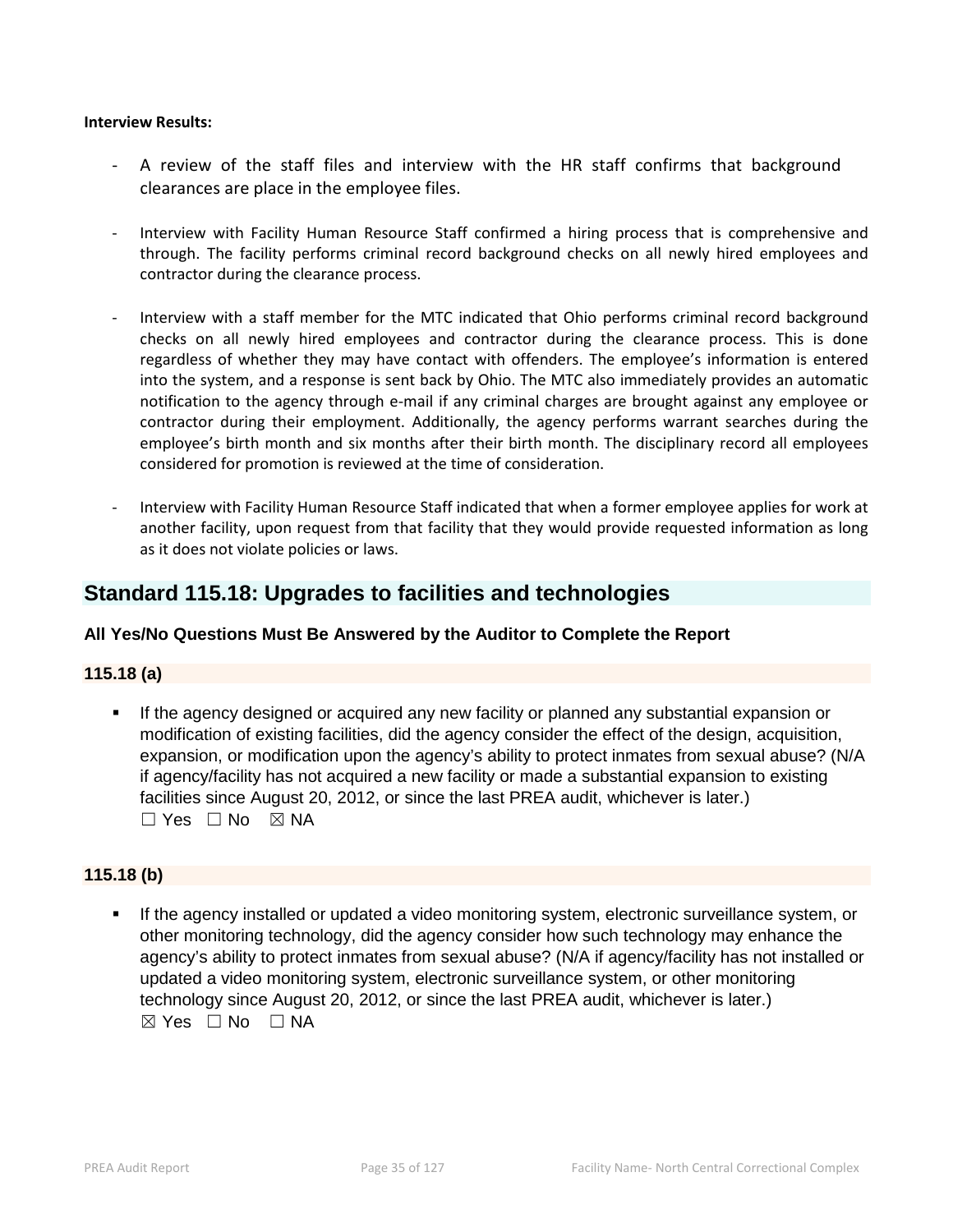# **Auditor Overall Compliance Determination**

- ☐ **Exceeds Standard** (*Substantially exceeds requirement of standards*)
- ☒ **Meets Standard** (*Substantial compliance; complies in all material ways with the standard for the relevant review period*)
- 
- ☐ **Does Not Meet Standard** (*Requires Corrective Action*)

## **Instructions for Overall Compliance Determination Narrative**

*The narrative below must include a comprehensive discussion of all the evidence relied upon in making the compliance or non-compliance determination, the auditor's analysis and reasoning, and the auditor's conclusions. This discussion must also include corrective action recommendations where the facility does not meet the standard. These recommendations must be included in the Final Report, accompanied by information on specific corrective actions taken by the facility.*

## **Documents, Interviews and Observations:**

- Management and Training Corporation (MTC) Policy 903E.02 Ensuring Safe Prisons –August 1, 2017
- Pre-Audit Questionnaire/Adult Prisons & Jails
- Camera Numbers & Locations
- Statement of Status (No Substantial Expansion or Modification)
- Memo: Cameras Video Camera Upgrades
- Meeting Minutes Operations June 5, 2018
- Interviews:
	- o MTC Director of Policy & Audits/Agency Assistant PREA Coordinator
	- o Warden
	- o Facility PREA Compliance Manager
	- o Management Staff

**(A)** Policy requires that when designing or acquiring any new facility and in planning and substantial expansion or modification of existing facilities, the agency consider the effect of the design, acquisition, expansion, or modification upon the agency's ability to protect inmates from sexual abuse. Interviews with the PREA Compliance Manager and Warden indicated that was no major expansion during the past three years. If there was a major expansion, that he and the Facility PREA Compliance Manager would be involved in any planning?

**(B)** The facility Management Team indicated when installing or updating a video monitoring system, electronic surveillance system, or other monitoring technology, the plan will consider how the technology may enhance the facility's ability to protect inmates from sexual abuse.

#### **Interview Results:**

- Interviews with the Warden indicated that a secondary Video Monitoring System was installed at the North Central Correctional Complex September 15, 2016. Along with the existing video surveillance system is both operational and recording to the DVR systems.
- Interviews and documentation indicated that during a 2014 vulnerability analysis, four dorms were recommended for upgrade due to the frequency of incidents occurring in the dorms. Incidents generally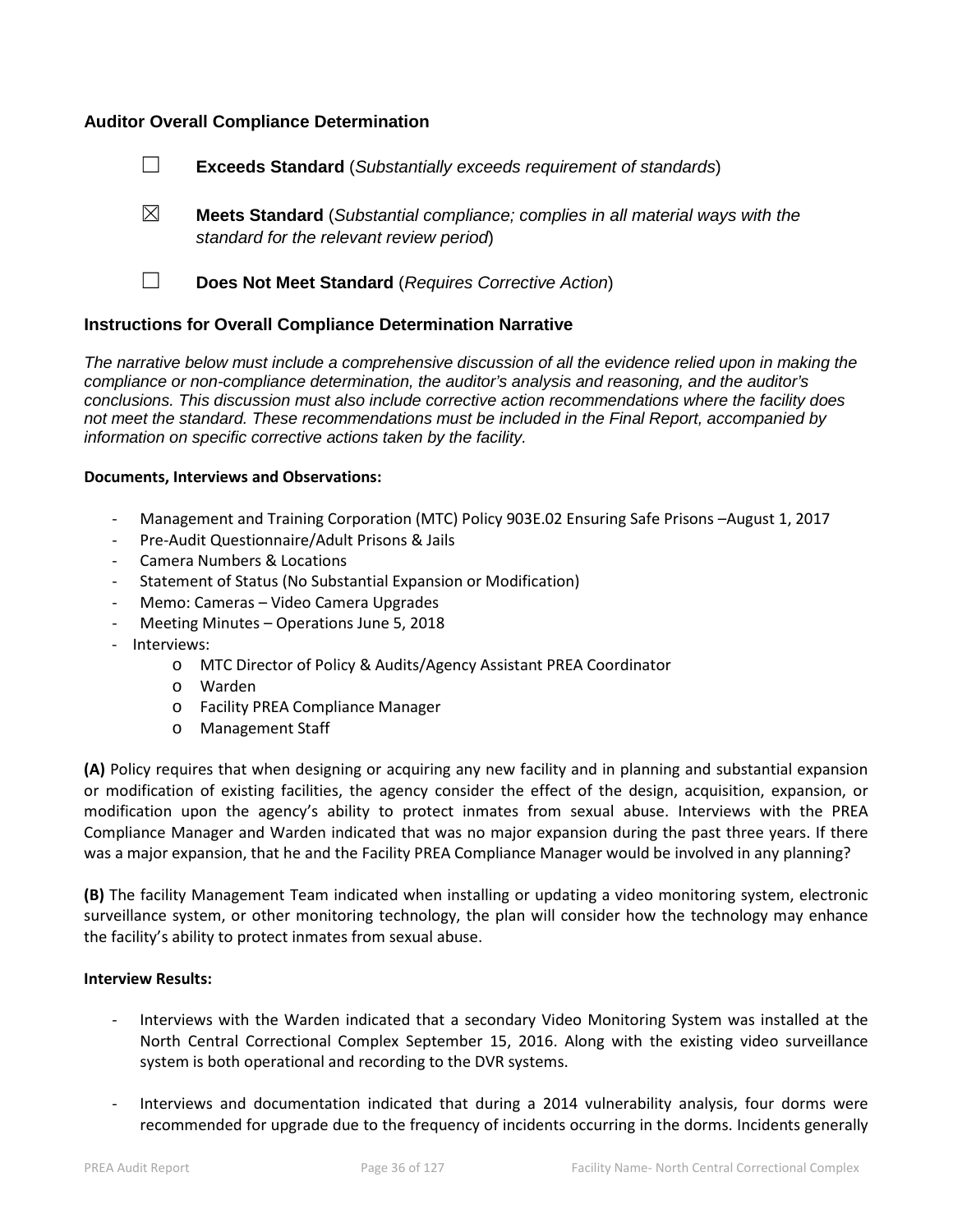consisted of fights and thefts. These four doors (Morrow C/D, Wyandot C/D, Crawford C/D, and Marion A/B) had additional cameras installed in 2015.

During a 2016 vulnerability analysis, upgrades to existing cameras in six dorms were recommended. Those six dorms are Marion C/D, Hardin A/B, Hardin C/D, Wyandot A/B, Crawford A/B, and Morrow A/B. Cameras were upgraded in each of these dorms in 2017. Hardin A/B is currently experiencing video feed issues due to underground water. Vendors are being contracted for repairs bids.

# **RESPONSIVE PLANNING**

# **Standard 115.21: Evidence protocol and forensic medical examinations**

# **All Yes/No Questions Must Be Answered by the Auditor to Complete the Report**

# **115.21 (a)**

 If the agency is responsible for investigating allegations of sexual abuse, does the agency follow a uniform evidence protocol that maximizes the potential for obtaining usable physical evidence for administrative proceedings and criminal prosecutions? (N/A if the agency/facility is not responsible for conducting any form of criminal OR administrative sexual abuse investigations.)  $\boxtimes$  Yes  $\Box$  No  $\Box$  NA

# **115.21 (b)**

- Is this protocol developmentally appropriate for youth where applicable? (N/A if the agency/facility is not responsible for conducting any form of criminal OR administrative sexual abuse investigations.)  $\boxtimes$  Yes  $\Box$  No  $\Box$  NA
- Is this protocol, as appropriate, adapted from or otherwise based on the most recent edition of the U.S. Department of Justice's Office on Violence Against Women publication, "A National Protocol for Sexual Assault Medical Forensic Examinations, Adults/Adolescents," or similarly comprehensive and authoritative protocols developed after 2011? (N/A if the agency/facility is not responsible for conducting any form of criminal OR administrative sexual abuse investigations.) ☒ Yes ☐ No ☐ NA

# **115.21 (c)**

- Does the agency offer all victims of sexual abuse access to forensic medical examinations, whether on-site or at an outside facility, without financial cost, where evidentiarily or medically appropriate?  $\boxtimes$  Yes  $\Box$  No
- Are such examinations performed by Sexual Assault Forensic Examiners (SAFEs) or Sexual Assault Nurse Examiners (SANEs) where possible?  $\boxtimes$  Yes  $\Box$  No
- If SAFEs or SANEs cannot be made available, is the examination performed by other qualified medical practitioners (they must have been specifically trained to conduct sexual assault forensic exams)?  $\boxtimes$  Yes  $\Box$  No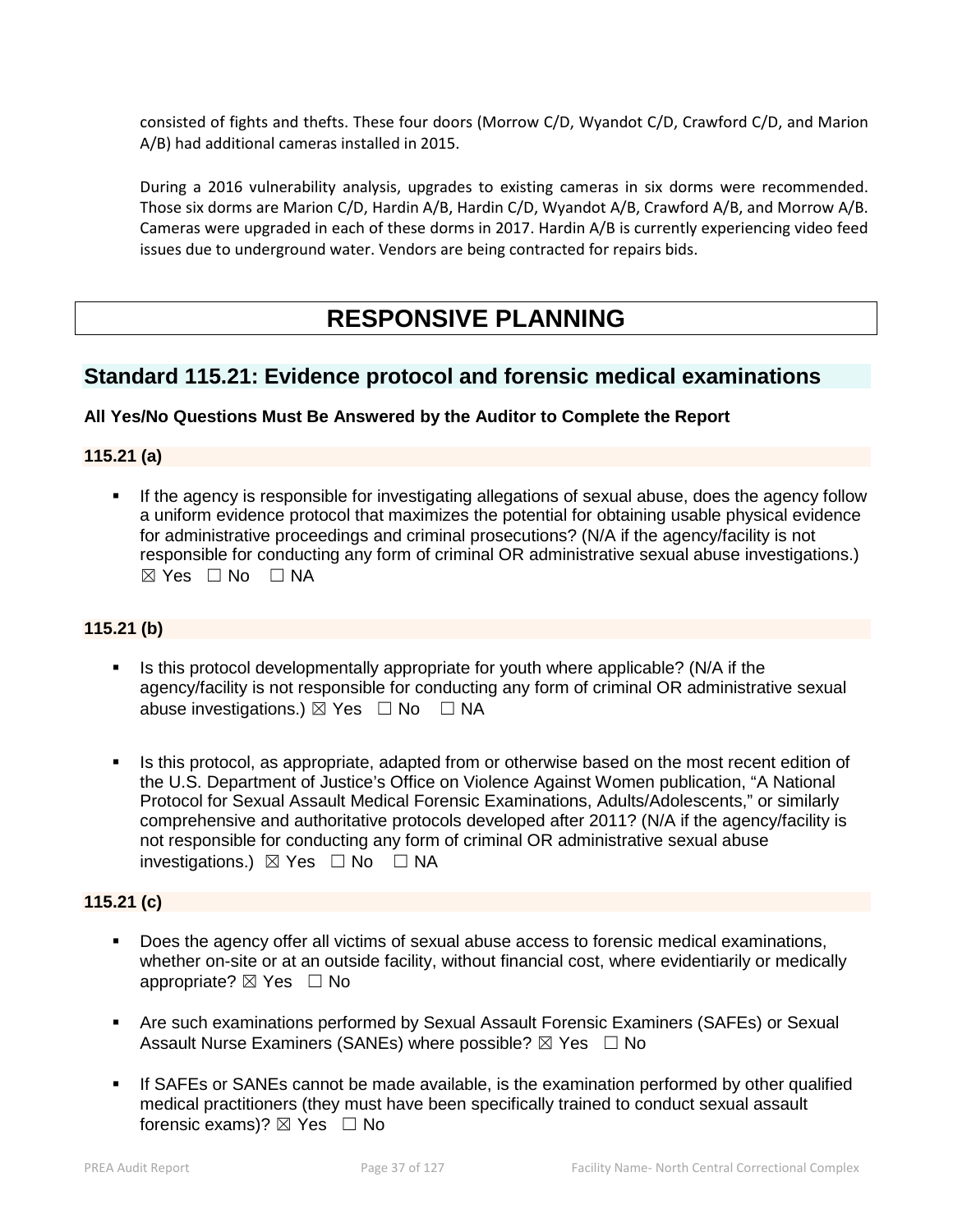Has the agency documented its efforts to provide SAFEs or SANEs?  $\boxtimes$  Yes  $\Box$  No

# **115.21 (d)**

- Does the agency attempt to make available to the victim a victim advocate from a rape crisis center?  $\boxtimes$  Yes  $\Box$  No
- **If a rape crisis center is not available to provide victim advocate services, does the agency** make available to provide these services a qualified staff member from a community-based organization, or a qualified agency staff member?  $\boxtimes$  Yes  $\Box$  No
- Has the agency documented its efforts to secure services from rape crisis centers?  $\boxtimes$  Yes  $\Box$  No

# **115.21 (e)**

- As requested by the victim, does the victim advocate, qualified agency staff member, or qualified community-based organization staff member accompany and support the victim through the forensic medical examination process and investigatory interviews?  $\boxtimes$  Yes  $\Box$  No
- As requested by the victim, does this person provide emotional support, crisis intervention, information, and referrals?  $\boxtimes$  Yes  $\Box$  No

#### **115.21 (f)**

 If the agency itself is not responsible for investigating allegations of sexual abuse, has the agency requested that the investigating entity follow the requirements of paragraphs (a) through (e) of this section? (N/A if the agency/facility is responsible for conducting criminal AND administrative sexual abuse investigations.)  $\boxtimes$  Yes  $\Box$  No  $\Box$  NA

#### **115.21 (g)**

**Auditor is not required to audit this provision.** 

## **115.21 (h)**

 If the agency uses a qualified agency staff member or a qualified community-based staff member for the purposes of this section, has the individual been screened for appropriateness to serve in this role and received education concerning sexual assault and forensic examination issues in general? [N/A if agency attempts to make a victim advocate from a rape crisis center available to victims per 115.21(d) above.]  $\Box$  Yes  $\Box$  No  $\boxtimes$  NA

#### **Auditor Overall Compliance Determination**



- ☐ **Exceeds Standard** (*Substantially exceeds requirement of standards*)
- ☒ **Meets Standard** (*Substantial compliance; complies in all material ways with the standard for the relevant review period*)
- ☐ **Does Not Meet Standard** (*Requires Corrective Action*)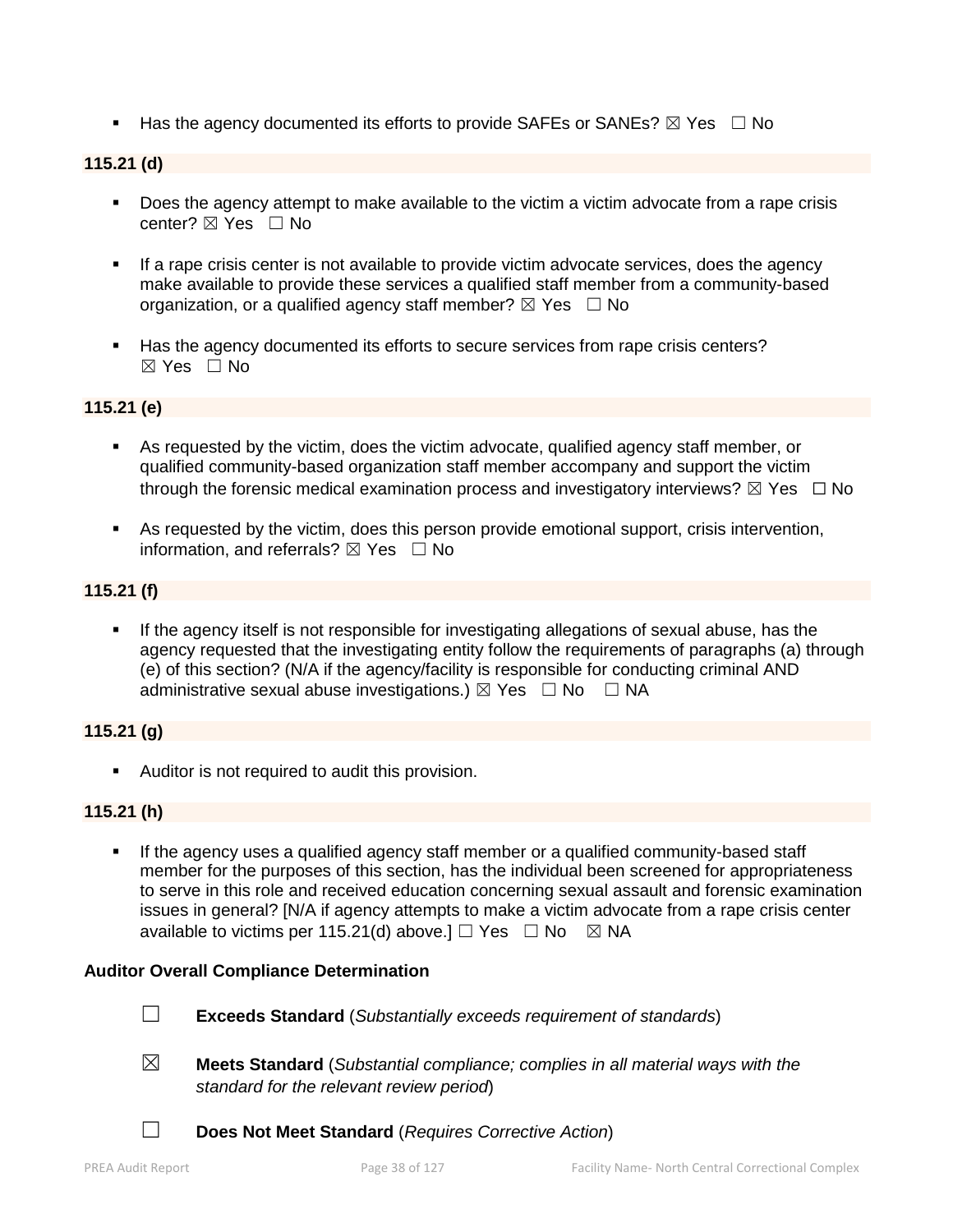# **Instructions for Overall Compliance Determination Narrative**

*The narrative below must include a comprehensive discussion of all the evidence relied upon in making the compliance or non-compliance determination, the auditor's analysis and reasoning, and the auditor's conclusions. This discussion must also include corrective action recommendations where the facility does not meet the standard. These recommendations must be included in the Final Report, accompanied by information on specific corrective actions taken by the facility.*

#### **Documents, Interviews and Observations:**

- Management and Training Corporation (MTC) Policy 903E.02 Ensuring Safe Prisons (A3, C1 -5, D1,3; E1, F1) –August 1, 2017
- Pre-Audit Questionnaire/Adult Prisons & Jails
- MTC Offender Data System (ODS)
	- o Investigations
	- o Note: The questions correspond with the Survey of Sexual Victimization conducted by the BJA/ Department of Justice.
- MTC PREA Annual Report
	- o MTC Report of 2017 PREA Allegations and Investigation Results
	- o MTC Report of 2016 PREA Allegations and Investigation Results
	- o MTC Report of 2015 PREA Allegations and Investigation Results
	- o MTC Report of 2014 PREA Allegations and Investigation Results
- DRC Policy 79-ISA-02 Prison Sexual Misconduct Reporting, Response, Investigation, and Prevention of Retaliation
- Investigator Protocol Appendix A
- Medical Protocol B Medical Care Guidelines for Sexual Conduct or Recent Sexual Abuse
- DRC Policy 68 MED
- Memo SAFE/SANE Exams June 11, 2018
- Statement of Status No Forensic Examination within the past year (May 14, 2018
- MOU Victim Assistance Program With the Marion County January 1, 2017
- Victim Support Lesson Plan Chief Inspector's Office
- PREA Victim Support Person Certificate
- Victim Support Activity Report
- MOU DRC & OSHP With Ohio State Highway Patrol
- Interviews:
	- o Warden
	- o Facility PREA Compliance Manager
	- o Random Officers
	- o Inmates Reported Sexual Abuse
	- o Management Staff

**(A)** Policy requires the agency/facility to initiate and/or conduct administrative and criminal sexual abuse investigations to include inmate-on-inmate sexual abuse or staff sexual misconduct. The facility has designated a facility Investigator. The state PREA Investigation Unit and the State Police can investigate administrative and criminal sexual abuse based on the nature of the case. Interview with the Facility investigator indicated that policy requires and give them guidelines to follow a uniform evidence protocol.

**(B)** The facility utilizes the internal and external offices to conduct investigations regarding all felony related crimes to include alleged sexual violence that occurred at the facility. Both the facility and the external office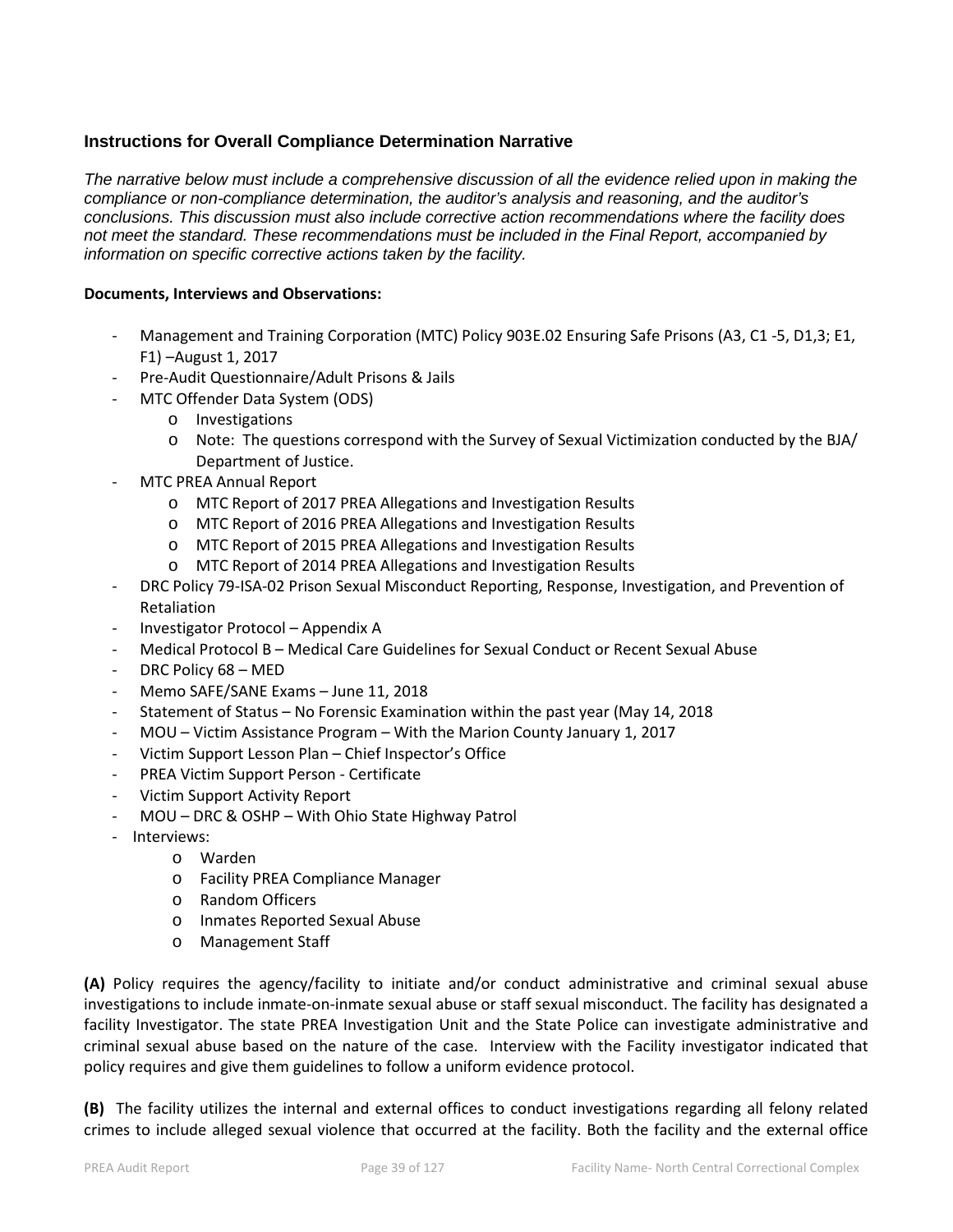follow a uniform evidence protocol that maximizes the potential for obtaining usable physical evidence for administrative proceedings and criminal prosecutions.

The protocol is appropriate, and is adapted from or otherwise based on the most recent edition of the U.S. Department of Justice's Office on Violence Against Women publication, "A National Protocol for Sexual Assault Medical Forensic Examinations, Adults/Adolescents," or similarly comprehensive and authoritative protocols developed after 2011. The facility does not house Youth/Adolescents.

**(C)** The facility offer all victims of sexual abuse access to forensic medical examinations at an outside facility, the local hospital without financial cost. The local hospital provides a Sexual Assault Forensic Examiners (SAFEs) or Sexual Assault Nurse Examiners (SANEs). If one is not available, the examination is performed by a qualified medical staff. The facility provides emails for efforts to provide SANE or SAFE staff.

A review of the Pre-Audit Questionnaire Adult Prisons & Jails and confirmed by staff interviews:

- The number of forensic medical exams conducted during the past 12 months was 0.
- The number of exams performed by SANEs or SAFEs during the past 12 months was 0.
- The number of exams performed by a qualified medical practitioner during the past 12 months was 0.

**(D, E)** The facility makes available to the victim a victim advocate. If not available to provide victim advocate services, the facility makes available (to provide services) a qualified staff member from a community-based organization or a qualified facility staff member. The facility provided documentation that showed efforts to secure services from the Victim Assistance Program – with the Marion County.

The victim advocate is a qualified facility staff member, or qualified community-based organization staff that accompanies and supports the victim through the forensic medical examination process and investigatory interviews and provides emotional support, crisis intervention, information, and referrals as needed.

**(F, G** When PREA allegation is investigated by an outside agency, the facility request that the investigator follow the PREA requirements. The preponderance of Evidence is defined as proof by evidence that, compared with evidence opposing it, leads to the conclusions that the fact at issue is more probably true than not. Policy also states that as a result of the preponderance of the evidence, the investigator may determine whether the allegation is substantiated.

**(H)** The facility defines a qualified facility staff member or a qualified community- based staff member as an individual who has been screened for appropriateness to serve in this role and has received education concerning sexual assault and forensic examination.

#### **Interview Results:**

- One hundred percent (100%) of the interviewed security staff was knowledgeable of the staff member (s) responsible for internal investigations. Most of the staff could clearly articulate the internal investigator that conducted PREA interviews, the PREA Compliance Manager, and an on-site/external investigator.
- Most of the staff were able to describe the process and steps required to protect physical evidence; which included securing the area, protecting the physical evidence, not allowing the victim to shower or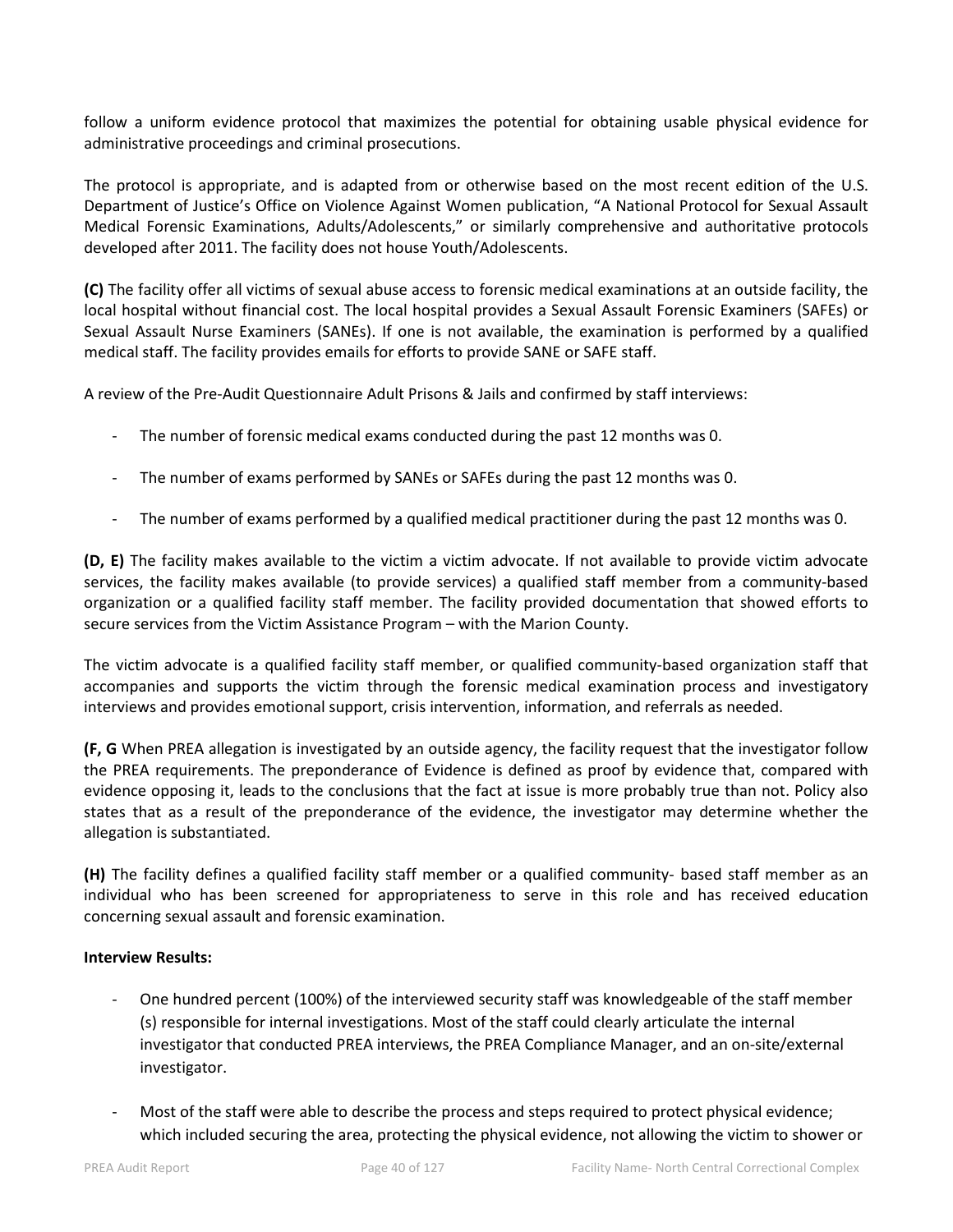brush teethe, and immediately seeking medical attention. One-hundred percent of the interviewed staff could articulate immediate notification to the supervisor, as the first process to protect any usable evidence.

- One (1) inmate reported that in 2016, he reported sexual harassment via the hotline number. He stated that within one or two weeks the staff was removed from his detail, however he is still employed at the agency. The inmate stated that he has not had any further problems with the staff. The allegation of sexual harassment was associated with the staff alleging using derogatory language regarding his sexual orientation. Another inmate reported that several days prior to the audit he contacted the PREA hotline, making a report against an officer who questioned what the inmate had on his chest. The inmate reported that he responded "breast" and the officer said, "a man doesn't have breast" and proceeded to call him a "fag".
- Documentation submitted by the facility and confirmed by the Facility PREA Compliance Manager, that the facility has contacted the Victim Assistance Program – with the Marion County for the needed support. Victim Assistance Program – with the Marion County has agreed to provide assistance to the North Central Correctional Complex as needed.
- Interview with the PREA Compliance Manager and documentation indicated that there have been no requested or need for a victim representative to be used at the North Central Correctional Complex as of July 16, 2018.
- Interview and documentation indicated that there are no SAFE or SANE available in the community, therefore the North Central Correctional Complex sends all sexual abuse victims to the local hospital for an examination by a licensed physician immediately if needed.
- Interviewed staff, including the facility investigator, was familiar with the evidence protocol and roles they would play as first responders. Medical staff related their role in the sexual assault would be to provide any first aid that might be needed because of injuring immediate medical attention. The staff stated they would "make sure the inmate victim was stable," preserve the evidence.
- Interview with the Investigator indicated when outside agencies are responsible for investigating allegations of sexual abuse, the facility requests that the investigating agency follows the requirements of PREA. This includes the standard provision (g) 1 and 2. The policy requires the Warden to request that outside investigative authorities conduct the investigation per PREA investigation standards.
- For victims of sexual assault, interviewed staff indicated that the facility would offer all victims access to forensic medical examinations without financial cost. Staff indicated that SANE/SAFE are provided by the local hospital.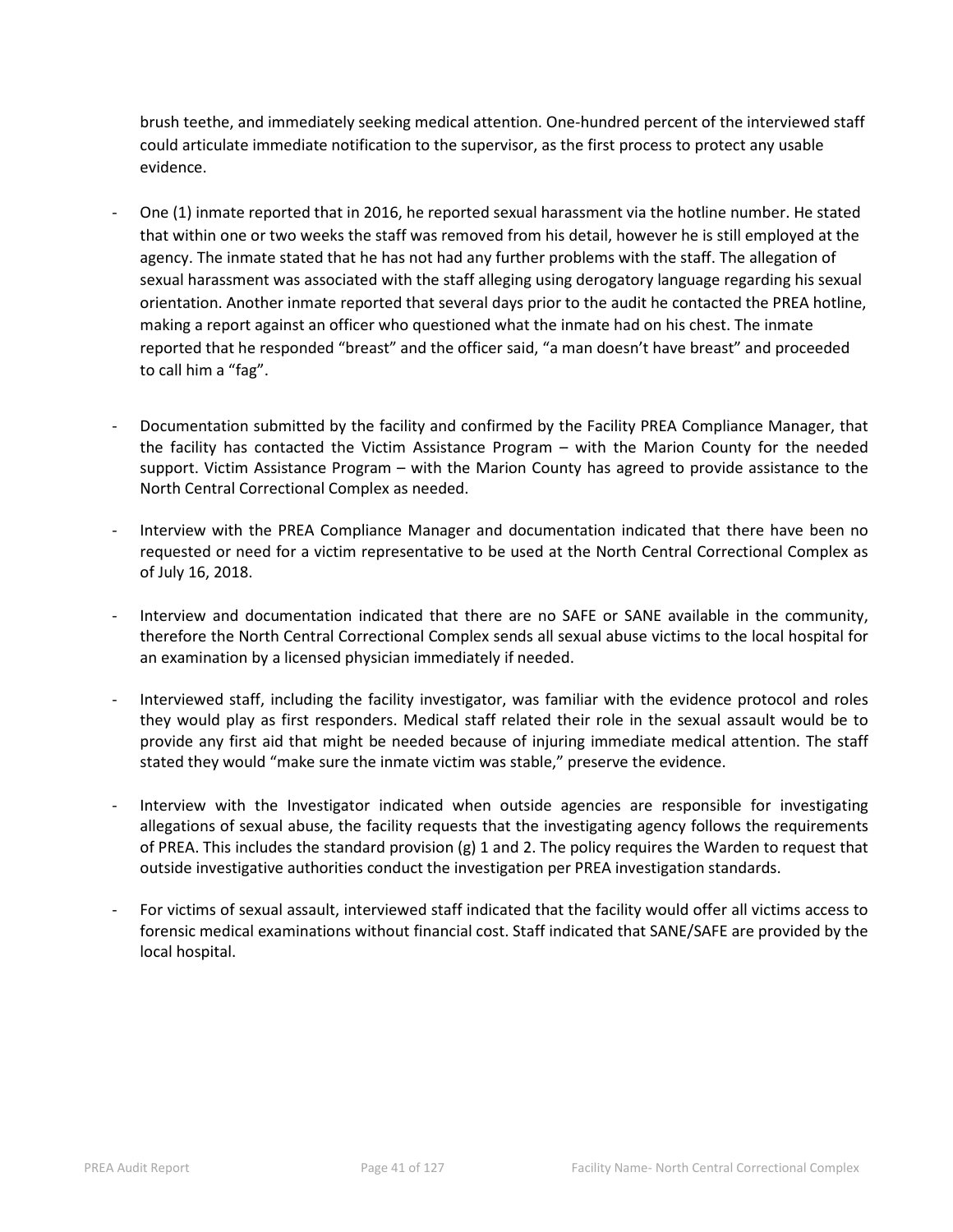# **Standard 115.22: Policies to ensure referrals of allegations for investigations**

# **All Yes/No Questions Must Be Answered by the Auditor to Complete the Report**

# **115.22 (a)**

- Does the agency ensure an administrative or criminal investigation is completed for all allegations of sexual abuse?  $\boxtimes$  Yes  $\Box$  No
- **Does the agency ensure an administrative or criminal investigation is completed for all** allegations of sexual harassment?  $\boxtimes$  Yes  $\Box$  No

#### **115.22 (b)**

- Does the agency have a policy and practice in place to ensure that allegations of sexual abuse or sexual harassment are referred for investigation to an agency with the legal authority to conduct criminal investigations, unless the allegation does not involve potentially criminal behavior? **⊠** Yes □ No
- Has the agency published such policy on its website or, if it does not have one, made the policy available through other means?  $\boxtimes$  Yes  $\Box$  No
- Does the agency document all such referrals?  $\boxtimes$  Yes  $\Box$  No

#### **115.22 (c)**

 If a separate entity is responsible for conducting criminal investigations, does such publication describe the responsibilities of both the agency and the investigating entity? [N/A if the agency/facility is responsible for criminal investigations. See 115.21(a).]  $\boxtimes$  Yes  $\Box$  No  $\Box$  NA

#### **115.22 (d)**

**Auditor is not required to audit this provision.** 

#### **115.22 (e)**

Auditor is not required to audit this provision.

#### **Auditor Overall Compliance Determination**

- ☐ **Exceeds Standard** (*Substantially exceeds requirement of standards*)
- ☒ **Meets Standard** (*Substantial compliance; complies in all material ways with the standard for the relevant review period*)
- ☐ **Does Not Meet Standard** (*Requires Corrective Action*)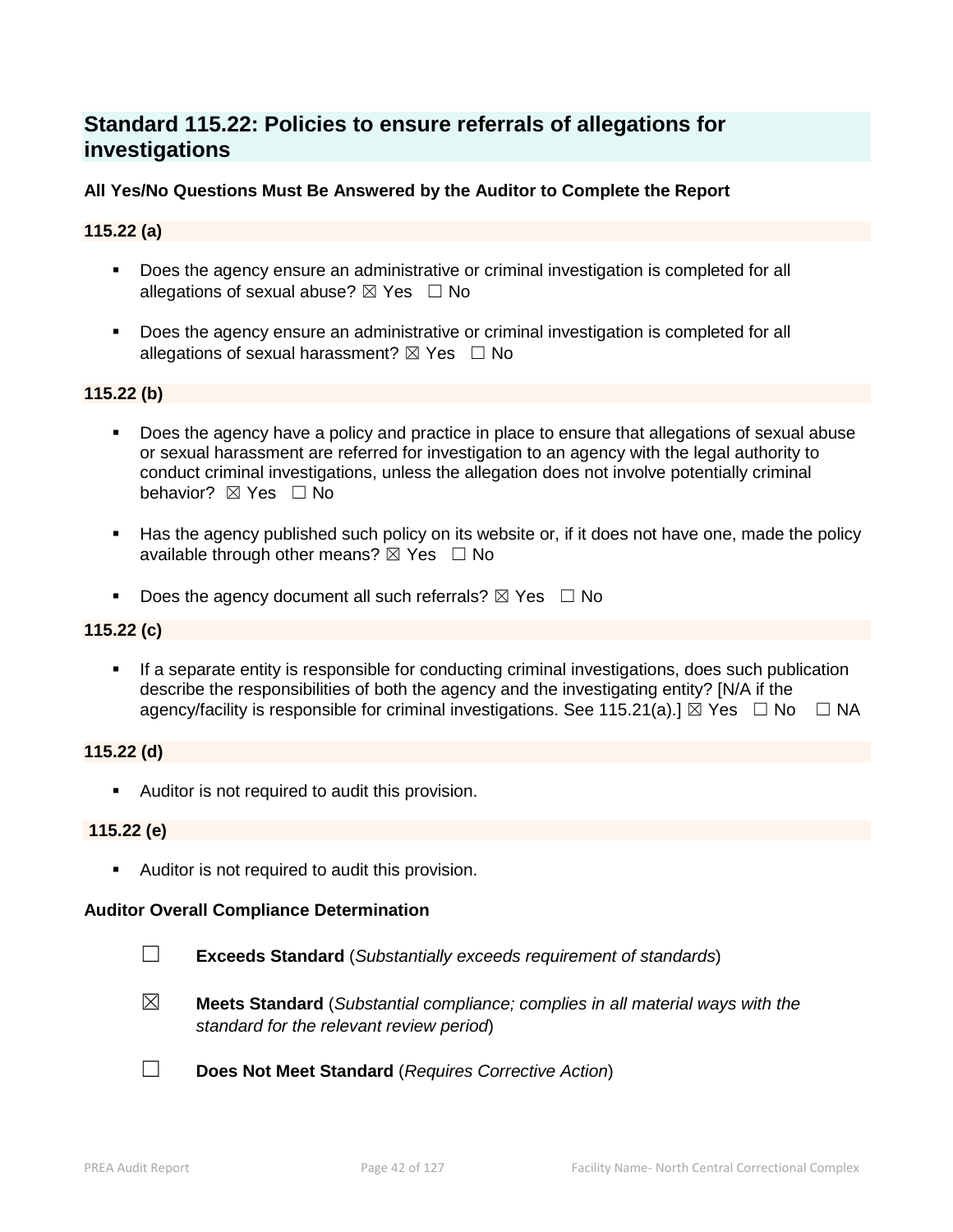# **Instructions for Overall Compliance Determination Narrative**

*The narrative below must include a comprehensive discussion of all the evidence relied upon in making the compliance or non-compliance determination, the auditor's analysis and reasoning, and the auditor's conclusions. This discussion must also include corrective action recommendations where the facility does not meet the standard. These recommendations must be included in the Final Report, accompanied by information on specific corrective actions taken by the facility.*

#### **Documents, Interviews and Observations:**

- Management and Training Corporation (MTC) Policy 903E.02 Ensuring Safe Prisons (A1, B1, 3, D1, E1)-August 1, 2017
- Pre-Audit Questionnaire/Adult Prisons & Jails
- MTC Website (B2)
- MTC Offender Data System (ODS)
	- o Investigations
	- o Note: The questions correspond with the Survey of Sexual Victimization conducted by the BJA/ Department of Justice.
- MTC PREA Annual Report
	- o MTC Report of 2017 PREA Allegations and Investigation Results
	- o MTC Report of 2016 PREA Allegations and Investigation Results
	- o MTC Report of 2015 PREA Allegations and Investigation Results
	- o MTC Report of 2014 PREA Allegations and Investigation Results
- DRC Policy 79-ISA -02
- Interviews:
	- o Warden
	- o Facility PREA Compliance Manager
	- o Facility Investigator
	- o Random Officers
	- o Management Staff

**(A)** According to interviews with the Warden, Facility PREA Compliance Manager, and the Facility Investigator, the facility ensures that an administrative or criminal investigation is completed for all allegations of sexual abuse and sexual harassment reported on inmate-on-inmate or staff-on-inmate misconduct.

The initial investigation begins immediately by the facility. The facility uses a uniform evidence protocol that maximizes the potential for obtaining usable physical evidence for administrative proceedings and criminal prosecutions. Per MTC requires to be notified immediately and assume control of the investigation when appropriate.

Investigations are documented in a written report that contains a thorough description of physical, testimonial, and documentary evidence and attach copies of all documentary evidence.

An additional interview with Facility Investigator confirmed the process for receiving an allegation and for conducting the investigation if an alleged sexual abuse was reported. Interviewed staff stated they had been trained to report everything for investigations, including reporting, knowledge, allegations, and suspicion of sexual abuse or sexual harassment. Staff affirmed they are trained to accept reports from all sources, including third parties and anonymous reports.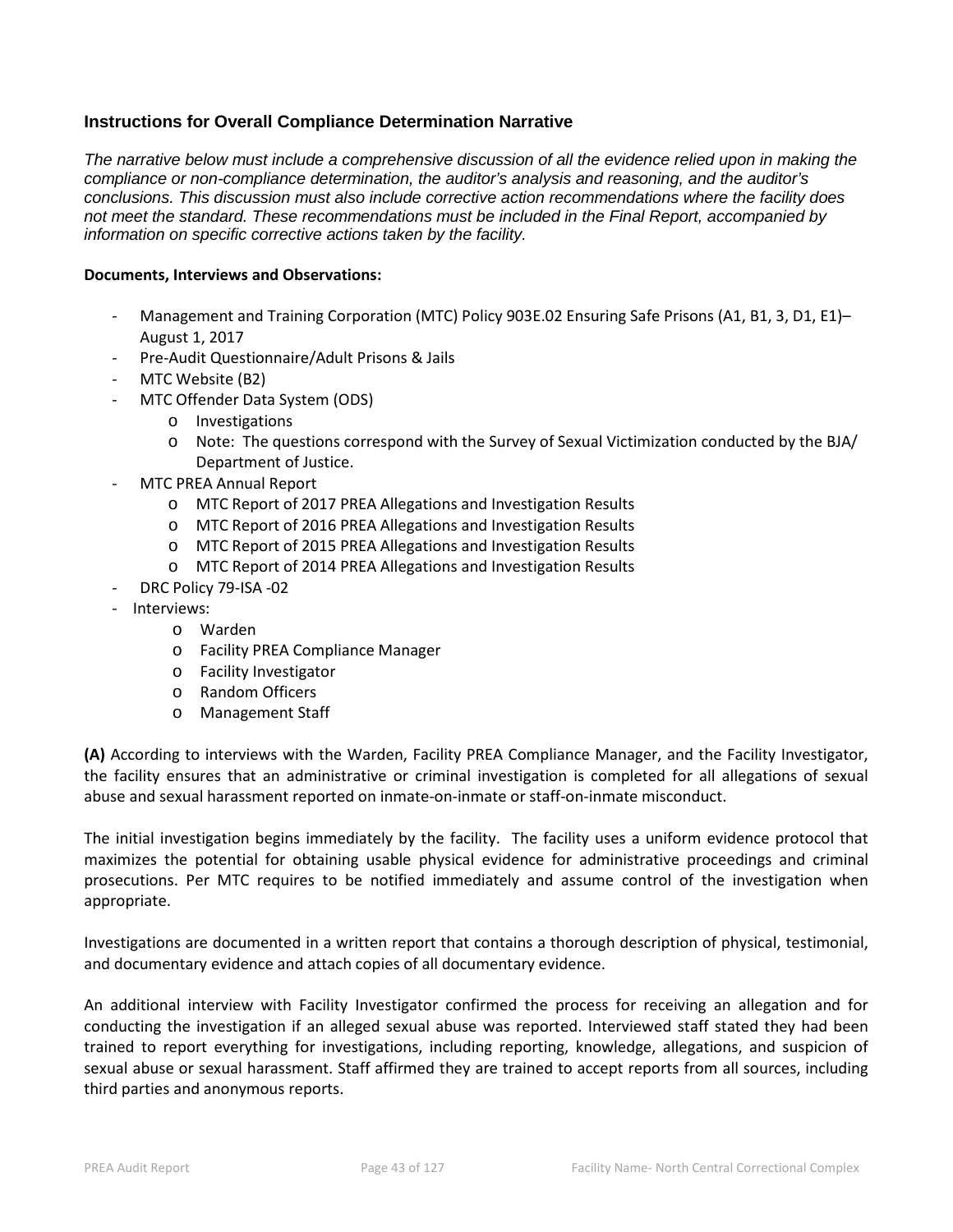**(B)** The NCCC have in place a policy to ensure that allegations of sexual abuse or sexual harassment are referred for investigation to an agency with the legal authority to conduct criminal investigations. Per policy substantiated allegations of conduct that appears to be criminal are referred for prosecution. Investigations staff imposes no standard higher than a preponderance of the evidence in determining whether allegations of sexual abuse or sexual harassment are substantiated.

**(C, D)** If a separate entity is responsible for conducting criminal investigations; the publication describes the responsibilities of both the agency and the investigating entity. MTC publishes the policy on its website.

#### **Interview Results:**

- An additional interview with staff confirmed the process for receiving an allegation and for conducting the investigation if an alleged sexual abuse was reported. Interviewed staff stated they have been trained to report everything for investigations, including reporting, knowledge, allegations, and suspicion of sexual abuse or sexual harassment. Staff affirmed they are trained to accept reports from all sources, including third parties and anonymous reports.
- As previously stated, 100% of the staff are aware that referrals are investigated and who is responsible for conducting the internal and external investigations. Staff identified the onsite investigator and the Ohio State Patrol Investigator who has an office at the facility.

# **TRAINING AND EDUCATION**

# **Standard 115.31: Employee training**

# **All Yes/No Questions Must Be Answered by the Auditor to Complete the Report**

#### **115.31 (a)**

- Does the agency train all employees who may have contact with inmates on its zero-tolerance policy for sexual abuse and sexual harassment?  $\boxtimes$  Yes  $\Box$  No
- Does the agency train all employees who may have contact with inmates on how to fulfill their responsibilities under agency sexual abuse and sexual harassment prevention, detection, reporting, and response policies and procedures?  $\boxtimes$  Yes  $\Box$  No
- Does the agency train all employees who may have contact with inmates on inmates' right to be free from sexual abuse and sexual harassment  $\boxtimes$  Yes  $\Box$  No
- Does the agency train all employees who may have contact with inmates on the right of inmates and employees to be free from retaliation for reporting sexual abuse and sexual harassment?  $\boxtimes$  Yes  $\Box$  No
- Does the agency train all employees who may have contact with inmates on the dynamics of sexual abuse and sexual harassment in confinement?  $\boxtimes$  Yes  $\Box$  No
- Does the agency train all employees who may have contact with inmates on the common reactions of sexual abuse and sexual harassment victims?  $\boxtimes$  Yes  $\Box$  No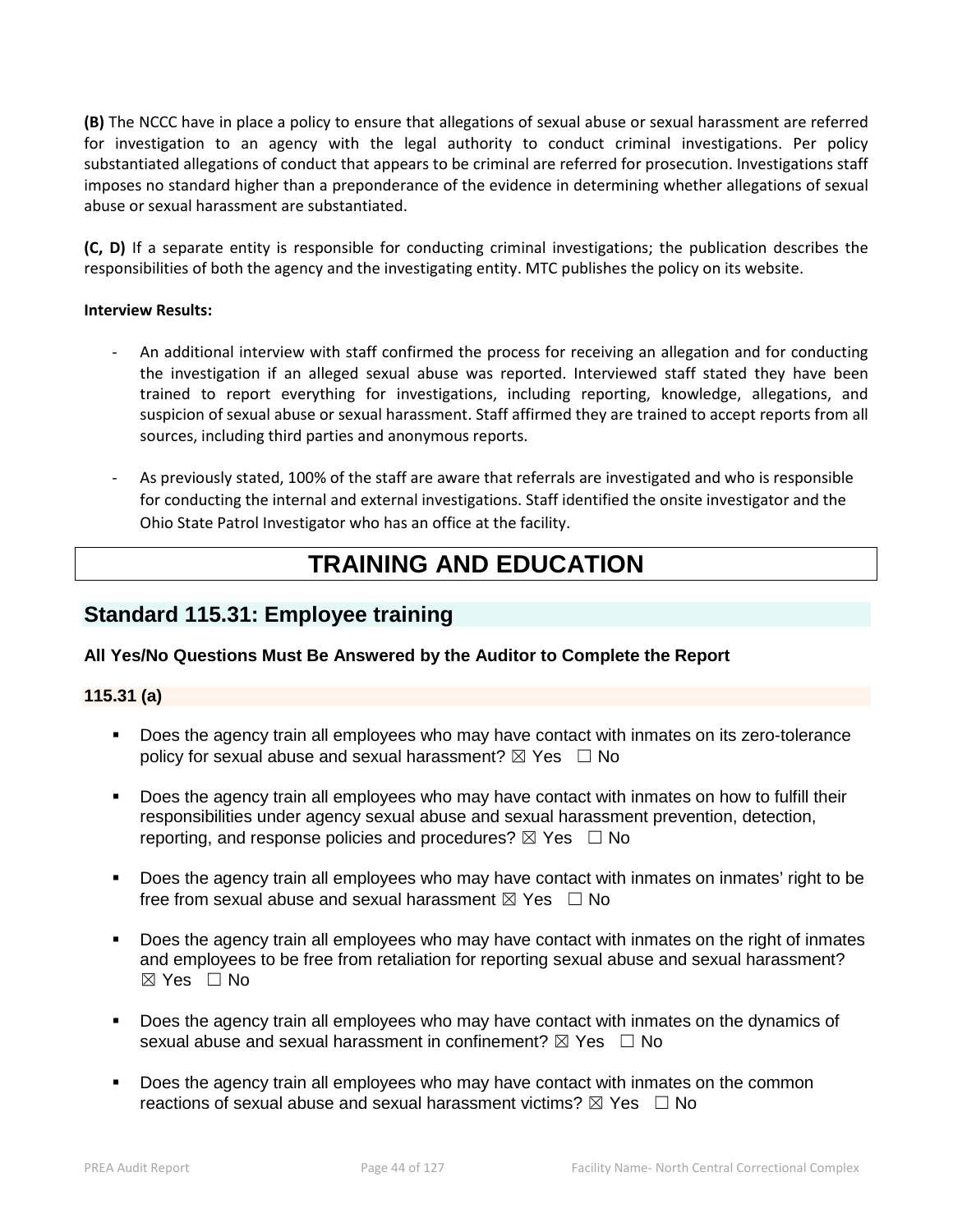- Does the agency train all employees who may have contact with inmates on how to detect and respond to signs of threatened and actual sexual abuse?  $\boxtimes$  Yes  $\Box$  No
- Does the agency train all employees who may have contact with inmates on how to avoid inappropriate relationships with inmates?  $\boxtimes$  Yes  $\Box$  No
- Does the agency train all employees who may have contact with inmates on how to communicate effectively and professionally with inmates, including lesbian, gay, bisexual, transgender, intersex, or gender nonconforming inmates?  $\boxtimes$  Yes  $\Box$  No
- Does the agency train all employees who may have contact with inmates on how to comply with relevant laws related to mandatory reporting of sexual abuse to outside authorities?  $\boxtimes$  Yes  $\Box$  No

# **115.31 (b)**

- Is such training tailored to the gender of the inmates at the employee's facility?  $\boxtimes$  Yes  $\Box$  No
- **Have employees received additional training if reassigned from a facility that houses only male** inmates to a facility that houses only female inmates, or vice versa?  $\boxtimes$  Yes  $\Box$  No

# **115.31 (c)**

- Have all current employees who may have contact with inmates received such training?  $\boxtimes$  Yes  $\Box$  No
- Does the agency provide each employee with refresher training every two years to ensure that all employees know the agency's current sexual abuse and sexual harassment policies and procedures?  $\boxtimes$  Yes  $\Box$  No
- In years in which an employee does not receive refresher training, does the agency provide refresher information on current sexual abuse and sexual harassment policies?  $\boxtimes$  Yes  $\Box$  No

# **115.31 (d)**

**Does the agency document, through employee signature or electronic verification, that** employee understand the training they have received?  $\boxtimes$  Yes  $\Box$  No

#### **Auditor Overall Compliance Determination**

- ☐ **Exceeds Standard** (*Substantially exceeds requirement of standards*)
- ☒ **Meets Standard** (*Substantial compliance; complies in all material ways with the standard for the relevant review period*)
- ☐ **Does Not Meet Standard** (*Requires Corrective Action*)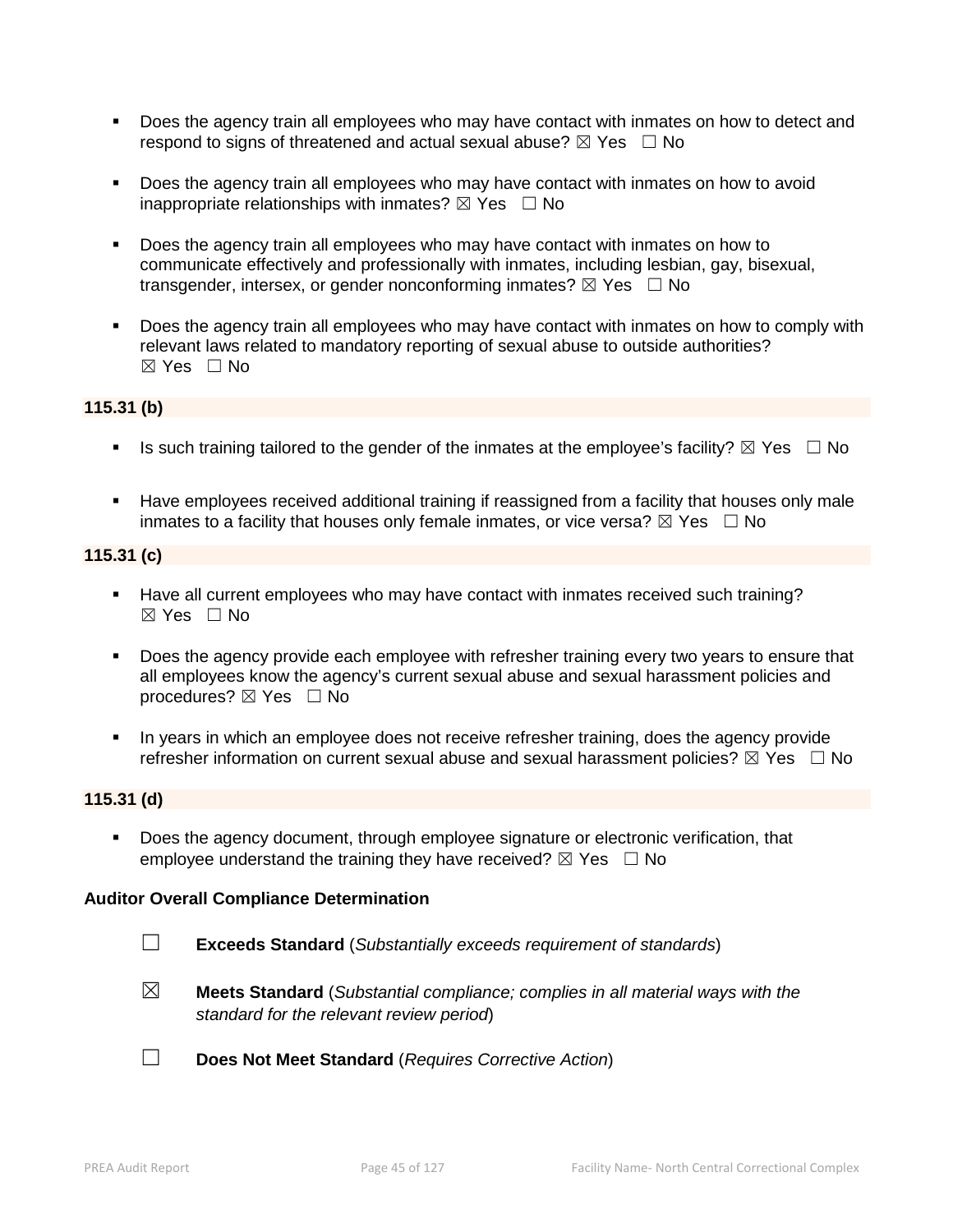# **Instructions for Overall Compliance Determination Narrative**

*The narrative below must include a comprehensive discussion of all the evidence relied upon in making the compliance or non-compliance determination, the auditor's analysis and reasoning, and the auditor's conclusions. This discussion must also include corrective action recommendations where the facility does not meet the standard. These recommendations must be included in the Final Report, accompanied by information on specific corrective actions taken by the facility.*

#### **Documents, Interviews and Observations:**

- Management and Training Corporation (MTC) Policy 903E.02 Ensuring Safe Prisons (A1, B1, B2, D1)-August 1, 2017
- MTC Policy 901D.02 (A1, D1) Training Requirements (October 1, 2017)
- Pre-Audit Questionnaire/Adult Prisons & Jails
- DRC Policy 79-ISA-01
- Memo Female (May 15, 2018)
- ODRC Bureau of Operational Compliance: PREA Information Center
- Training Session Report
- Interviews:
	- o Warden
		- o Facility PREA Compliance Manager
		- o Random Officers
		- o Management Staff

**(A)** The Facility has trained staff that has contact with inmates on the requirements stated in this standard. According to staff interviews, sexual abuse and sexual harassment training is provided in pre-service orientation training, in-service and other additional training and include all requirements. The facility provided copies of the training sessions and rosters.

**(B)** Training is tailored to the gender of the inmates at the employee's facility. Review of documentation revealed that staff receives additional training if the staff is reassigned from a facility that houses only male inmates to a facility that houses only female inmates, or vice versa. The staff will receive this training through additional pre-service training. This facility housed only male inmates.

A review of the Pre-Audit Questionnaire Adult Prisons & Jails and confirmed by staff interviews:

- The number of staff employed by the facility, who may have contact with inmates, who were trained or retrained on the PREA requirements, was 368.

**(C)** Current employees have received training, and the facility has provided each employee with refresher training annually to ensure that all employees know the facility's current sexual abuse and sexual harassment policies and procedures. The directive requires additional training for investigators, health practitioners, and mental health staff to receive additional training specific to their areas of responsibility.

**(D)** The facility documents, through employee signature and electronic verification, staff understanding of the training they have received. The NCCC documents staff training using the Training Acknowledgement form and a training roster, which requires the staff and instructor signature, date and job title.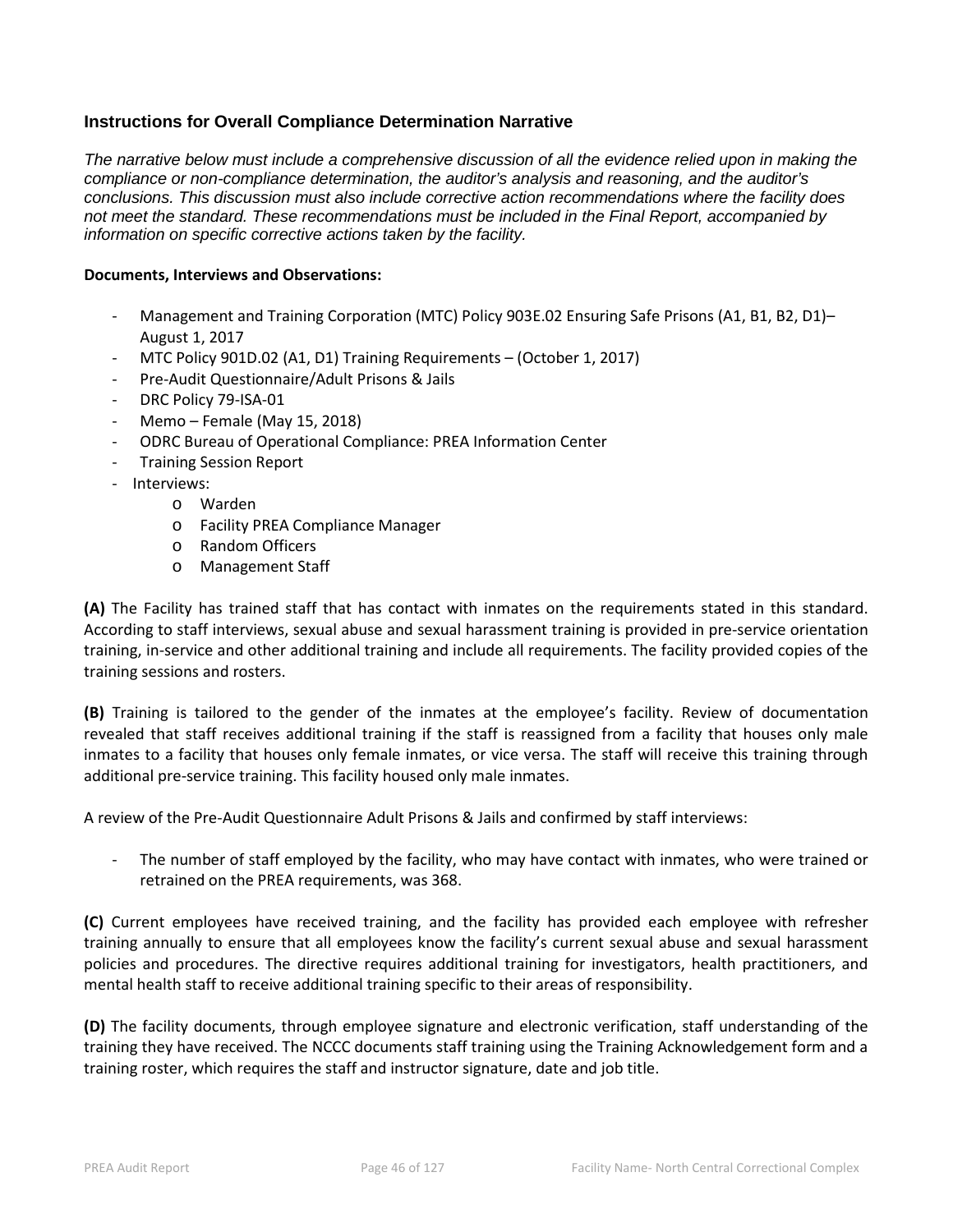#### **Interview Results:**

Interviewed twenty (20) security staff that could articulate the topics covered in the PREA training. One hundred percent (100%) of the security staff reported being knowledgeable of the topics they had been trained in. The staff could describe the training on zero tolerance, resident and staff rights, dynamics of sexual abuse and sexual harassment, prevention and response protocol as well supportive services available to inmates. The staff was able to describe specific details on what they learned on communicating effectively with LGBTI residents and identifying signs of victimization. Staff reported that they received PREA related training in pre-service and annual in-service.

# **Standard 115.32: Volunteer and contractor training**

# **All Yes/No Questions Must Be Answered by the Auditor to Complete the Report**

# **115.32 (a)**

 Has the agency ensured that all volunteers and contractors who have contact with inmates have been trained on their responsibilities under the agency's sexual abuse and sexual harassment prevention, detection, and response policies and procedures?  $\boxtimes$  Yes  $\Box$  No

### **115.32 (b)**

 Have all volunteers and contractors who have contact with inmates been notified of the agency's zero-tolerance policy regarding sexual abuse and sexual harassment and informed how to report such incidents (the level and type of training provided to volunteers and contractors shall be based on the services they provide and level of contact they have with inmates)?  $\boxtimes$  Yes  $\Box$  No

# **115.32 (c)**

 Does the agency maintain documentation confirming that volunteers and contractors understand the training they have received?  $\boxtimes$  Yes  $\Box$  No

#### **Auditor Overall Compliance Determination**

- ☐ **Exceeds Standard** (*Substantially exceeds requirement of standards*)
- ☒ **Meets Standard** (*Substantial compliance; complies in all material ways with the standard for the relevant review period*)
- ☐ **Does Not Meet Standard** (*Requires Corrective Action*)

#### **Instructions for Overall Compliance Determination Narrative**

*The narrative below must include a comprehensive discussion of all the evidence relied upon in making the compliance or non-compliance determination, the auditor's analysis and reasoning, and the auditor's conclusions. This discussion must also include corrective action recommendations where the facility does not meet the standard. These recommendations must be included in the Final Report, accompanied by information on specific corrective actions taken by the facility.*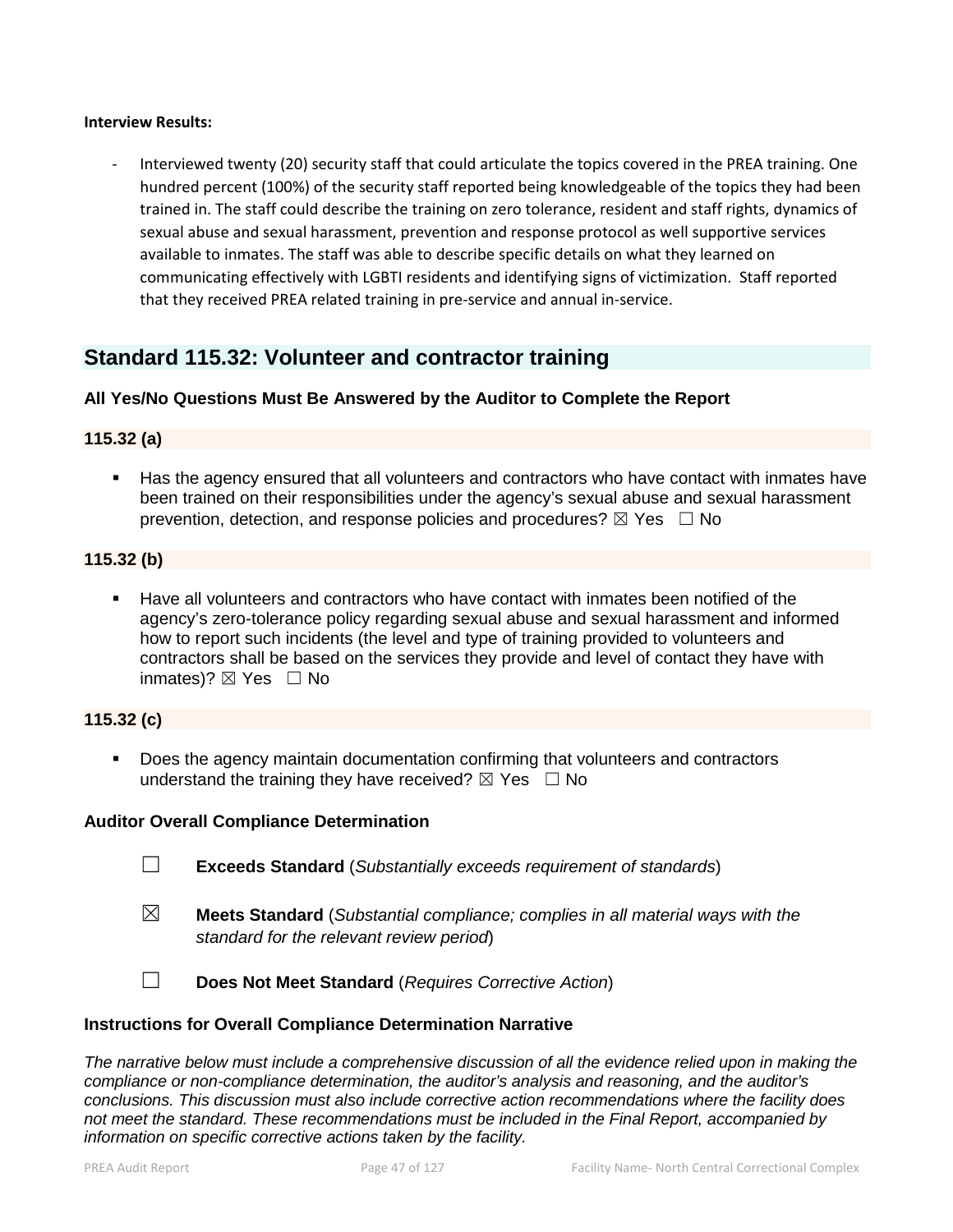#### **Documents, Interviews, and Observations**

- Management and Training Corporation (MTC) Policy 903E.02 Ensuring Safe Prisons (A1, B1-2, C1)– August 1, 2017
- Pre-Audit Questionnaire/Adult Prisons & Jails
- MTC Policy 901D.02 Training Requirements (A1, B1-2, C1)
- DRC Policy 79-ISA-01
- Contractor/Volunteer/Intern Training Acknowledgement Form
- Training Session Report
- Interviews:
	- o Facility PREA Compliance Manager
	- o Volunteer
	- o Contractor

**(A)** The NCCC trains all volunteers and contractors who have contact with inmates on their responsibilities under the facility's sexual abuse and sexual harassment prevention, detection, and response policies and procedures.

**(B)** Interviews and documentation indicated that the level and type of training provided to volunteers and contractors are based on the services they provide and the contact they have with inmates. All volunteers and contractors are notified of the facility's zero-tolerance policy regarding sexual abuse and sexual harassment and informed how to report alleged incidents.

**(C)** The facility maintains documentation confirming that volunteers and contractors understand the training they received. NCCC documents volunteer and contractor training using the Training Acknowledgement form and rosters, which requires the volunteers, contractors and instructor signature and date.

#### **Interview Results:**

- An interview with volunteers confirmed they had received PREA training, understood the zero-tolerance policy and how to report allegations or reports of sexual abuse or sexual harassment. An interview with the Volunteer Coordinator indicated all volunteers receive PREA orientation.
- Staff related they are given information on detection, reporting, and following-up and are allowed to ask questions during their PREA training.

# **Standard 115.33: Inmate education**

# **All Yes/No Questions Must Be Answered by the Auditor to Complete the Report**

#### **115.33 (a)**

- During intake, do inmates receive information explaining the agency's zero-tolerance policy regarding sexual abuse and sexual harassment?  $\boxtimes$  Yes  $\Box$  No
- During intake, do inmates receive information explaining how to report incidents or suspicions of sexual abuse or sexual harassment?  $\boxtimes$  Yes  $\Box$  No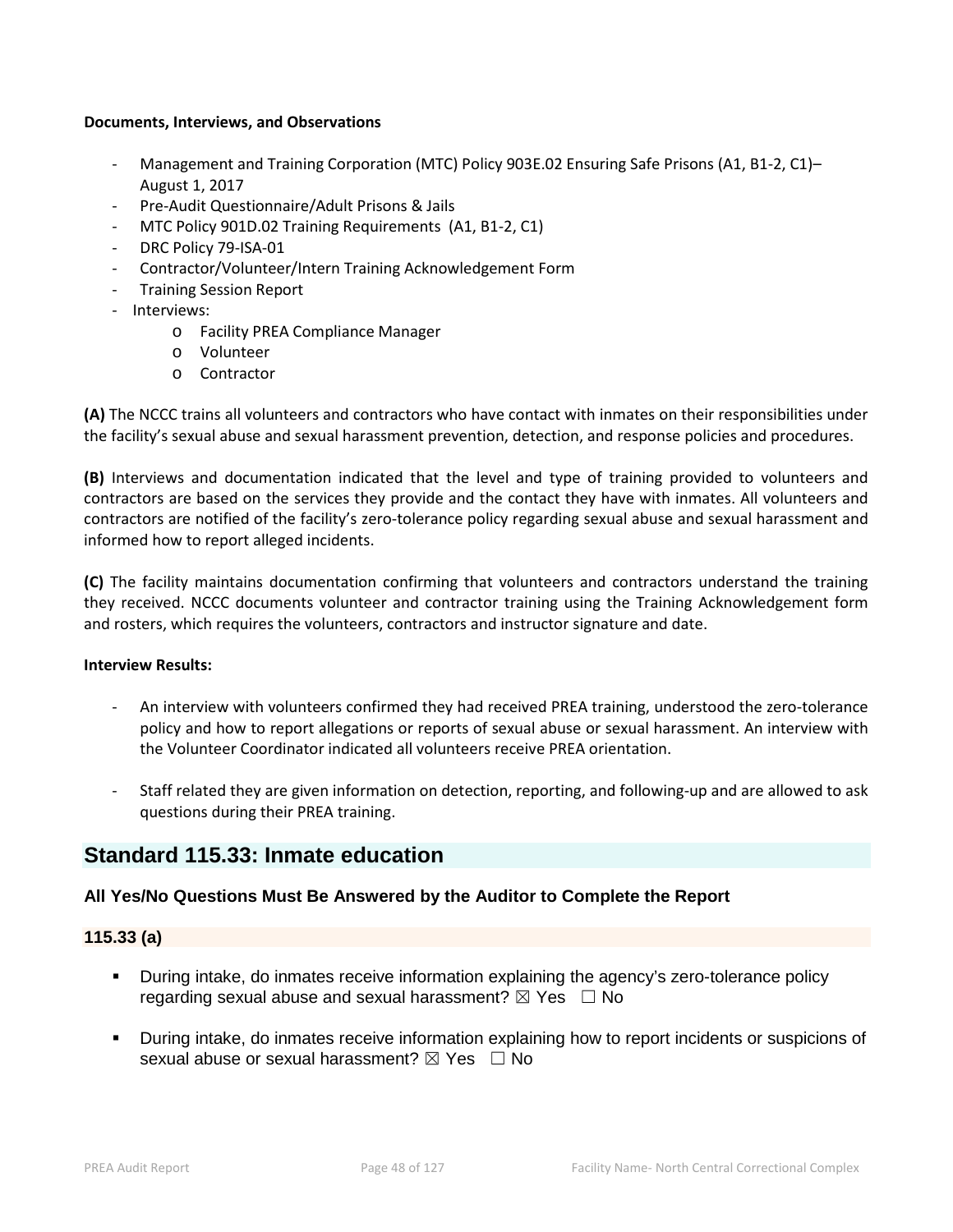#### **115.33 (b)**

- Within 30 days of intake, does the agency provide comprehensive education to inmates either in person or through video regarding: Their rights to be free from sexual abuse and sexual harassment? **⊠** Yes □ No
- Within 30 days of intake, does the agency provide comprehensive education to inmates either in person or through video regarding: Their rights to be free from retaliation for reporting such incidents? ⊠ Yes □ No
- Within 30 days of intake, does the agency provide comprehensive education to inmates either in person or through video regarding: Agency policies and procedures for responding to such incidents? ☒ Yes ☐ No

#### **115.33 (c)**

- Have all inmates received such education?  $\boxtimes$  Yes  $\Box$  No
- Do inmates receive education upon transfer to a different facility to the extent that the policies and procedures of the inmate's new facility differ from those of the previous facility?  $\boxtimes$  Yes  $\Box$  No

# **115.33 (d)**

- Does the agency provide inmate education in formats accessible to all inmates including those who are limited English proficient?  $\boxtimes$  Yes  $\Box$  No
- **Does the agency provide inmate education in formats accessible to all inmates including those** who are deaf?  $\boxtimes$  Yes  $\Box$  No
- Does the agency provide inmate education in formats accessible to all inmates including those who are visually impaired?  $\boxtimes$  Yes  $\Box$  No
- Does the agency provide inmate education in formats accessible to all inmates including those who are otherwise disabled?  $\boxtimes$  Yes  $\Box$  No
- Does the agency provide inmate education in formats accessible to all inmates including those who have limited reading skills?  $\boxtimes$  Yes  $\Box$  No

#### **115.33 (e)**

**Does the agency maintain documentation of inmate participation in these education sessions?** ☒ Yes ☐ No

#### **115.33 (f)**

 In addition to providing such education, does the agency ensure that key information is continuously and readily available or visible to inmates through posters, inmate handbooks, or other written formats?  $\nabla$  Yes  $\Box$  No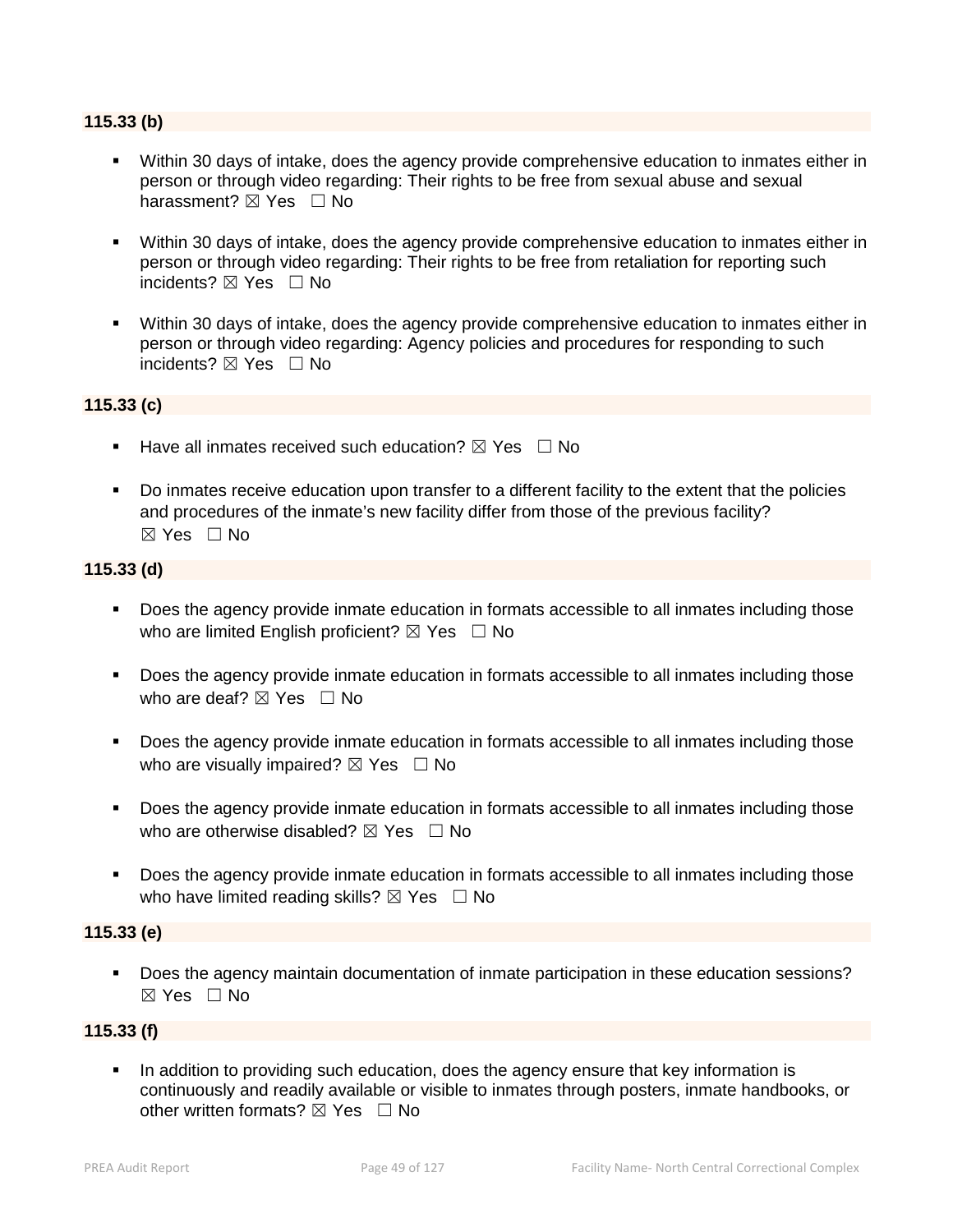# **Auditor Overall Compliance Determination**

|             | Does Not Meet Standard (Requires Corrective Action)                                                                               |
|-------------|-----------------------------------------------------------------------------------------------------------------------------------|
| $\boxtimes$ | <b>Meets Standard</b> (Substantial compliance; complies in all material ways with the<br>standard for the relevant review period) |
|             | <b>Exceeds Standard</b> (Substantially exceeds requirement of standards)                                                          |

#### **Instructions for Overall Compliance Determination Narrative**

*The narrative below must include a comprehensive discussion of all the evidence relied upon in making the compliance or non-compliance determination, the auditor's analysis and reasoning, and the auditor's conclusions. This discussion must also include corrective action recommendations where the facility does not meet the standard. These recommendations must be included in the Final Report, accompanied by information on specific corrective actions taken by the facility.*

#### **Documents, Interviews and Observations:**

- Management and Training Corporation (MTC) Policy 903E.02 Ensuring Safe Prisons (A1, C3, D1, E1, F1)-August 1, 2017
- Pre-Audit Questionnaire/Adult Prisons & Jails
- MTC Language Line Contact / Language Line Solutions  $(D1)$ 
	- o Interpretation Attachment A1
- Inmate Handbook English (C1)
- Inmate Handbook Spanish (C1)
- PREA Poster English (F1)
- PREA Poster Spanish (F1)
- Inmate Orientation Check List  $-$  (C1, E1)
	- o Inmate Disciplinary Process & Range of Penalties
	- o American Disability Acts
	- o Inmate Grievance Procedures/Inspector
	- o PREA Education Video
- Statement of Status Inmate Education (C2)
- Ohio Revised Code 2907.03 Prohibits Sexual Acts with any Individuals Under Supervision
- Interviews:
	- o Facility PREA Compliance Manager
	- o Random Inmates
	- o Intake Staff

**(A)** Staff interviews and documentation review indicated that during the intake process, inmates receive information explaining the facility's zero-tolerance policy regarding sexual abuse and sexual harassment and how to report incidents or suspicions of sexual abuse or sexual harassment. The facility included the following in the inmate education:

- Free from the threat of sexual misconduct for all inmates.
- A program of prevention, detection, response, investigation,
- All allegations of sexual misconduct and/or sexual harassment shall be administratively and/or criminally investigated.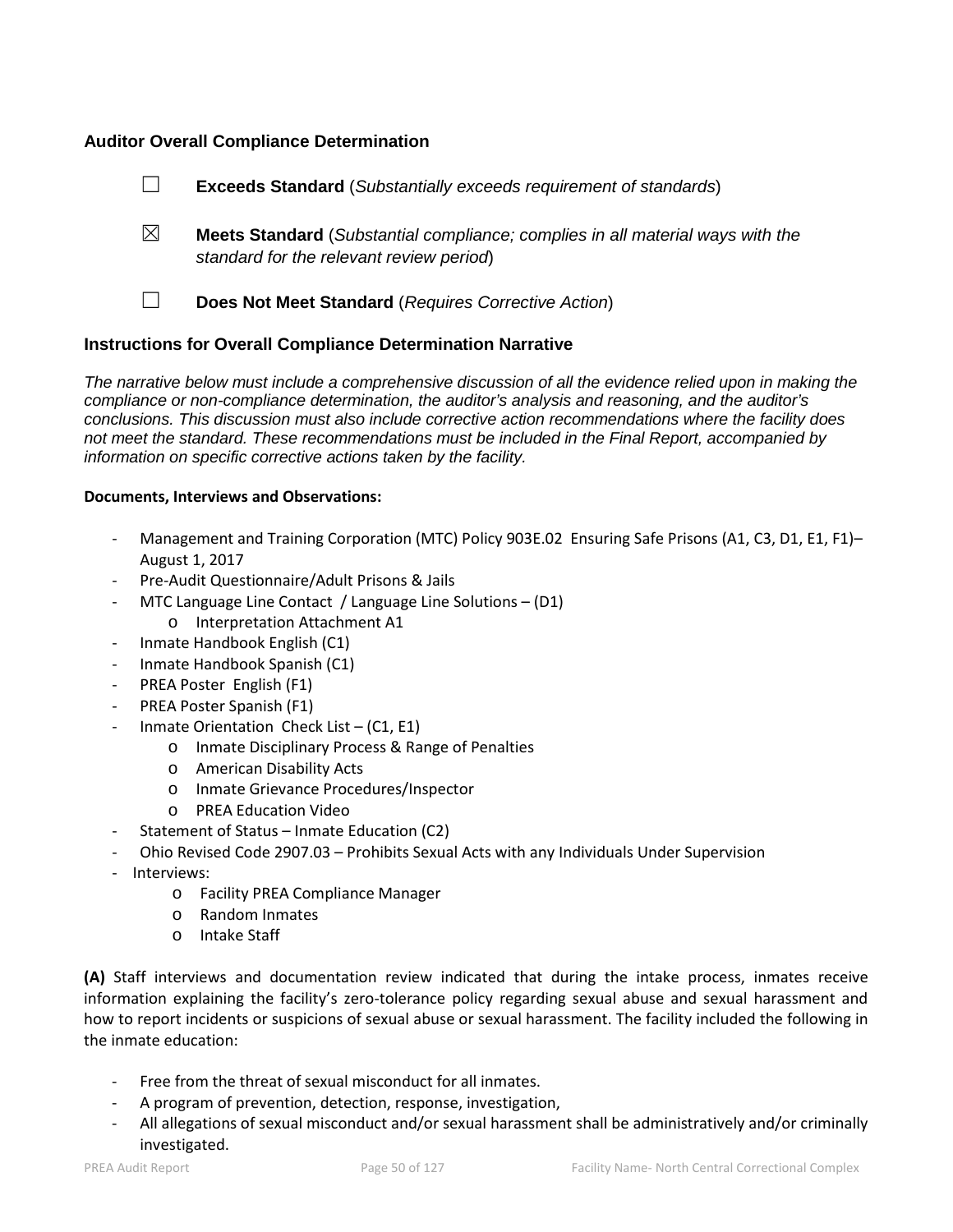- You have the right not to be sexually abused or harassed
- Incidents or suspicions of sexual abuse, sexual harassment and retaliation can be reported to any staff member:
	- o Verbally
	- o Operations Support Center 614-995-3584
	- o Inmates in Restrictive Housing
	- o In Writing
	- o Outside Agency Hot Line 614-728-3155
	- o Bureau Chief of the Office of Quality Assurance and Improvement
	- o By emailing: DRC. [ReportsSexualMiscoduct@ordrc.state](mailto:ReportsSexualMiscoduct@ordrc.state) oh.us

During intake, inmates are given the inmate handbook. During orientation, additional PREA related information is provided, and the video is shown. The staff conducting intake/orientation gives inmates the opportunity to ask questions to clarify anything they do not understand. Inmate's acknowledgment statements were provided for receiving PREA information.

A review of the Pre-Audit Questionnaire Adult Prisons & Jails and confirmed by staff interviews:

- The number of inmates admitted during the past 12 months who were given PREA education information at intake was 16900.

**(B)** The facility provides comprehensive education to inmates in person and through video regarding their rights to be free from sexual abuse and sexual harassment and to be free from retaliation for reporting such incidents. This information is provided to the inmates within 30 days.

A review of the Pre-Audit Questionnaire Adult Prisons & Jails and confirmed by staff interviews:

The number of inmates during the past 12 months (whose length of stay in the facility was for 30 days or more) who received comprehensive education on their rights to be free from both sexual abuse and sexual harassment and retaliation for reporting such incidents and on agency policies and procedures for responding to incidents within 30 days of intake was 1690.

**(C, D)** All inmates at the NCCC received and had been educated on PREA. Inmates that transfer to the facility also receive the required PREA Education.

Inmate interviews confirmed that the facility provides inmate education in formats accessible to all inmates, including limited English proficient, deaf, visually impaired, disabled, as well as to inmates who have limited reading skills. Staff and inmate interviews reveal that the facility provides the PREA Education in English and Spanish, to include inmate handbooks and posters. The video is used during orientation as well as in the dorm setting.

**(E, F)** The facility maintains documentation of inmate participation in the education sessions by using the Inmate Orientation checklist. The checklist requires the inmate to sign and date and is witnessed by staff signature.

In addition to providing PREA education, the facility ensures that key information is continuously and readily available and visible to inmates through posters, inmate handbooks, and other written formats.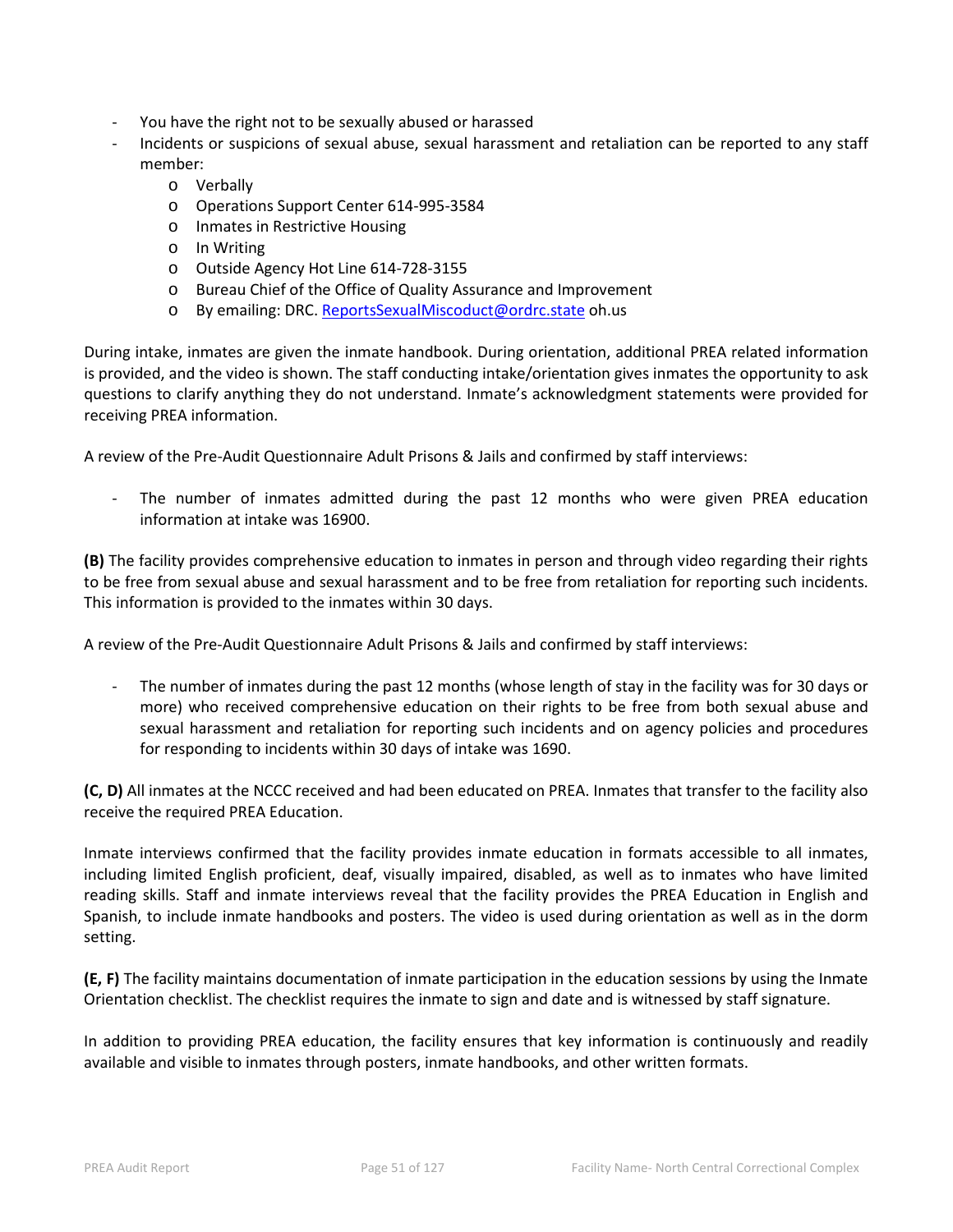#### **Interview Results:**

- Thirty-two (32) inmates were interviewed. Approximately 80% of the inmates reported that they recall receiving information upon intake and orientation regarding sexual abuse and harassment. The information was provided to them in a handbook and they watched a video, the first day housed at the facility. Several of the inmates recalled receiving more detailed information during the first week while on the orientation unit. Some of the inmates reported that have been detained for over 10 years, so they can't recall what information was provided or they did not pay attention to what they were given. All the inmates were aware of the PREA hotline, however most them did not know who the calls were going too. The inmates reported that who to contact was posted all over the walls in the housing area and on their bulletin boards.
- The inmates are provided information regarding sexual abuse and harassment in the facility handbook, with the PREA hotline number and videos.
- One (1) intake staff was interviewed. The intake staff reported that immediately upon arrival at the facility, the inmate is provided a handbook. The handbook covers facility rules to include but not limited to PREA. The handbook provides information on internal and external ways to report. Medical will ask additional questions related to prior history of sexual abuse. Inmates are placed in an orientation unit for a week. During that time medical goes over more information related to PREA and they watch a PREA video. Inmates sign an inmate orientation checklist form, acknowledging understanding and receipt of information.

# **Standard 115.34: Specialized training: Investigations**

# **All Yes/No Questions Must Be Answered by the Auditor to Complete the Report**

# **115.34 (a)**

 In addition to the general training provided to all employees pursuant to §115.31, does the agency ensure that, to the extent the agency itself conducts sexual abuse investigations, its investigators have received training in conducting such investigations in confinement settings? (N/A if the agency does not conduct any form of administrative or criminal sexual abuse investigations. See 115.21(a).)  $\boxtimes$  Yes  $\Box$  No  $\Box$  NA

# **115.34 (b)**

- Does this specialized training include techniques for interviewing sexual abuse victims? [N/A if the agency does not conduct any form of administrative or criminal sexual abuse investigations. See 115.21(a).]  $\boxtimes$  Yes  $\Box$  No  $\Box$  NA
- Does this specialized training include proper use of Miranda and Garrity warnings? [N/A if the agency does not conduct any form of administrative or criminal sexual abuse investigations. See 115.21(a).]  $\boxtimes$  Yes  $\Box$  No  $\Box$  NA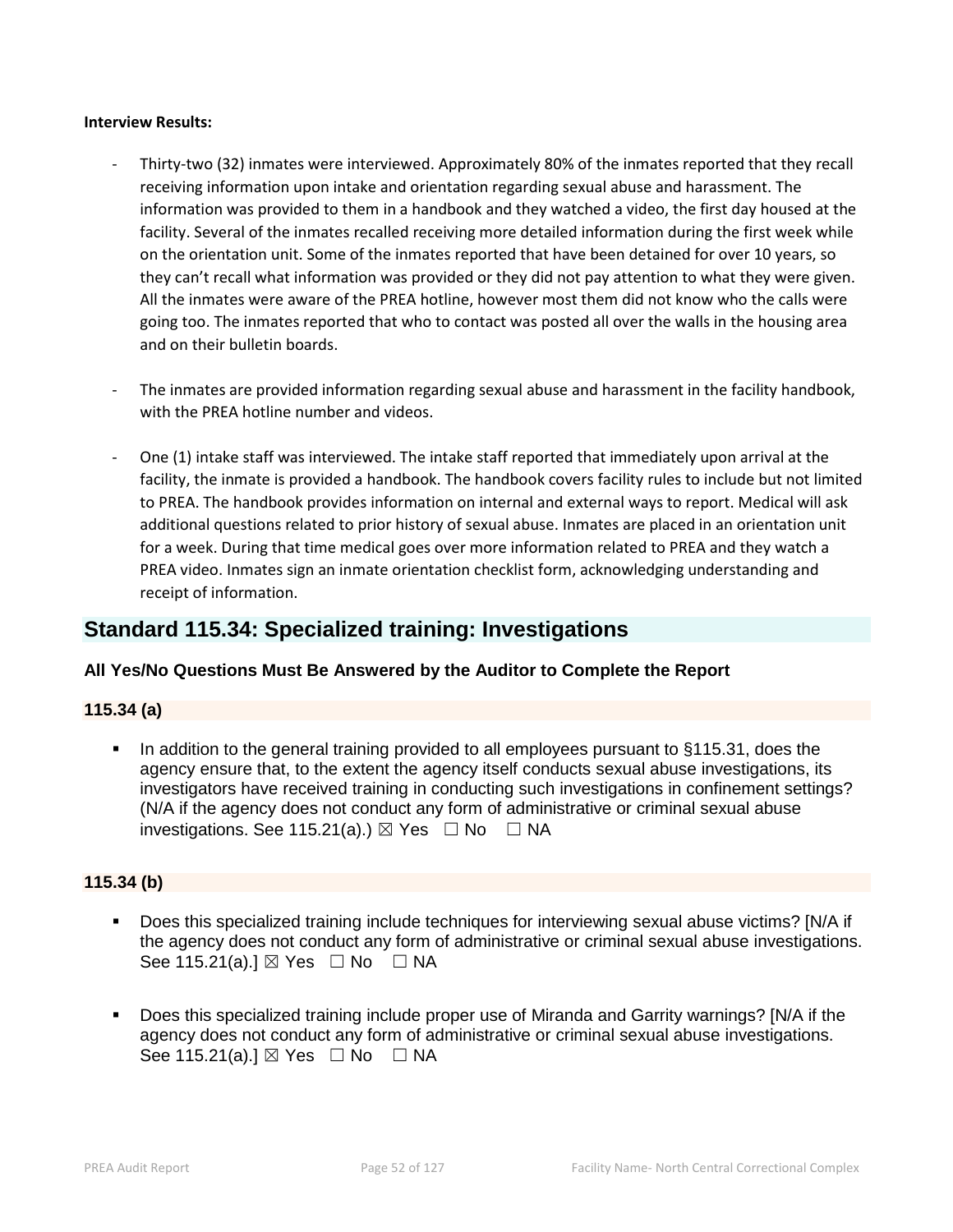- Does this specialized training include sexual abuse evidence collection in confinement settings? [N/A if the agency does not conduct any form of administrative or criminal sexual abuse investigations. See 115.21(a).]  $\boxtimes$  Yes  $\Box$  No  $\Box$  NA
- Does this specialized training include the criteria and evidence required to substantiate a case for administrative action or prosecution referral? [N/A if the agency does not conduct any form of administrative or criminal sexual abuse investigations. See 115.21(a).]  $\boxtimes$  Yes  $\Box$  No  $\Box$  NA

# **115.34 (c)**

 Does the agency maintain documentation that agency investigators have completed the required specialized training in conducting sexual abuse investigations? [N/A if the agency does not conduct any form of administrative or criminal sexual abuse investigations. See 115.21(a).]  $⊠ Yes ⊡ No ⊡ NA$ 

# **115.34 (d)**

**Auditor is not required to audit this provision.** 

# **Auditor Overall Compliance Determination**

- ☐ **Exceeds Standard** (*Substantially exceeds requirement of standards*)
- ☒ **Meets Standard** (*Substantial compliance; complies in all material ways with the standard for the relevant review period*)
- ☐ **Does Not Meet Standard** (*Requires Corrective Action*)

# **Instructions for Overall Compliance Determination Narrative**

*The narrative below must include a comprehensive discussion of all the evidence relied upon in making the compliance or non-compliance determination, the auditor's analysis and reasoning, and the auditor's conclusions. This discussion must also include corrective action recommendations where the facility does not meet the standard. These recommendations must be included in the Final Report, accompanied by information on specific corrective actions taken by the facility.*

#### **Documents, Interviews and Observations:**

- Management and Training Corporation (MTC) Policy 903E.02 Ensuring Safe Prisons (A1, C1)–August 1, 2017
- Pre-Audit Questionnaire/Adult Prisons & Jails
- NIC Training Certificates/PREA Investigating Sexual Abuse in Correctional Settings (C1)
- Specialized Training Curriculum Investigating Sexual Abuse in Correctional Settings Instructor's Guide / National PREA Resource Center – The Moss Group
	- o Training Agenda
- NIC Training Certificates/ PREA Investigating Sexual Abuse in A Confinement Setting (C1)
	- o PREA Investigator Jeffrey Anthony
	- o PREA Investigator Aaron Alexander
	- o PREA Investigator David Catanese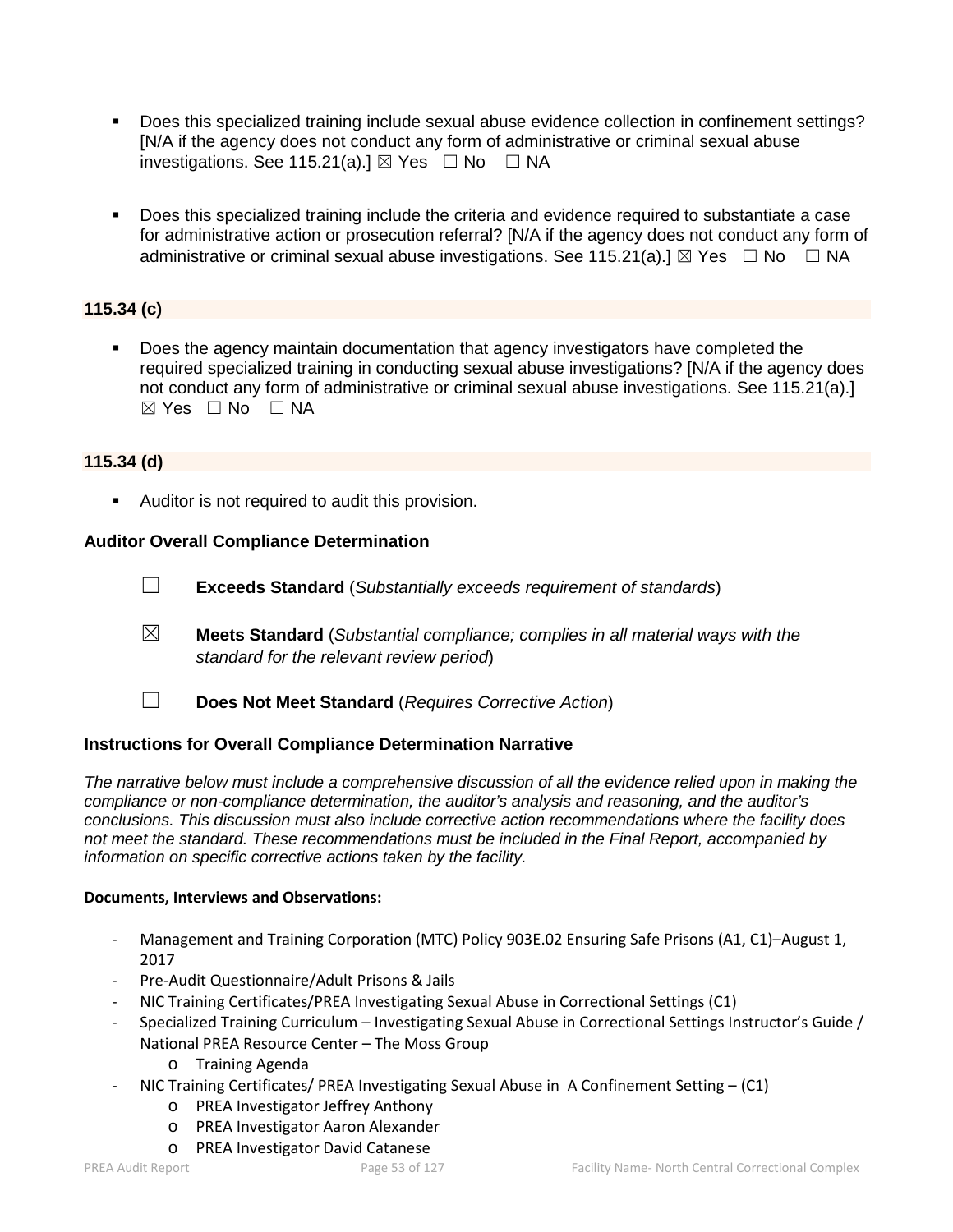- o PREA Investigator Shaun Robles
- Interviews:
	- o Facility PREA Compliance Manager
	- o Facility Investigator

**(A)** In addition to the general PREA training provided to all employees, NCCC ensures that its Facility investigators have received training in conducting investigations in confinement settings. Interviews and documentation reveal that specialized training was completed.

**(B)** The investigators completed the NIC Specialized training. Specialized training includes techniques for interviewing sexual abuse victims, proper use of Miranda and Garrity warnings, sexual abuse evidence collection in confinement settings, and the criteria and evidence required to substantiate a case for administrative action and prosecution referral.

**(C, D)** The facility maintains a list of investigators having completed the required specialized training in conducting sexual abuse investigations. The facility indicated that they provided the PREA requirements for serving as a PREA investigator.

A review of the Pre-Audit Questionnaire Adult Prisons & Jails and confirmed by staff interviews:

The number of investigators currently employed who have completed the required training was 2.

#### **Interview Results:**

- Interviews with the Facility Investigators indicated that all investigators received NIC online training specific to conducting sexual abuse investigations in confinement settings.
- Interviews with the Facility Investigators indicated that policy requires that all allegations of sexual abuse or sexual harassment be referred for investigation with the legal authority to conduct criminal investigations unless the allegation does not involve potentially criminal behavior.

# **Standard 115.35: Specialized training: Medical and mental health care**

# **All Yes/No Questions Must Be Answered by the Auditor to Complete the Report**

# **115.35 (a)**

- Does the agency ensure that all full- and part-time medical and mental health care practitioners who work regularly in its facilities have been trained in how to detect and assess signs of sexual abuse and sexual harassment?  $\boxtimes$  Yes  $\Box$  No
- Does the agency ensure that all full- and part-time medical and mental health care practitioners who work regularly in its facilities have been trained in how to preserve physical evidence of sexual abuse? ⊠ Yes □ No
- Does the agency ensure that all full- and part-time medical and mental health care practitioners who work regularly in its facilities have been trained in how to respond effectively and professionally to victims of sexual abuse and sexual harassment?  $\boxtimes$  Yes  $\Box$  No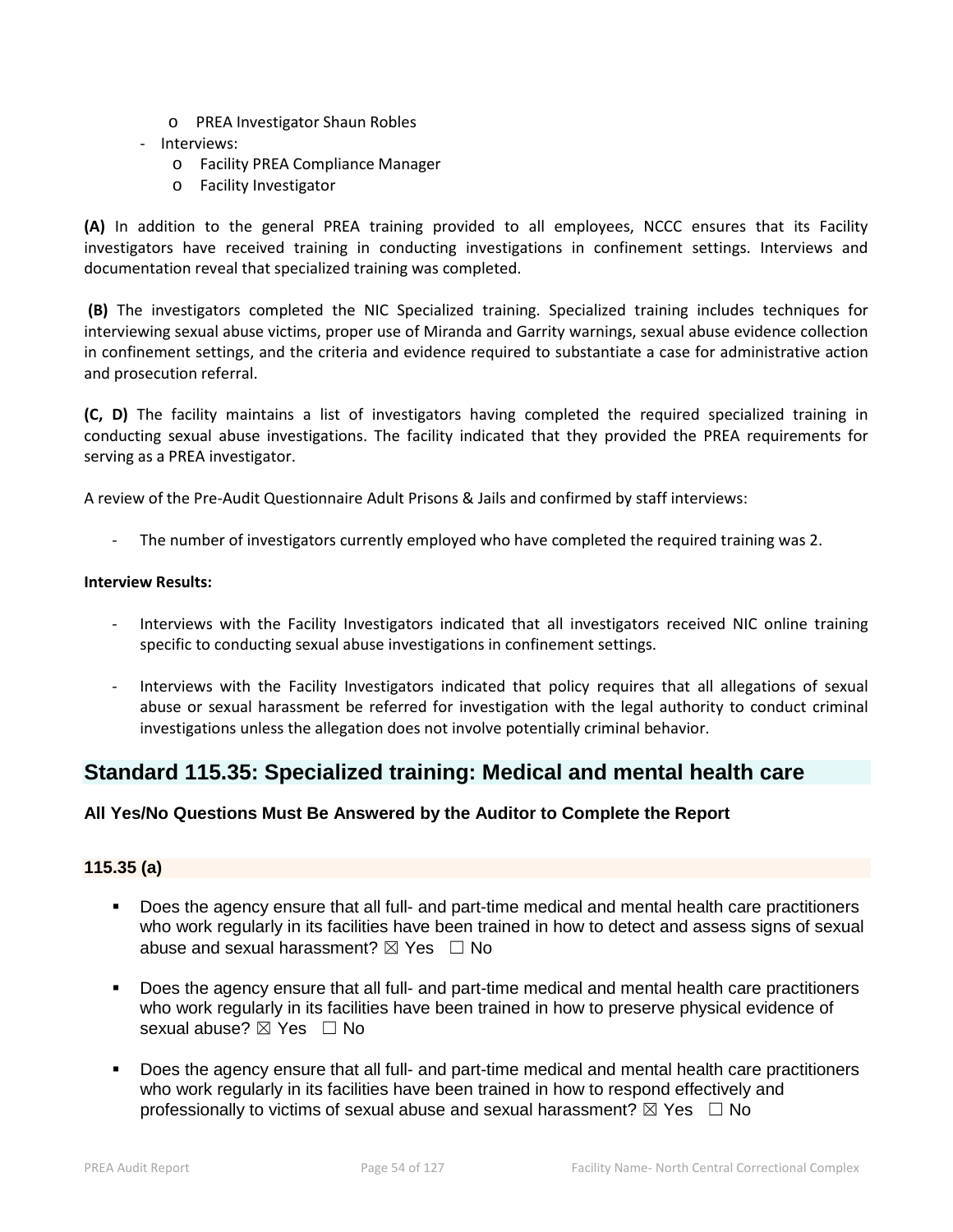Does the agency ensure that all full- and part-time medical and mental health care practitioners who work regularly in its facilities have been trained in how and to whom to report allegations or suspicions of sexual abuse and sexual harassment?  $\boxtimes$  Yes  $\Box$  No

# **115.35 (b)**

 If medical staff employed by the agency conduct forensic examinations, do such medical staff receive appropriate training to conduct such examinations? (N/A if agency medical staff at the facility does not conduct forensic exams.)  $\Box$  Yes  $\Box$  No  $\boxtimes$  NA

# **115.35 (c)**

 Does the agency maintain documentation that medical and mental health practitioners have received the training referenced in this standard either from the agency or elsewhere? ☒ Yes ☐ No

# **115.35 (d)**

- Do medical and mental health care practitioners employed by the agency also receive training mandated for employees by §115.31?  $\boxtimes$  Yes  $\Box$  No
- Do medical and mental health care practitioners contracted by and volunteering for the agency also receive training mandated for contractors and volunteers by §115.32?  $\boxtimes$  Yes  $\Box$  No

#### **Auditor Overall Compliance Determination**

- ☐ **Exceeds Standard** (*Substantially exceeds requirement of standards*)
- ☒ **Meets Standard** (*Substantial compliance; complies in all material ways with the standard for the relevant review period*)
- ☐ **Does Not Meet Standard** (*Requires Corrective Action*)

#### **Instructions for Overall Compliance Determination Narrative**

*The narrative below must include a comprehensive discussion of all the evidence relied upon in making the compliance or non-compliance determination, the auditor's analysis and reasoning, and the auditor's conclusions. This discussion must also include corrective action recommendations where the facility does not meet the standard. These recommendations must be included in the Final Report, accompanied by information on specific corrective actions taken by the facility.*

#### **Documents, Interviews and Observations:**

- Management and Training Corporation (MTC) Policy 903E.02 Ensuring Safe Prisons (A1, C1) -August 1, 2017
- Pre-Audit Questionnaire/Adult Prisons & Jails
- DRC Policy 79-ISA-01 Prison Rape Elimination
- Memo (B1) No Medical Staff at NCCC Conducts Forensic Examinations
- PREA Training Test-Medical/MH Staff PREA (C1)
- Interviews: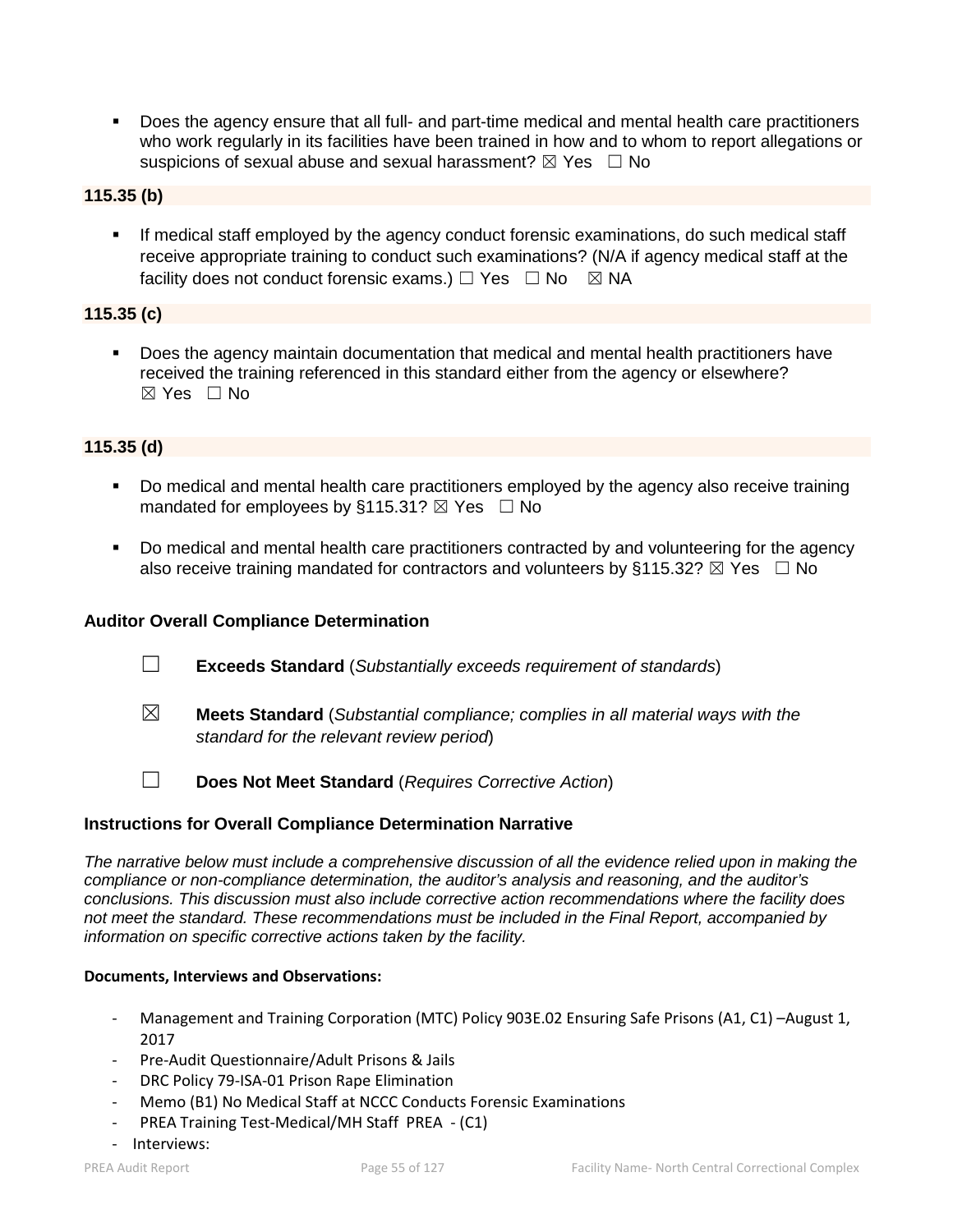- o Facility PREA Compliance Manager
- o Medical Staff
- o Mental Health Staff

**(A)** Interview with NCCC medical/mental health staff indicated that all full- and part-time medical and mental health care practitioners who work regularly in the facilities had been trained around:

- o How to detect and assess signs of sexual abuse and sexual harassment,
- o How to preserve physical evidence of sexual abuse,
- o How to respond effectively and professionally to victims of sexual abuse and sexual harassment; and
- o How and to whom to report allegations or suspicions of sexual abuse and sexual harassment.

A review of the Pre-Audit Questionnaire Adult Prisons & Jails and confirmed by staff interviews:

The number of medical and mental health staff who work regularly at the facility and have received the required training was 49.

**(B)** The medical staff at NCCC does not conduct forensic examinations. The local hospital conducts all emergency care or treatment to include "Sexual Assault Forensic Examinations." The local hospital examiners are qualified SAFE and SANE practitioners that comply with the National Protocol for Sexual Assault Medical Forensic Examinations.

**(C)**The facility maintains documentation that medical/mental health practitioners have received the training referenced in this standard. Training rosters and staff meetings sign-in sheets were submitted to the auditor.

#### **Interview Results:**

- Interviewed healthcare staff confirmed the specialized training received by medical.
- Interviewed healthcare staff confirmed that the facility does not conduct forensic examinations.

# **SCREENING FOR RISK OF SEXUAL VICTIMIZATION AND ABUSIVENESS**

# **Standard 115.41: Screening for risk of victimization and abusiveness**

# **All Yes/No Questions Must Be Answered by the Auditor to Complete the Report**

# **115.41 (a)**

- Are all inmates assessed during an intake screening for their risk of being sexually abused by other inmates or sexually abusive toward other inmates?  $\boxtimes$  Yes  $\Box$  No
- Are all inmates assessed upon transfer to another facility for their risk of being sexually abused by other inmates or sexually abusive toward other inmates?  $\boxtimes$  Yes  $\Box$  No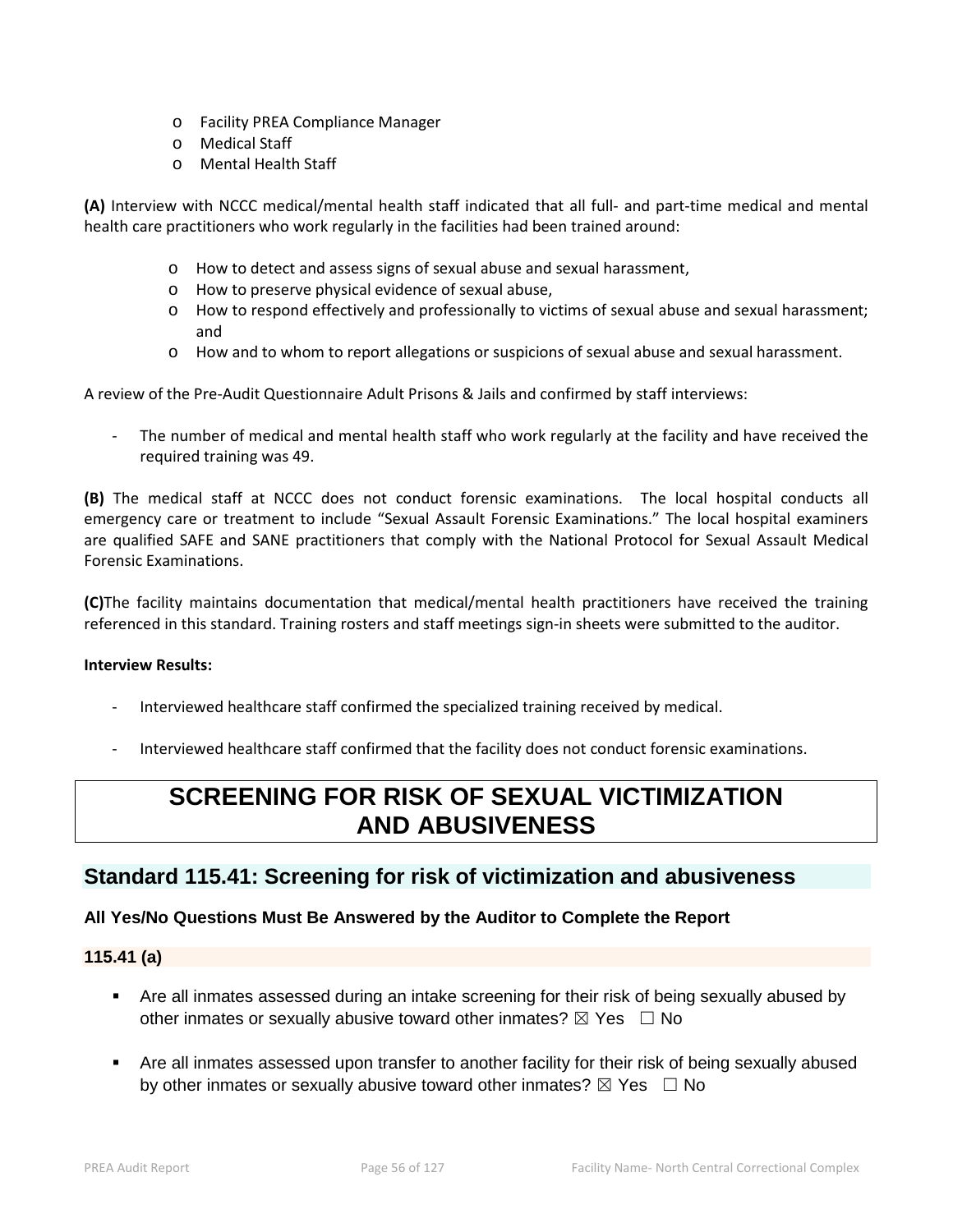# **115.41 (b)**

 Do intake screenings ordinarily take place within 72 hours of arrival at the facility?  $\boxtimes$  Yes  $\Box$  No

# **115.41 (c)**

 Are all PREA screening assessments conducted using an objective screening instrument?  $\boxtimes$  Yes  $\Box$  No

# **115.41 (d)**

- Does the intake screening consider, at a minimum, the following criteria to assess inmates for risk of sexual victimization: (1) Whether the inmate has a mental, physical, or developmental disability? **⊠** Yes □ No
- Does the intake screening consider, at a minimum, the following criteria to assess inmates for risk of sexual victimization: (2) The age of the inmate?  $\boxtimes$  Yes  $\Box$  No
- Does the intake screening consider, at a minimum, the following criteria to assess inmates for risk of sexual victimization: (3) The physical build of the inmate?  $\boxtimes$  Yes  $\Box$  No
- Does the intake screening consider, at a minimum, the following criteria to assess inmates for risk of sexual victimization: (4) Whether the inmate has previously been incarcerated? ☒ Yes ☐ No
- Does the intake screening consider, at a minimum, the following criteria to assess inmates for risk of sexual victimization: (5) Whether the inmate's criminal history is exclusively nonviolent?  $\boxtimes$  Yes  $\Box$  No
- Does the intake screening consider, at a minimum, the following criteria to assess inmates for risk of sexual victimization: (6) Whether the inmate has prior convictions for sex offenses against an adult or child?  $\boxtimes$  Yes  $\Box$  No
- Does the intake screening consider, at a minimum, the following criteria to assess inmates for risk of sexual victimization: (7) Whether the inmate is or is perceived to be gay, lesbian, bisexual, transgender, intersex, or gender nonconforming (the facility affirmatively asks the inmate about his/her sexual orientation and gender identity AND makes a subjective determination based on the screener's perception whether the inmate is gender non-conforming or otherwise may be perceived to be LGBTI)?  $\boxtimes$  Yes  $\Box$  No
- Does the intake screening consider, at a minimum, the following criteria to assess inmates for risk of sexual victimization: (8) Whether the inmate has previously experienced sexual victimization?  $\boxtimes$  Yes  $\Box$  No
- **Does the intake screening consider, at a minimum, the following criteria to assess inmates for** risk of sexual victimization: (9) The inmate's own perception of vulnerability?  $\boxtimes$  Yes  $\Box$  No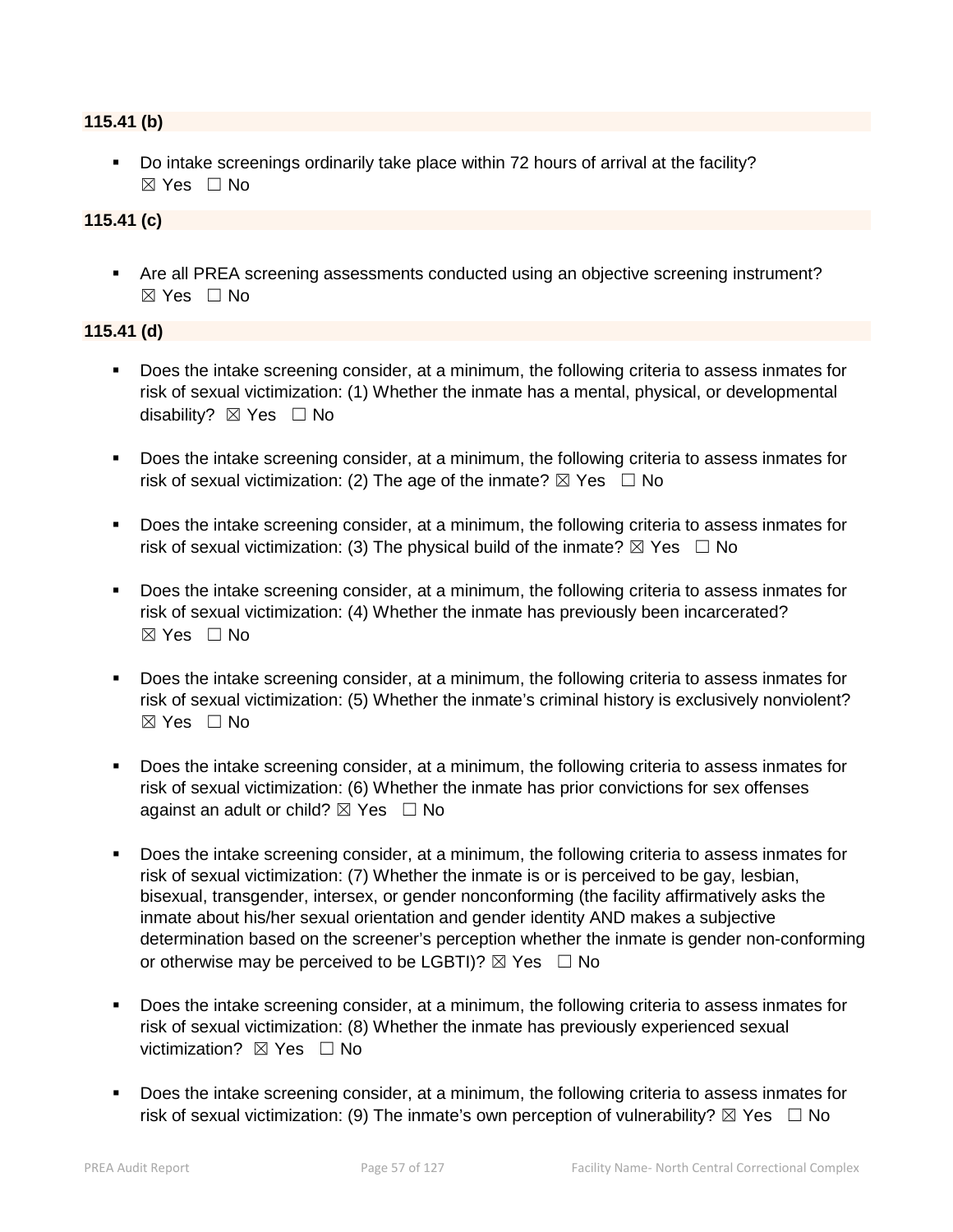Does the intake screening consider, at a minimum, the following criteria to assess inmates for risk of sexual victimization: (10) Whether the inmate is detained solely for civil immigration purposes? ⊠ Yes □ No

# **115.41 (e)**

- In assessing inmates for risk of being sexually abusive, does the initial PREA risk screening consider, when known to the agency: prior acts of sexual abuse?  $\boxtimes$  Yes  $\Box$  No
- **IF** In assessing inmates for risk of being sexually abusive, does the initial PREA risk screening consider, when known to the agency: prior convictions for violent offenses?  $\boxtimes$  Yes  $\Box$  No
- In assessing inmates for risk of being sexually abusive, does the initial PREA risk screening consider, when known to the agency: history of prior institutional violence or sexual abuse?  $\boxtimes$  Yes  $\Box$  No

# **115.41 (f)**

 Within a set time period not more than 30 days from the inmate's arrival at the facility, does the facility reassess the inmate's risk of victimization or abusiveness based upon any additional, relevant information received by the facility since the intake screening?  $\boxtimes$  Yes  $\Box$  No

#### **115.41 (g)**

- Does the facility reassess an inmate's risk level when warranted due to a: Referral?  $\boxtimes$  Yes  $\Box$  No
- Does the facility reassess an inmate's risk level when warranted due to a: Request? ☒ Yes ☐ No
- Does the facility reassess an inmate's risk level when warranted due to a: Incident of sexual abuse? ☒ Yes ☐ No
- Does the facility reassess an inmate's risk level when warranted due to a: Receipt of additional information that bears on the inmate's risk of sexual victimization or abusiveness?  $\boxtimes$  Yes  $\Box$  No

#### **115.41 (h)**

 Is it the case that inmates are not ever disciplined for refusing to answer, or for not disclosing complete information in response to, questions asked pursuant to paragraphs (d)(1), (d)(7), (d)(8), or (d)(9) of this section?  $\boxtimes$  Yes  $\Box$  No

# **115.41 (i)**

 Has the agency implemented appropriate controls on the dissemination within the facility of responses to questions asked pursuant to this standard in order to ensure that sensitive information is not exploited to the inmate's detriment by staff or other inmates?  $\boxtimes$  Yes  $\Box$  No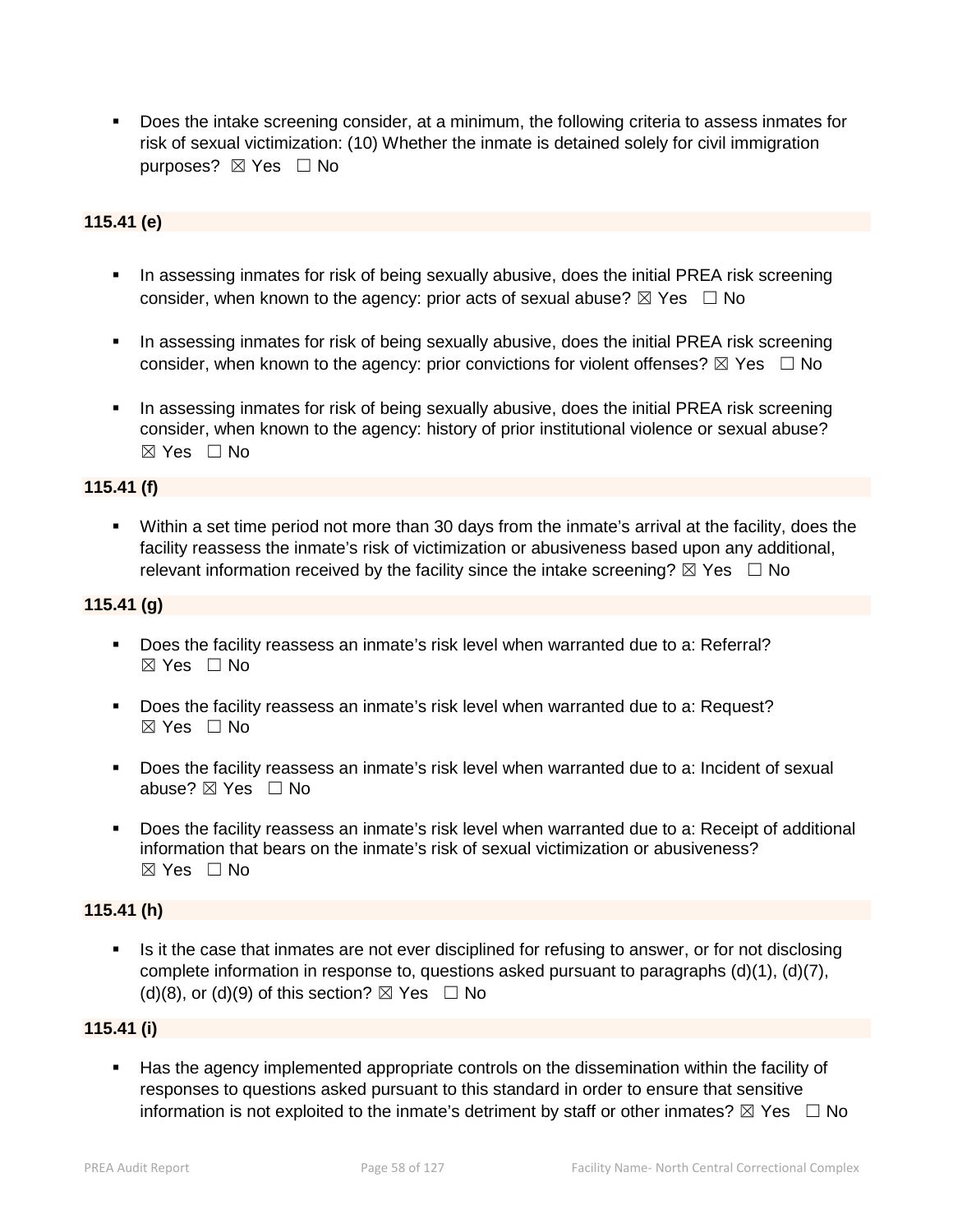# **Auditor Overall Compliance Determination**

- ☐ **Exceeds Standard** (*Substantially exceeds requirement of standards*)
- ☒ **Meets Standard** (*Substantial compliance; complies in all material ways with the standard for the relevant review period*)
	-
- ☐ **Does Not Meet Standard** (*Requires Corrective Action*)

# **Instructions for Overall Compliance Determination Narrative**

*The narrative below must include a comprehensive discussion of all the evidence relied upon in making the compliance or non-compliance determination, the auditor's analysis and reasoning, and the auditor's conclusions. This discussion must also include corrective action recommendations where the facility does not meet the standard. These recommendations must be included in the Final Report, accompanied by information on specific corrective actions taken by the facility.*

#### **Documents, Interviews and Observations:**

- Management and Training Corporation (MTC) Policy 903E.02 Ensuring Safe Prisons (A1, B1, C1, F1) August 1, 2017
- Pre-Audit Questionnaire/Adult Prisons & Jails
- MTC Offender Data System
	- o Current Housing Assignment
- MTC Screening for Risk of Victimization and Abusiveness (A,C)
	- o At Risk of Victimization (D8,D9,D2,D3,D1,D7,D4,D6)
	- o At Risk of Abusiveness (D6,D5,E)
	- o Staff Signature and Date (B)
- MTC Automatic Email Reassess the inmate's risk of victimization or abusiveness based upon information from the investigation (G)
- DRC Policy 79-ISA-04 PREA Risk Assessments and Accommodation Strategies (A1, H1, F1, G1, I)
- Risk Assessment Process/ Electronic Form (C1, D, E)
- PREA Assessment Instrument (C1, H1)
- PREA Assessment 30 Day Review (F1)
- Statement of Status Reassessments No Changes during 30 days
- PREA Assessment Process 30 Days Review Screen
- Interviews:
	- o MTC Director of Corrections/Agency PREA Coordinator (Phone)
	- o MTC Director of Policy & Audits/Agency Assistant PREA Coordinator
	- o Warden
	- o Facility PREA Compliance Manager
	- o Staff Screening for Risk of Victimization and Abusiveness
	- o Random Inmates

**(A)** The facility assesses all inmates during intake screening to include inmates that transfer from other prisons for risk of being sexually abused.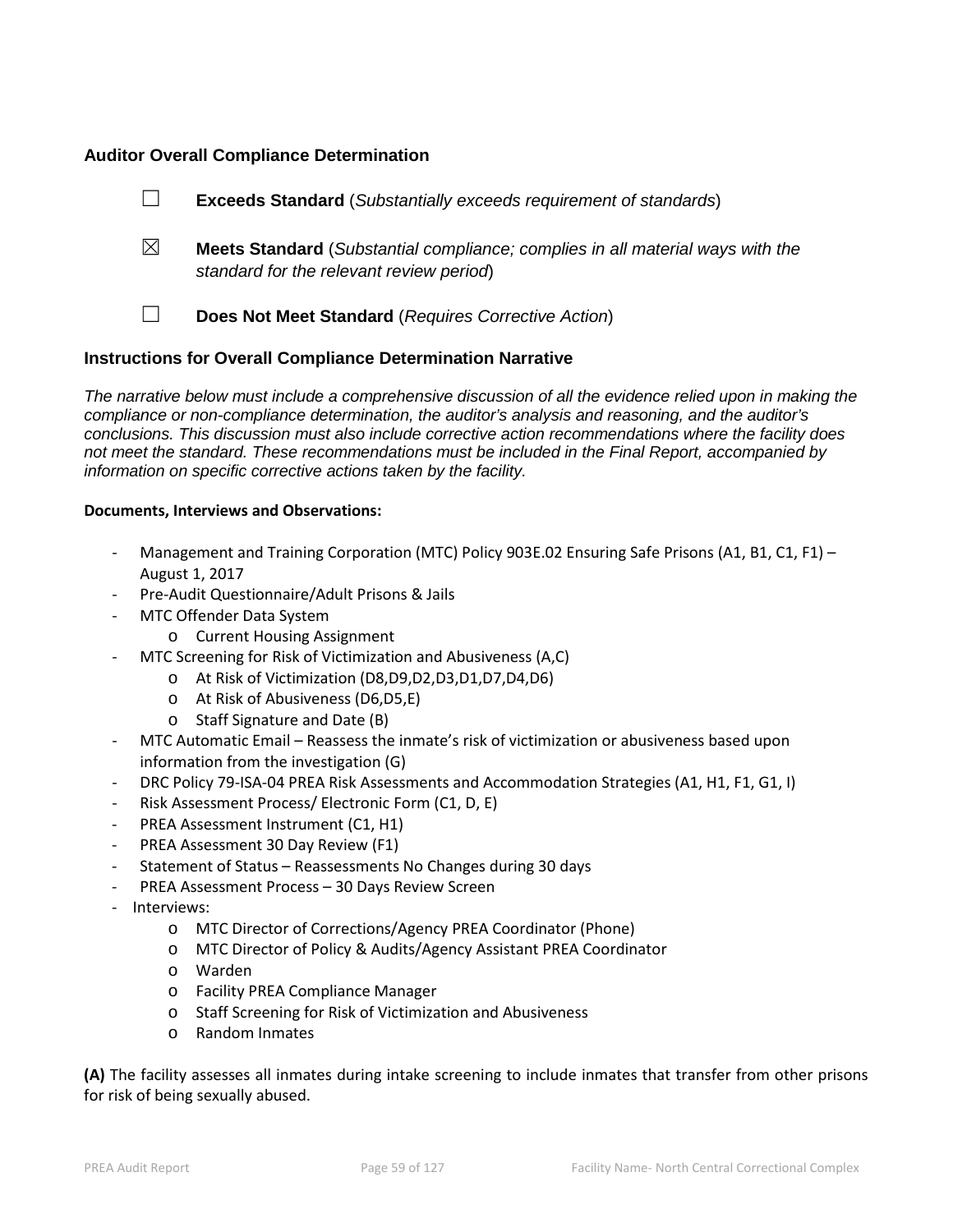**(B)** Interviews and documentation revealed that intake screenings are taking place within 72 hours of arrival at the NCCC. Also, during intake screening, procedures require staff review available documentation (judgment and sentence, commitment orders, criminal records, investigation reports, field and medical files) for any indication that an inmate has a history of sexually aggressive behavior. Housing assignments are made accordingly.

A review of the Pre-Audit Questionnaire Adult Prisons & Jails and confirmed by staff interviews:

The number of inmates entering the facility within the past 12 months whose length of stay in the facility was for 72 hours or more; who were screened for risk of sexual victimization or risk of sexually abusing other inmates within 72 hours of their entry into the facility was 1690.

**(C)** The facility uses the agency Screening form and the Screening for Risk of Victimization and Abusiveness as the objective screening instruments. Staff interviews for conducting Screening for Risk of Victimization and Abusiveness indicated that the facility uses the agency form and the PREA Intake Objective Screening Instrument to document this process. The PREA Intake Objective Screening Instrument has all of the required criteria. The results of the assessment are documented on the Intake Screening Form whether the inmate is vulnerable or sexually aggressive.

**(D)** Staff interviews and documentation review reveal that the Screening for Risk of Victimization and Abusiveness include the following:

- o Whether the inmate has a mental, physical, or developmental disability;
- o The age of the inmate;
- o The physical build of the inmate;
- o Whether the inmate has previously been incarcerated;
- o Whether the inmates' criminal history is exclusively nonviolent;
- o Whether the inmate has prior convictions for sex offenses against an adult or child;
- o Whether the inmate is or is perceived to be gay, lesbian, bisexual, transgender, intersex, or gender nonconforming;
- o Whether the inmate has previously experienced sexual victimization;
- o The inmate's own perception of vulnerability; and
- o Whether the inmate is detained solely for civil immigration purposes.

 **(E, F)** Agency policy requires that the facility reassess each inmate's risk of victimization or abusiveness within a set time period, not to exceed 30 days after the inmates' arrival at the facility, based upon any additional, relevant information received by the facility since the intake screening.

Interviews and documentation reviewed indicated that the staff reassesses the inmates' risk level for sexual victimization or sexual abusiveness whenever warranted and within 30 days of arrival at the institution if the inmate is identified at risk for victimization or for being at risk for being sexually abusive.

**(G, H)** Inmates are not disciplined for refusing to answer, or for not disclosing complete information in response to any questions as stated in section (d).

**(I)** The agency implements appropriate controls on the dissemination within the facility of responses to questions asked under this standard to ensure that sensitive information is not exploited to the inmate's detriment by staff or other inmates as descript above.

MTC Offender Data System (ODS) Generated Automated Email: Email B – from ODS notifying the facility PREA Manager that a determination has been made on a PREA investigation and the specific action which is required: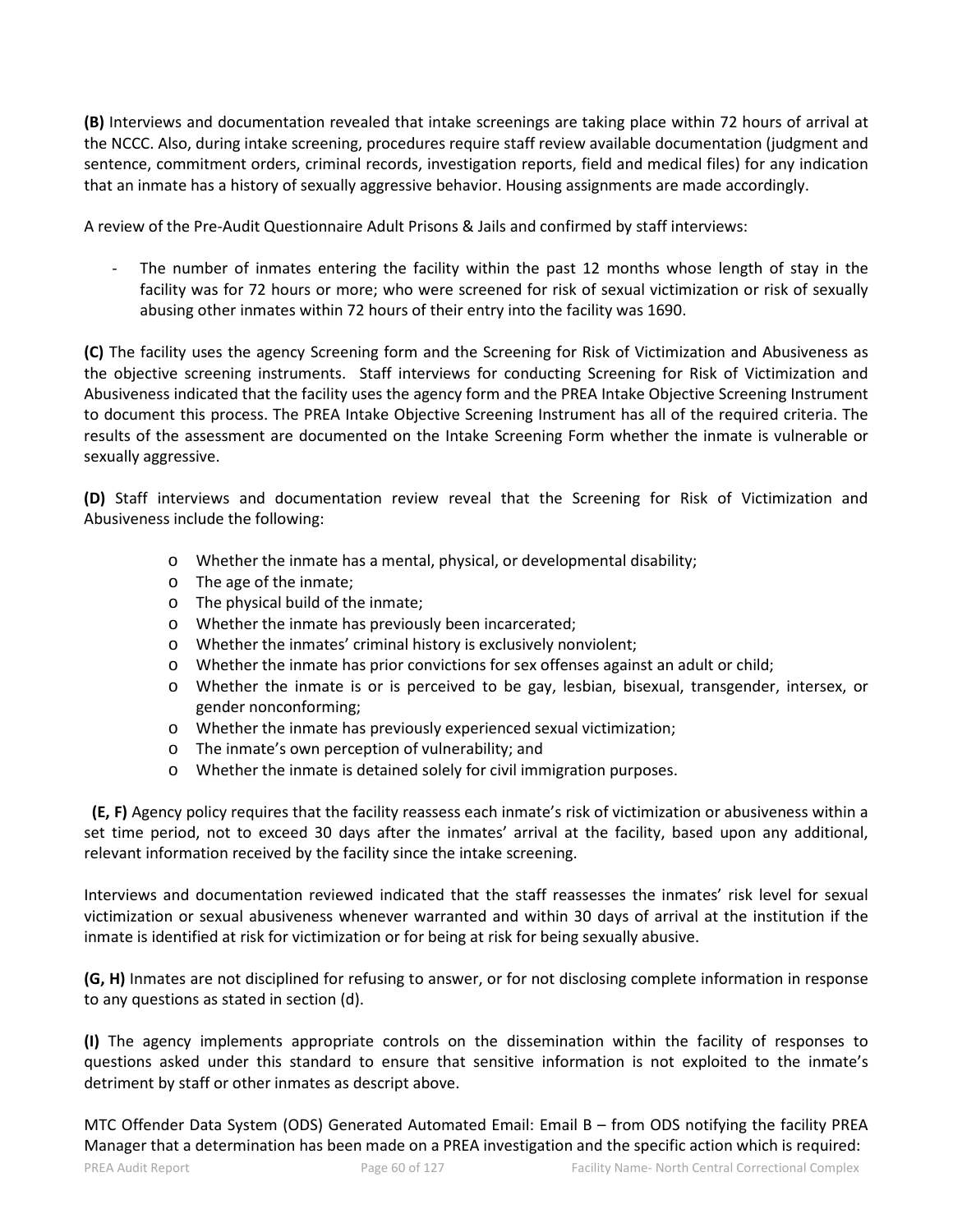- a. Reassess the inmate's risk of victimization or abusiveness based upon information from the investigation. 114.41.
- b. For substantiated or unsubstantiated sexual abuse allegations, initiate a Sexual Abuse incident Review within 30 days of determination. 115.86
- c. Inform the inmate and document the notification, as to whether the allegation has been determined to be substantiated, unsubstantiated, or unfounded. 115.73

#### **Interview Results:**

- Interview staff indicated that the facility's PREA Compliance Manager, Intake, and Counseling have access to inmates risk assessment to protect sensitive information form exploitation.
- Interview staff indicated that the initial risk screening assessment considers all the requirements listed in this standard.
- Interview staff indicated that the process for conducting the initial screening is a checklist and a written format using a point system.
- Interview staff indicated that the staff does reassess inmate's risk level as needed due to referrals, request, an incident of sexual abuse, or receipt of additional information that bears on the inmate's risk of sexual victimization or abusiveness.
- Approximately three (3) interviewed inmates were placed at the facility within the last 12 months. All of them recalled being asked questions regarding prior history of sexual abuse, or whether they identified as being gay, lesbian, or bisexual. These questions were asked upon arrival and during the intake process and they have been asked similar questions again since their arrival at the facility.

# **Standard 115.42: Use of screening information**

#### **All Yes/No Questions Must Be Answered by the Auditor to Complete the Report**

# **115.42 (a)**

- Does the agency use information from the risk screening required by § 115.41, with the goal of keeping separate those inmates at high risk of being sexually victimized from those at high risk of being sexually abusive, to inform: Housing Assignments?  $\boxtimes$  Yes  $\Box$  No
- Does the agency use information from the risk screening required by § 115.41, with the goal of keeping separate those inmates at high risk of being sexually victimized from those at high risk of being sexually abusive, to inform: Bed assignments?  $\boxtimes$  Yes  $\Box$  No
- Does the agency use information from the risk screening required by § 115.41, with the goal of keeping separate those inmates at high risk of being sexually victimized from those at high risk of being sexually abusive, to inform: Work Assignments?  $\boxtimes$  Yes  $\Box$  No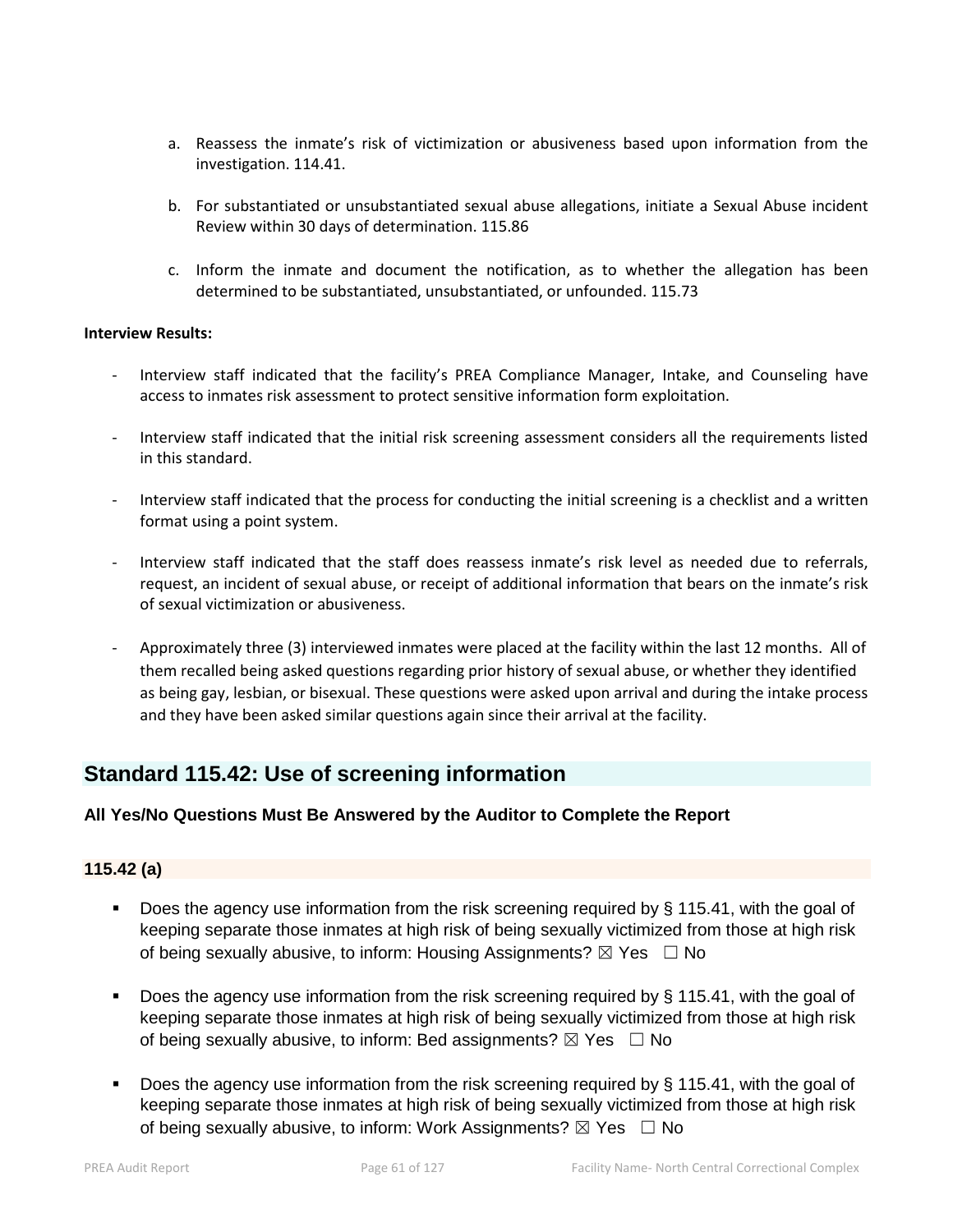- Does the agency use information from the risk screening required by § 115.41, with the goal of keeping separate those inmates at high risk of being sexually victimized from those at high risk of being sexually abusive, to inform: Education Assignments?  $\boxtimes$  Yes  $\Box$  No
- Does the agency use information from the risk screening required by § 115.41, with the goal of keeping separate those inmates at high risk of being sexually victimized from those at high risk of being sexually abusive, to inform: Program Assignments?  $\boxtimes$  Yes  $\Box$  No

# **115.42 (b)**

 Does the agency make individualized determinations about how to ensure the safety of each inmate? ☒ Yes ☐ No

# **115.42 (c)**

- When deciding whether to assign a transgender or intersex inmate to a facility for male or female inmates, does the agency consider on a case-by-case basis whether a placement would ensure the inmate's health and safety, and whether a placement would present management or security problems (NOTE: if an agency by policy or practice assigns inmates to a male or female facility on the basis of anatomy alone, that agency is not in compliance with this standard)?  $\boxtimes$  Yes  $\Box$  No
- When making housing or other program assignments for transgender or intersex inmates, does the agency consider on a case-by-case basis whether a placement would ensure the inmate's health and safety, and whether a placement would present management or security problems? ☒ Yes ☐ No

# **115.42 (d)**

 Are placement and programming assignments for each transgender or intersex inmate reassessed at least twice each year to review any threats to safety experienced by the inmate?  $\boxtimes$  Yes  $\Box$  No

#### **115.42 (e)**

 Are each transgender or intersex inmate's own views with respect to his or her own safety given serious consideration when making facility and housing placement decisions and programming assignments?  $\boxtimes$  Yes  $\Box$  No

#### **115.42 (f)**

 Are transgender and intersex inmates given the opportunity to shower separately from other inmates? ☒ Yes ☐ No

# **115.42 (g)**

 Unless placement is in a dedicated facility, unit, or wing established in connection with a consent decree, legal settlement, or legal judgment for the purpose of protecting lesbian, gay, bisexual, transgender, or intersex inmates, does the agency always refrain from placing: lesbian, gay, and bisexual inmates in dedicated facilities, units, or wings solely on the basis of such identification or status?  $\boxtimes$  Yes  $\Box$  No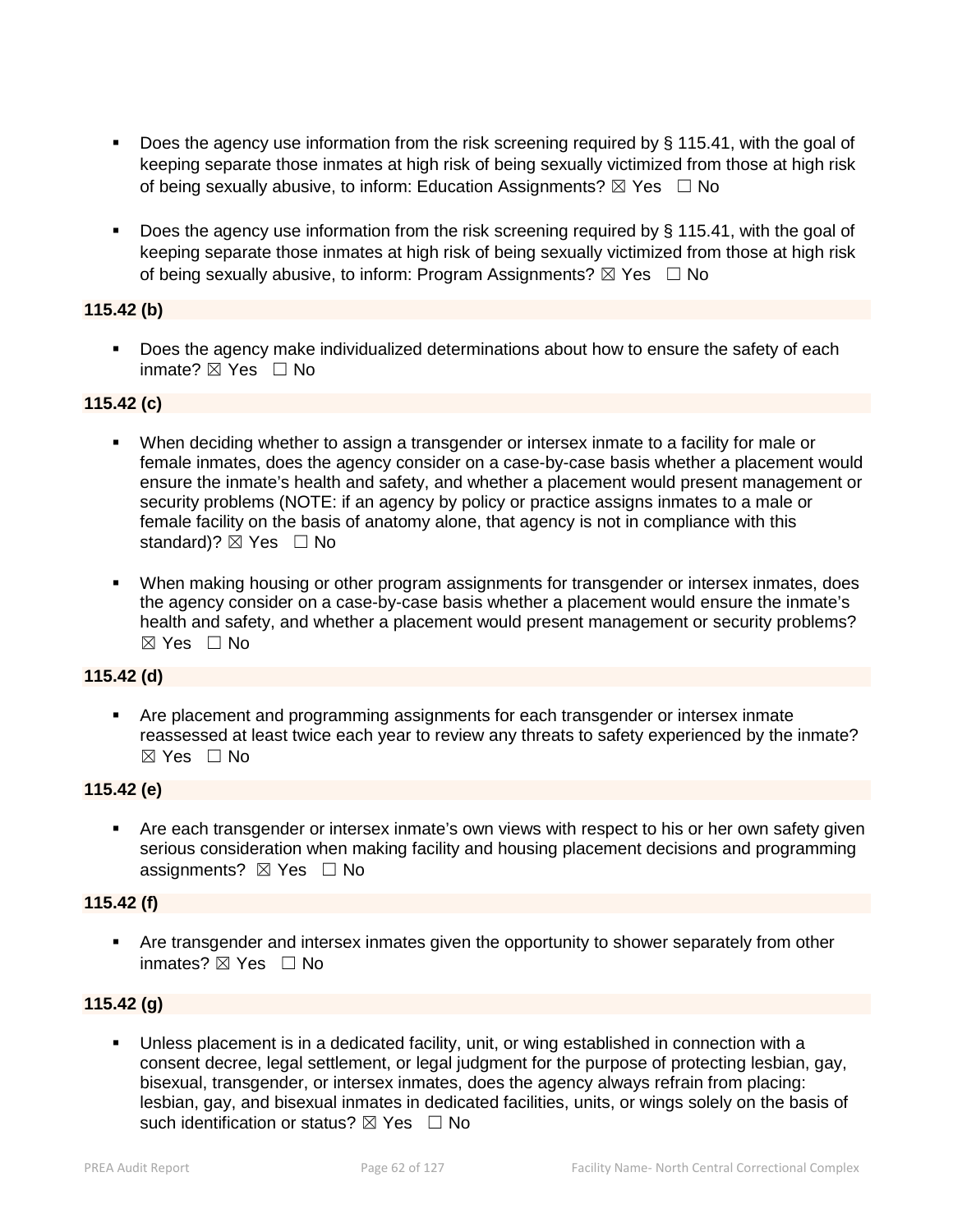- Unless placement is in a dedicated facility, unit, or wing established in connection with a consent decree, legal settlement, or legal judgment for the purpose of protecting lesbian, gay, bisexual, transgender, or intersex inmates, does the agency always refrain from placing: transgender inmates in dedicated facilities, units, or wings solely on the basis of such identification or status?  $\boxtimes$  Yes  $\Box$  No
- Unless placement is in a dedicated facility, unit, or wing established in connection with a consent decree, legal settlement, or legal judgment for the purpose of protecting lesbian, gay, bisexual, transgender, or intersex inmates, does the agency always refrain from placing: intersex inmates in dedicated facilities, units, or wings solely on the basis of such identification or status? ⊠ Yes □ No

# **Auditor Overall Compliance Determination**

- ☐ **Exceeds Standard** (*Substantially exceeds requirement of standards*)
- ☒ **Meets Standard** (*Substantial compliance; complies in all material ways with the standard for the relevant review period*)
- ☐ **Does Not Meet Standard** (*Requires Corrective Action*)

# **Instructions for Overall Compliance Determination Narrative**

*The narrative below must include a comprehensive discussion of all the evidence relied upon in making the compliance or non-compliance determination, the auditor's analysis and reasoning, and the auditor's conclusions. This discussion must also include corrective action recommendations where the facility does not meet the standard. These recommendations must be included in the Final Report, accompanied by information on specific corrective actions taken by the facility.*

#### **Documents, Interviews and Observations:**

- Management and Training Corporation (MTC) Policy 903E.02 Ensuring Safe Prisons (A1, B1, C1)-August 1, 2017
- Pre-Audit Questionnaire/Adult Prisons & Jails
- MTC Offender Data System
	- o Current Housing Assignment
	- o Separate Report
- PREA Report By Dorm
- DRC Policy 79-ISA-o4 (B1) Risk Assessment w/ Accommodation Strategy (A1, B1)
- DRC Policy 79-ISA-05 (C1)Lesbian, Gay, Bisexual, Transgender, Intersex (LGBTI)
- Statement of Status Victims, Potential Victims, Abusers, and Potential Abusers
- PAST Team Review (C1, E, F, D)
- Interviews:
	- o MTC Director of Policy & Audits/Agency Assistant PREA Coordinator
	- o Warden
	- o Facility PREA Compliance Manager
	- o Staff Screening for Risk of Victimization and Abusiveness
	- o Random Inmates
	- o Inmates from LGBTI Populations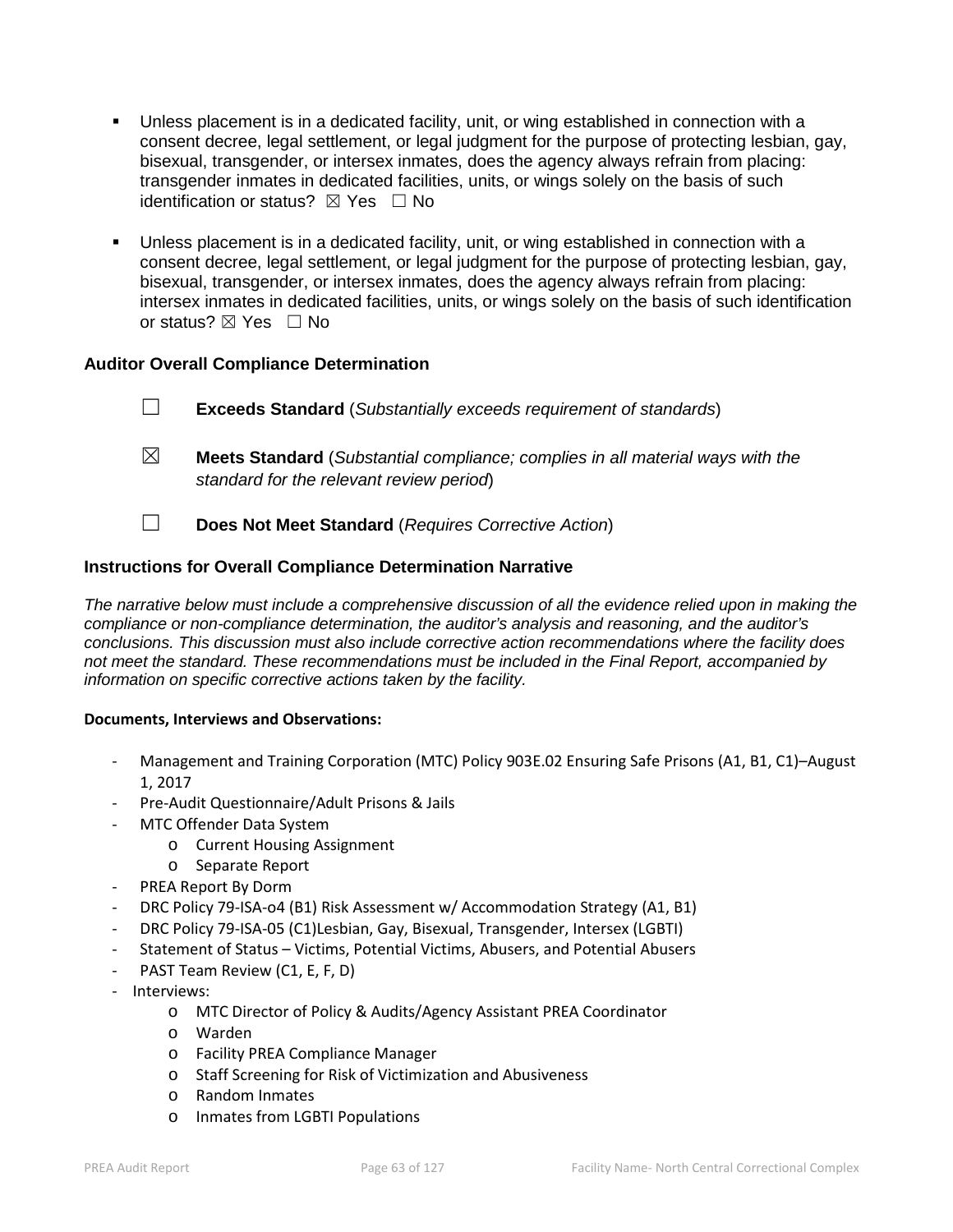**(A, B)** MTC Policy 903E-02, Ensuring Safe Prisons B.17, Use of Screening Information, (a), requires the NCCC to use information from the risk screening required to inform housing, bed, work, education and program assignments with the goal of keeping separate those inmates at high risk for being sexually victimized from those at high risk of being sexually abusive. Individualized determinations about how to ensure the safety of each inmate will be made according to staff interviewed.

**(C)** NCCC has transgender inmates during the audit period. In deciding whether to assign a transgender or intersex inmate to which male living unit and in making other programming assignments, the facility considers on a case-by-case basis whether a placement would ensure the inmate's health and safety and whether the placement would present management or security problems.

**(D)** Staff interviews indicated that when making placement and programming assignments for each transgender or intersex inmate, the facility reassess them at least twice each year to review any threats to safety experienced by the inmate.

**(E)** Staff interviews also indicated that transgender or intersex inmates views concerning safety is given serious consideration.

**(F)** Transgender and intersex inmates are given the opportunity to shower separately from other inmates.

**(G)** Interview with the Facility PREA Compliance Manager indicated that the facility would not place lesbian, gay, bisexual, transgender, or intersex inmates in dedicated facilities, units, or wings solely based on identification status for protecting such inmates.

#### **Interview Results:**

- Interview with the Facility PREA Compliance Manager indicated that the facility would not place lesbian, gay, bisexual, transgender, or intersex inmates in dedicated facilities, units, or wings solely based on identification status for protecting such inmates.
- Interviewed staff indicated that the facility is not subject to a consent decree, legal settlement, or legal judgment. Staff indicated that the facility ensures against placing lesbian, gay, bisexual, transgender, or intersex inmates in dedicated facilities, units, or wings solely by their sexual orientation, genital status, or gender identity. They are housed in the general population unless requested by the inmate for special housing for safety issues.
- Eight (8) inmates interviewed identified as being gay, transgender or bisexual. The residents reported feeling safe at the facility however several residents reported that some staff are not respectful of their lifestyle. All but one (1) of the inmates reported that there is not an isolated housing area for LGBTI residents, however they can request to go to a unit where they will feel more welcomed. One resident requested that the facility offer supportive groups for the LGBTI residents, as there is a high number of them at the facility and it could assist with providing a support network.
- The transgender residents reported that they are allowed to shower at a separate time, however have not exercised that option.
- One inmate stated that he felt that an officer purposefully searched him, because the officer was "secretly gay". The officer is no longer employed at the facility.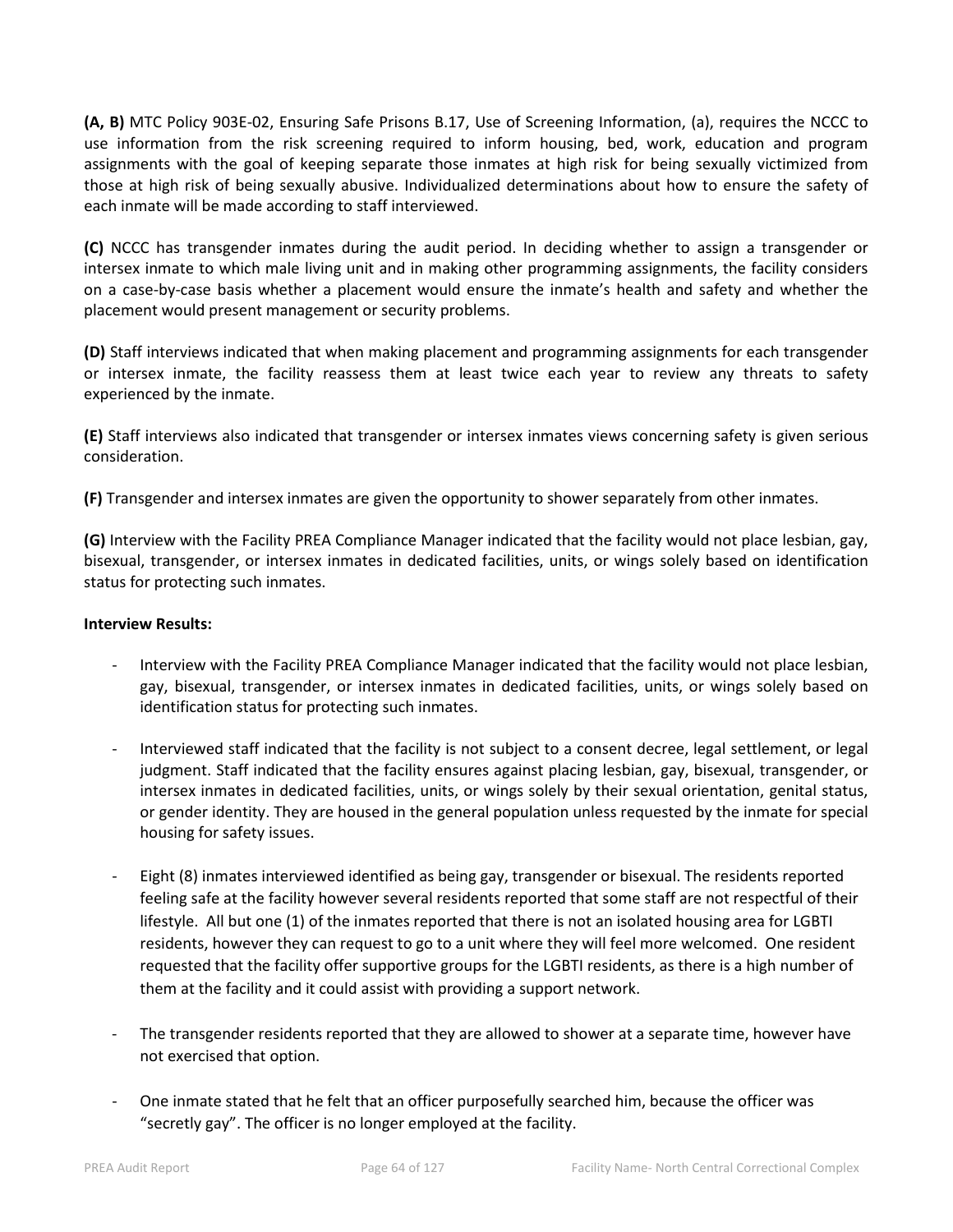# **Standard 115.43: Protective Custody**

# **All Yes/No Questions Must Be Answered by the Auditor to Complete the Report**

# **115.43 (a)**

- Does the facility always refrain from placing inmates at high risk for sexual victimization in involuntary segregated housing unless an assessment of all available alternatives has been made, and a determination has been made that there is no available alternative means of separation from likely abusers?  $\boxtimes$  Yes  $\Box$  No
- If a facility cannot conduct such an assessment immediately, does the facility hold the inmate in involuntary segregated housing for less than 24 hours while completing the assessment? ☒ Yes ☐ No

# **115.43 (b)**

- Do inmates who are placed in segregated housing because they are at high risk of sexual victimization have access to: Programs to the extent possible?  $\boxtimes$  Yes  $\Box$  No
- Do inmates who are placed in segregated housing because they are at high risk of sexual victimization have access to: Privileges to the extent possible?  $\boxtimes$  Yes  $\Box$  No
- Do inmates who are placed in segregated housing because they are at high risk of sexual victimization have access to: Education to the extent possible?  $\boxtimes$  Yes  $\Box$  No
- Do inmates who are placed in segregated housing because they are at high risk of sexual victimization have access to: Work opportunities to the extent possible?  $\boxtimes$  Yes  $\Box$  No
- If the facility restricts access to programs, privileges, education, or work opportunities, does the facility document: The opportunities that have been limited?  $\boxtimes$  Yes  $\Box$  No
- If the facility restricts access to programs, privileges, education, or work opportunities, does the facility document: The duration of the limitation?  $\boxtimes$  Yes  $\Box$  No
- If the facility restricts access to programs, privileges, education, or work opportunities, does the facility document: The reasons for such limitations?  $\boxtimes$  Yes  $\Box$  No

# **115.43 (c)**

- Does the facility assign inmates at high risk of sexual victimization to involuntary segregated housing only until an alternative means of separation from likely abusers can be arranged?  $\boxtimes$  Yes  $\Box$  No
- Does such an assignment not ordinarily exceed a period of 30 days?  $\boxtimes$  Yes  $\Box$  No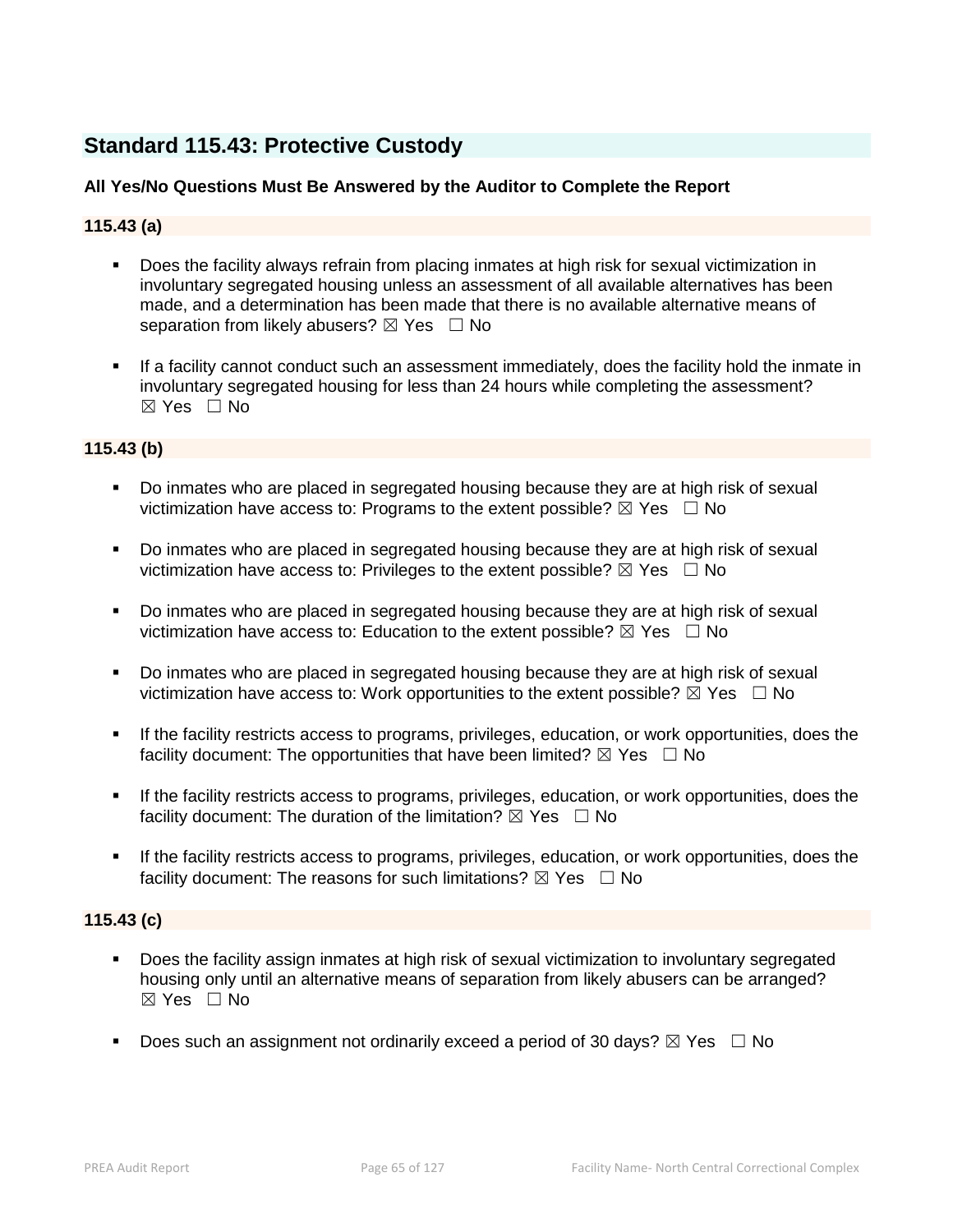#### **115.43 (d)**

- If an involuntary segregated housing assignment is made pursuant to paragraph (a) of this section, does the facility clearly document: The basis for the facility's concern for the inmate's safety? ⊠ Yes □ No
- If an involuntary segregated housing assignment is made pursuant to paragraph (a) of this section, does the facility clearly document: The reason why no alternative means of separation can be arranged?  $\boxtimes$  Yes  $\Box$  No

# **115.43 (e)**

In the case of each inmate who is placed in involuntary segregation because he/she is at high risk of sexual victimization, does the facility afford a review to determine whether there is a continuing need for separation from the general population EVERY 30 DAYS?  $\boxtimes$  Yes  $\Box$  No

#### **Auditor Overall Compliance Determination**

- ☐ **Exceeds Standard** (*Substantially exceeds requirement of standards*)
- ☒ **Meets Standard** (*Substantial compliance; complies in all material ways with the standard for the relevant review period*)
	-
- ☐ **Does Not Meet Standard** (*Requires Corrective Action*)

#### **Instructions for Overall Compliance Determination Narrative**

*The narrative below must include a comprehensive discussion of all the evidence relied upon in making the compliance or non-compliance determination, the auditor's analysis and reasoning, and the auditor's conclusions. This discussion must also include corrective action recommendations where the facility does not meet the standard. These recommendations must be included in the Final Report, accompanied by information on specific corrective actions taken by the facility.*

#### **Documents, Interviews and Observations:**

- Management and Training Corporation (MTC) Policy 903E.02 Ensuring Safe Prisons (A1, E1)–August 1, 2017
- Pre-Audit Questionnaire/Adult Prisons & Jails
- MTC Automatic Email: Every 30 days, the facility shall afford each such inmate a review to determine whether there is a continuing need for separation from the general population.
- DRC Policy 79-ISA-04 PREA Risk Assessments and Accommodation Strategies
- Statement of Status -No Inmate Place in Involuntary Restrictive Housing
- Interviews:
	- o MTC Director of Policy & Audits/Agency Assistant PREA Coordinator
	- o Warden
	- o Facility PREA Compliance Manager
	- o Staff Supervise Inmates In Segregated Housing/PREA Related
	- o Inmates Placed in Segregated Housing/PREA Related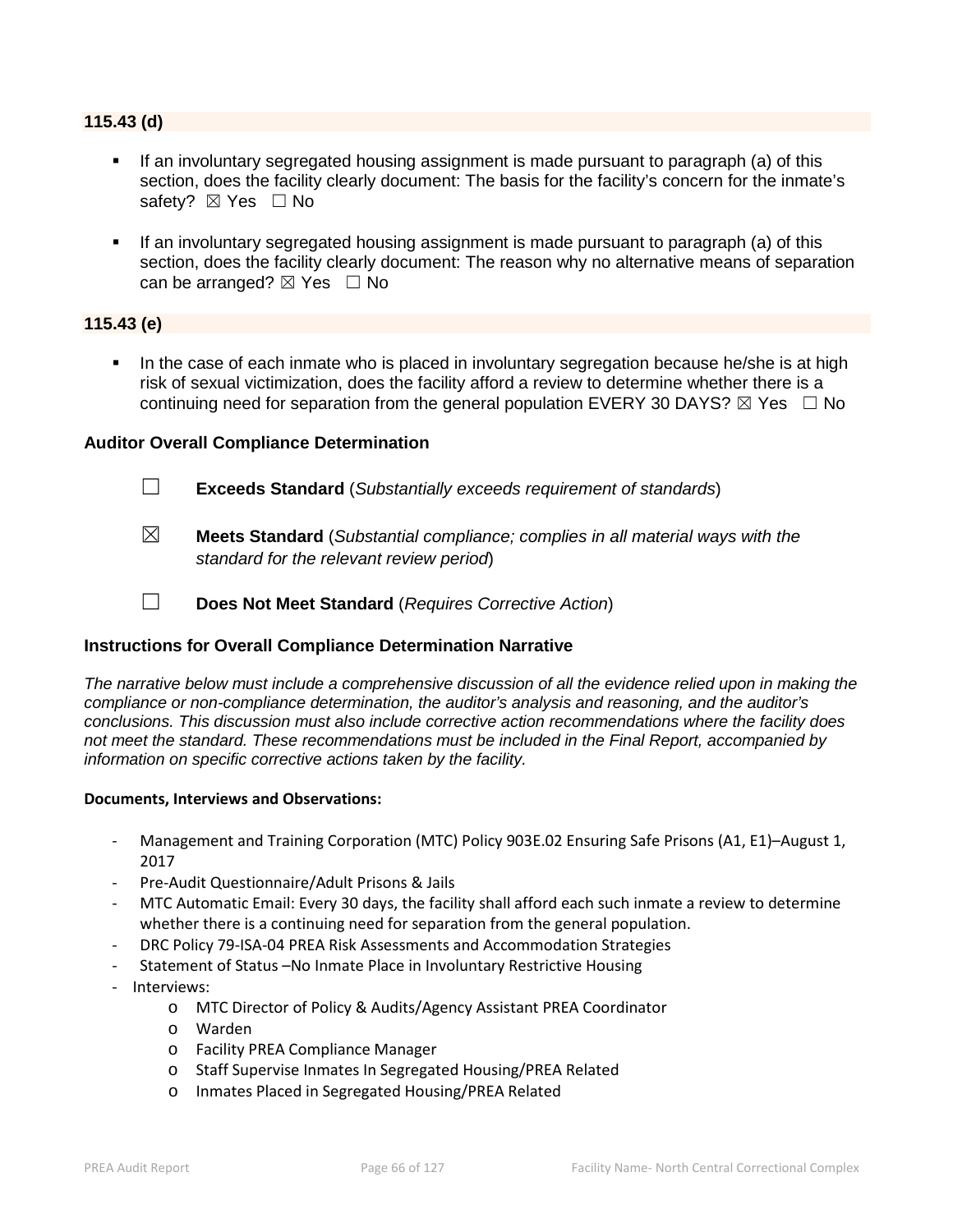**(A)** Interviews and documentation review at NCCC indicated that inmates at high risk for sexual victimization are prohibited from being placed in involuntary segregated housing unless an assessment of all available alternatives has been made and a determination has been made that there are no available alternative means of separation from likely abusers. Interviews also revealed that if an assessment cannot be immediately completed, the facility will hold the inmate in involuntary segregated housing for less than 24 hours while completing the assessment.

**(B, C, D)** Staff interviews indicated that if an inmate is placed in segregated housing, they will be provided with access to programs, privileges, education, and work opportunities.

If NCCC signs inmates to involuntary segregated housing, policy requires them to be housed only until an alternative means of separation from likely abusers can be arranged, and assignment does not exceed 30 days.

If the facility places an inmate in involuntary segregated housing, the facility will document as required by this provision.

A review of the Pre-Audit Questionnaire Adult Prisons & Jails and confirmed by staff interviews:

- The inmates at risk of sexual victimization who were held in involuntary segregated housing in the past 12 months for one to 24 hours awaiting completion of assessment was zero.
- The number of inmates at risk of sexual victimization who were assigned to involuntary segregated housing in the past 12 months for longer than 30 days while awaiting alternative placement was zero.
- From a review of case files of inmates at risk of sexual victimization who were held in involuntary segregated housing in the past 12 months, the number of case files that include both (a) a statement of the basis for facility's concern for the inmate's safety, and (b) the reason or reasons why alternative means of separation could not be arranged reported was zero.

MTC Offender Data System (ODS) Generated Automated Email: Email A – from ODS notifying the facility PREA Manager that a new PREA Allegation has been assigned for investigation making sure assigned staff implement actions which ensure the involved offender (s) and/or staff protected from retaliation. Also, any use of involuntary segregated housing for the inmate who alleged suffering sexual abuse shall only be used after an assessment determines there is no available alternative means of separation from likely abusers. The reasons need to be documented within 24 hours of placement.

- a. Protect inmates and /or staff from retaliation for at least 90 days in accordance with standard 115.67 and MTC policy 903E.02.
- b. Document any use of involuntary segregated housing within 24 hours in accordance with standard 115.68, 115.43 and MTC policy 903E.02.

# **Interview Results:**

The Warden, in an interview, stated the use of involuntary restricted housing would be a last resort, and if used, an assessment would be conducted documenting that less restrictive means were not available.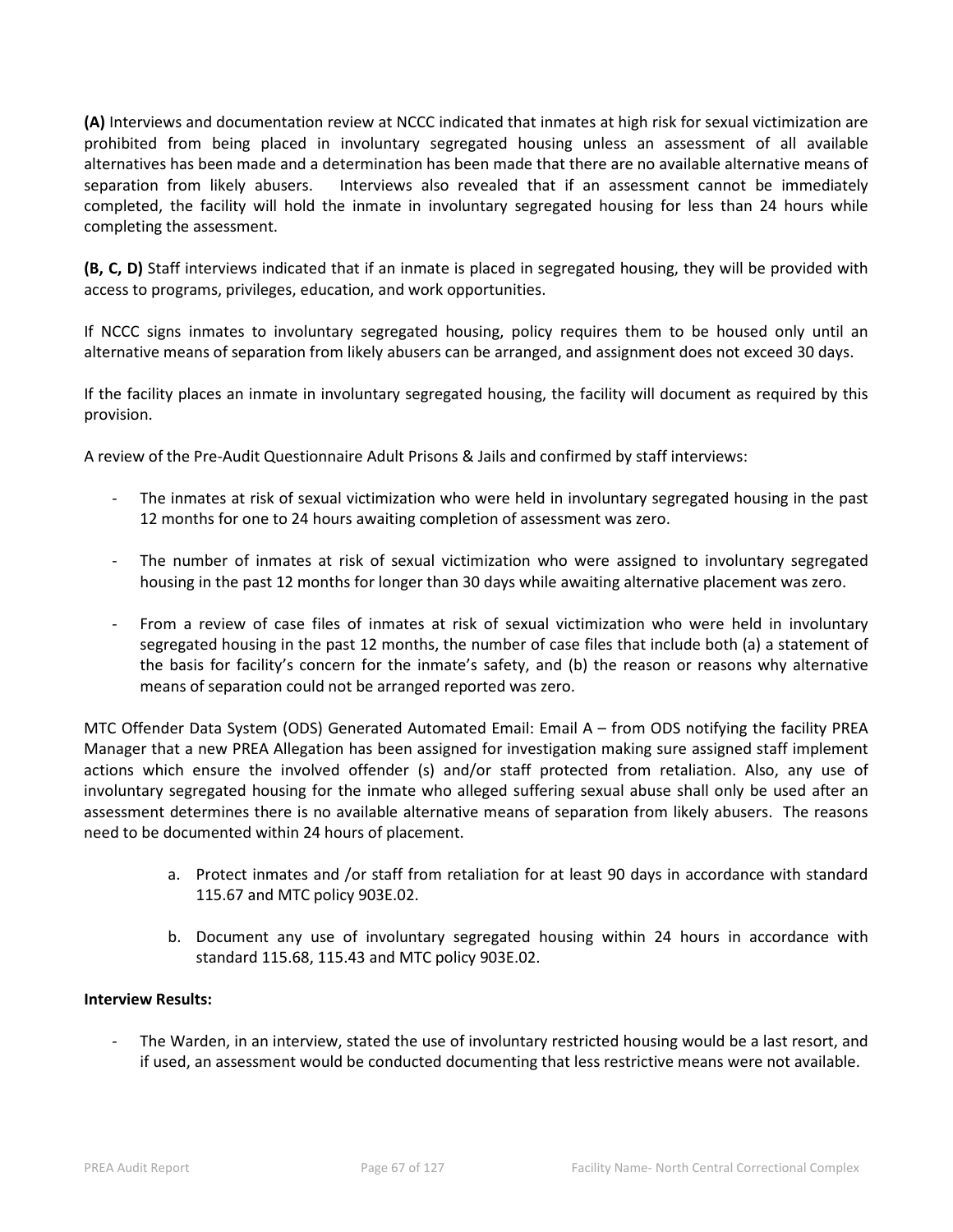# **REPORTING**

# **Standard 115.51: Inmate reporting**

# **All Yes/No Questions Must Be Answered by the Auditor to Complete the Report**

# **115.51 (a)**

- Does the agency provide multiple internal ways for inmates to privately report: Sexual abuse and sexual harassment?  $\boxtimes$  Yes  $\Box$  No
- Does the agency provide multiple internal ways for inmates to privately report: Retaliation by other inmates or staff for reporting sexual abuse and sexual harassment?  $\boxtimes$  Yes  $\Box$  No
- Does the agency provide multiple internal ways for inmates to privately report: Staff neglect or violation of responsibilities that may have contributed to such incidents?  $\boxtimes$  Yes  $\Box$  No

#### **115.51 (b)**

- Does the agency also provide at least one way for inmates to report sexual abuse or sexual harassment to a public or private entity or office that is not part of the agency?  $\boxtimes$  Yes  $\Box$  No
- In Is that private entity or office able to receive and immediately forward inmate reports of sexual abuse and sexual harassment to agency officials?  $\boxtimes$  Yes  $\Box$  No
- Does that private entity or office allow the inmate to remain anonymous upon request? ☒ Yes ☐ No
- Are inmates detained solely for civil immigration purposes provided information on how to contact relevant consular officials and relevant officials at the Department of Homeland Security? ⊠ Yes □ No

#### **115.51 (c)**

- Does staff accept reports of sexual abuse and sexual harassment made verbally, in writing, anonymously, and from third parties?  $\boxtimes$  Yes  $\Box$  No
- Does staff promptly document any verbal reports of sexual abuse and sexual harassment?  $\boxtimes$  Yes  $\Box$  No

#### **115.51 (d)**

Does the agency provide a method for staff to privately report sexual abuse and sexual harassment of inmates?  $\boxtimes$  Yes  $\Box$  No

#### **Auditor Overall Compliance Determination**

☐ **Exceeds Standard** (*Substantially exceeds requirement of standards*)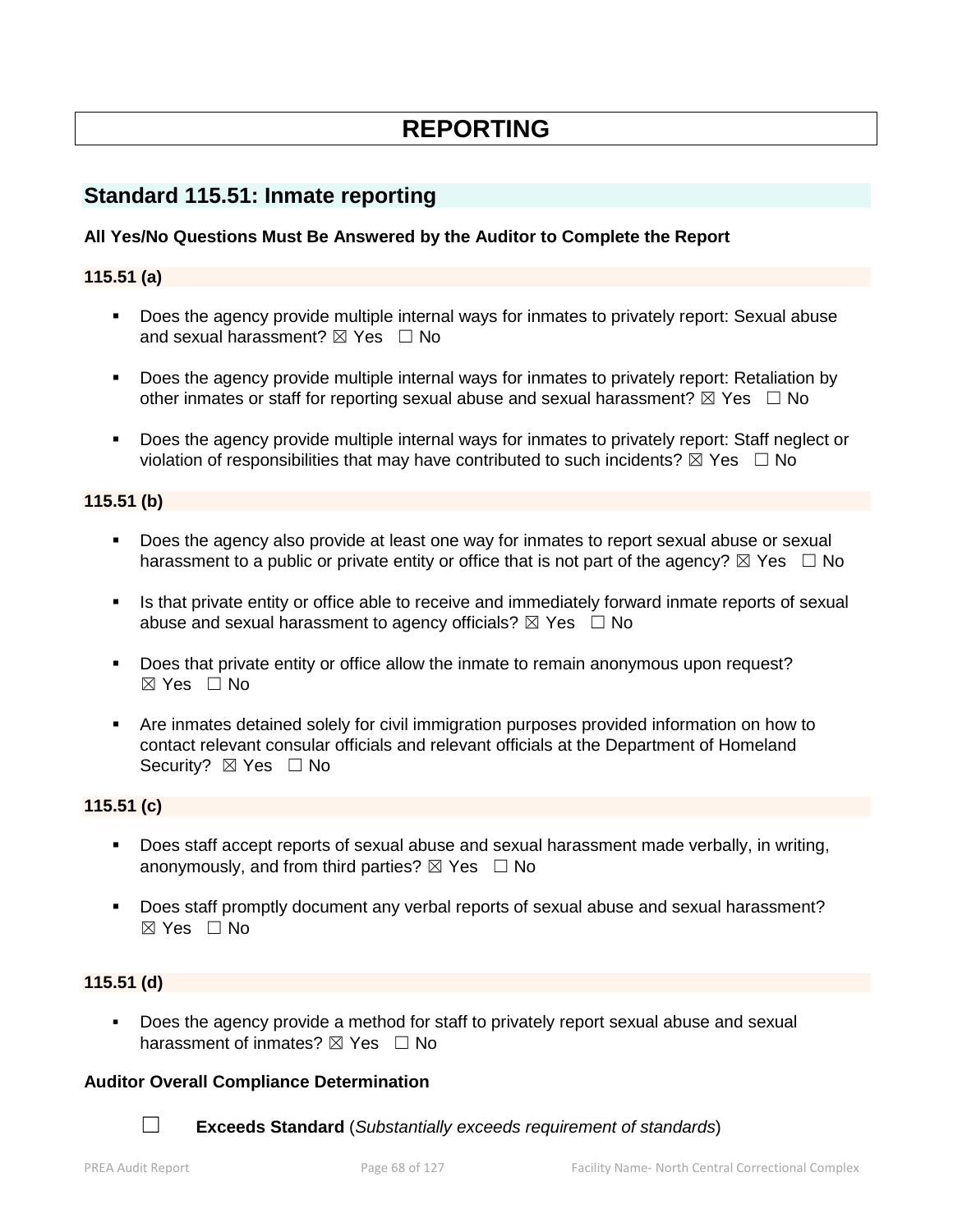☒ **Meets Standard** (*Substantial compliance; complies in all material ways with the standard for the relevant review period*)

☐ **Does Not Meet Standard** (*Requires Corrective Action*)

# **Instructions for Overall Compliance Determination Narrative**

*The narrative below must include a comprehensive discussion of all the evidence relied upon in making the compliance or non-compliance determination, the auditor's analysis and reasoning, and the auditor's conclusions. This discussion must also include corrective action recommendations where the facility does not meet the standard. These recommendations must be included in the Final Report, accompanied by information on specific corrective actions taken by the facility.*

#### **Documents, Interviews and Observations:**

- Management and Training Corporation (MTC) Policy 903E.02 Ensuring Safe Prisons (A1 B1, C1, C2, D1, D2)- August 1, 2017
- Pre-Audit Questionnaire/Adult Prisons & Jails
- Inmate Handbook English (A1, B1, C1)
- Inmate Handbook Spanish (A1, B1, C1)
- PREA Poster English (A1)
- PREA Poster Spanish (A1)
- MTC ShoreWare Voice Mail [ShoreTelVM@mtctrains.com](mailto:ShoreTelVM@mtctrains.com) (Inmate Reporting)
- DRC Policy 79-ISA-02 Prison Sexual Misconduct Reporting, Response, Investigation, and Prevention of Retaliation (A1, B1, C1, C2, D1)
- MOU with Outside Agency (B1)
- Incident Report (C2)
- Interviews:
	- o Warden
	- o Facility PREA Compliance Manager
	- o Random Inmates
	- o Random Inmates

**(A)** Interviews with staff and documentation review indicated that the facility had established procedures allowing for multiple internal ways for inmates to report privately to NCCC and MTC officials regarding sexual abuse and sexual harassment, retaliation by other inmates or staff, to include staff neglect or violation of responsibilities that may contribute to PREA incidents. The following are internal reporting ways:

- Grievance System
- Tell the Case Manager
- Chaplain
- Reporting to any staff member either verbally or in writing
- Ombudsman Office (Third party reporting)
- OIG
- Writing an inmate request
- Hotline
- Writing an anonymous note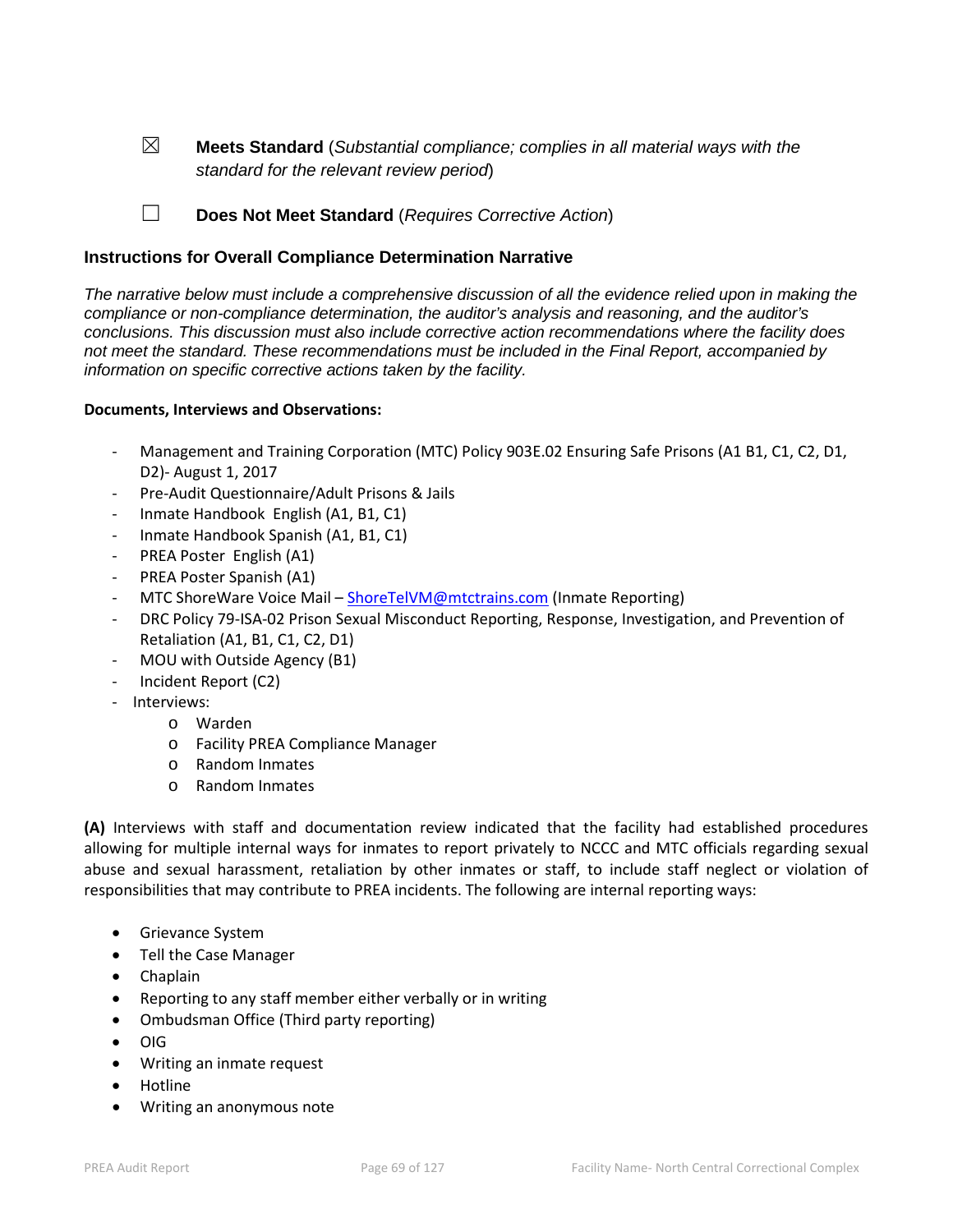**(B)** Interviews with staff and documentation indicated that the facility has established at least one way for inmates to report abuse or harassment to a public or private entity that is not part the agency, and that can receive and immediately forward inmate reports of sexual abuse and sexual harassment to agency officials, allowing the inmate to remain anonymous upon request.

Policy requires inmates detained solely for civil immigration purposes be provided information on how to contact relevant consular officials and relevant officials of the Department of Homeland Security.

**(C, D)** The agency policy mandates that staff accept reports of sexual assault and sexual harassment made verbally, in writing, anonymously, and from third parties. Staff is required to document verbal reports immediately, but always before leaving the shift. Staff can report sexual assaults and harassments privately and the agency informs staff through shift briefing, management meetings and PREA training.

#### **Interview Results:**

- An interview with the Facility PREA Compliance Manager indicated that NCCC is tasked with the obligation to house adult male criminal inmates. The facility does not detain inmates solely for civil immigration purposes. However, if they receive an inmate solely for civil immigration purposes, the facility will provide the inmate with information on how to contact relevant consular officials and relevant officials at the Department of Homeland Security.
- After probing, all of interviewed inmates stated that they had multiple ways to report. Most of the inmates reported that the hotline is the primary way to report; along with notifying staff, making a written report, or telling a friend or family member. Several inmates expressed concern, that they could not trust the staff. They felt concerned that the some of the staff where not respectful of their sexual orientation.
- The inmates understood the purpose of the hotline, however they did not know what to expect once the hotline was accessed to make a report. Most of the inmates felt that they could make a report in a confidential manner.
- All of the interviewed staff reported that they have multiple means to privately report sexual abuse or harassment. Such reporting opportunities included notify the shift supervisor and a written statement, confidential report form, or the hotline.
- The interviewed line staff reported that the inmates can privately reporting by using an inmate statement form, the hotline number, grievance, institutional inspector, security or medical staff, family, or friends. Such reports can be made verbally or in writing. All the interviewed line staff reported that if an inmate verbally or in writing reports sexual abuse or harassment the allegations are responded to immediately.
- As previously stated, two (2) inmates disclosed that they have reported to authorities, either in person or in writing, that they had been sexually harassed while at the facility.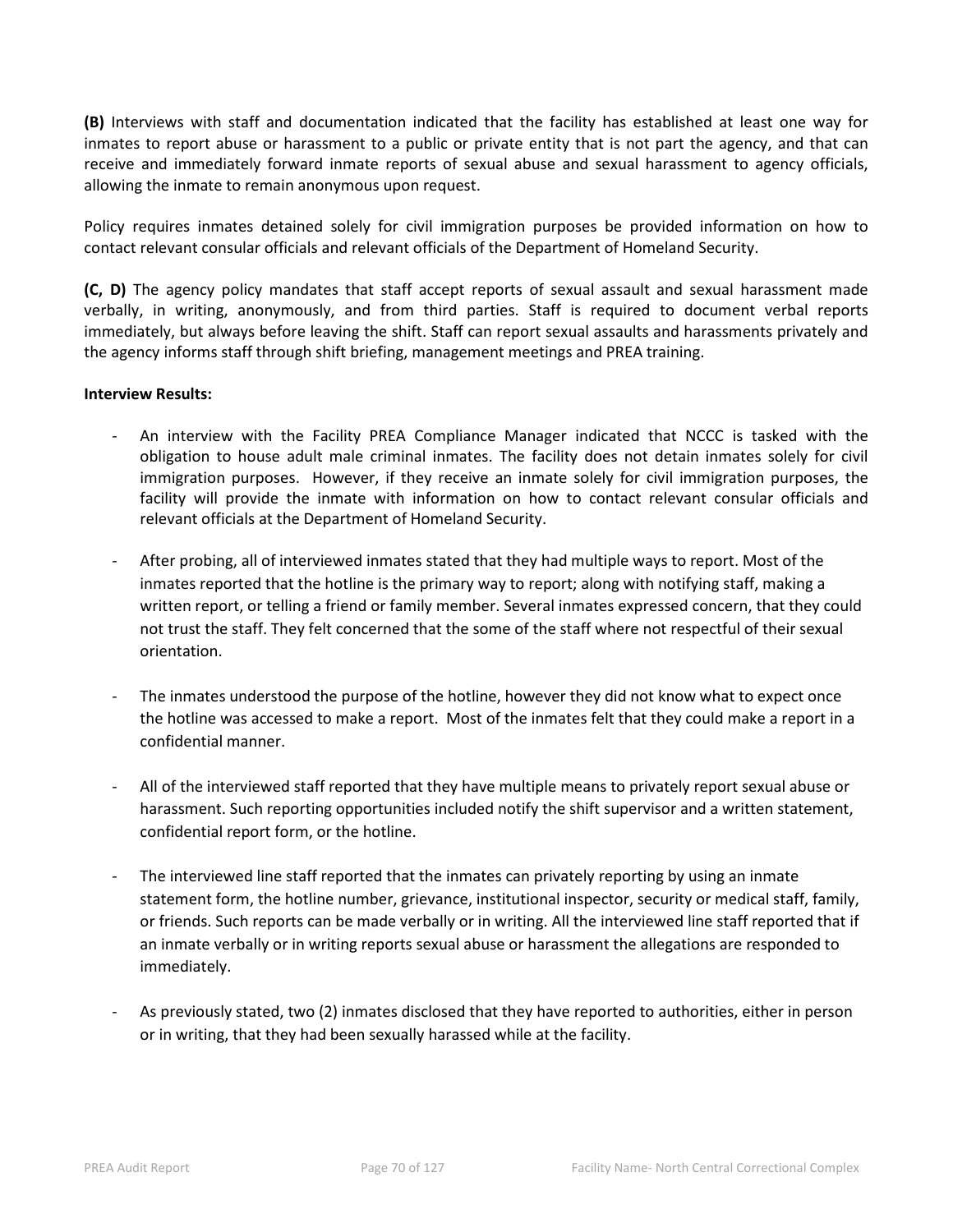# **Standard 115.52: Exhaustion of administrative remedies**

# **All Yes/No Questions Must Be Answered by the Auditor to Complete the Report**

# **115.52 (a)**

 Is the agency exempt from this standard? NOTE: The agency is exempt ONLY if it does not have administrative procedures to address inmate grievances regarding sexual abuse. This does not mean the agency is exempt simply because an inmate does not have to or is not ordinarily expected to submit a grievance to report sexual abuse. This means that as a matter of explicit policy, the agency does not have an administrative remedies process to address sexual abuse. □ Yes ⊠ No □ NA

# **115.52 (b)**

- Does the agency permit inmates to submit a grievance regarding an allegation of sexual abuse without any type of time limits? (The agency may apply otherwise-applicable time limits to any portion of a grievance that does not allege an incident of sexual abuse.) (N/A if agency is exempt from this standard.)  $\boxtimes$  Yes  $\Box$  No  $\Box$  NA
- Does the agency always refrain from requiring an inmate to use any informal grievance process, or to otherwise attempt to resolve with staff, an alleged incident of sexual abuse? (N/A if agency is exempt from this standard.)  $\boxtimes$  Yes  $\Box$  No  $\Box$  NA

# **115.52 (c)**

- Does the agency ensure that: An inmate who alleges sexual abuse may submit a grievance without submitting it to a staff member who is the subject of the complaint? (N/A if agency is exempt from this standard.)  $\boxtimes$  Yes  $\Box$  No  $\Box$  NA
- Does the agency ensure that: Such grievance is not referred to a staff member who is the subject of the complaint? (N/A if agency is exempt from this standard.)  $\boxtimes$  Yes  $\Box$  No  $\Box$  NA

# **115.52 (d)**

- Does the agency issue a final agency decision on the merits of any portion of a grievance alleging sexual abuse within 90 days of the initial filing of the grievance? (Computation of the 90-day time period does not include time consumed by inmates in preparing any administrative appeal.) (N/A if agency is exempt from this standard.)  $\boxtimes$  Yes  $\Box$  No  $\Box$  NA
- If the agency claims the maximum allowable extension of time to respond of up to 70 days per 115.52(d)(3) when the normal time period for response is insufficient to make an appropriate decision, does the agency notify the inmate in writing of any such extension and provide a date by which a decision will be made? (N/A if agency is exempt from this standard.)  $\boxtimes$  Yes  $\Box$  No  $\Box$  NA
- At any level of the administrative process, including the final level, if the inmate does not receive a response within the time allotted for reply, including any properly noticed extension, may an inmate consider the absence of a response to be a denial at that level? (N/A if agency is exempt from this standard.)  $\boxtimes$  Yes  $\Box$  No  $\Box$  NA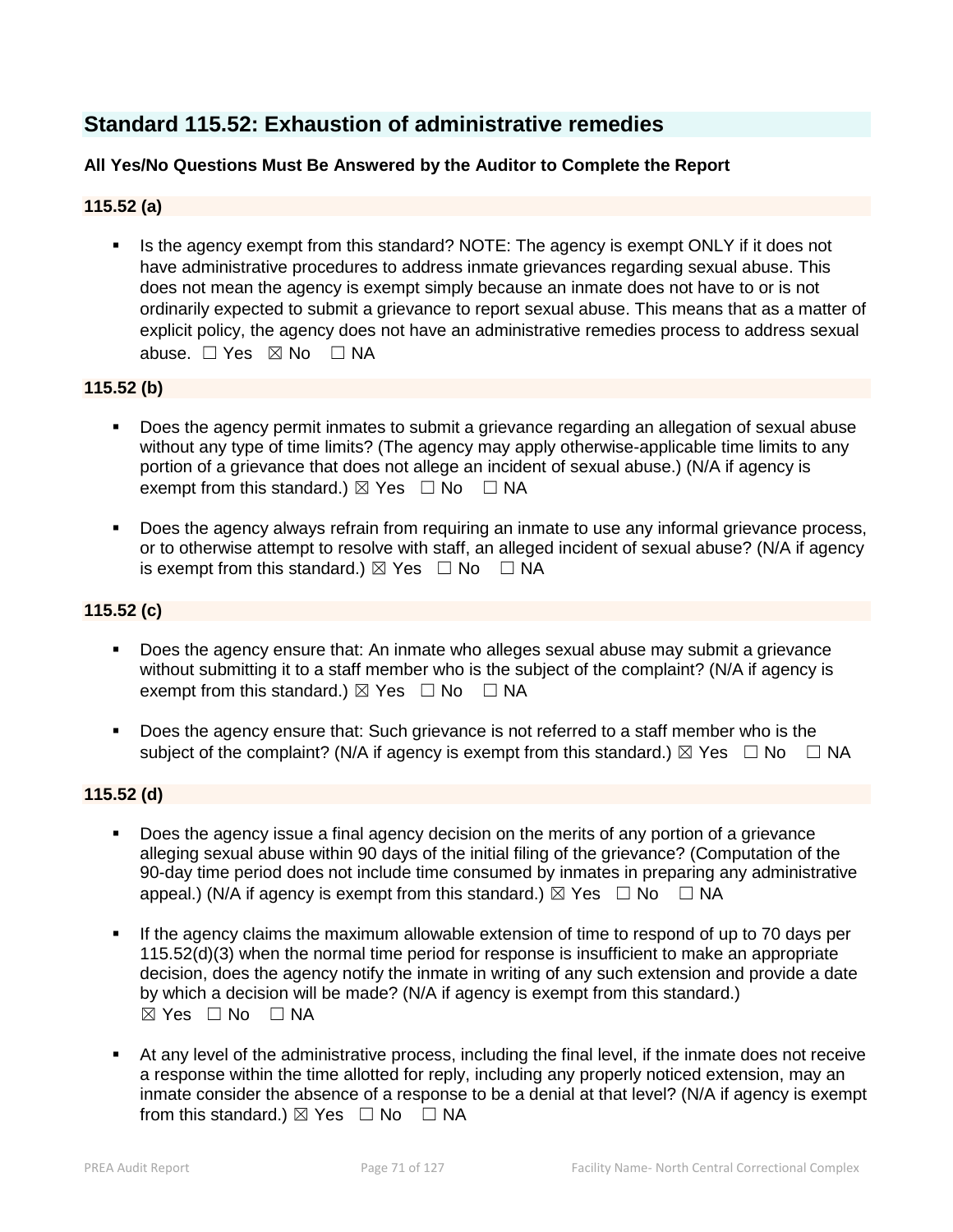# **115.52 (e)**

- Are third parties, including fellow inmates, staff members, family members, attorneys, and outside advocates, permitted to assist inmates in filing requests for administrative remedies relating to allegations of sexual abuse? (N/A if agency is exempt from this standard.)  $\boxtimes$  Yes  $\Box$  No  $\Box$  NA
- Are those third parties also permitted to file such requests on behalf of inmates? (If a third-party files such a request on behalf of an inmate, the facility may require as a condition of processing the request that the alleged victim agree to have the request filed on his or her behalf, and may also require the alleged victim to personally pursue any subsequent steps in the administrative remedy process.) (N/A if agency is exempt from this standard.)  $\boxtimes$  Yes  $\Box$  No  $\Box$  NA
- If the inmate declines to have the request processed on his or her behalf, does the agency document the inmate's decision? (N/A if agency is exempt from this standard.)  $\boxtimes$  Yes  $\Box$  No  $\Box$  NA

# **115.52 (f)**

- Has the agency established procedures for the filing of an emergency grievance alleging that an inmate is subject to a substantial risk of imminent sexual abuse? (N/A if agency is exempt from this standard.)  $\boxtimes$  Yes  $\Box$  No  $\Box$  NA
- After receiving an emergency grievance alleging an inmate is subject to a substantial risk of imminent sexual abuse, does the agency immediately forward the grievance (or any portion thereof that alleges the substantial risk of imminent sexual abuse) to a level of review at which immediate corrective action may be taken? (N/A if agency is exempt from this standard.). ☒ Yes ☐ No ☐ NA
- After receiving an emergency grievance described above, does the agency provide an initial response within 48 hours? (N/A if agency is exempt from this standard.)  $\boxtimes$  Yes  $\Box$  No  $\Box$  NA
- After receiving an emergency grievance described above, does the agency issue a final agency decision within 5 calendar days? (N/A if agency is exempt from this standard.)  $\boxtimes$  Yes  $\Box$  No  $\Box$  NA
- Does the initial response and final agency decision document the agency's determination whether the inmate is in substantial risk of imminent sexual abuse? (N/A if agency is exempt from this standard.)  $\boxtimes$  Yes  $\Box$  No  $\Box$  NA
- Does the initial response document the agency's action(s) taken in response to the emergency grievance? (N/A if agency is exempt from this standard.)  $\boxtimes$  Yes  $\Box$  No  $\Box$  NA
- Does the agency's final decision document the agency's action(s) taken in response to the emergency grievance? (N/A if agency is exempt from this standard.)  $\boxtimes$  Yes  $\Box$  No  $\Box$  NA

# **115.52 (g)**

 If the agency disciplines an inmate for filing a grievance related to alleged sexual abuse, does it do so ONLY where the agency demonstrates that the inmate filed the grievance in bad faith? (N/A if agency is exempt from this standard.)  $\boxtimes$  Yes  $\Box$  No  $\Box$  NA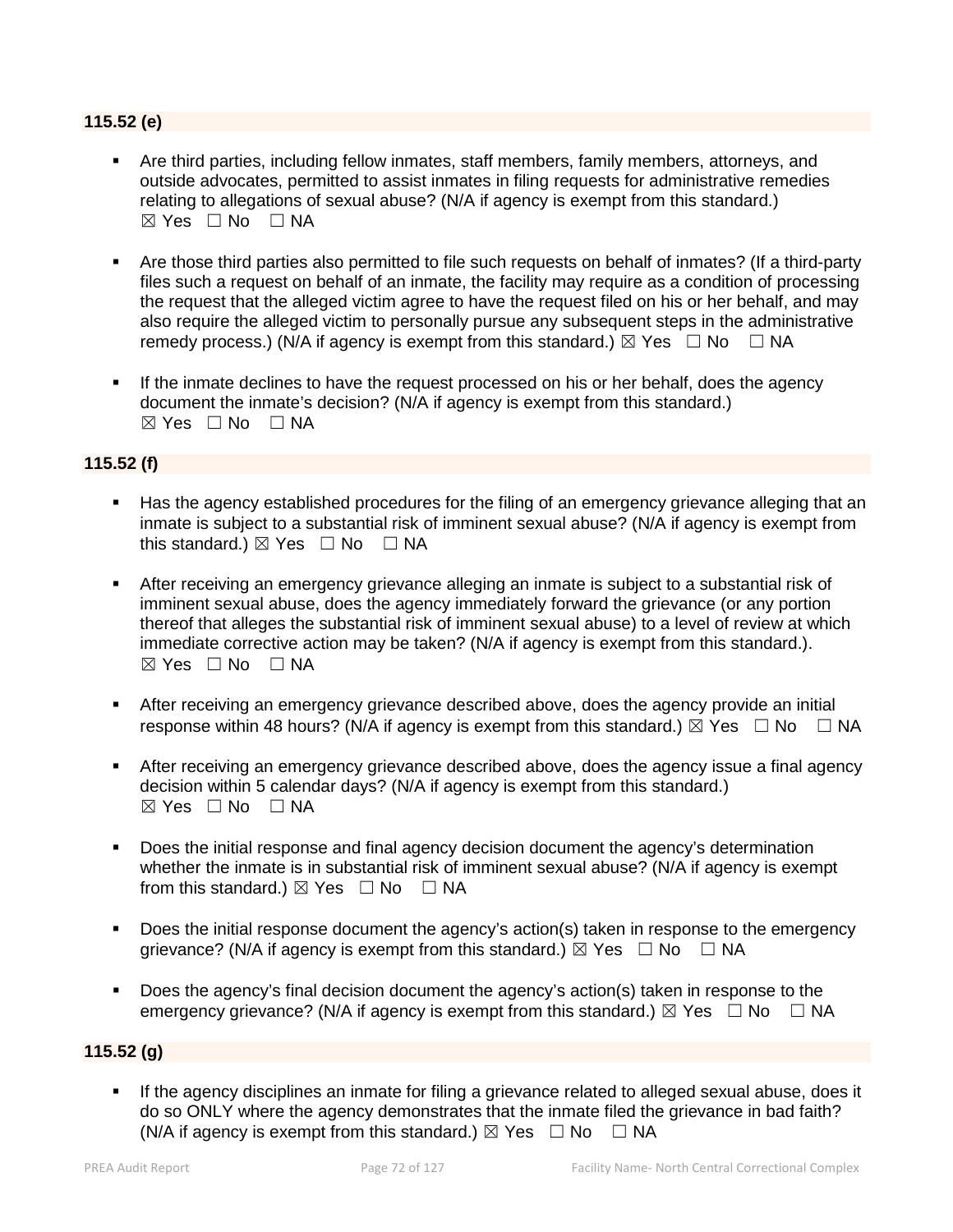## **Auditor Overall Compliance Determination**



- ☒ **Meets Standard** (*Substantial compliance; complies in all material ways with the standard for the relevant review period*)
- 

☐ **Does Not Meet Standard** (*Requires Corrective Action*)

## **Instructions for Overall Compliance Determination Narrative**

*The narrative below must include a comprehensive discussion of all the evidence relied upon in making the compliance or non-compliance determination, the auditor's analysis and reasoning, and the auditor's conclusions. This discussion must also include corrective action recommendations where the facility does not meet the standard. These recommendations must be included in the Final Report, accompanied by information on specific corrective actions taken by the facility.*

#### **Documents, Interviews and Observations:**

- Management and Training Corporation (MTC) Policy 903E.02 Ensuring Safe Prisons (A,B1,B3,D1,E1,E2,F2,F1,G) –August 1, 2017
- Pre-Audit Questionnaire/Adult Prisons & Jails
- DRC Memo Not Applicable.
- DRC
- DRC Policy 79-ISA-02 Prison Sexual Misconduct Reporting, Response, Investigation and Prevention of Retaliation
- Interviews:
	- o Warden
	- o Facility PREA Compliance Manager
	- o Inmates Reported Sexual Abuse

**(A**) The facility has an administrative process to address inmate grievances. However, if an inmate uses the grievance process the grievance coordinator immediately submits the grievance to PREA investigations. Thus, ending the grievance process and beginning the PREA investigation process.

**(B)** The facility does not impose a time limit on when a Inmate may submit a grievance regarding an allegation of sexual abuse. A Inmate can submit a grievance any time regardless of when the incident is alleged to have occurred. The agency has time lines on other portion of the grievance process that does not related to sexual abuse. However, the agency does not require inmates to informal grievances or attempt to resolve alleged incident of sexual abuse with the staff member.

**(C)** The facility has a process in place for inmates who allege sexual abuse to submit a grievance without submitting it to staff member who is involved in the complaint, or referred to a staff member subject of the complaint.

**(D)** When a staff received a grievance that is PREA related it is immediately report to the PREA investigator. Thus ends the grievance process and begin the investigation process. However, if the grievance process move forward, the facility issue a final decision on the merits of any portion of alleging with 90 days of the initial filing.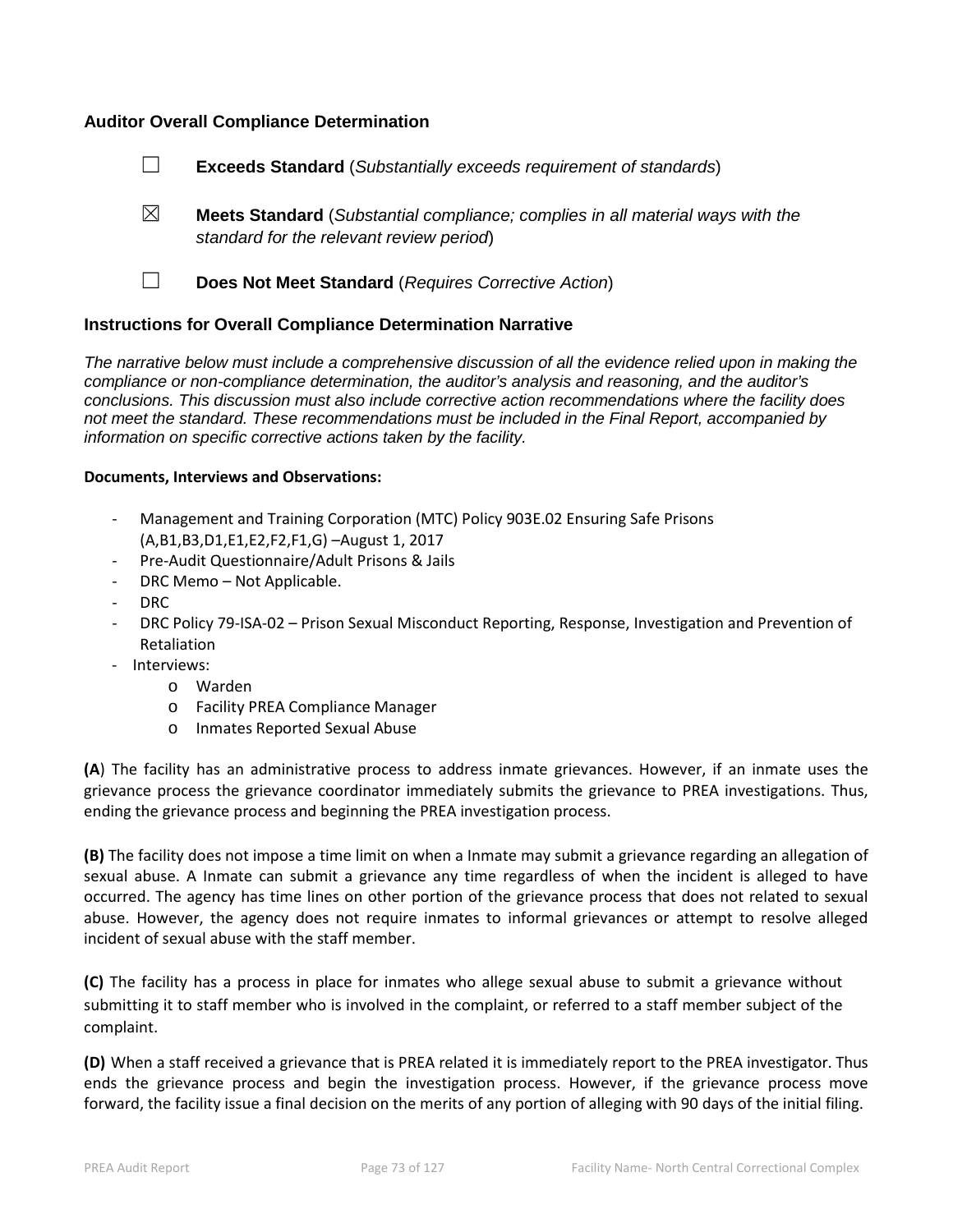If the facility will claim an extension of time to respond, of up to 70 days, if the normal time period for response is insufficient to make an appropriate decision.

**(E)** According to interviews third parties, including fellow Inmates, staff members, family members, attorneys, and outside advocates, are permitted to assist Inmate in filing requests for administrative remedies relating to allegations of sexual abuse, and also permitted to file requests on behalf of Inmate.

If a third party files a request on behalf of an inmate, the facility will require as a condition of processing the request that the alleged victim agree to have the request filed on his or her behalf, and may also require the alleged victim to personally pursue any subsequent steps in the administrative remedy process. If the inmate declines to have the request processed on his/her behalf, the facility document the inmate's decision.

**(F)** The facility has established procedures for filing emergency grievances alleging that an inmate is subject to a substantial risk of imminent sexual abuse.

According to interviews, when the facility receives an emergency grievance alleging an inmate is at substantial risk of imminent sexual abuse, the staff immediately forwards the grievance for investigations.

**(G)** Inmate's documentation indicated that the facility may discipline an Inmate for filing a grievance related to alleged sexual abuse when the Inmate filed the grievance in bad faith.

A review of the Pre-Audit Questionnaire Adult Prisons & Jails and confirmed by staff interview:

- In the past 12 months, the number of grievances filed that alleged sexual abuse reported was 1.
- In the past 12 months, the number of grievances alleging sexual abuse that reached final decision within 90 days after being filed reported was 0
- The number of grievances alleging sexual abuse filed by inmates in the past 12 months in which the inmate declined third-party assistance, containing documentation of the inmate's decision to decline reported was 0.
- The number of emergency grievances alleging substantial risk of imminent sexual abuse that was filed in the past 12 months reported was 0.
- The number of grievances alleging substantial risk of imminent sexual abuse filed in the past 12 months that reached final decisions with five days reported was 0.
- In the past 12 months, the number of inmate grievances alleging sexual abuse that resulted in disciplinary action by the agency against the inmate for having filed the grievance in bad faith reported was 0.

## **Interview Results:**

- Interview with staff indicated that one of the allegations of sexual harassment was recently reported, therefore not investigated at the time of the audit. The inmate, who reported the allegation of sexual harassment in 2016, did not recall the investigation however was made aware of staff changes that occurred in response to the allegation.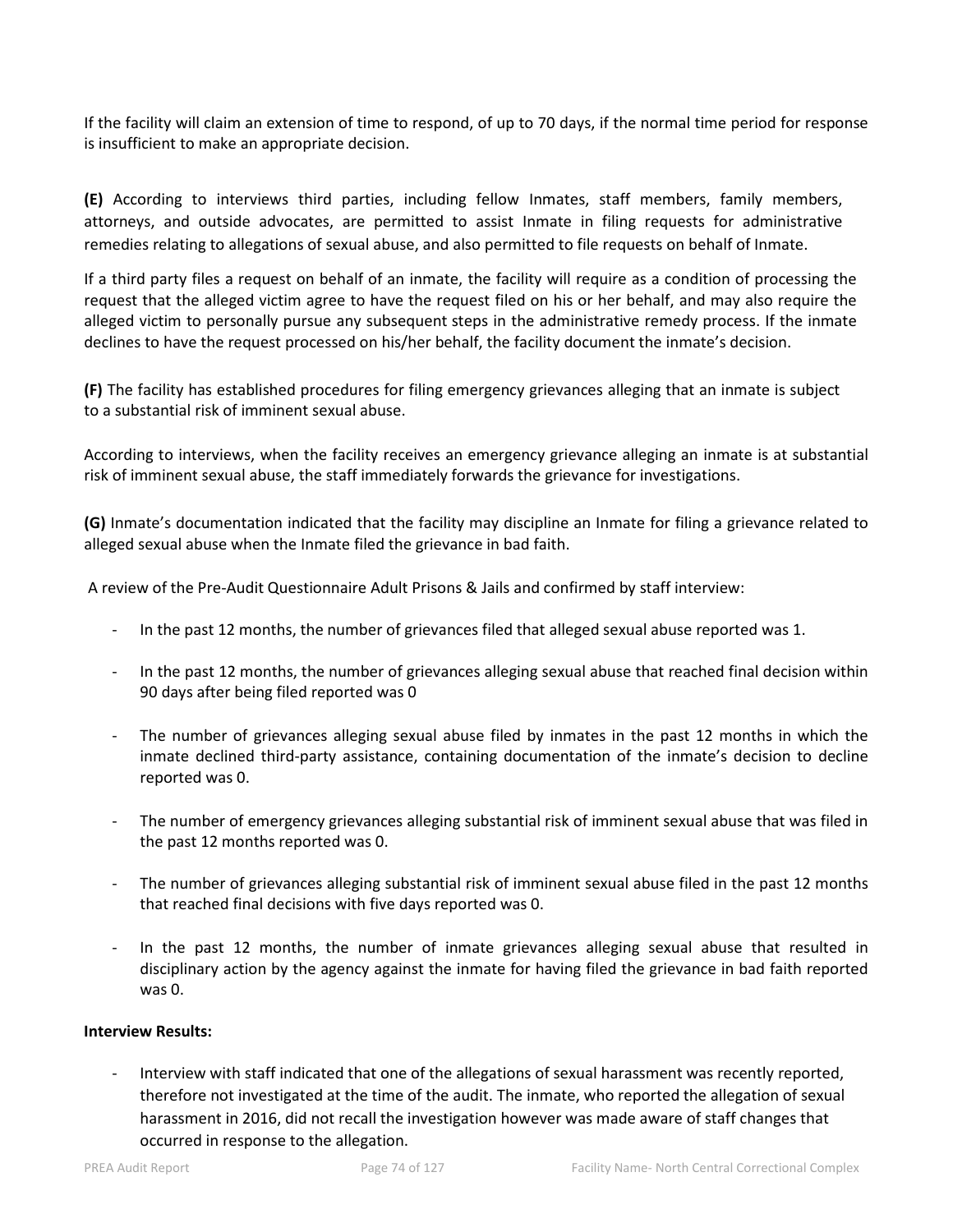# Standard 115.5**3: Inmate access to outside confidential support services**

## **All Yes/No Questions Must Be Answered by the Auditor to Complete the Report**

## **115.53 (a)**

- Does the facility provide inmates with access to outside victim advocates for emotional support services related to sexual abuse by giving inmates mailing addresses and telephone numbers, including toll-free hotline numbers where available, of local, State, or national victim advocacy or rape crisis organizations?  $\boxtimes$  Yes  $\Box$  No
- **Does the facility provide persons detained solely for civil immigration purposes mailing** addresses and telephone numbers, including toll-free hotline numbers where available of local, State, or national immigrant services agencies?  $\boxtimes$  Yes  $\Box$  No
- **Does the facility enable reasonable communication between inmates and these organizations** and agencies, in as confidential a manner as possible?  $\boxtimes$  Yes  $\Box$  No

## **115.53 (b)**

Does the facility inform inmates, prior to giving them access, of the extent to which such communications will be monitored and the extent to which reports of abuse will be forwarded to authorities in accordance with mandatory reporting laws?  $\boxtimes$  Yes  $\Box$  No

## **115.53 (c)**

- Does the agency maintain or attempt to enter into memoranda of understanding or other agreements with community service providers that are able to provide inmates with confidential emotional support services related to sexual abuse?  $\boxtimes$  Yes  $\Box$  No
- **Does the agency maintain copies of agreements or documentation showing attempts to enter** into such agreements?  $\boxtimes$  Yes  $\Box$  No

## **Auditor Overall Compliance Determination**

- ☐ **Exceeds Standard** (*Substantially exceeds requirement of standards*)
- ☒ **Meets Standard** (*Substantial compliance; complies in all material ways with the standard for the relevant review period*)

☐ **Does Not Meet Standard** (*Requires Corrective Action*)

## **Instructions for Overall Compliance Determination Narrative**

*The narrative below must include a comprehensive discussion of all the evidence relied upon in making the compliance or non-compliance determination, the auditor's analysis and reasoning, and the auditor's conclusions. This discussion must also include corrective action recommendations where the facility does*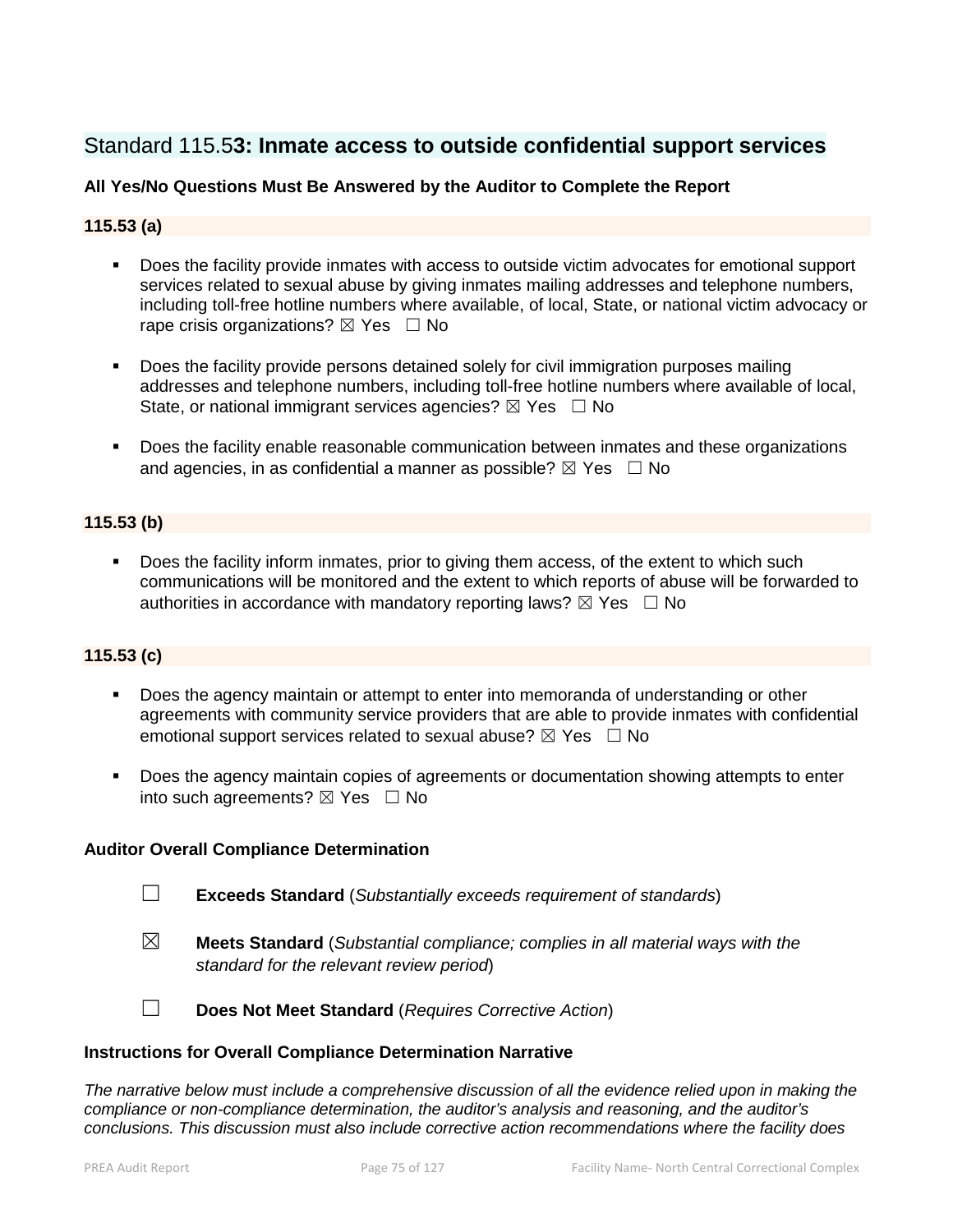*not meet the standard. These recommendations must be included in the Final Report, accompanied by information on specific corrective actions taken by the facility.*

## **Documents, Interviews and Observations:**

- Management and Training Corporation (MTC) Policy 903E.02 Ensuring Safe Prisons (A1, B1-2, C1,2,4)– August 1, 2017
- Pre-Audit Questionnaire/Adult Prisons & Jails
- Inmate Handbook English (B1)
- Inmate Handbook Spanish (B1)
- PREA Poster English (A1)
- PREA Poster Spanish (A1)
- MOU Victim Assistance Program (C1)
- PREA Posting (A1)
- Interviews:
	- o Warden
		- o Facility PREA Compliance Manager
		- o Random Inmates
		- o Inmates Reported Sexual Abuse

**(A1)** The NCCC provides inmates with access to outside victim advocates for emotional support services related to sexual abuse by giving inmates the mailing address to the Rape Crisis Center. An interview with the Facility PREA Compliance Manager indicated that the NCCC is a private contract facility tasked with the obligation to house adult male inmates.

**(B)** The NCCC informs inmates prior to them communicating with outside organizations that phone calls may be monitored and that reports of sexual abuse or sexual violence will be forwarded to authorities by mandatory reporting laws. Inmates receive this information in their Admission and Orientation Booklet. However, inmate interviews indicated concerns about not being able to report outside the facility confidentially on the phone without being recalled.

**(C)** The facility maintains memoranda of understanding (MOU) or other agreements with community services providers that are able to provide inmates with emotional support services related to sexual abuse

## **Interview Results:**

- A majority of the inmates reported that they are aware of services available to deal with sexual abuse outside of the facility if needed. After probing they could not articulate what those services were however knew that if needed, they could find the information in the handbook or on the bulletin board. Approximately five (5) interviewed inmates were able to provide specific information available such as counseling or legal support.
- Upon observation, the resident handbook provided mailing addresses and telephone numbers for outside victim advocacy and support, the local rape crisis center, and immigrant services. The handbook set up clearly delineated how the inmates could access outside supportive services in a confidential manner
- All of the inmates reported having open access to the hotline number. Several inmates expressed concern that they do not know if the calls are private and confidential.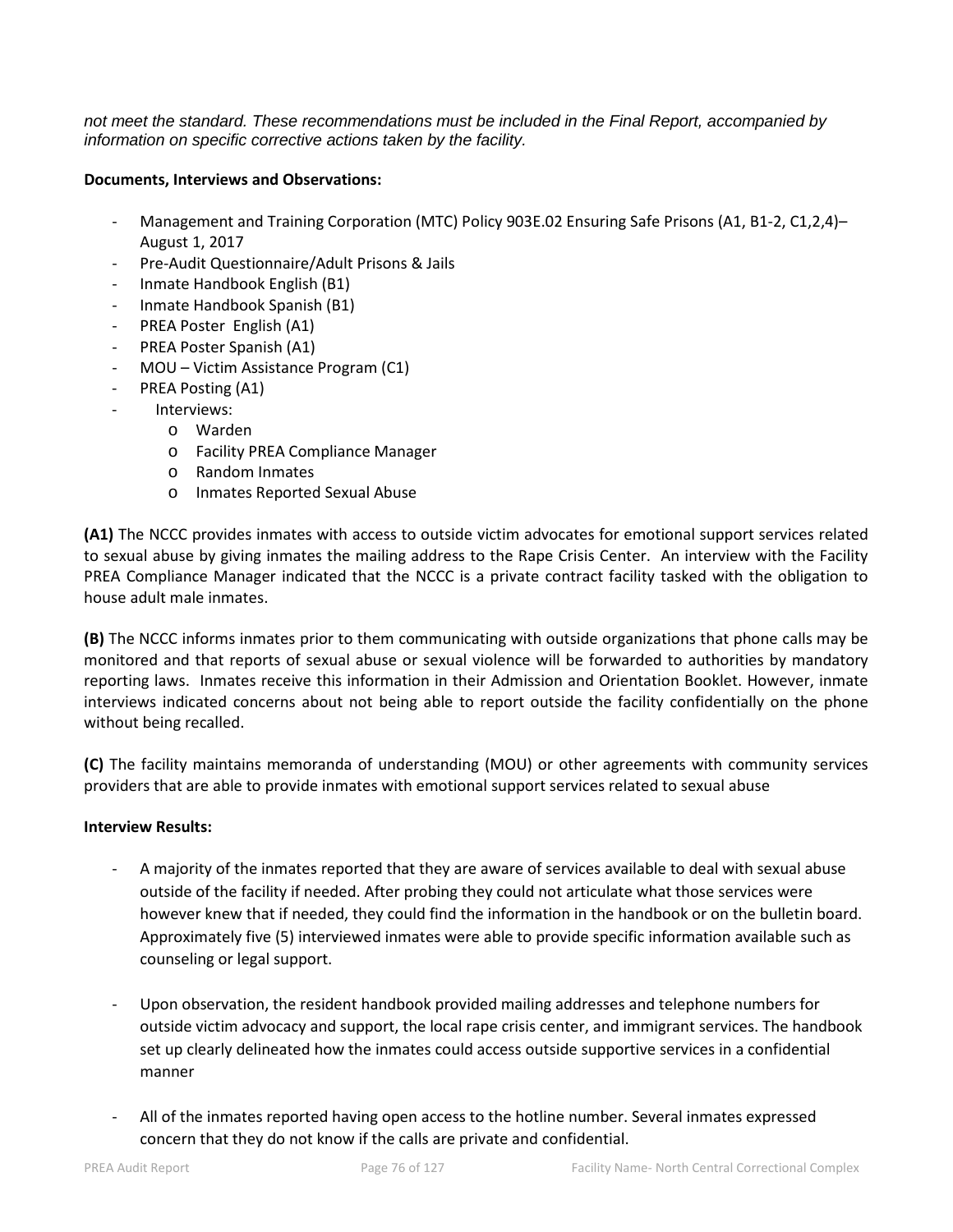No interviewed inmate reported being sexually abused while at the facility. There was a recent report of sexual abuse however was currently being investigated.

## **Standard 115.54: Third-party reporting**

## **All Yes/No Questions Must Be Answered by the Auditor to Complete the Report**

## **115.54 (a)**

- Has the agency established a method to receive third-party reports of sexual abuse and sexual harassment?  $\boxtimes$  Yes  $\Box$  No
- Has the agency distributed publicly information on how to report sexual abuse and sexual harassment on behalf of an inmate?  $\boxtimes$  Yes  $\Box$  No

## **Auditor Overall Compliance Determination**

- ☐ **Exceeds Standard** (*Substantially exceeds requirement of standards*)
- ☒ **Meets Standard** (*Substantial compliance; complies in all material ways with the standard for the relevant review period*)
- ☐ **Does Not Meet Standard** (*Requires Corrective Action*)

## **Instructions for Overall Compliance Determination Narrative**

*The narrative below must include a comprehensive discussion of all the evidence relied upon in making the compliance or non-compliance determination, the auditor's analysis and reasoning, and the auditor's conclusions. This discussion must also include corrective action recommendations where the facility does not meet the standard. These recommendations must be included in the Final Report, accompanied by information on specific corrective actions taken by the facility.*

## **Documents, Interviews and Observations:**

- Management and Training Corporation (MTC) Policy 903E.02 Ensuring Safe Prisons (A1, A2) August 1, 2017
- Pre-Audit Questionnaire/Adult Prisons & Jails
- PREA Poster English (A2)
- MTC PREA Website
- Public Email English and Spanish[: DRC.ReportSexualMiscoduct@odrc.state.oh.us](mailto:DRC.ReportSexualMiscoduct@odrc.state.oh.us)
- Number: 614-995-3584
- Interviews
	- o Warden
	- o Facility PREA Compliance Manager

**(A)** North Central Correctional Complex (NCCC) uses the MTC website page as their method of third-party reporting of sexual abuse and sexual harassment. The public is made aware through a visitor's information.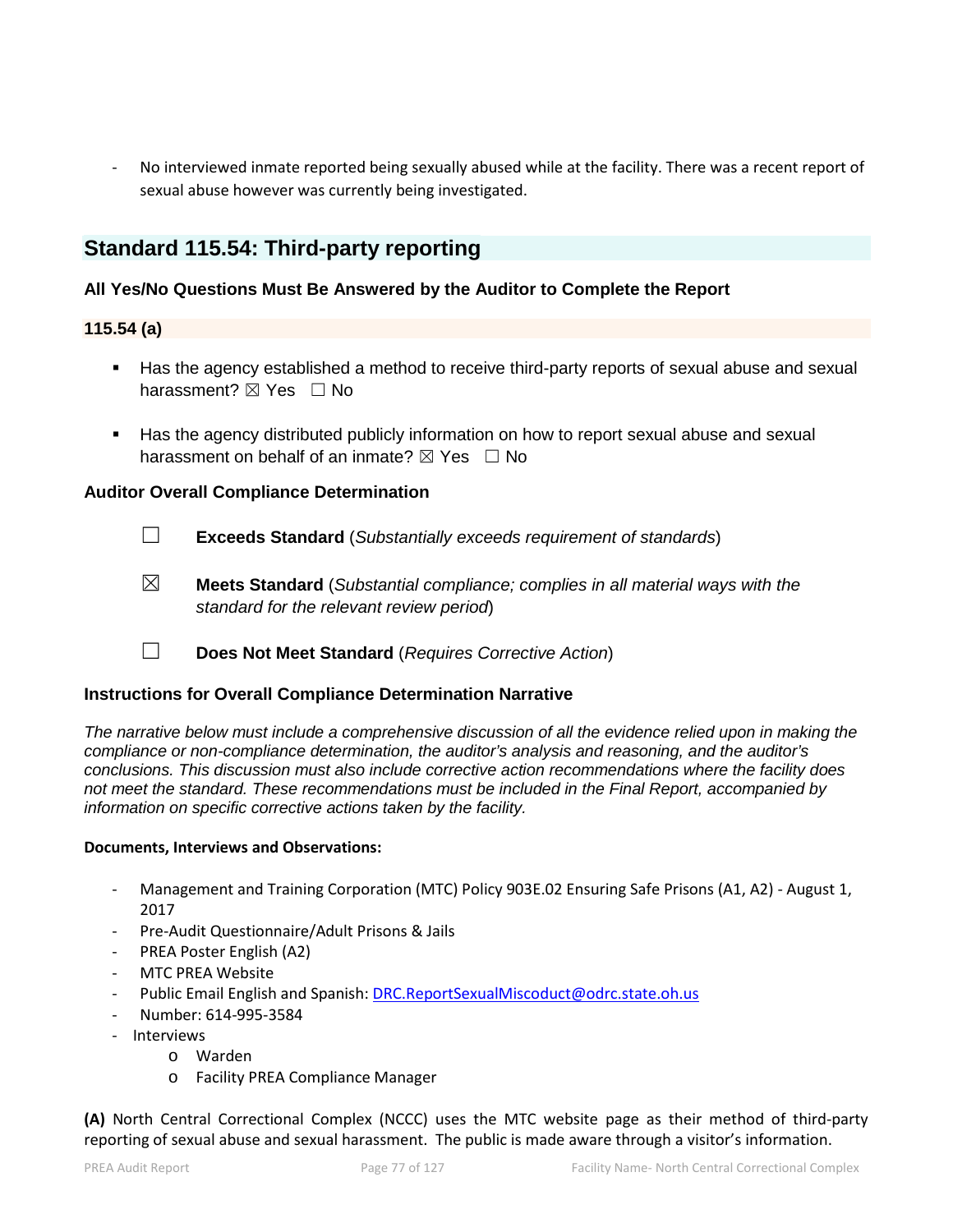**(B)** Third party information is being provided to all visitors regarding their family members that are incarcerated at North Central Correctional Complex by an agency website. If at any time an inmate makes an allegation of being a victim of a sexual assault or sexual harassment and does not feel comfortable telling, writing, or using the posted hotline, the family member can make an official report of the inmate's behalf by contracting assigned staff. All sexual abuse or sexual harassment reports are done discreetly to not compromise the offender.

# **OFFICIAL RESPONSE FOLLOWING AN INMATE REPORT**

# **Standard 115.61: Staff and agency reporting duties**

## **All Yes/No Questions Must Be Answered by the Auditor to Complete the Report**

## **115.61 (a)**

- Does the agency require all staff to report immediately and according to agency policy any knowledge, suspicion, or information regarding an incident of sexual abuse or sexual harassment that occurred in a facility, whether or not it is part of the agency?  $\boxtimes$  Yes  $\Box$  No
- Does the agency require all staff to report immediately and according to agency policy any knowledge, suspicion, or information regarding retaliation against inmates or staff who reported an incident of sexual abuse or sexual harassment?  $\boxtimes$  Yes  $\Box$  No
- Does the agency require all staff to report immediately and according to agency policy any knowledge, suspicion, or information regarding any staff neglect or violation of responsibilities that may have contributed to an incident of sexual abuse or sexual harassment or retaliation? ☒ Yes ☐ No

## **115.61 (b)**

 Apart from reporting to designated supervisors or officials, does staff always refrain from revealing any information related to a sexual abuse report to anyone other than to the extent necessary, as specified in agency policy, to make treatment, investigation, and other security and management decisions?  $\boxtimes$  Yes  $\Box$  No

## **115.61 (c)**

- Unless otherwise precluded by Federal, State, or local law, are medical and mental health practitioners required to report sexual abuse pursuant to paragraph (a) of this section?  $\boxtimes$  Yes  $\Box$  No
- Are medical and mental health practitioners required to inform inmates of the practitioner's duty to report, and the limitations of confidentiality, at the initiation of services?  $\boxtimes$  Yes  $\Box$  No

## **115.61 (d)**

 If the alleged victim is under the age of 18 or considered a vulnerable adult under a State or local vulnerable persons statute, does the agency report the allegation to the designated State or local services agency under applicable mandatory reporting laws?  $\boxtimes$  Yes  $\Box$  No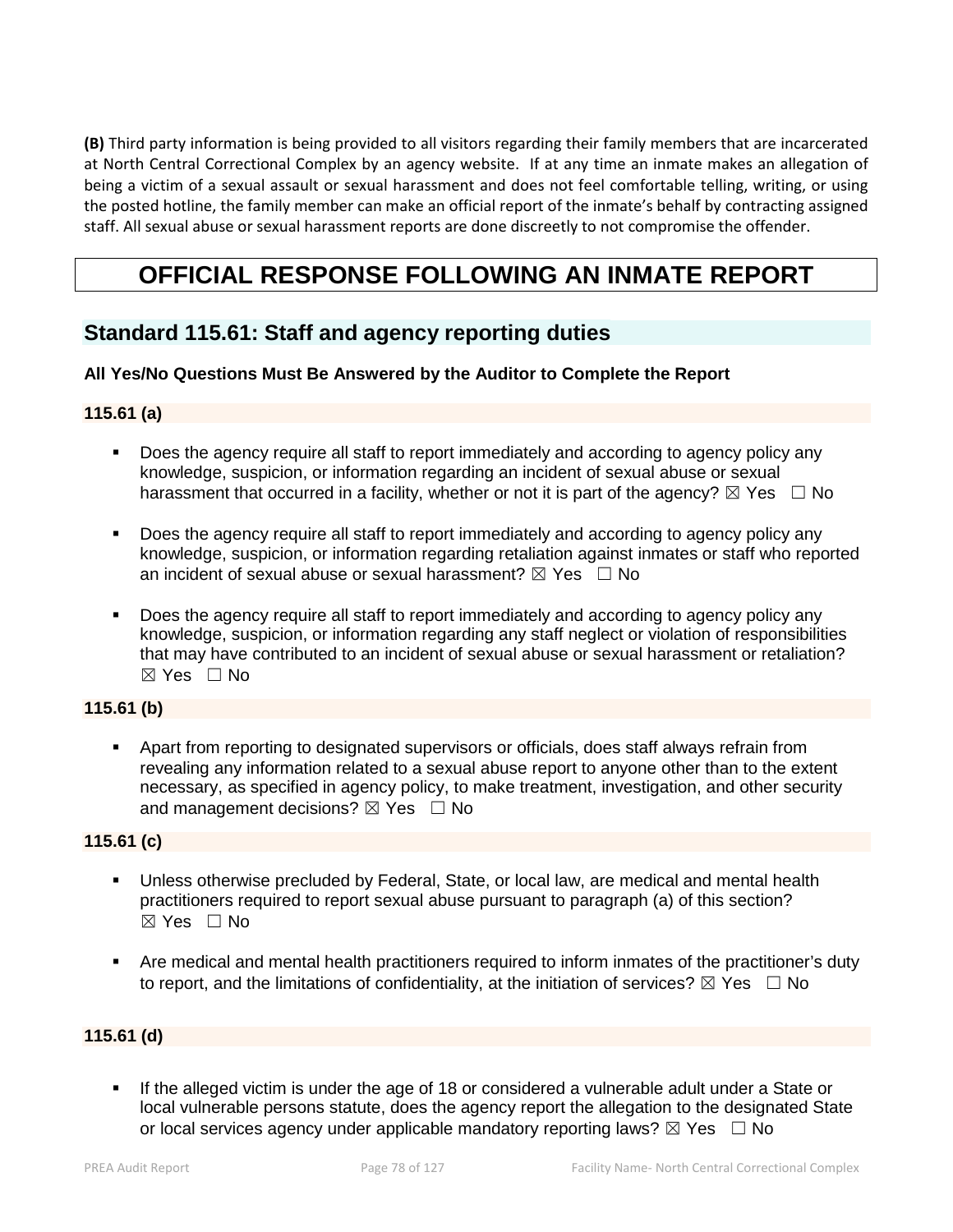#### **115.61 (e)**

 Does the facility report all allegations of sexual abuse and sexual harassment, including thirdparty and anonymous reports, to the facility's designated investigators?  $\boxtimes$  Yes  $\Box$  No

#### **Auditor Overall Compliance Determination**

- ☐ **Exceeds Standard** (*Substantially exceeds requirement of standards*)
- ☒ **Meets Standard** (*Substantial compliance; complies in all material ways with the standard for the relevant review period*)
- ☐ **Does Not Meet Standard** (*Requires Corrective Action*)

## **Instructions for Overall Compliance Determination Narrative**

*The narrative below must include a comprehensive discussion of all the evidence relied upon in making the compliance or non-compliance determination, the auditor's analysis and reasoning, and the auditor's conclusions. This discussion must also include corrective action recommendations where the facility does not meet the standard. These recommendations must be included in the Final Report, accompanied by information on specific corrective actions taken by the facility.*

#### **Documents, Interviews and Observations:**

- Management and Training Corporation (MTC) Policy 903E.02 Ensuring Safe Prisons (A1,A2, A3, B1) -August 1, 2017
- Pre-Audit Questionnaire/Adult Prisons & Jails
- DRC Policy 79-ISA-02 (A1, B1)
- Interviews:
	- o Warden
	- o Facility PREA Compliance Manager
	- o Random Officers
	- o Medical Staff

**(A)** Policy requires staff to report immediately any knowledge, suspicion, or information regarding an incident of sexual abuse or sexual harassment that occurred in a facility, whether it is part of the agency; retaliation against inmates or staff who reported the incident; as well as staff neglect or violation of responsibilities that contributed to the incident or retaliation. This policy information was confirmed by staff interviews.

**(B)** When sexual abuse incidents occur at North Central Correctional Complex, staff interviews indicated that the facility would report all allegations of sexual abuse and sexual harassment, including third-party and anonymous reports, initially to the facility's designated investigators. Apart from reporting to designated supervisors or officials and designated state or local services agencies, policy prohibits staff from revealing any information related to a sexual abuse report to anyone other than to the extent necessary to make treatment, investigation, and other security and management decisions.

**(C)** The staff at North Central Correctional Complex understands that they are required to report sexual abuse and to inform inmates of practitioners' duty to report and the limitations of confidentiality when services are provided.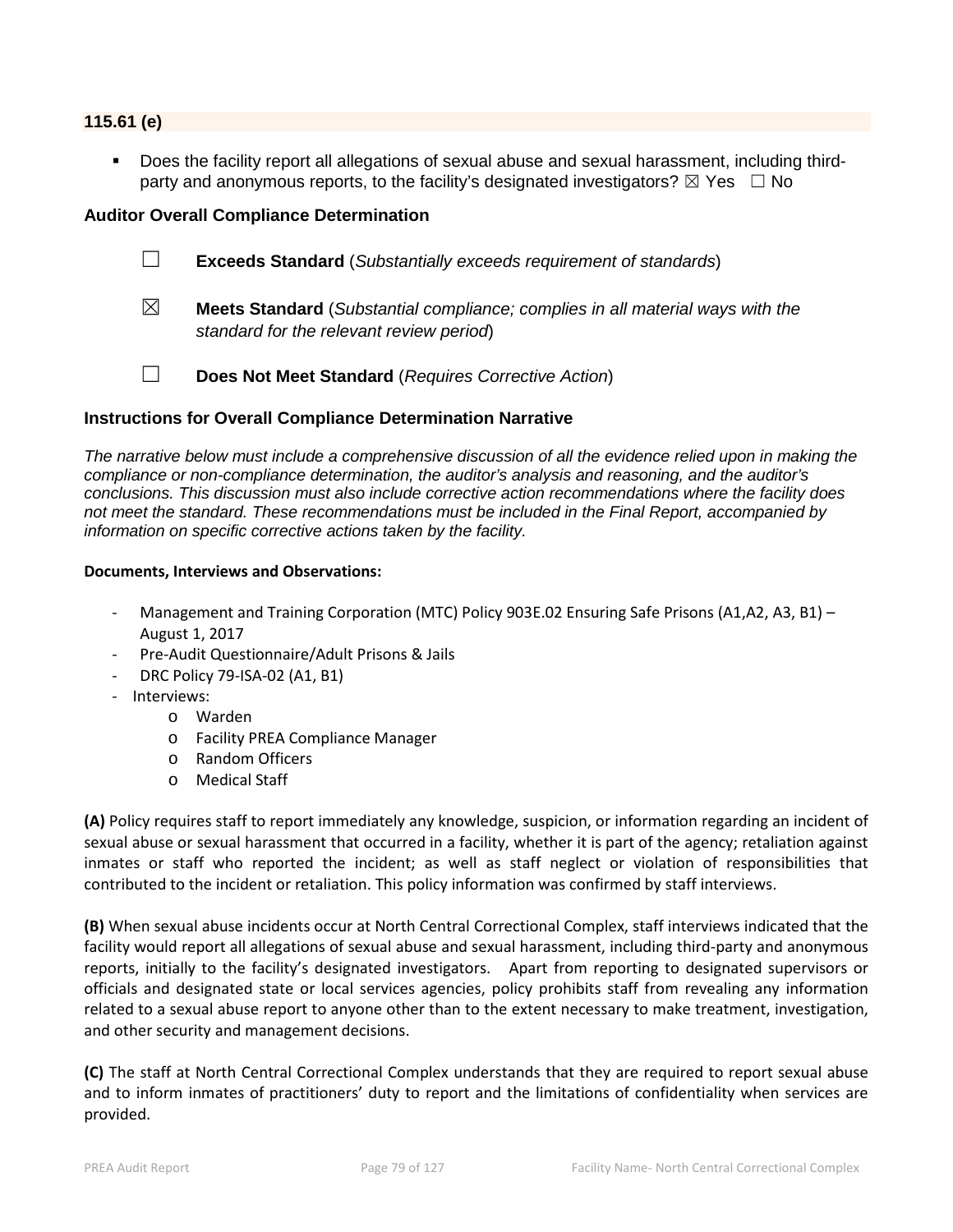**(D)** The facility do not house youthful inmates under the age of 18, however, if they did house a youthful inmates and vulnerable adults would report the allegation to the designated State or local services agency under applicable mandatory reporting laws.

**(E)** Interview with the PREA Compliance Manager indicated that the facility staff reports all allegations of sexual abuse and sexual harassment, including third- party and anonymous reports to the facility PREA Investigator.

#### **Interview Results:**

- One hundred (100%) of the staff interviewed reported being aware of the agencies procedure for reporting any information related to an inmate sexual abuse. Interviewed staff could clearly articulate the necessity to report any incident or alleged incident of sexual abuse or harassment immediately. They are aware of various methods of reporting in writing or verbally to include but not limited to: report to shift supervisor, staff hotline number or medical staff.
- Interview with the Warden indicated that all allegations of sexual abuse and sexual harassment to include third party and anonymous sources are reported directly to the facility investigators and the Office of Investigations.
- Interviewed with the healthcare staff indicated that they are required to report any knowledge, suspicion, or information regarding an incident of sexual abuse or sexual harassment to a designated supervisor or official immediately upon learning of the incident and they will report to required mandatory reporting agencies.

# **Standard 115.62: Agency protection duties**

## **All Yes/No Questions Must Be Answered by the Auditor to Complete the Report**

## **115.62 (a)**

 When the agency learns that an inmate is subject to a substantial risk of imminent sexual abuse, does it take immediate action to protect the inmate?  $\boxtimes$  Yes  $\Box$  No

## **Auditor Overall Compliance Determination**

- ☐ **Exceeds Standard** (*Substantially exceeds requirement of standards*)
- ☒ **Meets Standard** (*Substantial compliance; complies in all material ways with the standard for the relevant review period*)
- ☐ **Does Not Meet Standard** (*Requires Corrective Action*)

## **Instructions for Overall Compliance Determination Narrative**

*The narrative below must include a comprehensive discussion of all the evidence relied upon in making the compliance or non-compliance determination, the auditor's analysis and reasoning, and the auditor's conclusions. This discussion must also include corrective action recommendations where the facility does not meet the standard. These recommendations must be included in the Final Report, accompanied by information on specific corrective actions taken by the facility.*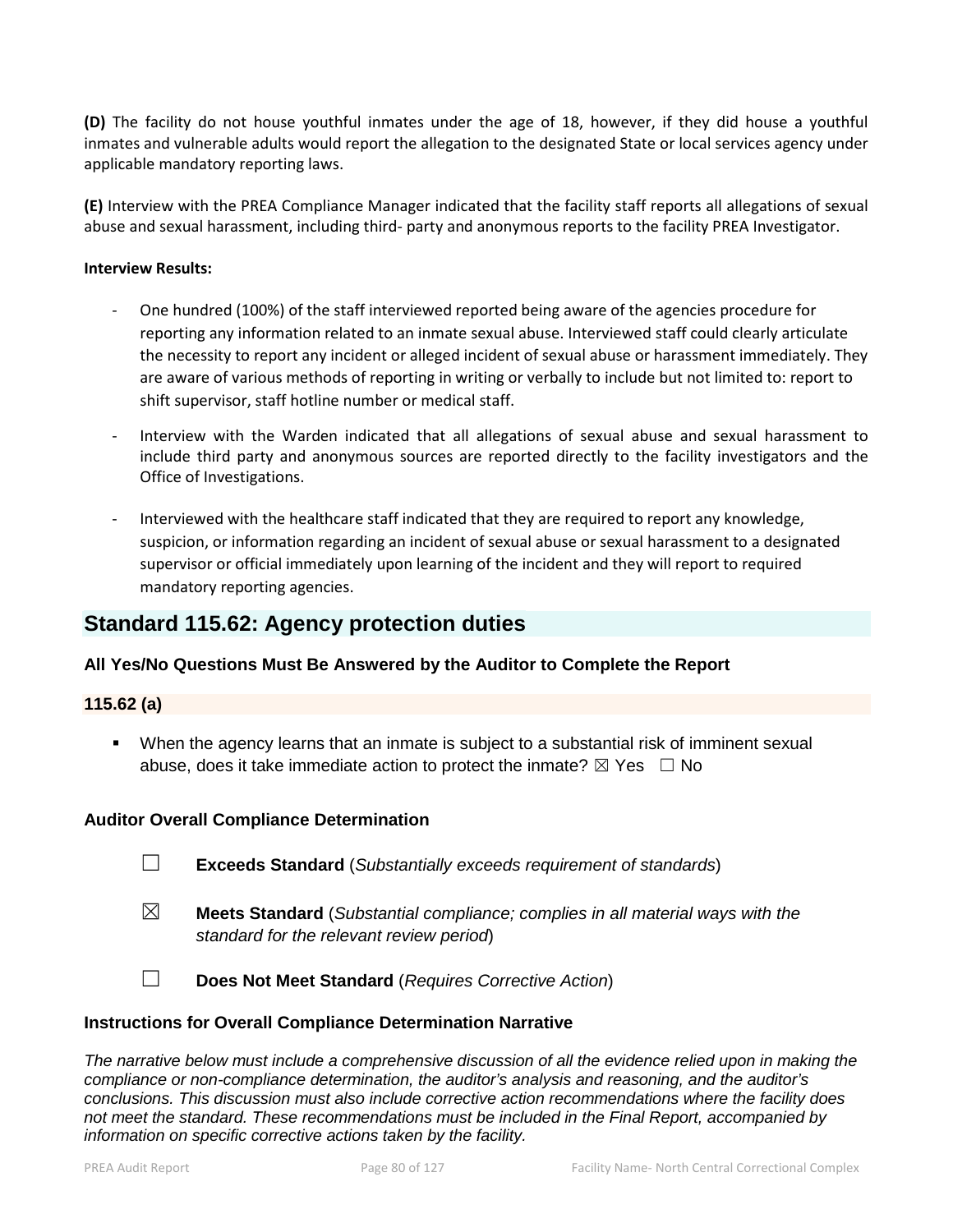## **Supporting Documents, Interviews and Observations:**

- Management and Training Corporation (MTC) Policy 903E.02 Ensuring Safe Prisons (A2) –August 1, 2017
- Pre-Audit Questionnaire/Adult Prisons & Jails
- DRC Policy 79-ISA-02 (A1)
- Incident Report (A1)
- Investigation Summary
- Interviews:
	- o Warden
	- o Facility PREA Compliance Manager
	- o Random Officers

**(A)** When NCCC learns that an inmate is at substantial risk of imminent sexual abuse, it takes immediate action by offering the inmate to move to special housing or protection custody until the matter is resolved.

A review of the Pre-Audit Questionnaire Adult Prisons & Jails and confirmed by staff interviews:

In the past 12 months, the number of times the agency or facility determined that an inmate was subject to a substantial risk of imminent sexual abuse reported was 0.

## **Interview Results:**

- All the interviewed staff could articulate the response process if an inmate is at risk of imminent sexual abuse. The staff reported that action is taken immediately to address an inmate who is at risk of sexual abuse by immediately notifying the supervisor and separate the victim and perpetrator. All the staff reported that information would only be shared with necessary parties.
- Interview with the Warden indicated that when they learn that an inmate is subject to a substantial risk of imminent sexual abuse, the inmate maybe protected by moving to another housing unit or transferring the abuser.

## **Standard 115.63: Reporting to other confinement facilities**

## **All Yes/No Questions Must Be Answered by the Auditor to Complete the Report**

## **115.63 (a)**

 Upon receiving an allegation that an inmate was sexually abused while confined at another facility, does the head of the facility that received the allegation notify the head of the facility or appropriate office of the agency where the alleged abuse occurred?  $\boxtimes$  Yes  $\Box$  No

## **115.63 (b)**

 Is such notification provided as soon as possible, but no later than 72 hours after receiving the allegation?  $\boxtimes$  Yes  $\Box$  No

## **115.63 (c)**

Does the agency document that it has provided such notification?  $\boxtimes$  Yes  $\Box$  No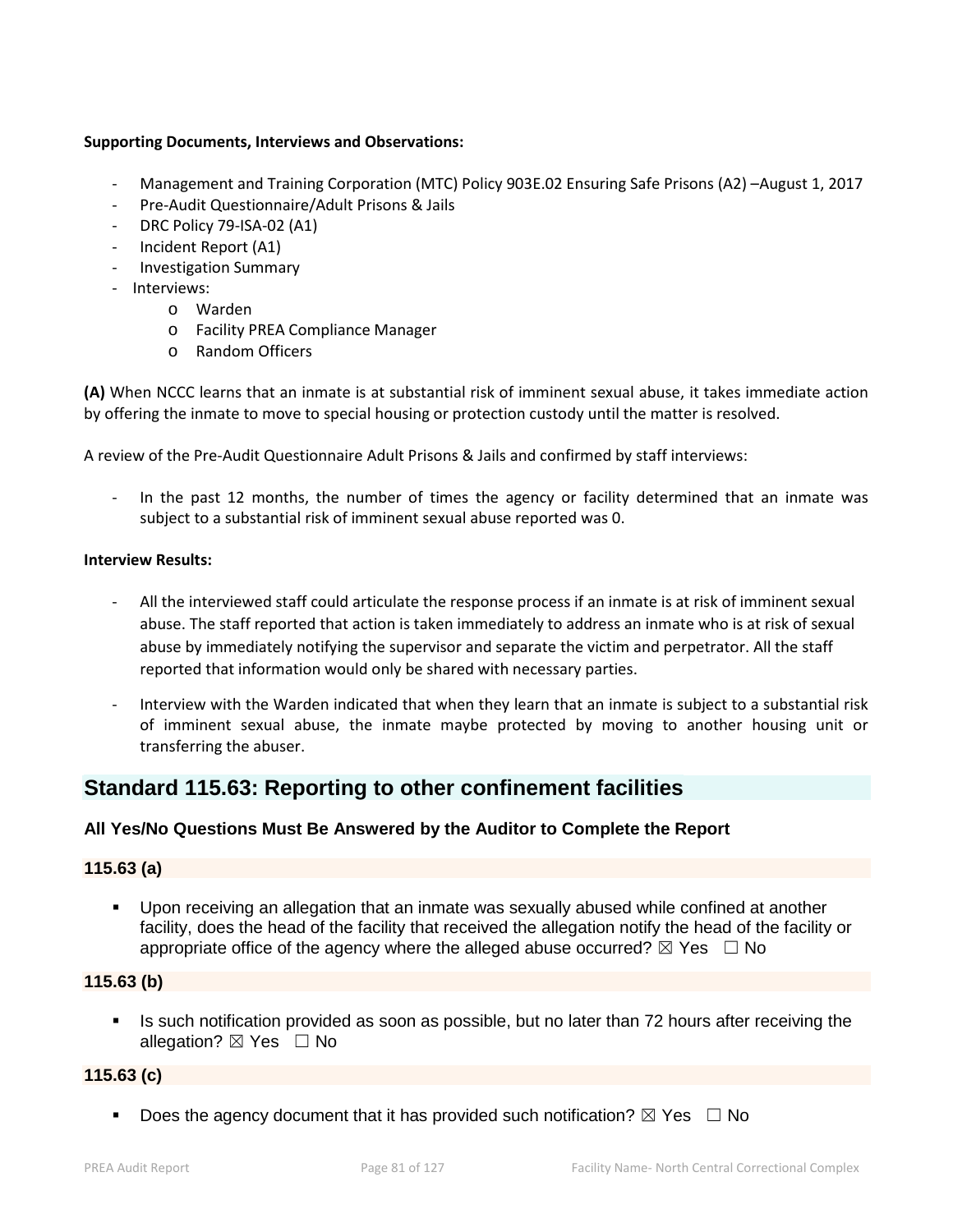#### **115.63 (d)**

 Does the facility head or agency office that receives such notification ensure that the allegation is investigated in accordance with these standards?  $\boxtimes$  Yes  $\Box$  No

## **Auditor Overall Compliance Determination**

- ☐ **Exceeds Standard** (*Substantially exceeds requirement of standards*)
- ☒ **Meets Standard** (*Substantial compliance; complies in all material ways with the standard for the relevant review period*)
- ☐ **Does Not Meet Standard** (*Requires Corrective Action*)

## **Instructions for Overall Compliance Determination Narrative**

*The narrative below must include a comprehensive discussion of all the evidence relied upon in making the compliance or non-compliance determination, the auditor's analysis and reasoning, and the auditor's conclusions. This discussion must also include corrective action recommendations where the facility does not meet the standard. These recommendations must be included in the Final Report, accompanied by information on specific corrective actions taken by the facility.*

#### **Documents, Interviews and Observations:**

- Management and Training Corporation (MTC) Policy 903E.02 Ensuring Safe Prisons (A1, B1, C1, D1) -August 1, 2017
- Pre-Audit Questionnaire/Adult Prisons & Jails
- DRC Policy 79-ISA-02 (A1,B1,C1, D1)
- Statement of Status- No Allegation Reported (A1,B1,C1,D1)
- Interviews:
	- o Warden
		- o Facility PREA Compliance Manager

**(A, B, C)** North Central CC has not received an allegation that an inmate was sexually abused while confined at another facility. Per staff interviews, the facility will notify the head of the facility or appropriate office of the agency where the alleged abuse occurred. Policy requires the Warden or designate staff to provide notification to the other facility head as soon as possible but always in 72 hours after receiving the allegation with documentation of reporting.

The facility provided a process that they used when an inmate alleged sexual assault or sexual harassment at another facility.

A review of the Pre-Audit Questionnaire Adult Prisons & Jails and confirmed by staff interviews:

During the past 12 months, the number of allegations the facility received that an inmate was abused while confined at another facility was 0.

**(D)** Staff interviews indicated that when receiving allegations reported from other facilities, they would complete an incident report and send for investigations.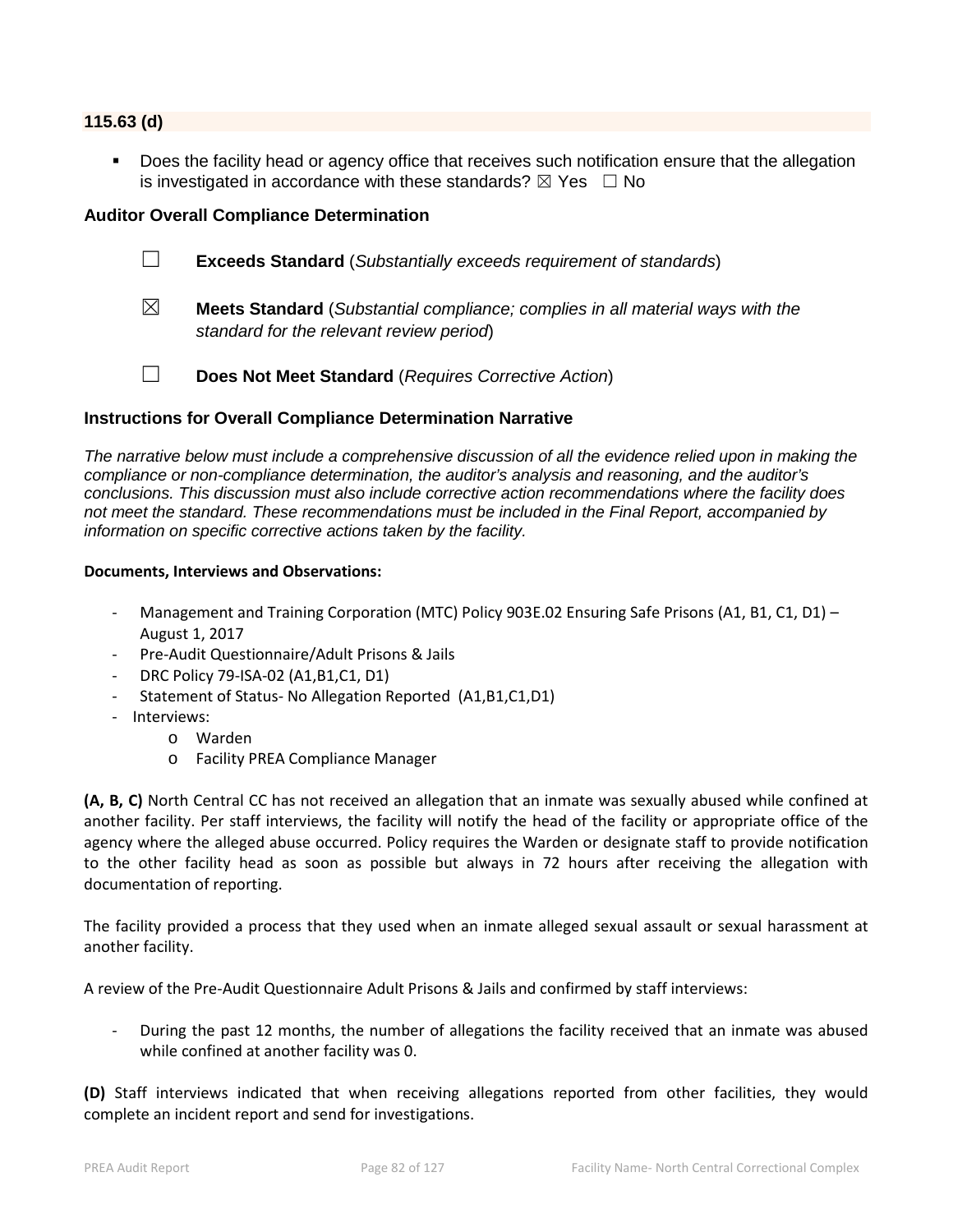A review of the Pre-Audit Questionnaire Adult Prisons & Jails and confirmed by staff interviews:

During the past 12 months, the number of allegations of sexual abuse the facility received from other facilities was 8.

## **Interview Results:**

Interview with the Warden indicated when and if the facility receives an allegation from another facility or agency that an incident of sexual abuse or sexual harassment occurred at their facility involving staff, they would put that staff on no-contact. If it involves an inmate, they will monitor that inmate until the investigation is completed.

# **Standard 115.64: Staff first responder duties**

## **All Yes/No Questions Must Be Answered by the Auditor to Complete the Report**

## **115.64 (a)**

- Upon learning of an allegation that an inmate was sexually abused, is the first security staff member to respond to the report required to: Separate the alleged victim and abuser?  $\boxtimes$  Yes  $\Box$  No
- Upon learning of an allegation that an inmate was sexually abused, is the first security staff member to respond to the report required to: Preserve and protect any crime scene until appropriate steps can be taken to collect any evidence?  $\boxtimes$  Yes  $\Box$  No
- Upon learning of an allegation that an inmate was sexually abused, is the first security staff member to respond to the report required to: Request that the alleged victim not take any actions that could destroy physical evidence, including, as appropriate, washing, brushing teeth, changing clothes, urinating, defecating, smoking, drinking, or eating, if the abuse occurred within a time period that still allows for the collection of physical evidence?  $\boxtimes$  Yes  $\Box$  No
- Upon learning of an allegation that an inmate was sexually abused, is the first security staff member to respond to the report required to: Ensure that the alleged abuser does not take any actions that could destroy physical evidence, including, as appropriate, washing, brushing teeth, changing clothes, urinating, defecating, smoking, drinking, or eating, if the abuse occurred within a time period that still allows for the collection of physical evidence?  $\boxtimes$  Yes  $\Box$  No

## **115.64 (b)**

 If the first staff responder is not a security staff member, is the responder required to request that the alleged victim not take any actions that could destroy physical evidence, and then notify security staff?  $\boxtimes$  Yes  $\Box$  No

## **Auditor Overall Compliance Determination**

- ☐ **Exceeds Standard** (*Substantially exceeds requirement of standards*)
- ☒ **Meets Standard** (*Substantial compliance; complies in all material ways with the standard for the relevant review period*)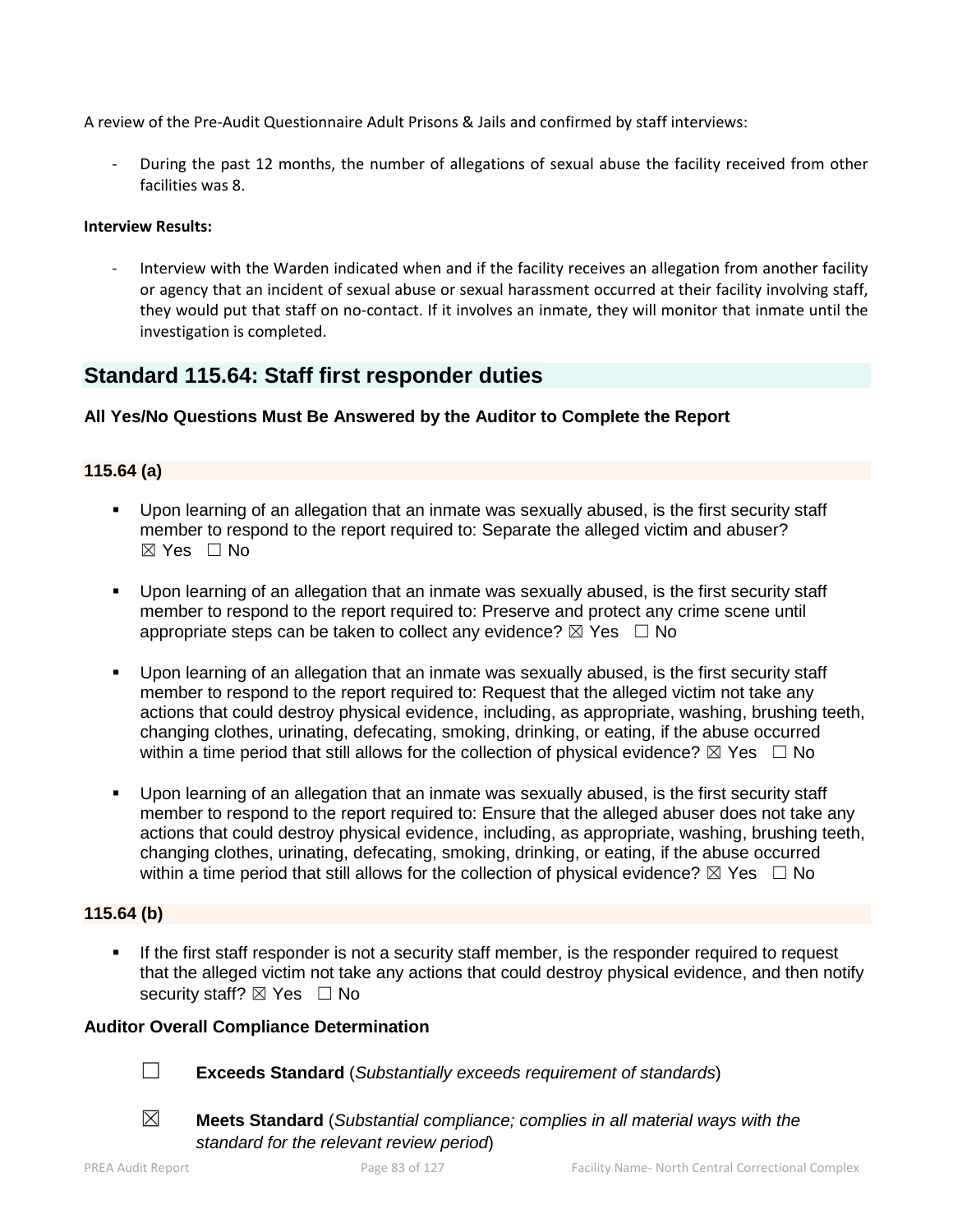☐ **Does Not Meet Standard** (*Requires Corrective Action*)

## **Instructions for Overall Compliance Determination Narrative**

*The narrative below must include a comprehensive discussion of all the evidence relied upon in making the compliance or non-compliance determination, the auditor's analysis and reasoning, and the auditor's conclusions. This discussion must also include corrective action recommendations where the facility does not meet the standard. These recommendations must be included in the Final Report, accompanied by information on specific corrective actions taken by the facility.*

## **Supporting Documents, Interviews and Observations:**

- Management and Training Corporation (MTC) Policy 903E.02 Ensuring Safe Prisons (A1, B1) -August 1, 2017
- Pre-Audit Questionnaire/Adult Prisons & Jails
- DRC Policy 79-ISA-02 (A1,B1)
- NCCC Policy 79-ISA-01 (A1,B1)
- Sexual Abuse First Responder Check List
	- o Frist Responder Non-Security or Line Security
		- o First Security Supervisor Responder
- Interviews:
	- o Warden
	- o Facility PREA Compliance Manager
	- o Random Officers
	- o Security Staff First Response
	- o Non-Security Staff First Response

**(A)** Interviews with staff and staff training indicated when staff learn of an allegation that an inmate is sexually abused, the first security staff to respond separates the victim and abuser; preserves and protects the crime scene; and if the incident occurred within the appropriate period for the collection of physical evidence, they will request that the alleged victim not take actions that could destroy physical evidence, to include washing, brushing teeth, changing clothes, urinating, defecating, smoking, drinking, or eating.

**(B)** According to non-security staff, if they are the first responder they will request that the alleged victim not take any actions that could destroy physical evidence, and notify security staff.

A review of the Pre-Audit Questionnaire Adult Prisons & Jails and confirmed by staff interviews:

- In the past 12 months, the number of allegations that an inmate was sexually abused was 8.
- Of these allegations, the number of times the first security staff member to respond to the report separated the alleged victim and abuser was 0.
- In the past 12 months, the number of allegations where staff was notified within a period that still allowed for the collection of physical evidence was 0
- Of the allegations that an inmate was sexually abused made in the past 12 months, the number of times non-security staff member was the first responder was 0.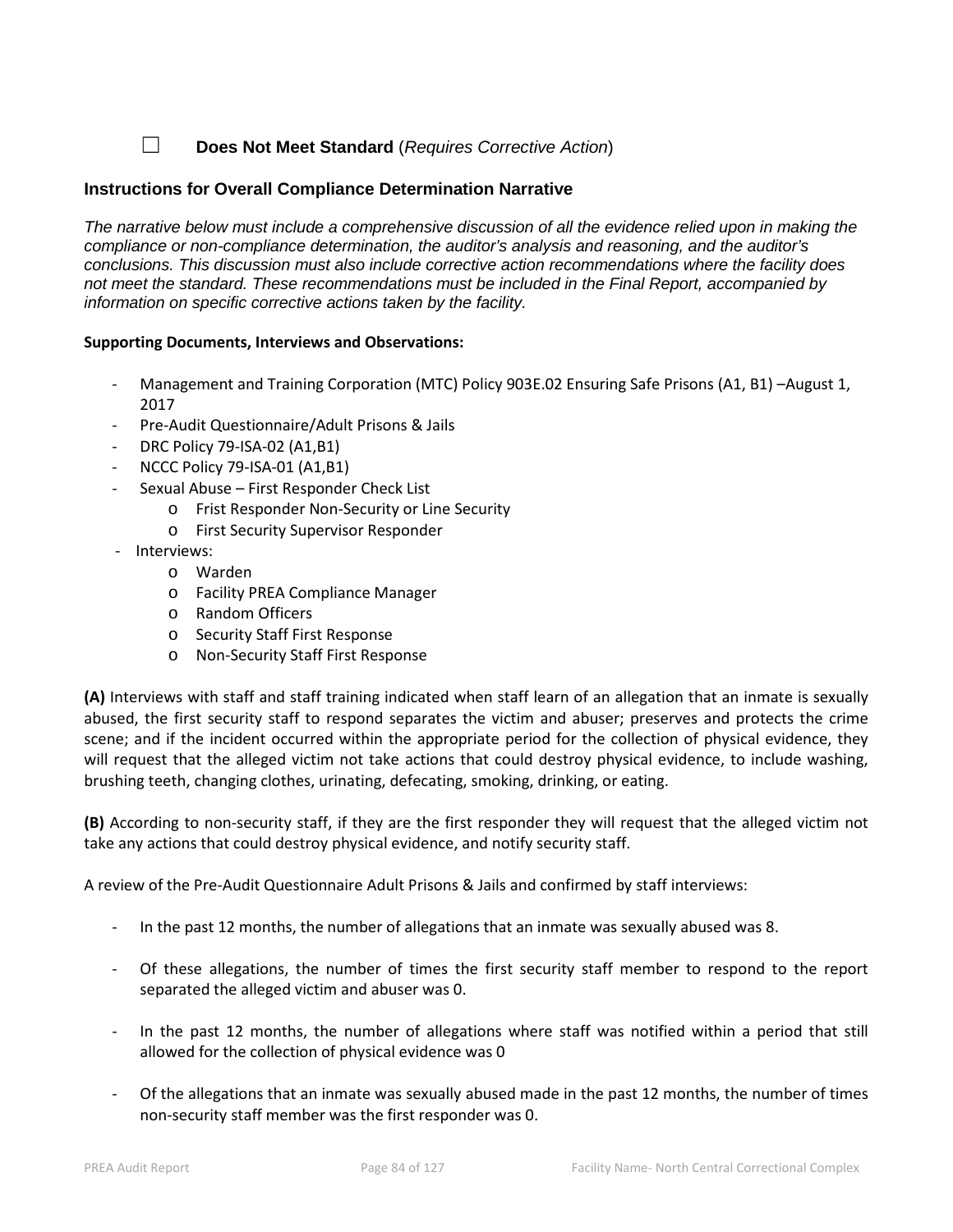#### **Interview Results:**

- Interviews were conducted with twenty (20) security staff who may be considered first responders. All the interviewed staff consistently reported that the duties of a first responder to include but not limited to: take immediate action, stay with the inmate, separate the victim from the perpetrator, isolate/secure the scene and secure evidence, call for additional staff, and notify supervisor. Most of the security staff also reported that they would send the victim to medical for an initial evaluation of his/her medical condition.
- It should also be noted that two seasoned staff reported that when taking the victim to medical they will take them in handcuffs for their protection. When further probed, it was stated that they want to ensure that the inmate does not taint any potential evidence. Several inmates also reported, that they would not want to report as inmates sometimes are treated as the perpetrator when an incident is reported. They stated that the inmates are separated but placed in isolation.
- Two (2) inmates disclosed that they have reported to authorities, either in person or in writing, that they had been sexually harassed while at the facility.

# **Standard 115.65: Coordinated response**

## **All Yes/No Questions Must Be Answered by the Auditor to Complete the Report**

## **115.65 (a)**

 Has the facility developed a written institutional plan to coordinate actions among staff first responders, medical and mental health practitioners, investigators, and facility leadership taken in response to an incident of sexual abuse?  $\boxtimes$  Yes  $\Box$  No

#### **Auditor Overall Compliance Determination**

- ☐ **Exceeds Standard** (*Substantially exceeds requirement of standards*)
- ☒ **Meets Standard** (*Substantial compliance; complies in all material ways with the standard for the relevant review period*)
- ☐ **Does Not Meet Standard** (*Requires Corrective Action*)

## **Instructions for Overall Compliance Determination Narrative**

*The narrative below must include a comprehensive discussion of all the evidence relied upon in making the compliance or non-compliance determination, the auditor's analysis and reasoning, and the auditor's conclusions. This discussion must also include corrective action recommendations where the facility does not meet the standard. These recommendations must be included in the Final Report, accompanied by information on specific corrective actions taken by the facility.*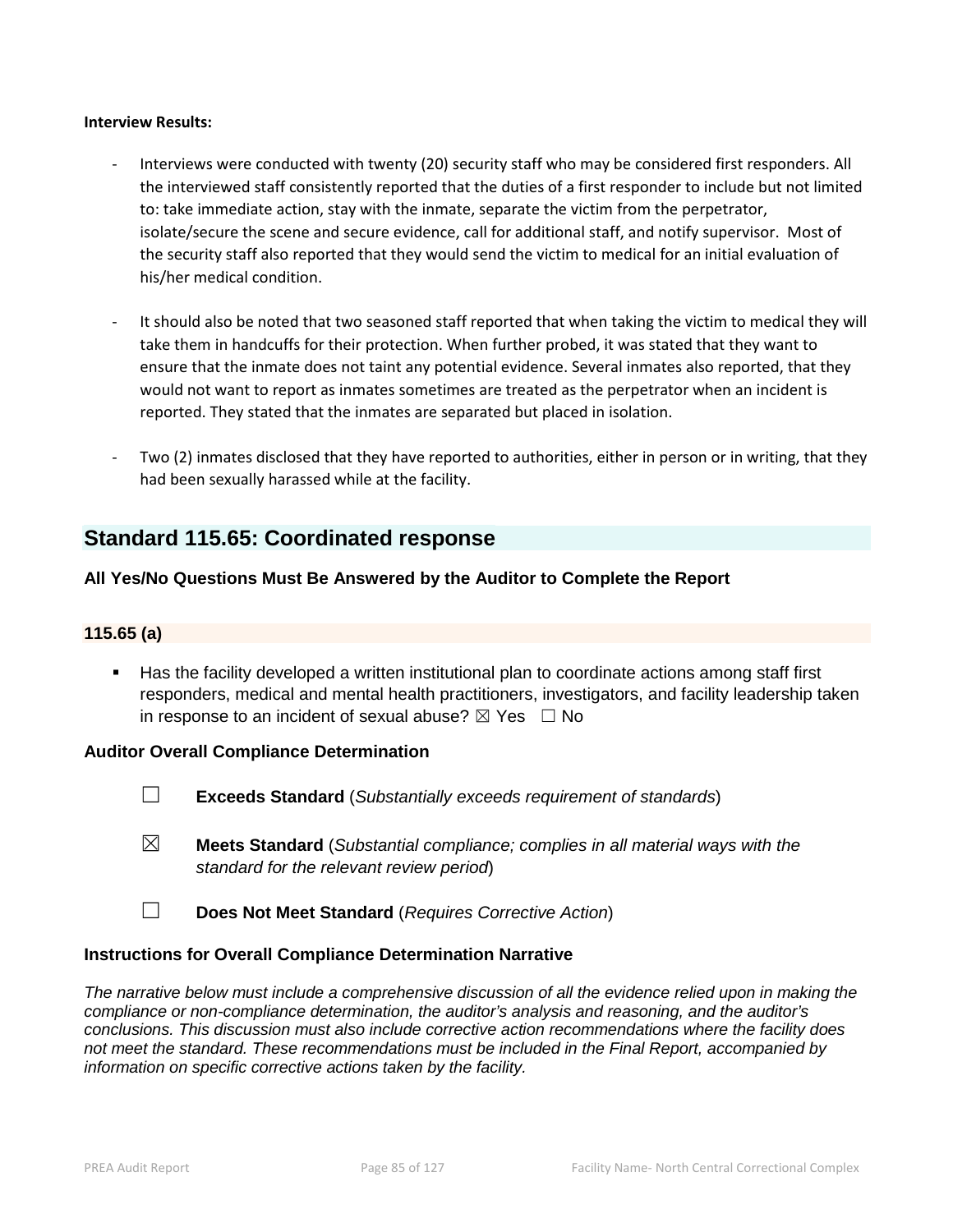#### **Documents, Interviews and Observations:**

- Management and Training Corporation (MTC) Policy 903E.02 Ensuring Safe Prisons (A1) –August 1, 2017
- Pre-Audit Questionnaire/Adult Prisons & Jails
- NCCC Policy 79-ISA-01
	- MTC Institutional Policy Index (March1, 2018)
		- o Inmate Sexual Abuse Coordinated Response Plan
- Interviews:
	- o Warden
	- o Facility PREA Compliance Manager
	- o Investigator
	- o Mental Health Staff
	- o Medical Staff
	- o Security Supervisor

**(A)** The facility policy response protocol provided guidelines for staff a written plan to coordinate actions taken in response to an incident of sexual abuse, among staff were first responders, medical and mental health practitioners, investigators, and facility leadership. The MTC Institutional Policy gives details for the Inmate Sexual Abuse Coordinated Response Plan.

# **Standard 115.66: Preservation of ability to protect inmates from contact with abusers**

## **All Yes/No Questions Must Be Answered by the Auditor to Complete the Report**

## **115.66 (a)**

 Are both the agency and any other governmental entities responsible for collective bargaining on the agency's behalf prohibited from entering into or renewing any collective bargaining agreement or other agreement that limits the agency's ability to remove alleged staff sexual abusers from contact with any inmates pending the outcome of an investigation or of a determination of whether and to what extent discipline is warranted?  $\boxtimes$  Yes  $\Box$  No

#### **115.66 (b)**

Auditor is not required to audit this provision.

## **Auditor Overall Compliance Determination**

- ☐ **Exceeds Standard** (*Substantially exceeds requirement of standards*)
- ☒ **Meets Standard** (*Substantial compliance; complies in all material ways with the standard for the relevant review period*)
- ☐ **Does Not Meet Standard** (*Requires Corrective Action*)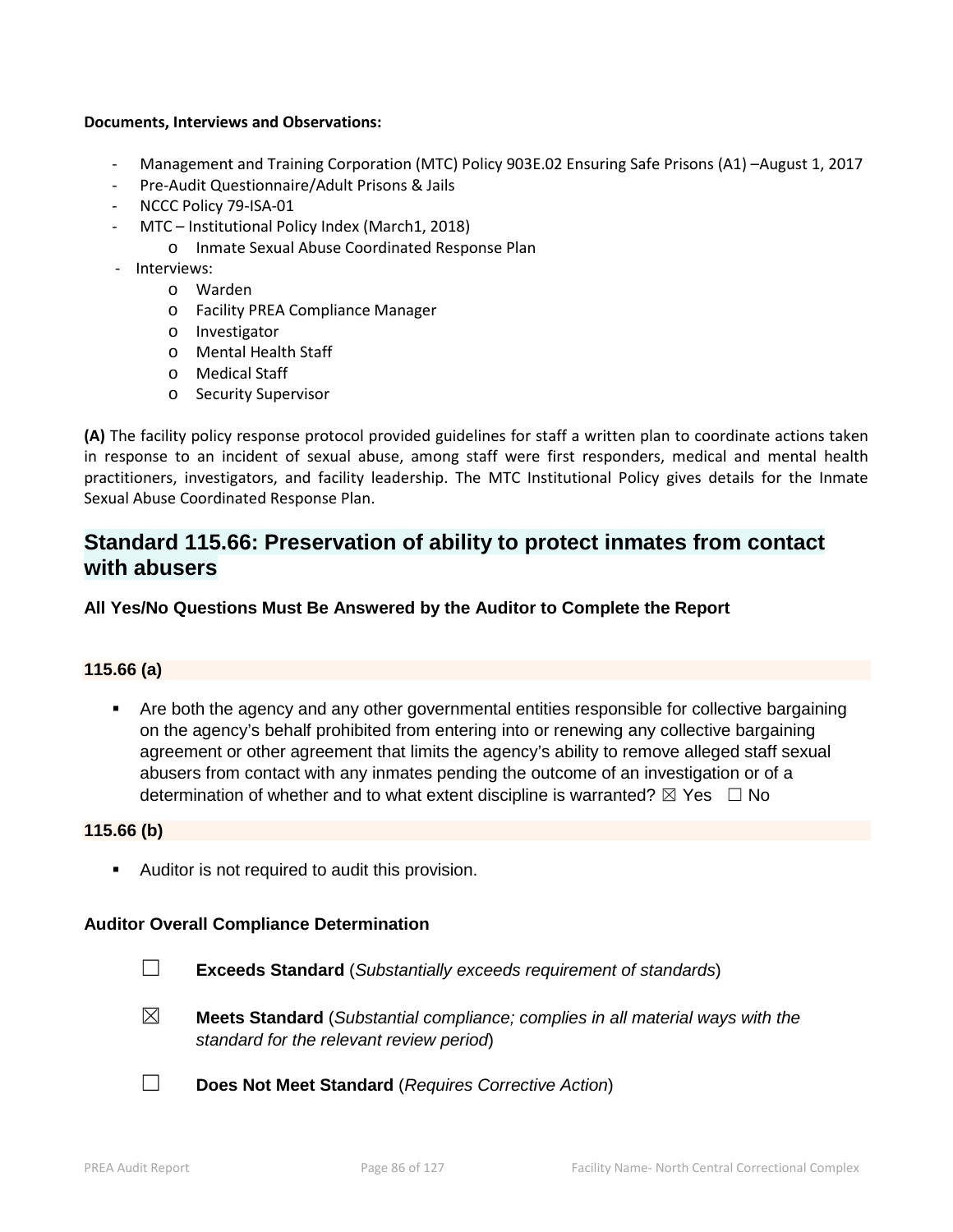## **Instructions for Overall Compliance Determination Narrative**

*The narrative below must include a comprehensive discussion of all the evidence relied upon in making the compliance or non-compliance determination, the auditor's analysis and reasoning, and the auditor's conclusions. This discussion must also include corrective action recommendations where the facility does not meet the standard. These recommendations must be included in the Final Report, accompanied by information on specific corrective actions taken by the facility.*

#### **Documents, Interviews and Observations:**

- Management and Training Corporation (MTC) Policy 903E.02 Ensuring Safe Prisons –August 1, 2017
- Pre-Audit Questionnaire/Adult Prisons & Jails
- Statement of Status NCCC Has Not Entered into any Collective Bargaining Agreement
- Interviews:
	- o Facility Warden
	- o PREA Coordinator

**(A)** Staff interviews and documentation indicated that North Central CC current relationship with union or collective bargaining agreements do not limit North Central CC ability to remove alleged staff sexual abusers form contract with inmates.

**(B)** Because there is no collective bargaining agreement, the conduct of the disciplinary process is not affected and investigation information will not be expunged from or retained in the staff member's personnel file following a determination that the allegation of sexual abuse is not substantiated.

#### **Interview Results:**

Interview with the Warden and Facility PREA Compliance Manager indicated that the North Central CC does not belong to a union.

## **Standard 115.67: Agency protection against retaliation**

## **All Yes/No Questions Must Be Answered by the Auditor to Complete the Report**

## **115.67 (a)**

- Has the agency established a policy to protect all inmates and staff who report sexual abuse or sexual harassment or cooperate with sexual abuse or sexual harassment investigations from retaliation by other inmates or staff?  $\boxtimes$  Yes  $\Box$  No
- Has the agency designated which staff members or departments are charged with monitoring retaliation?  $\boxtimes$  Yes  $\Box$  No

## **115.67 (b)**

 Does the agency employ multiple protection measures, such as housing changes or transfers for inmate victims or abusers, removal of alleged staff or inmate abusers from contact with victims, and emotional support services for inmates or staff who fear retaliation for reporting sexual abuse or sexual harassment or for cooperating with investigations?  $\boxtimes$  Yes  $\Box$  No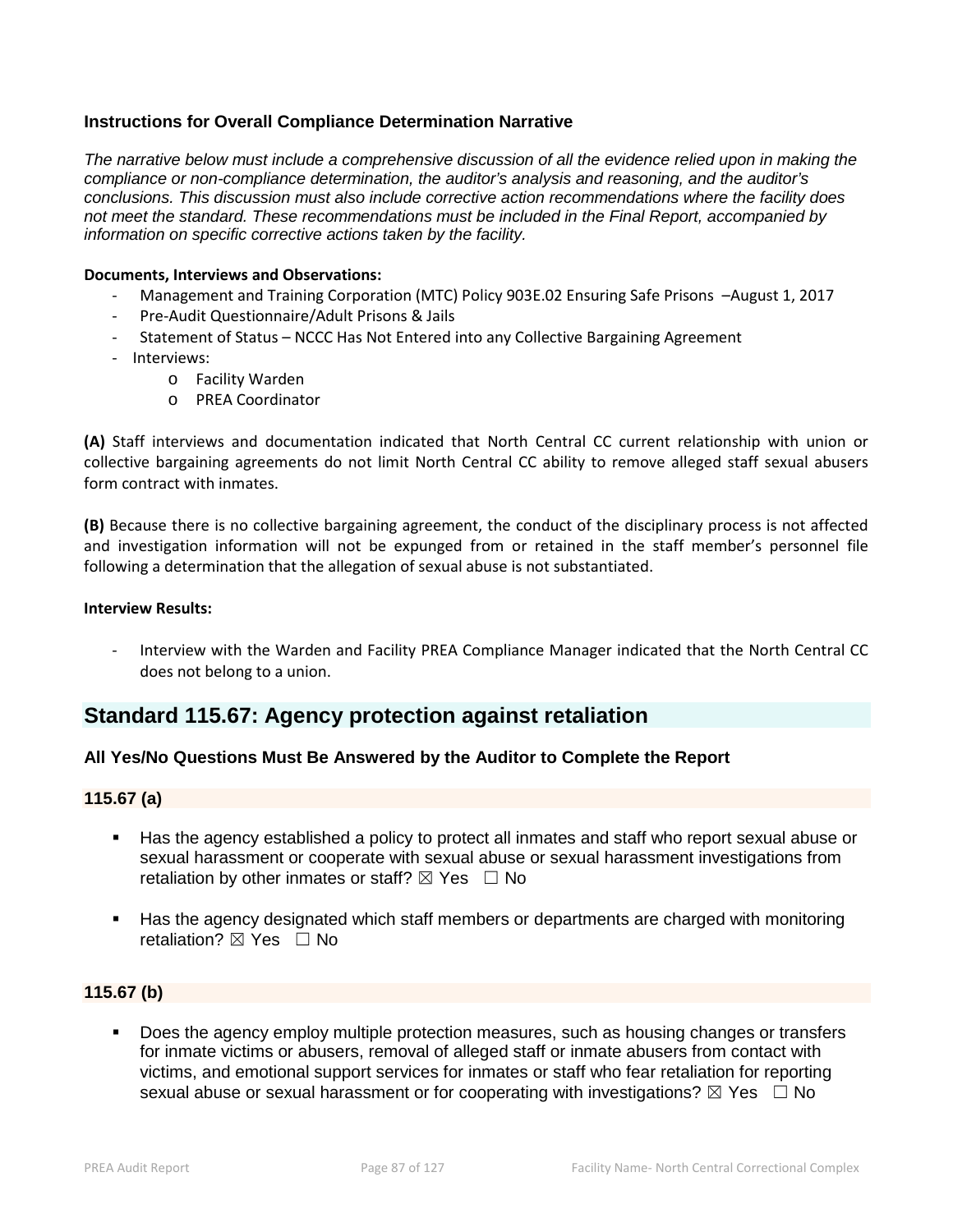## **115.67 (c)**

- Except in instances where the agency determines that a report of sexual abuse is unfounded, for at least 90 days following a report of sexual abuse, does the agency: Monitor the conduct and treatment of inmates or staff who reported the sexual abuse to see if there are changes that may suggest possible retaliation by inmates or staff?  $\boxtimes$  Yes  $\Box$  No
- Except in instances where the agency determines that a report of sexual abuse is unfounded, for at least 90 days following a report of sexual abuse, does the agency: Monitor the conduct and treatment of inmates who were reported to have suffered sexual abuse to see if there are changes that may suggest possible retaliation by inmates or staff?  $\boxtimes$  Yes  $\Box$  No
- Except in instances where the agency determines that a report of sexual abuse is unfounded, for at least 90 days following a report of sexual abuse, does the agency: Act promptly to remedy any such retaliation?  $\boxtimes$  Yes  $\Box$  No
- Except in instances where the agency determines that a report of sexual abuse is unfounded, for at least 90 days following a report of sexual abuse, does the agency: Monitor any inmate disciplinary reports?  $\boxtimes$  Yes  $\Box$  No
- Except in instances where the agency determines that a report of sexual abuse is unfounded, for at least 90 days following a report of sexual abuse, does the agency: Monitor inmate housing changes? ☒ Yes ☐ No
- Except in instances where the agency determines that a report of sexual abuse is unfounded, for at least 90 days following a report of sexual abuse, does the agency: Monitor inmate program changes?  $\boxtimes$  Yes  $\Box$  No
- Except in instances where the agency determines that a report of sexual abuse is unfounded, for at least 90 days following a report of sexual abuse, does the agency: Monitor negative performance reviews of staff?  $\boxtimes$  Yes  $\Box$  No
- Except in instances where the agency determines that a report of sexual abuse is unfounded, for at least 90 days following a report of sexual abuse, does the agency: Monitor reassignments of staff?  $\boxtimes$  Yes  $\Box$  No
- Does the agency continue such monitoring beyond 90 days if the initial monitoring indicates a continuing need?  $\boxtimes$  Yes  $\Box$  No

## **115.67 (d)**

In the case of inmates, does such monitoring also include periodic status checks?  $\boxtimes$  Yes  $\Box$  No

## **115.67 (e)**

 If any other individual who cooperates with an investigation expresses a fear of retaliation, does the agency take appropriate measures to protect that individual against retaliation?  $\boxtimes$  Yes  $\Box$  No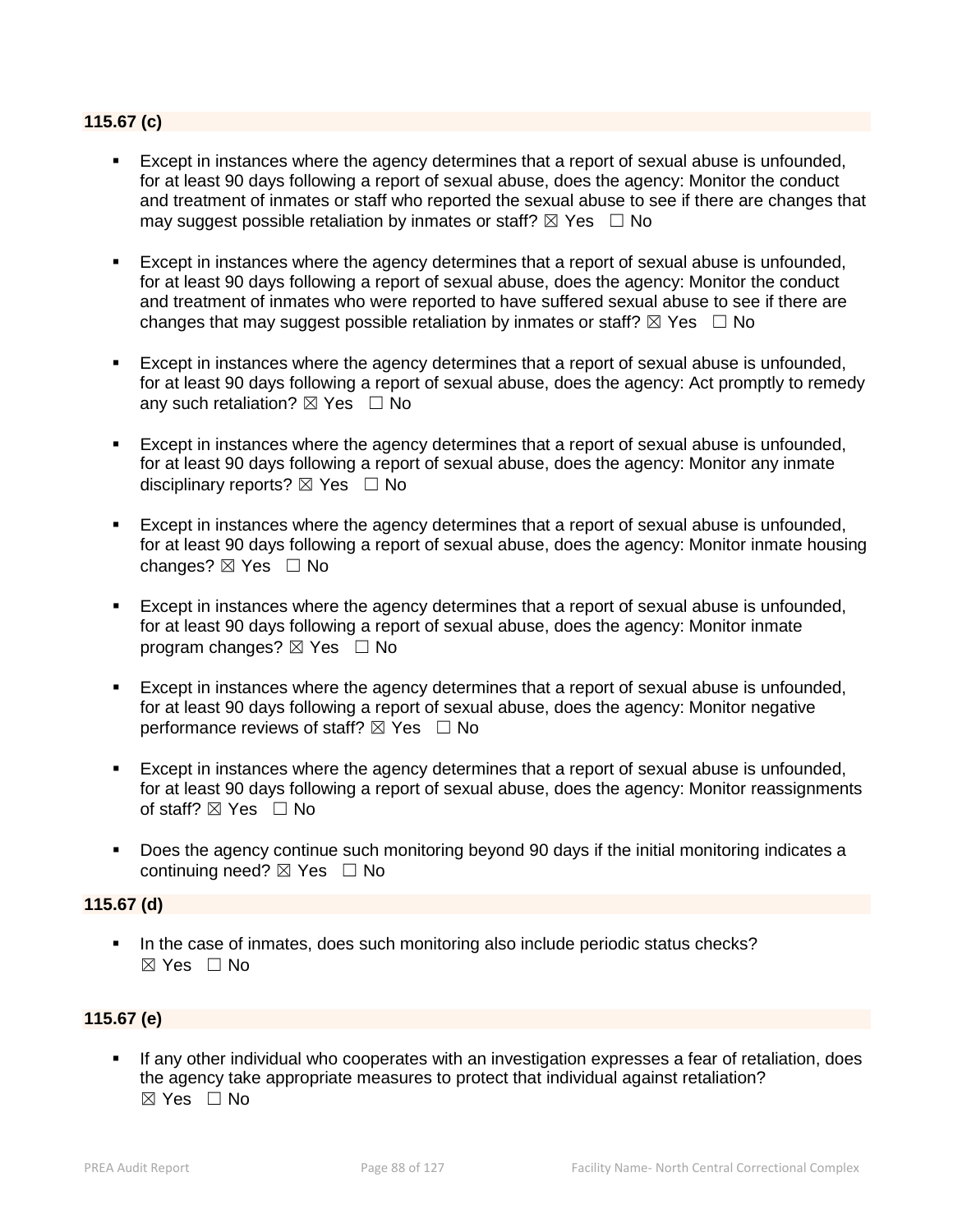#### **115.67 (f)**

**Auditor is not required to audit this provision.** 

## **Auditor Overall Compliance Determination**

- ☐ **Exceeds Standard** (*Substantially exceeds requirement of standards*)
- ☒ **Meets Standard** (*Substantial compliance; complies in all material ways with the standard for the relevant review period*)
	-
- ☐ **Does Not Meet Standard** (*Requires Corrective Action*)

## **Instructions for Overall Compliance Determination Narrative**

*The narrative below must include a comprehensive discussion of all the evidence relied upon in making the compliance or non-compliance determination, the auditor's analysis and reasoning, and the auditor's conclusions. This discussion must also include corrective action recommendations where the facility does not meet the standard. These recommendations must be included in the Final Report, accompanied by information on specific corrective actions taken by the facility.*

#### **Documents, Interviews and Observations:**

- Management and Training Corporation (MTC) Policy 903E.02 Ensuring Safe Prisons (A1,A2) -August 1, 2017
- MTC Policy Rules of Conduct
	- MTC Annual Report
		- o MTC Offender Data System
		- o Demographics of MTC Operated Facilities
		- o Summary of Facilities Reports
		- o Agency Progress Assessment
		- o MTC Offender Data System (ODS) Generated Automated Emails
- MTC Automatic Email: Protect inmates and/or staff from retaliation for least 90 days.
- Pre-Audit Questionnaire/Adult Prisons & Jails
- DRC Policy 79-ISA-02 (A1,A2,C1,C3)
- NCCC Policy 79-ISA-01-01 (A2,C1)
- Statement of Status No Reports of Retaliation(C5)
- PREA Retaliation Monitoring (C1)
- Interviews:
	- o Warden
	- o Facility PREA Compliance Manager
	- o Monitoring for Retaliation

**(A)** MTC prohibits retaliatory behavior by inmates or staff in regards to the reporting of sexual abuse, sexual harassment or cooperation with investigators as it relates PREA related incidents and allegations. Inmate rights documentation and staff policy establish expected conduct. The facility PREA Compliance Manager is responsible for monitoring retaliation along with supervisor's to monitor inmates as it relates to PREA allegations and incidents.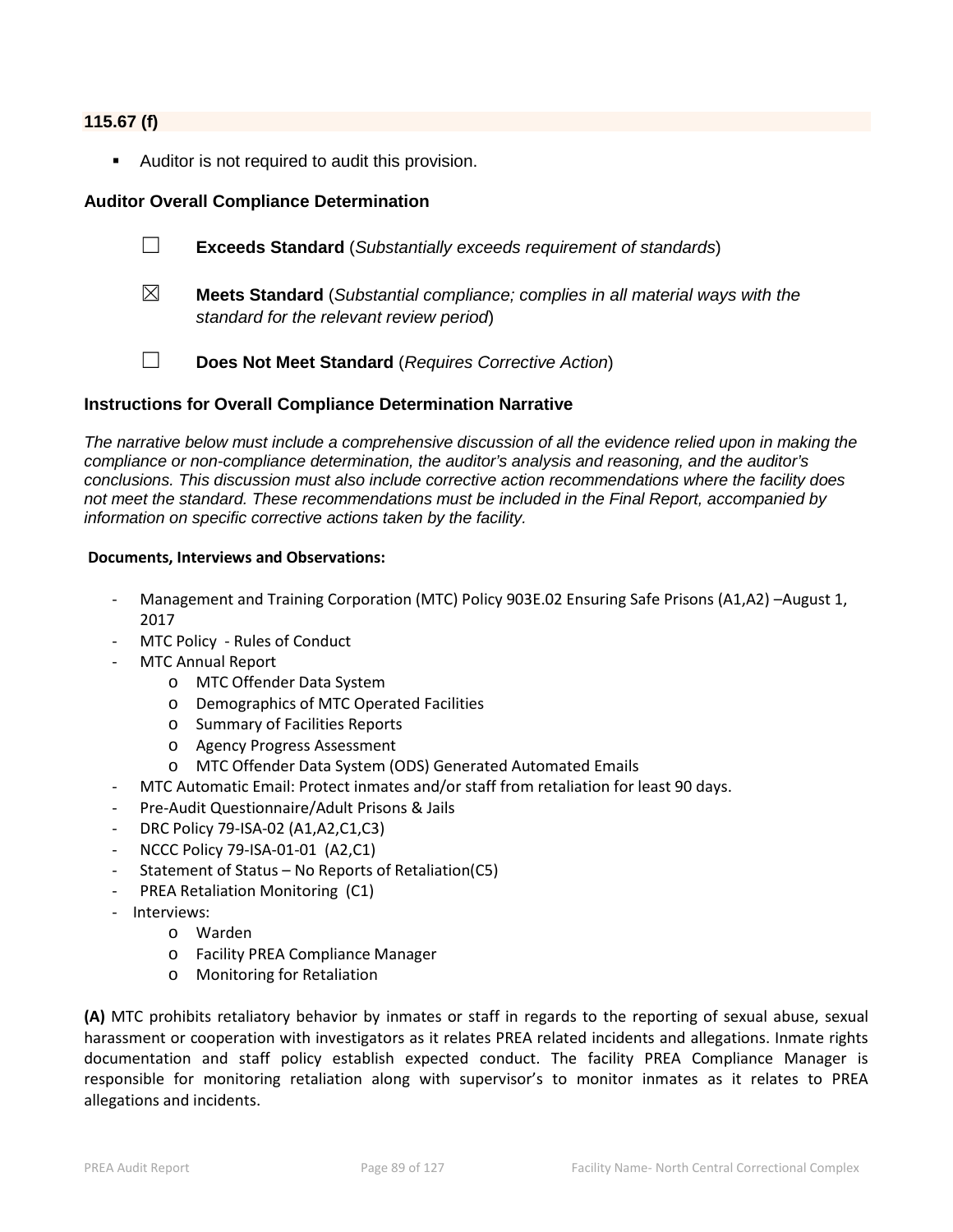**(C)**The facility has several protection and reporting measures, for inmates. They can utilize the "Grievance Program" to document retaliatory acts or other PREA related concerns and issues. The process is over-seen by the facility PREA Compliance Manager who works in concert with the facility administrators and investigators to ensure privacy and policy compliance. The facility has the option to change inmate housing or transfer inmate victims or abusers, removal of alleged staff or inmate abusers from contact with victims, and emotional support services for inmates or staff who fear retaliation for reporting sexual abuse or sexual harassment or for cooperating with investigations.

The facility reported that there is no retaliation for this audit reporting period. However, if the facility were to have issues with retaliation, the policy will guide them on this standard. For example, for at least 90 days following a report of sexual abuse, the facility monitors the conduct and treatment of inmates or staff who reported the sexual abuse and of inmates who were reported to have suffered sexual abuse to see if there are changes that may suggest possible retaliation by inmates or staff, and act promptly to remedy any retaliation. Items the facility should monitor include inmate disciplinary reports, housing, or program changes, or negative performance reviews or reassignments of staff. The facility continues monitoring beyond 90 days if the initial monitoring indicates a continuing need.

MTC Offender Data System (ODS) Generated Automated Email: Email A – from ODS notifying the facility PREA Manager that a new PREA Allegation has been assigned for investigation making sure assigned staff implement actions which ensure the involved offender (s) and/or staff protected from retaliation. Also, any use of involuntary segregated housing for the inmate who alleged suffering sexual abuse shall only be used after an assessment determines there is no available alternative means of separation from likely abusers. The reasons need to be documented within 24 hours of placement.

- a. Protect inmates and /or staff from retaliation for at least 90 days in accordance with standard 115.67 and MTC policy 903E.02.
- b. Document any use of involuntary segregated housing within 24 hours in accordance with standard 115.68, 115.43 and MTC policy 903E.02.

A review of the Pre-Audit Questionnaire Adult Prisons & Jails and confirmed by staff interviews:

The number of times an incident of retaliation occurred in the past 12 months was 0.

## **Interview Results**

- Interviewed staff indicated that when preventing retaliation against inmates and staff who report sexual abuse or sexual harassment or who cooperate with sexual abuse or sexual harassment investigations would change inmate housing or transfers an inmate, removal of alleged abusers, refer inmate to counseling for services. When preventing retaliation against staff, they would change the staff shift or change the staff work details.
- Interviewed staff indicated that they would monitor the inmate at least weekly. However, this process would end around 90 days.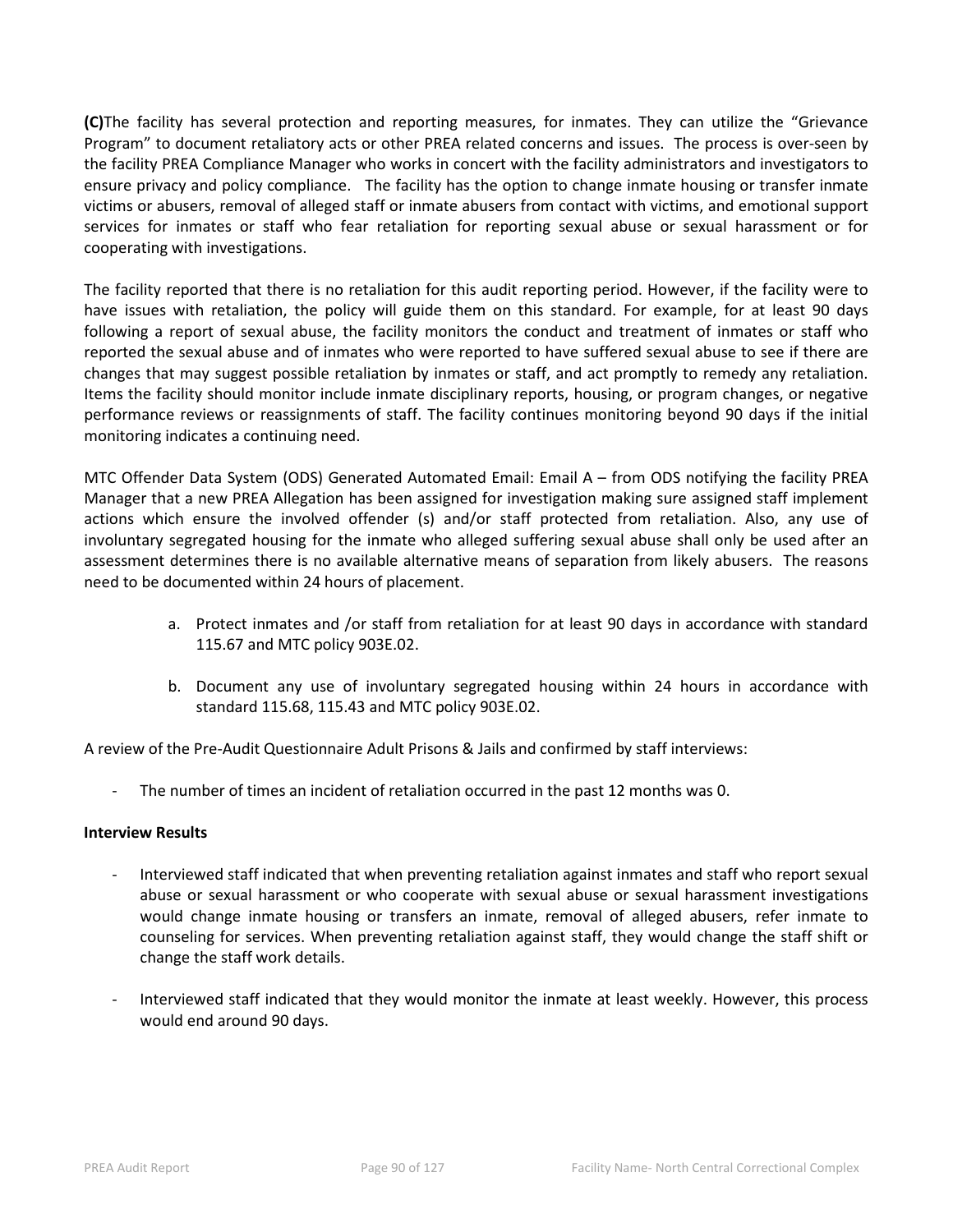# **Standard 115.68: Post-allegation protective custody**

## **All Yes/No Questions Must Be Answered by the Auditor to Complete the Report**

## **115.68 (a)**

Is any and all use of segregated housing to protect an inmate who is alleged to have suffered sexual abuse subject to the requirements of § 115.43?  $\boxtimes$  Yes  $\Box$  No

## **Auditor Overall Compliance Determination**

- ☐ **Exceeds Standard** (*Substantially exceeds requirement of standards*)
- ☒ **Meets Standard** (*Substantial compliance; complies in all material ways with the standard for the relevant review period*)
- ☐ **Does Not Meet Standard** (*Requires Corrective Action*)

## **Instructions for Overall Compliance Determination Narrative**

*The narrative below must include a comprehensive discussion of all the evidence relied upon in making the compliance or non-compliance determination, the auditor's analysis and reasoning, and the auditor's conclusions. This discussion must also include corrective action recommendations where the facility does not meet the standard. These recommendations must be included in the Final Report, accompanied by information on specific corrective actions taken by the facility.*

#### **Documents, Interviews and Observation:**

- Management and Training Corporation (MTC) Policy 903E.02 Ensuring Safe Prisons –August 1, 2017
- Pre-Audit Questionnaire/Adult Prisons & Jails
- MTC Annual Report
	- o MTC Offender Data System
	- o Demographics of MTC Operated Facilities
	- o Summary of Facilities Reports
	- o Agency Progress Assessment
	- o MTC Offender Data System (ODS) Generated Automated Emails
		- **MTC Automatic Email: Protect inmates and/or staff from retaliation for least 90 days.**
		- **MTC Automatic Email B**
		- **MTC Automatic Email C**
		- **MTC Automatic Email E**
- PREA Audit: Pre-Audit Questionnaire/Adult Prisons & Jails
- MTC Automatic Email: Every 30 days, the facility shall afford each inmate a review to determine whether there is a continuing need for separation from the general population.
- DRC Policy 79-ISA-02 (A1)
- Statement of Status NCCC Has Not Used Transitional Programing Unit Housing to Protect Inmate
- Interviews:
	- o Warden
	- o Facility PREA Compliance Manager
	- o Staff Supervise Inmates In Segregated Housing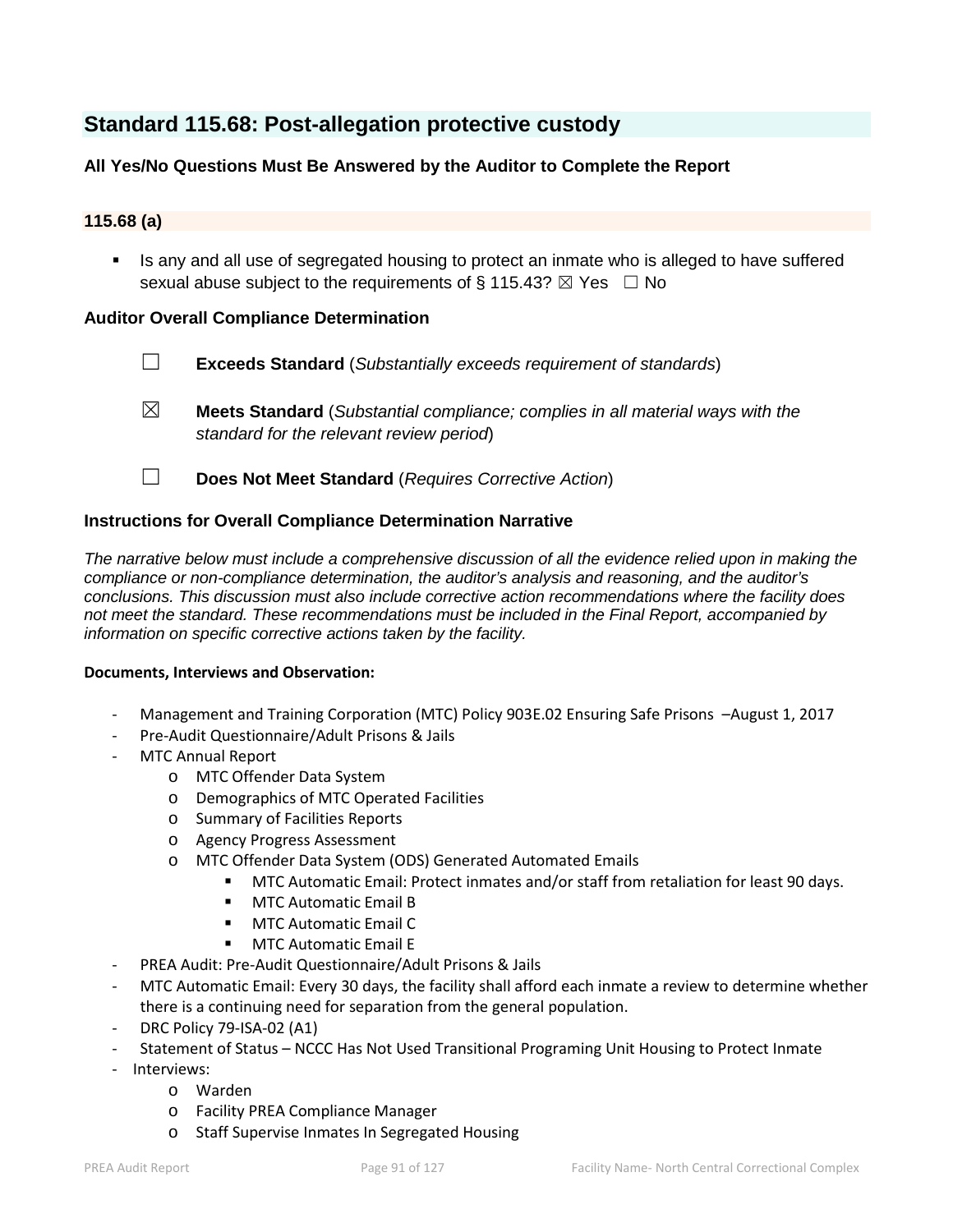**(A)** The facility's use of segregated housing to protect an inmate who is alleged to have suffered sexual abuse is based on the requirements of standard 115.43. Interviews and documentation review at NCCC indicated that inmates at high risk for sexual victimization are prohibited from being placed in involuntary segregated housing unless an assessment of all available alternatives has been made and a determination has been made that there are no available alternative means of separation from likely abusers. Interviews also revealed that if an assessment cannot be immediately completed, the facility will hold the inmate in involuntary segregated housing for less than 24 hours while completing the assessment.

A review of the Pre-Audit Questionnaire Adult Prisons & Jails and confirmed by staff interviews:

- The number of inmates who allege to have suffered sexual abuse who were held in involuntary segregated housing in the past 12 months for one to 24 hours awaiting completion of assessment was 0.
- The number of inmates who allege to have suffered sexual abuse who were assigned to involuntary segregated housing in the past 12 months for longer than 30 days while awaiting alternative placement was 0.
- From a review of inmates who allege to have suffered sexual abuse who were held in involuntary segregated housing in the past 12 months, the number of case files that include both a statement of the basis for facility's concern for the inmate's safety, and the reason or reasons why alternative means of separation could not be arranged was 0.

#### **Interview Results**

- Interviewed staff indicated that there were no inmates during the audit period that was placed in segregation for protection from sexual abuse or after having alleged sexual abuse, however, staff did understand that if an inmate placed in segregation for protection they would ensure that the inmate received programs, privileges, and education and work opportunities.
- Interview with the Warden indicated that policy prohibits placing inmates at high risk for sexual victimization or who have alleged sexual abuse in involuntary segregated housing instead of other housing areas unless an assessment has determined there are no available alternative means of separation from potential abusers. It was also indicated that inmates at high risk for sexual victimization or who have alleged sexual abuse placed in involuntary segregated housing only until an alternative means of separation from likely abusers could be arranged.
- Interview with the Warden indicated that the facility management team conducts sexual abuse incident review team meetings. The team includes upper-level management and allow for input from line supervisors, investigator, medical and counseling staff. The team considers all requirements listed in the standard.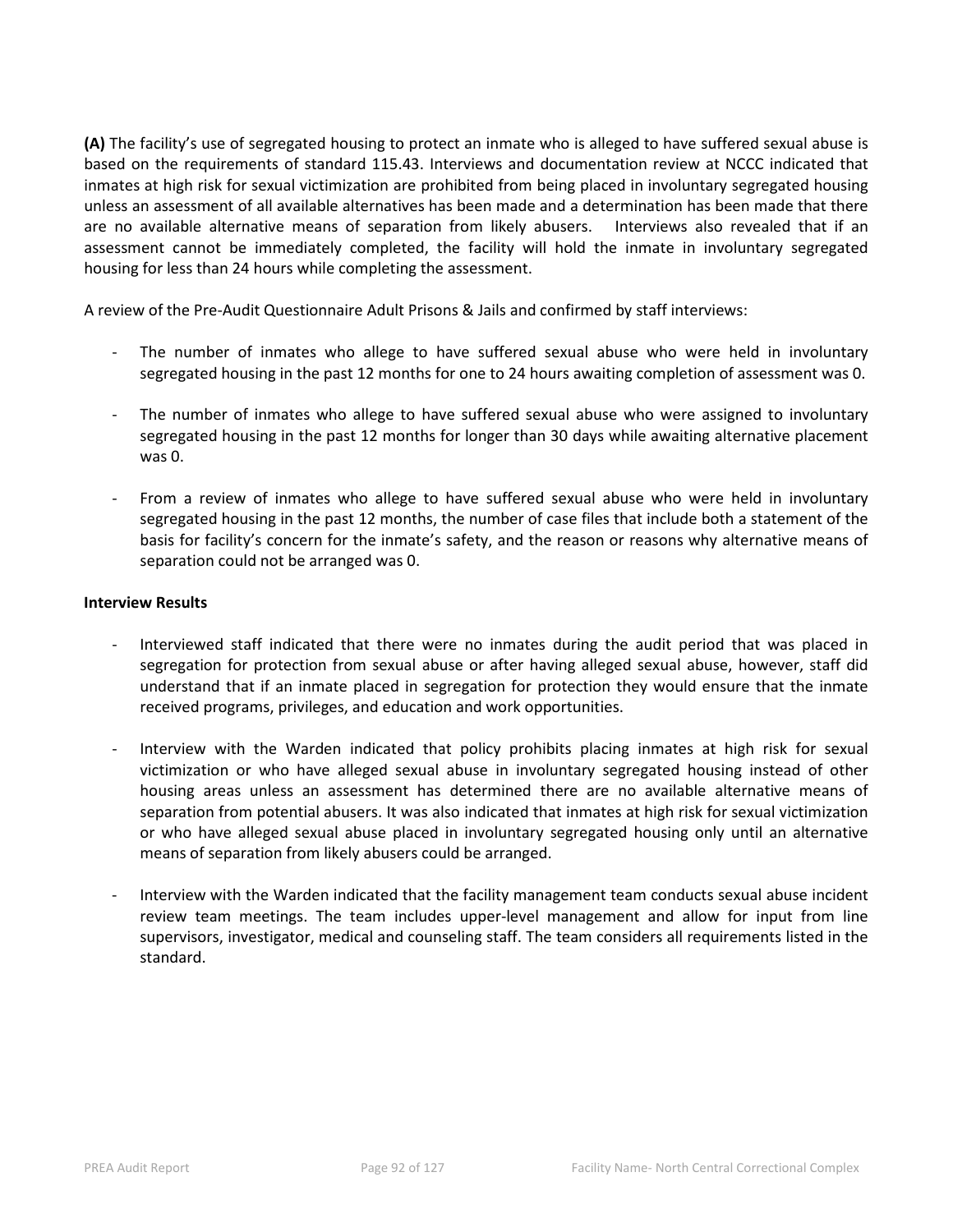# **INVESTIGATIONS**

# **Standard 115.71: Criminal and administrative agency investigations**

## **All Yes/No Questions Must Be Answered by the Auditor to Complete the Report**

## **115.71 (a)**

- When the agency conducts its own investigations into allegations of sexual abuse and sexual harassment, does it do so promptly, thoroughly, and objectively? [N/A if the agency/facility is not responsible for conducting any form of criminal OR administrative sexual abuse investigations. See 115.21(a).] ⊠ Yes □ No □ NA
- Does the agency conduct such investigations for all allegations, including third party and anonymous reports? [N/A if the agency/facility is not responsible for conducting any form of criminal OR administrative sexual abuse investigations. See 115.21(a).]  $\boxtimes$  Yes  $\Box$  No  $\Box$  NA

## **115.71 (b)**

 Where sexual abuse is alleged, does the agency use investigators who have received specialized training in sexual abuse investigations as required by 115.34?  $\boxtimes$  Yes  $\Box$  No

## **115.71 (c)**

- Do investigators gather and preserve direct and circumstantial evidence, including any available physical and DNA evidence and any available electronic monitoring data?  $\boxtimes$  Yes  $\Box$  No
- Do investigators interview alleged victims, suspected perpetrators, and witnesses? ☒ Yes ☐ No
- Do investigators review prior reports and complaints of sexual abuse involving the suspected perpetrator? ⊠ Yes □ No

## **115.71 (d)**

 When the quality of evidence appears to support criminal prosecution, does the agency conduct compelled interviews only after consulting with prosecutors as to whether compelled interviews may be an obstacle for subsequent criminal prosecution?  $\boxtimes$  Yes  $\Box$  No

## **115.71 (e)**

- Do agency investigators assess the credibility of an alleged victim, suspect, or witness on an individual basis and not on the basis of that individual's status as inmate or staff?  $\boxtimes$  Yes  $\Box$  No
- Does the agency investigate allegations of sexual abuse without requiring an inmate who alleges sexual abuse to submit to a polygraph examination or other truth-telling device as a condition for proceeding?  $\boxtimes$  Yes  $\Box$  No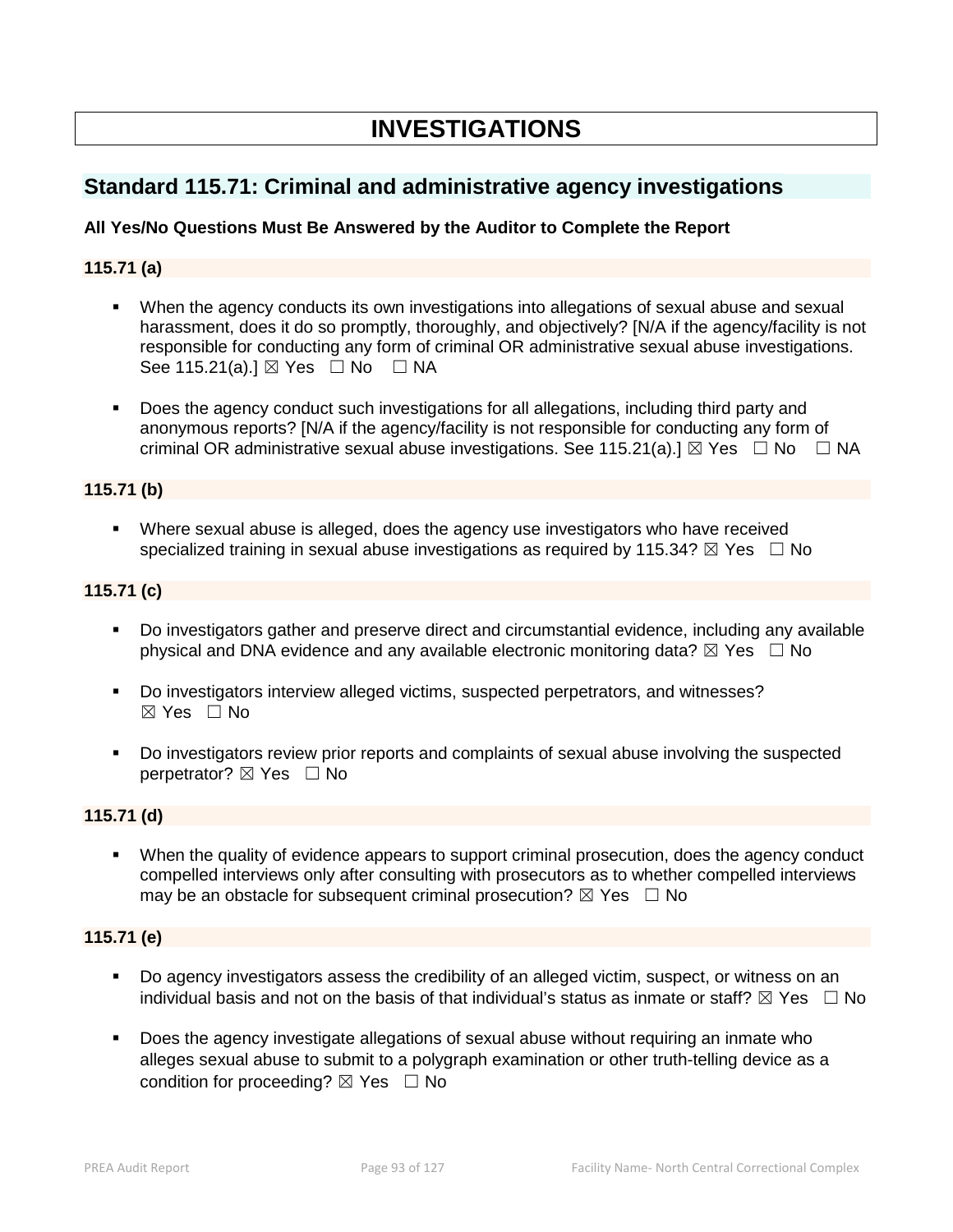## **115.71 (f)**

- Do administrative investigations include an effort to determine whether staff actions or failures to act contributed to the abuse?  $\boxtimes$  Yes  $\Box$  No
- Are administrative investigations documented in written reports that include a description of the physical evidence and testimonial evidence, the reasoning behind credibility assessments, and investigative facts and findings?  $\boxtimes$  Yes  $\Box$  No

## **115.71 (g)**

 Are criminal investigations documented in a written report that contains a thorough description of the physical, testimonial, and documentary evidence and attaches copies of all documentary evidence where feasible?  $\boxtimes$  Yes  $\Box$  No

## **115.71 (h)**

 Are all substantiated allegations of conduct that appears to be criminal referred for prosecution? ☒ Yes ☐ No

## **115.71 (i)**

 Does the agency retain all written reports referenced in 115.71(f) and (g) for as long as the alleged abuser is incarcerated or employed by the agency, plus five years?  $\boxtimes$  Yes  $\Box$  No

## **115.71 (j)**

 Does the agency ensure that the departure of an alleged abuser or victim from the employment or control of the agency does not provide a basis for terminating an investigation? ☒ Yes ☐ No

## **115.71 (k)**

Auditor is not required to audit this provision.

## **115.71 (l)**

 When an outside entity investigates sexual abuse, does the facility cooperate with outside investigators and endeavor to remain informed about the progress of the investigation? (N/A if an outside agency does not conduct administrative or criminal sexual abuse investigations. See 115.21(a).) ⊠ Yes □ No □ NA

## **Auditor Overall Compliance Determination**



- ☐ **Exceeds Standard** (*Substantially exceeds requirement of standards*)
- ☒ **Meets Standard** (*Substantial compliance; complies in all material ways with the standard for the relevant review period*)
- ☐ **Does Not Meet Standard** (*Requires Corrective Action*)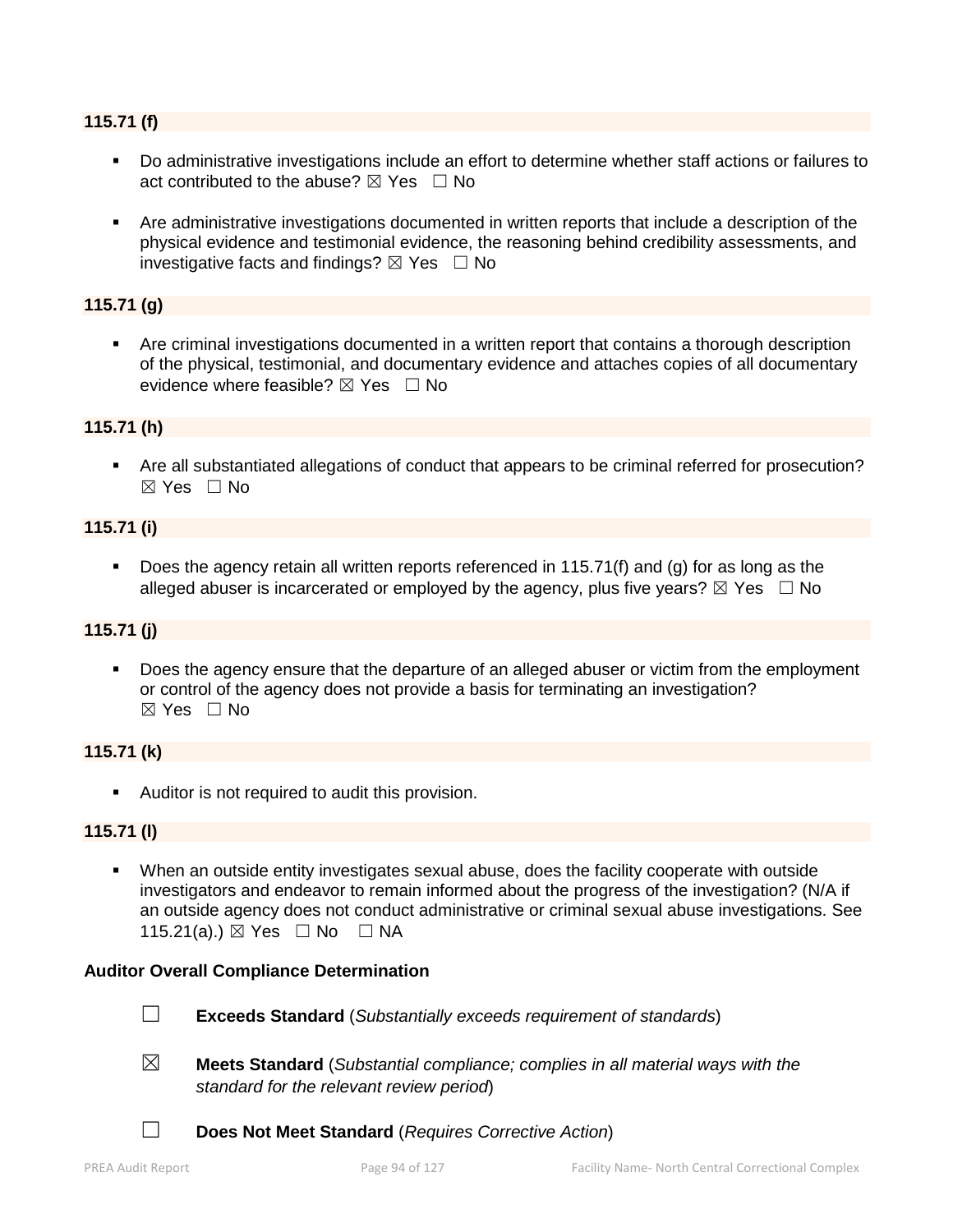## **Instructions for Overall Compliance Determination Narrative**

*The narrative below must include a comprehensive discussion of all the evidence relied upon in making the compliance or non-compliance determination, the auditor's analysis and reasoning, and the auditor's conclusions. This discussion must also include corrective action recommendations where the facility does not meet the standard. These recommendations must be included in the Final Report, accompanied by information on specific corrective actions taken by the facility.*

#### **Documents, Interviews and Observations:**

- Management and Training Corporation (MTC) Policy 903E.02 Ensuring Safe Prisons (H1, I1, K1) -August 1, 2017
- MTC Annual Report
	- o MTC Offender Data System
	- o Demographics of MTC Operated Facilities
	- o Summary of Facilities Reports
	- o Agency Progress Assessment
	- o MTC Offender Data System (ODS) Generated Automated Emails
		- MTC Automatic Email: Protect inmates and/or staff from retaliation for least 90 days.
		- **MTC Automatic Email B**
		- **MTC Automatic Email C**
		- **MTC Automatic Email E**
- Pre-Audit Questionnaire/Adult Prisons & Jails
- DRC Policy 79-ISA 02 (A1)
- Records Retention Schedule (I1)
- MOU ODRC & OSHP (k1)
- Investigators Training Certificates (B)
- Statement of Status NCCC Had No Substantiated Allegations of Criminal Referred for Prosecution (May 30, 2018) / (H1)
- Interviews:
	- o Warden
	- o Facility PREA Compliance Manager
	- o Investigator

**(A)** Interviews with the Facility PREA Investigator indicated that when they conduct investigations into allegations of sexual abuse and sexual harassment, they do so promptly, thoroughly, and objectively for all allegations, including third-party and anonymous reports.

**(B)** The North Central CC uses investigators who have received special training in sexual abuse investigations. The Facility PREA Investigator and Agency Investigators have completed the NIC online training.

**(C, D, H)** Investigators gather and preserve direct and circumstantial evidence, including any available physical and DNA evidence and any available electronic monitoring data; interview alleged victims, suspected perpetrators, and witnesses; review prior complaints and reports of sexual abuse involving the suspected perpetrator. When a case has been substantiated allegations of conduct that appear to be criminal it is referred for prosecution and the facility consults with the prosecutor. Because an outside agency is investigating the facility cooperates and remains informed about the progress of the investigation.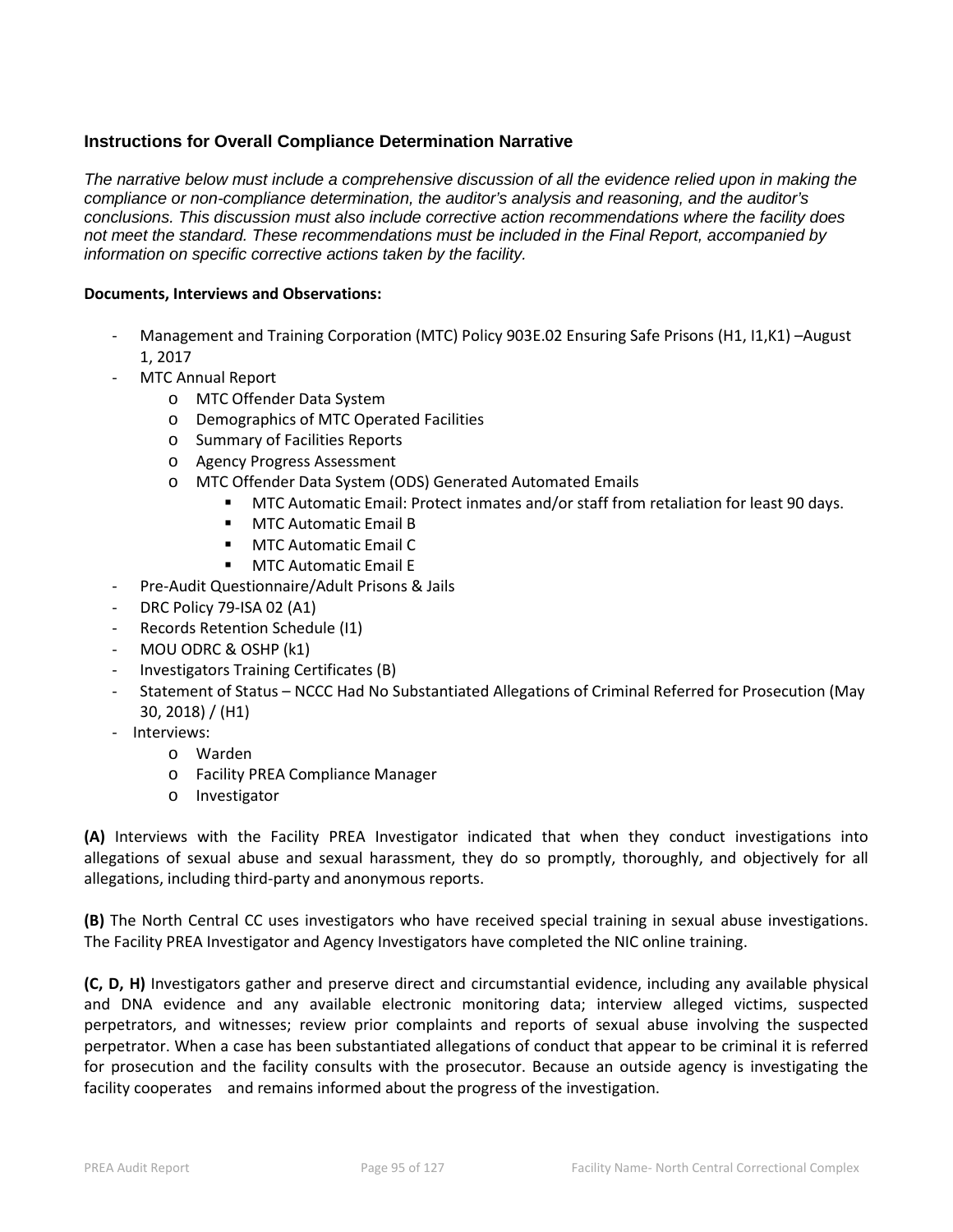**(F, G, I)** Interview staff and completed investigation reports revealed that all PREA investigations are Administrative or Criminal is documented in written format. Administrative investigations include an effort to determine whether staff actions or failures to act contributed to the abuse and documented description of the physical and testimonial evidence, and investigative facts and findings. According to policy, the agency keep these cases as long as the alleged abuser is incarcerated or employed by the agency, plus five years.

A review of the Pre-Audit Questionnaire Adult Prisons & Jails and confirmed by staff interviews:

- The number of substantiated allegations of conduct that appear to be criminal that were referred for prosecution since the last PREA audit was 0.

## **Interview Results:**

- Interviewed staff indicated that the outside agency that investigates criminal sexual abuse keeps the facility informed of the progress of the investigation thru emails and the release of the final investigation report.
- Interviewed investigator describe that direct and circumstantial evidence gather in an investigation of an incident of sexual abuse consisted of collecting physical and DNA evidence, electronic monitoring data, interviews, and prior complaints and reports of sexual abuse.
- Interviewed investigator indicated when discovers evidence that a prosecutable crime may have taken place; it is turned in to for review than the prosecutor is consulted. According to the investigator cases for prosecution is refer when there are substantiated allegations of conduct that appear to be criminal.
- Interviewed investigator indicated when a staff alleged to have committed sexual abuse terminates employment prior to a completed investigation into the conduct; the investigator continues the investigation until completion.
- Interviewed investigator indicated all investigations are documented. The documentation includes descriptions of physical, testimonial, and documentary evidence, as well as attached copies of documentary evidence.

# **Standard 115.72: Evidentiary standard for administrative investigations**

## **All Yes/No Questions Must Be Answered by the Auditor to Complete the Report**

## **115.72 (a)**

 Is it true that the agency does not impose a standard higher than a preponderance of the evidence in determining whether allegations of sexual abuse or sexual harassment are substantiated? ⊠ Yes □ No

## **Auditor Overall Compliance Determination**



- ☐ **Exceeds Standard** (*Substantially exceeds requirement of standards*)
- ☒ **Meets Standard** (*Substantial compliance; complies in all material ways with the standard for the relevant review period*)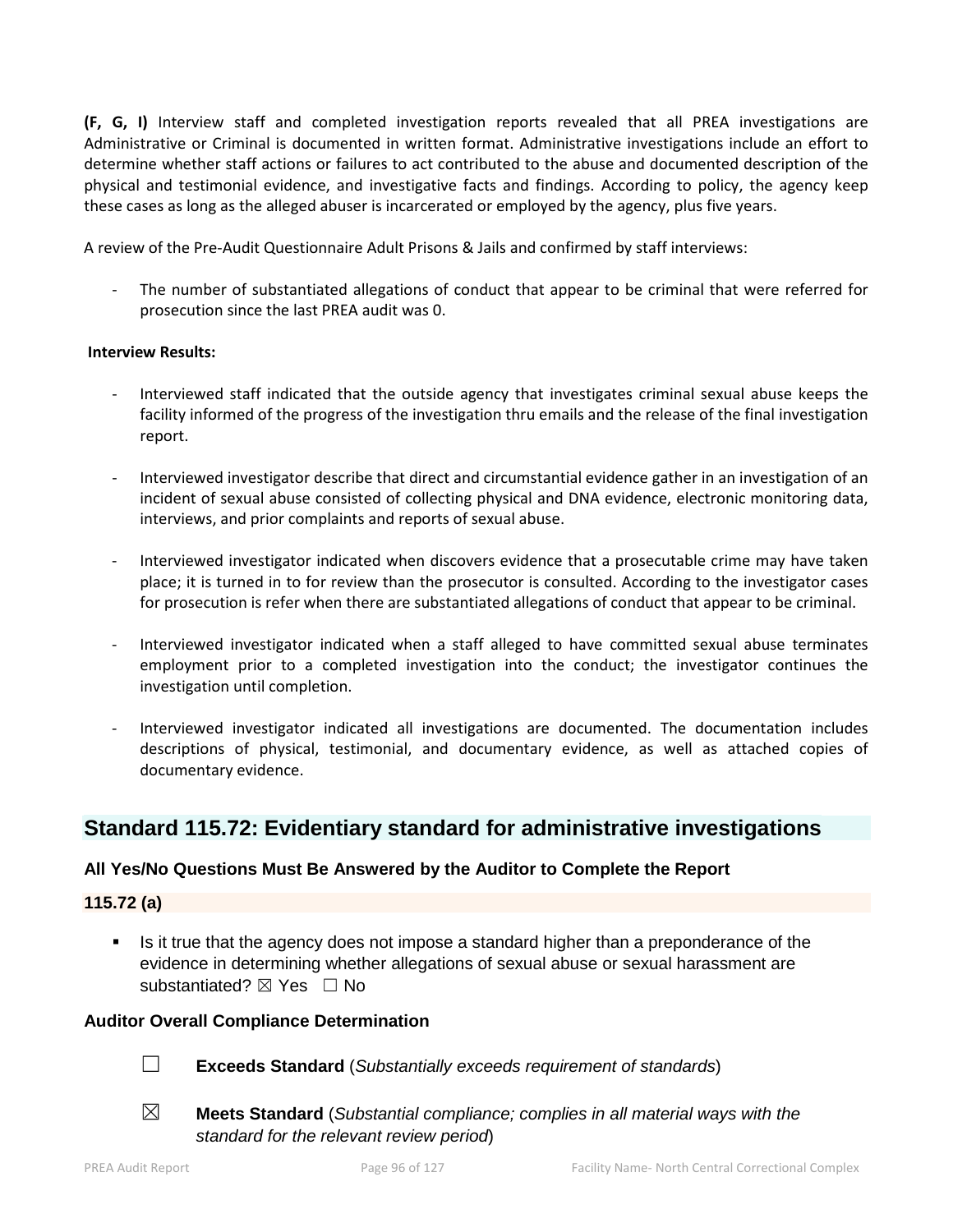☐ **Does Not Meet Standard** (*Requires Corrective Action*)

## **Instructions for Overall Compliance Determination Narrative**

*The narrative below must include a comprehensive discussion of all the evidence relied upon in making the compliance or non-compliance determination, the auditor's analysis and reasoning, and the auditor's conclusions. This discussion must also include corrective action recommendations where the facility does not meet the standard. These recommendations must be included in the Final Report, accompanied by information on specific corrective actions taken by the facility.*

## **Documents, Interviews and Observations:**

- Management and Training Corporation (MTC) Policy 903E.02 Ensuring Safe Prisons (A1) –August 1, 2017
- Pre-Audit Questionnaire/Adult Prisons & Jails
- DRC Policy 79-ISA-02 (A1)
- Rules Infraction Board Disposition (A1)
- Interviews:
	- o Warden
	- o Facility PREA Compliance Manager
	- o Investigator

**(A)** The investigators impose no standard higher than a preponderance of the evidence in determining whether allegations of sexual abuse or sexual harassment are substantiated.

#### **Interview Results:**

- Interviews with the Facility Investigators confirmed the standard to determine whether an allegation is substantiated is the preponderance of the evidence.

# **Standard 115.73: Reporting to inmates**

## **All Yes/No Questions Must Be Answered by the Auditor to Complete the Report**

## **115.73 (a)**

 Following an investigation into an inmate's allegation that he or she suffered sexual abuse in an agency facility, does the agency inform the inmate as to whether the allegation has been determined to be substantiated, unsubstantiated, or unfounded?  $\boxtimes$  Yes  $\Box$  No

## **115.73 (b)**

 If the agency did not conduct the investigation into an inmate's allegation of sexual abuse in an agency facility, does the agency request the relevant information from the investigative agency in order to inform the inmate? (N/A if the agency/facility is responsible for conducting administrative and criminal investigations.)  $\boxtimes$  Yes  $\Box$  No  $\Box$  NA

## **115.73 (c)**

 Following an inmate's allegation that a staff member has committed sexual abuse against the inmate, unless the agency has determined that the allegation is unfounded, or unless the inmate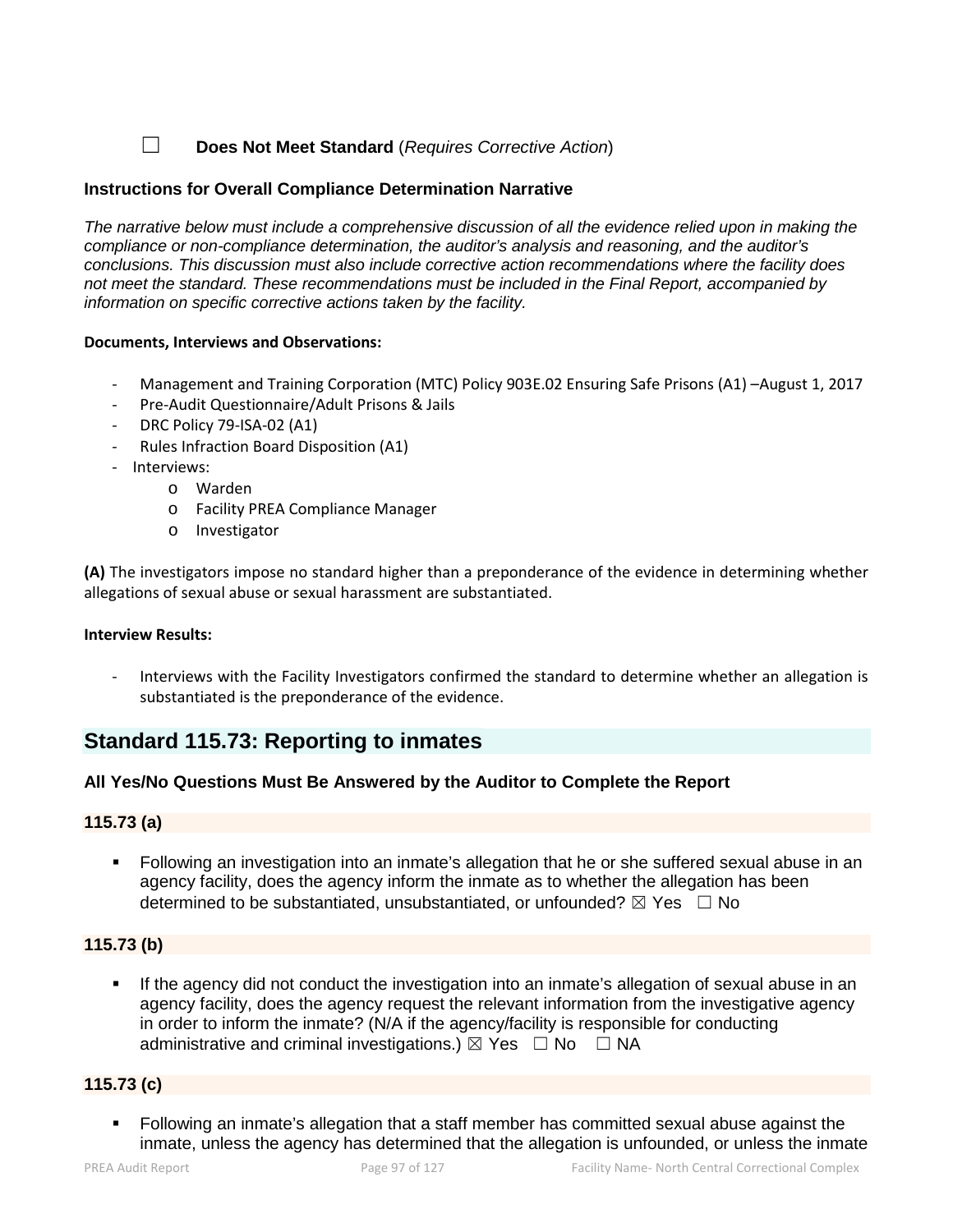has been released from custody, does the agency subsequently inform the inmate whenever: The staff member is no longer posted within the inmate's unit?  $\boxtimes$  Yes  $\Box$  No

- Following an inmate's allegation that a staff member has committed sexual abuse against the inmate, unless the agency has determined that the allegation is unfounded, or unless the inmate has been released from custody, does the agency subsequently inform the inmate whenever: The staff member is no longer employed at the facility?  $\boxtimes$  Yes  $\Box$  No
- Following an inmate's allegation that a staff member has committed sexual abuse against the inmate, unless the agency has determined that the allegation is unfounded, or unless the inmate has been released from custody, does the agency subsequently inform the inmate whenever: The agency learns that the staff member has been indicted on a charge related to sexual abuse in the facility?  $\boxtimes$  Yes  $\Box$  No
- Following an inmate's allegation that a staff member has committed sexual abuse against the inmate, unless the agency has determined that the allegation is unfounded, or unless the inmate has been released from custody, does the agency subsequently inform the inmate whenever: The agency learns that the staff member has been convicted on a charge related to sexual abuse within the facility?  $\boxtimes$  Yes  $\Box$  No

## **115.73 (d)**

- Following an inmate's allegation that he or she has been sexually abused by another inmate, does the agency subsequently inform the alleged victim whenever: The agency learns that the alleged abuser has been indicted on a charge related to sexual abuse within the facility? ☒ Yes ☐ No
- Following an inmate's allegation that he or she has been sexually abused by another inmate, does the agency subsequently inform the alleged victim whenever: The agency learns that the alleged abuser has been convicted on a charge related to sexual abuse within the facility? ☒ Yes ☐ No

## **115.73 (e)**

Does the agency document all such notifications or attempted notifications?  $\boxtimes$  Yes  $\Box$  No

## **115.73 (f)**

Auditor is not required to audit this provision.

## **Auditor Overall Compliance Determination**



☐ **Exceeds Standard** (*Substantially exceeds requirement of standards*)

- ☒ **Meets Standard** (*Substantial compliance; complies in all material ways with the standard for the relevant review period*)
- ☐ **Does Not Meet Standard** (*Requires Corrective Action*)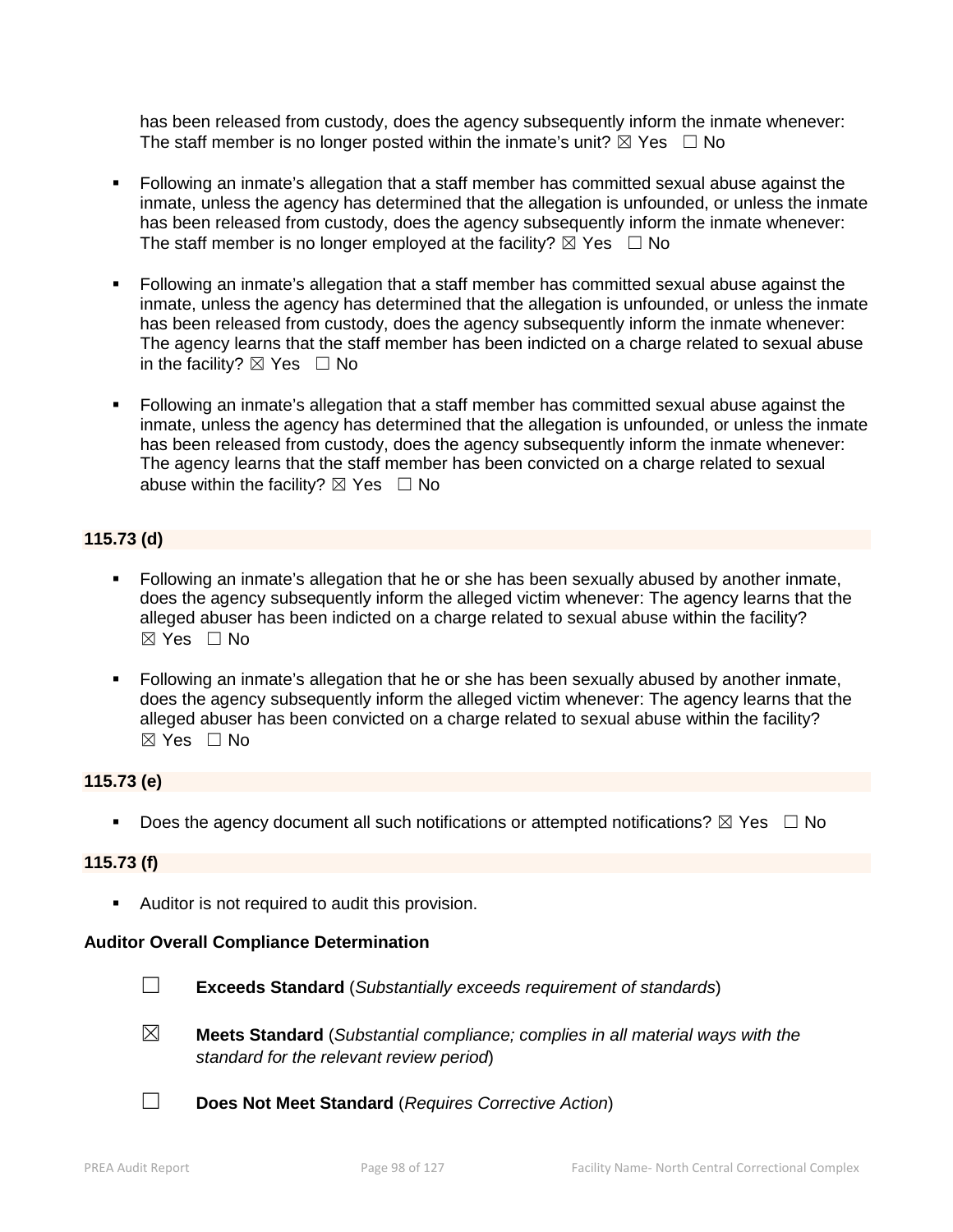## **Instructions for Overall Compliance Determination Narrative**

*The narrative below must include a comprehensive discussion of all the evidence relied upon in making the compliance or non-compliance determination, the auditor's analysis and reasoning, and the auditor's conclusions. This discussion must also include corrective action recommendations where the facility does not meet the standard. These recommendations must be included in the Final Report, accompanied by information on specific corrective actions taken by the facility.*

#### **Documents, Interviews and Observations:**

- Management and Training Corporation (MTC) Policy 903E.02 Ensuring Safe Prisons (A1,B1,D1,E1) August 1, 2017
- Pre-Audit Questionnaire/Adult Prisons & Jails
- MTC Annual Report
	- o MTC Offender Data System
	- o MTC Offender Data System (ODS) Generated Automated Emails
		- MTC Automatic Email: Inform the inmate and document the notification, as to whether the allegation has been determined to be substantiated, unsubstantiated, or unfounded (A,E)
- DRC Policy 79-ISA-02 (A1, E1)
- Notification of Investigation Outcome Letter to Inmate (A1)
- Statement of Status NCCC Had No Investigations Completed by Outside Agencies (B1)
- Statement of Status NCCC Has have staff removed for POST or Terminated Due to Allegation or Investigation of Sexual Abuse (C1,C2,C3,C4)
- Statement of Status- NCCC has no Cases of Sexual Abuse Referred for Prosecution (D1)
- Interviews:
	- o Warden
	- o Facility PREA Compliance Manager
	- o Inmates Reported Sexual Abuse

**(A)** Policy 903.3.E.02 – Ensuring Safe Prisons, requires that following an investigation into an inmate's allegation that he suffered sexual abuse in a Facility inform the inmate as to whether the allegation has been determined to be substantiated, unsubstantiated or unfounded. In those cases in which the PREA Unit did not conduct the investigation, the relevant information will be requested from the investigative agency to inform the inmate. The facility obligation to an inmate terminates if the inmate is released from Department custody.

**(C )** Following an inmate's allegation that a staff member has committed sexual abuse against the inmate, the facility will subsequently notify the inmate (unless the allegation has been determined to be unfounded or unsubstantiated) when 1) the staff member is no longer in the inmate's housing unit; 2) the staff member is no longer employed at the facility; 3) the facility learns that the staff member has been arrested on a charge related to sexual abuse within the facility; or 4) the facility learns that the staff member has been convicted on a charge related to sexual abuse within the facility. All notifications are documented. The facility's obligation to report under this standard terminates if the alleged victim is released from the Department's custody.

When North Central CC notifies inmates, it uses the Notification of Outcome of Investigation letter as it documentation located on the Investigation paper work.

MTC Offender Data System (ODS) Generated Automated Emails: Email B – from ODS notifying the facility PREA Manager that a determination has been made on a PREA investigation and the specific action which is required: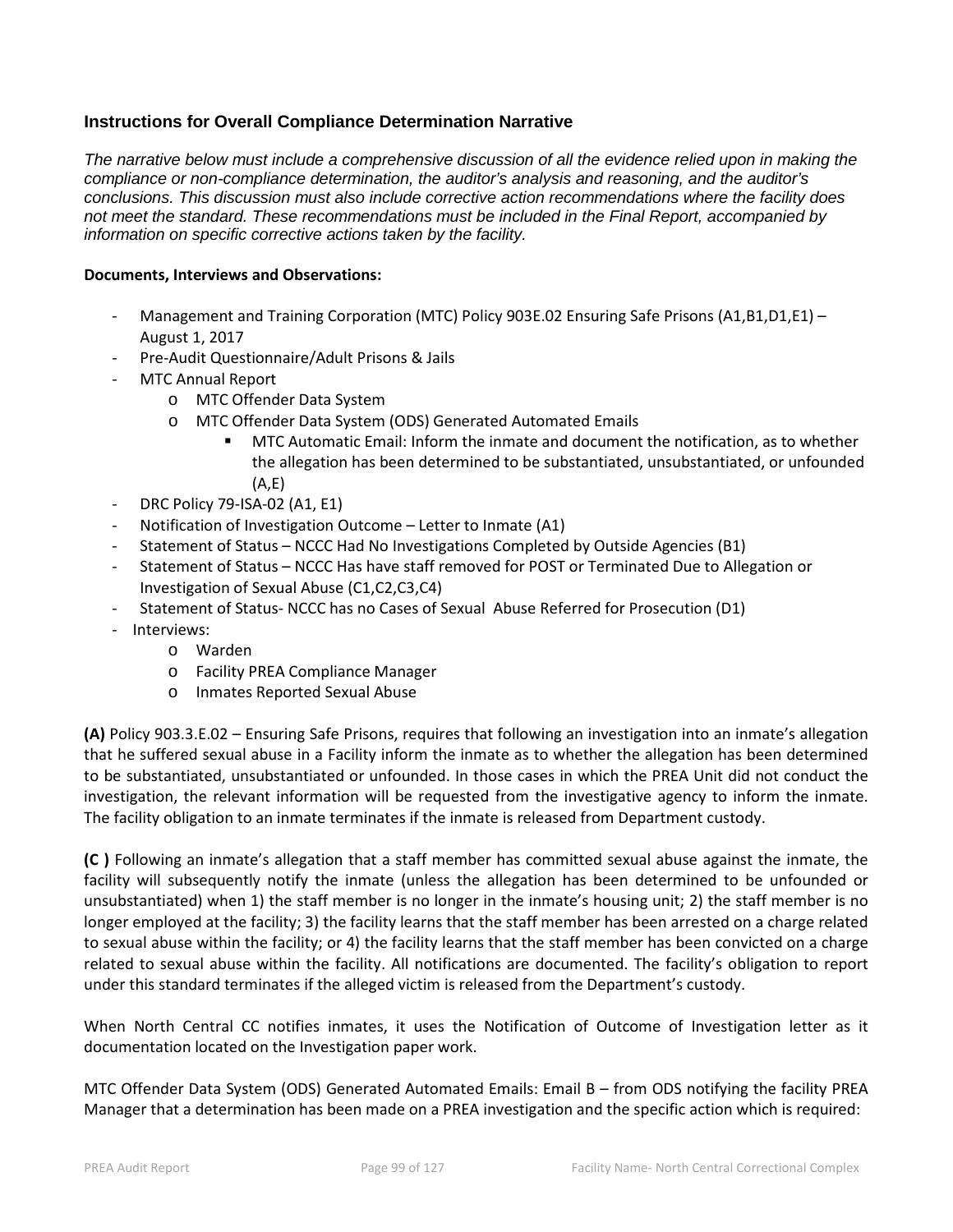- a. Reassess the inmate's risk of victimization or abusiveness based upon information from the investigation. 114.41.
- b. For substantiated or unsubstantiated sexual abuse allegations, initiate a Sexual Abuse incident Review within 30 days of determination. 115.86
- c. Inform the inmate and document the notification, as to whether the allegation has been determined to be substantiated, unsubstantiated, or unfounded. 115.73

Email C – from ODS notifying the facility HR Manager that a determination has been made on a PREA investigation and the specific action which is required.

- d. Follow standards and policy related to disciplinary sanctions for staff as detailed below (115.76).
- e. Follow standards and policy related to hiring and promotion decisions as detailed below (115.17).
- f. Inform the inmate and document the notification, consistent with standards 115.73, unless the allegation, following an investigation, was unfounded. (This can be performed by the PREA Manager depending on facility direction).

Email E – from ODS notifying the PREA Manager to contact the investigative agency to obtain the results of the PREA case identified below. (115.73).

g. Contact investigative agency and document status.

A review of the Pre-Audit Questionnaire Adult Prisons & Jails and confirmed by staff interviews:

- The number of criminal and administrative investigations of alleged inmate sexual abuse that were completed by the agency/facility in the past 12 months was 11
- Of the alleged sexual abuse investigations that were completed in the past 12 months, the number of inmates who were notified, verbally or in writing, of the results of the investigation was 9.
- The number of investigations of alleged inmate sexual abuse in the facility that were completed by an outside agency in the past 12 months was 0.
- Of the outside agency investigations of alleged sexual abuse that were completed in the past 12 months, the number of inmates alleging sexual abuse in the facility who were notified verbally or in writing of the results of the investigation was 0.

#### **Interview Results**

Interview with Warden indicated that the facility notifies inmates who make an allegation of sexual abuse when the allegation has been determined to be substantiated, unsubstantiated, or unfounded following an investigation.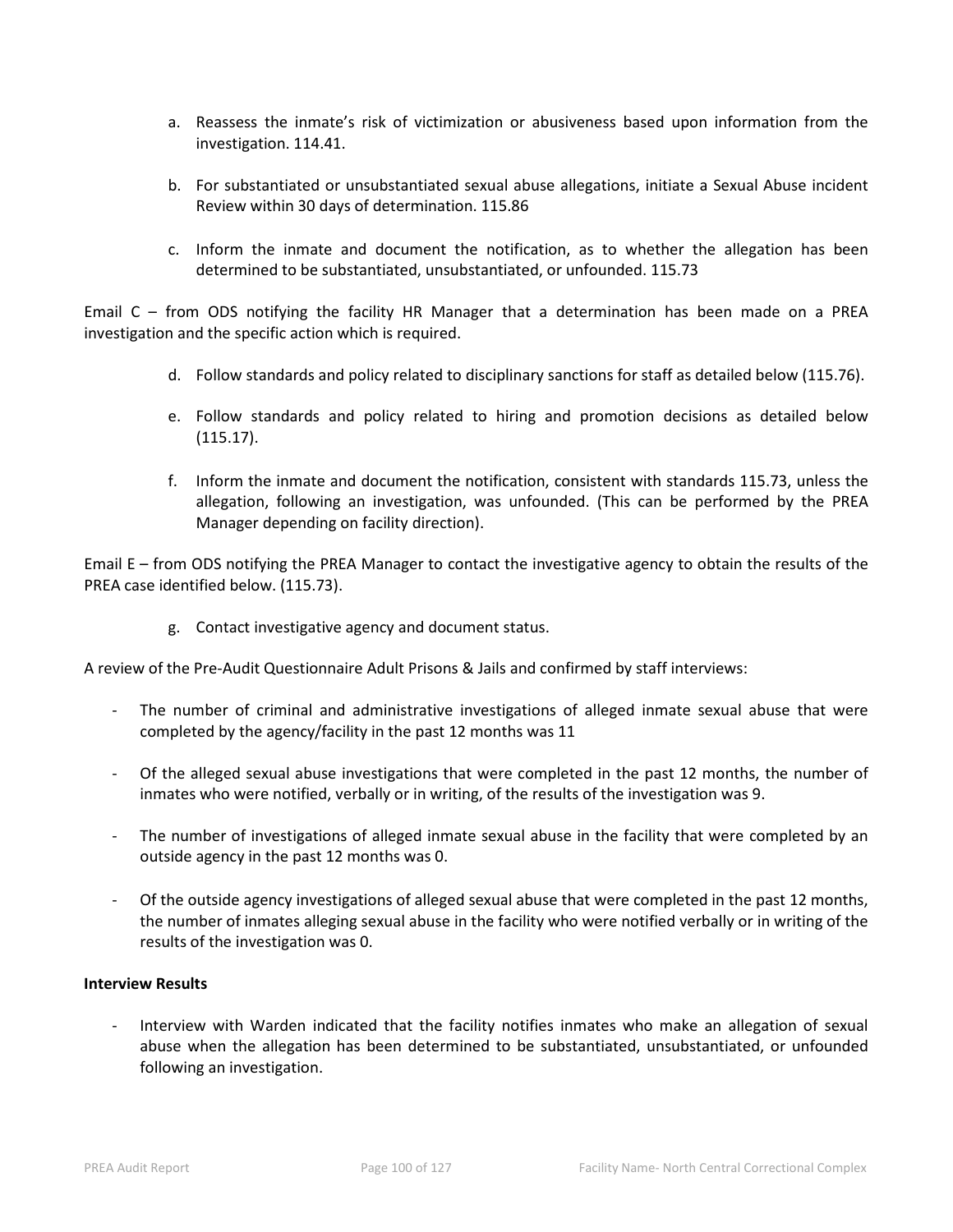- Interviewed Investigator indicated that an inmate who makes an allegation of sexual abuse must be informed as to the whether the allegation has been determined to be substantiated, unsubstantiated, or unfounded following an investigation. The information is shared with the facility to inform the inmate.
- Two (2) inmates reported sexual harassment to the PREA Hotline. One (1) report was made several days before the audit and facility staff was looking into the report. An allegation of harassment was reported in 2016, and the inmate could not recall the investigation or anyone having followed up conversation with him regarding the allegation; however, the staff was placed on a different work detail.
- Interview staff and documentation indicated that NCCC has had staff member removed from their post or/and terminated due to an allegation or investigation of sexual abuse within the past year. No staff members have been indicated or convicted of a charge related to sexual abuse within the facility within the past year.

# **DISCIPLINE**

# **Standard 115.76: Disciplinary sanctions for staff**

## **All Yes/No Questions Must Be Answered by the Auditor to Complete the Report**

## **115.76 (a)**

 Are staff subject to disciplinary sanctions up to and including termination for violating agency sexual abuse or sexual harassment policies?  $\boxtimes$  Yes  $\Box$  No

## **115.76 (b)**

 Is termination the presumptive disciplinary sanction for staff who have engaged in sexual abuse? ⊠ Yes □ No

## **115.76 (c)**

 Are disciplinary sanctions for violations of agency policies relating to sexual abuse or sexual harassment (other than actually engaging in sexual abuse) commensurate with the nature and circumstances of the acts committed, the staff member's disciplinary history, and the sanctions imposed for comparable offenses by other staff with similar histories?  $\boxtimes$  Yes  $\Box$  No

## **115.76 (d)**

- Are all terminations for violations of agency sexual abuse or sexual harassment policies, or resignations by staff who would have been terminated if not for their resignation, reported to: Law enforcement agencies (unless the activity was clearly not criminal)?  $\boxtimes$  Yes  $\Box$  No
- Are all terminations for violations of agency sexual abuse or sexual harassment policies, or resignations by staff who would have been terminated if not for their resignation, reported to: Relevant licensing bodies?  $\boxtimes$  Yes  $\Box$  No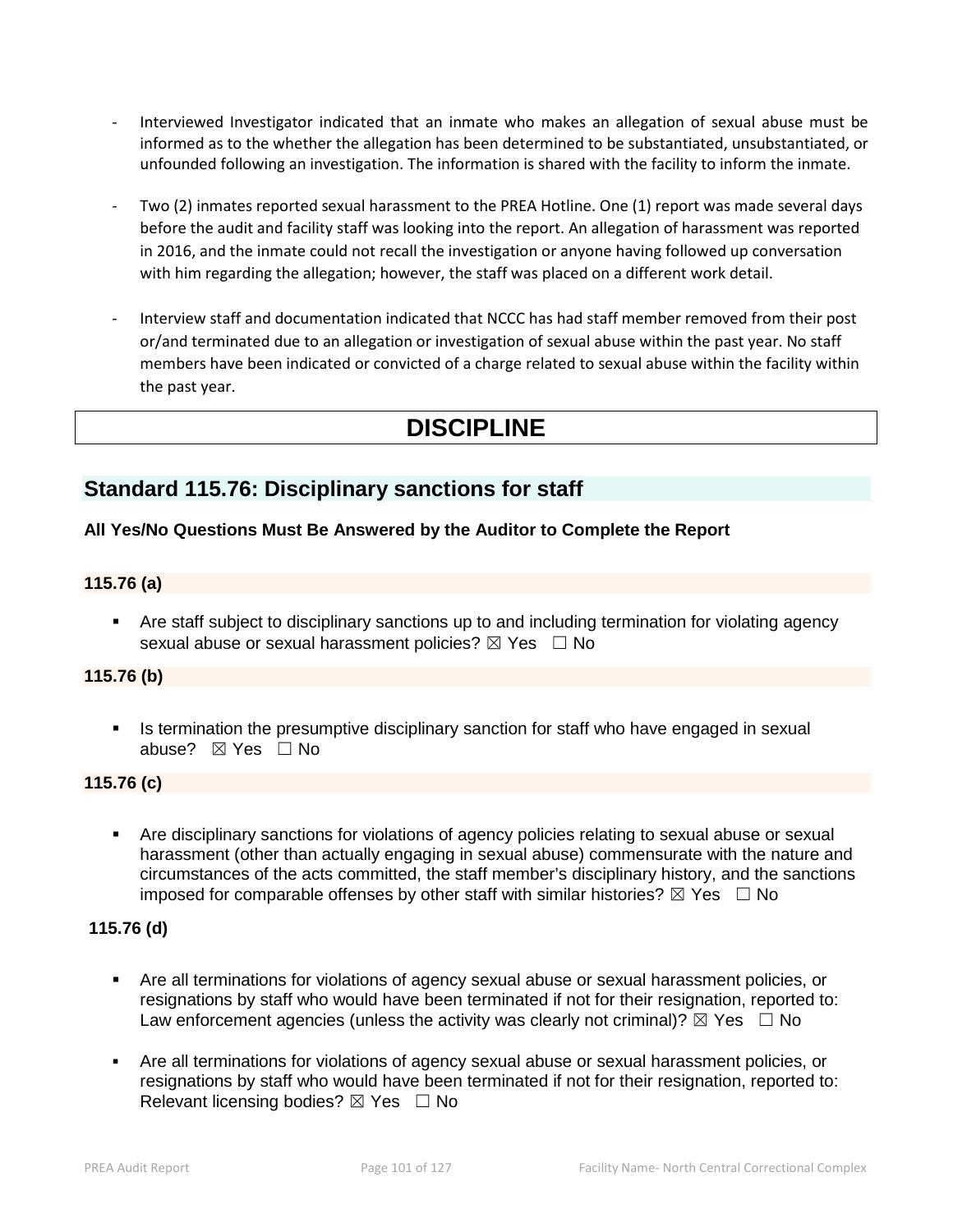## **Auditor Overall Compliance Determination**

- ☐ **Exceeds Standard** (*Substantially exceeds requirement of standards*)
- ☒ **Meets Standard** (*Substantial compliance; complies in all material ways with the standard for the relevant review period*)
- ☐ **Does Not Meet Standard** (*Requires Corrective Action*)

## **Instructions for Overall Compliance Determination Narrative**

*The narrative below must include a comprehensive discussion of all the evidence relied upon in making the compliance or non-compliance determination, the auditor's analysis and reasoning, and the auditor's conclusions. This discussion must also include corrective action recommendations where the facility does not meet the standard. These recommendations must be included in the Final Report, accompanied by information on specific corrective actions taken by the facility.*

## **Supporting Documents, Interviews and Observations:**

- Management and Training Corporation (MTC) Policy 903E.02 Ensuring Safe Prisons (B1,C1,D1) –August 1, 2017
- Pre-Audit Questionnaire/Adult Prisons & Jails
- MTC Policy 203.1 Rules of Conduct (A1)
- MTC Employee Handbook Rules of Conduct/Discipline (A1)
- DRC Policy 79-ISA-01 (A1, D1)
- Memo- NCCC Has had NO Incident within the Audit Period of Staff Receiving Disciplinary Sanctions for PREA Violations (B2,C2)
- Interviews:
	- o Warden
		- o Facility PREA Compliance Manager
		- o Investigator
		- o Human Resource Services

**(A, B, C)** Policy 903.3.E.02 – Ensuring Safe Prisons, states that staff is subject to disciplinary sanctions up to and including termination for violating agency inmate sexual abuse and harassment policies. The Directive indicates that termination is the presumptive disciplinary sanction for staff that has been found to have engaged in sexual abuse. All terminations for violations of agency inmate sexual abuse or harassment policies or resignations by staff who would have been terminated but for their resignation will be reported to law enforcement agencies unless the activity was not criminal and to any relevant licensing bodies.

Policy 903.3.E.02 – Ensuring Safe Prisons, identifies several offenses related to sexual abuse and inappropriate or undue familiarity with an inmate who is in the jurisdiction of the Department for which dismissal is normally the sanction.

MTC Offender Data System (ODS) Generated Automated Email: Email C – from ODS notifying the facility HR Manager that a determination has been made on a PREA investigation and the specific action which is required.

a. Follow standards and policy related to disciplinary sanctions for staff as detailed below (115.76).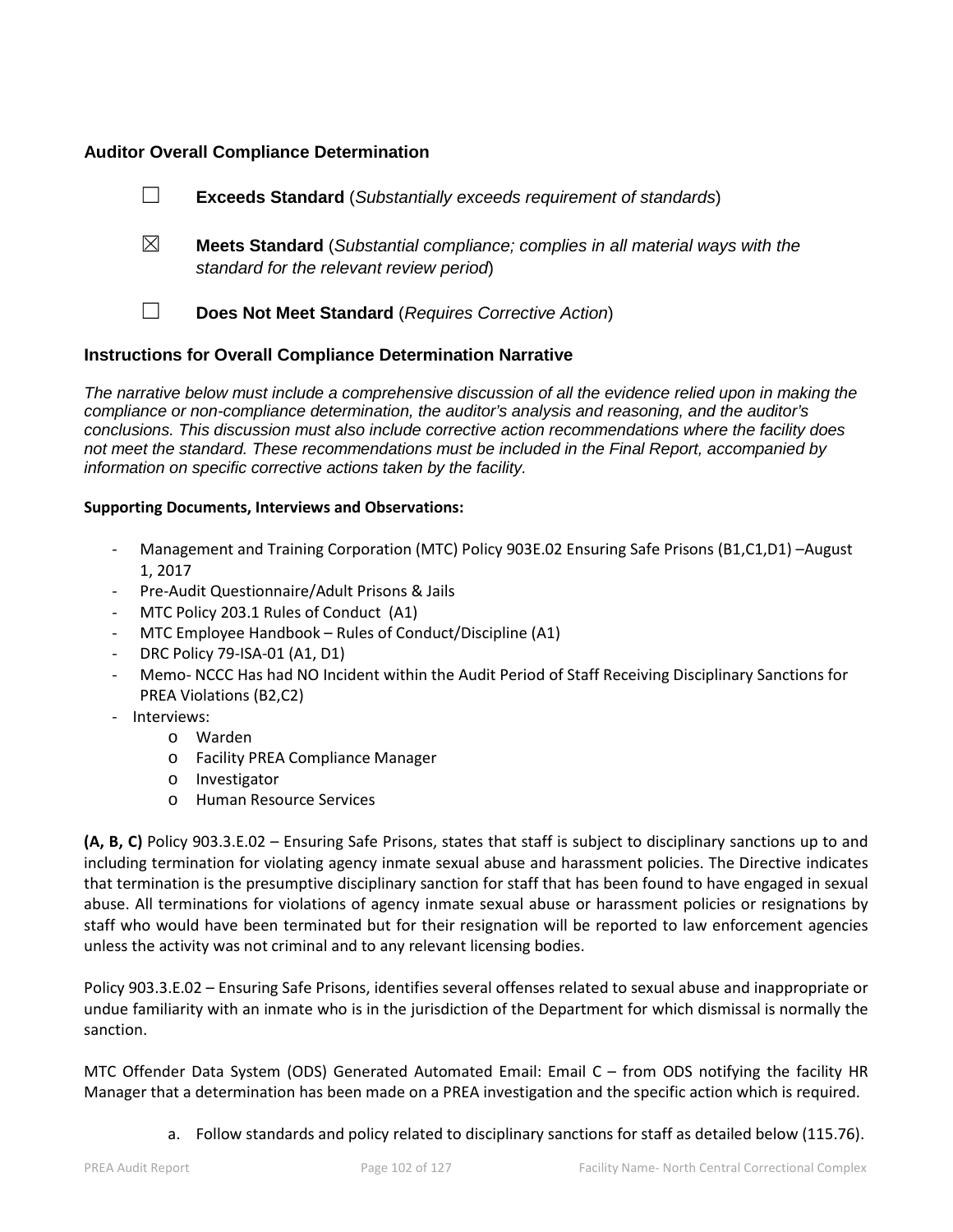- b. Follow standards and policy related to hiring and promotion decisions as detailed below (115.17).
- c. Inform the inmate and document the notification, consistent with standards 115.73, unless the allegation, following an investigation, was unfounded. (This can be performed by the PREA Manager depending on facility direction).

A review of the Pre-Audit Questionnaire Adult Prisons & Jails and confirmed by staff interview:

- In the past 12 months, the number of staff from the facility who has violated agency sexual abuse or sexual harassment policies was 0.
- In the past 12 months, the number of staff from the facility who have been terminated (or resigned prior to termination) for violating agency sexual abuse or sexual harassment policies was 0.
- In the past 12 months, the number of staff from the facility which has been disciplined, short of termination, for violation of agency sexual abuse or sexual harassment policies reported were 0.
- In the past 12 months, the number of staff from the facility that has been reported to law enforcement or licensing boards following their termination (or resignation prior to termination) for violating agency sexual abuse or sexual harassment polices reported was 0.

#### **Interview Results**

- Interviews with the Warden's Designee confirmed staff violating agency sexual abuse policies would be disciplined and that termination is the presumptive action and referral for prosecution where indicated.

## **Standard 115.77: Corrective action for contractors and volunteers**

## **All Yes/No Questions Must Be Answered by the Auditor to Complete the Report**

## **115.77 (a)**

- Is any contractor or volunteer who engages in sexual abuse prohibited from contact with inmates? ⊠ Yes □ No
- Is any contractor or volunteer who engages in sexual abuse reported to: Law enforcement agencies (unless the activity was clearly not criminal)?  $\boxtimes$  Yes  $\Box$  No
- Is any contractor or volunteer who engages in sexual abuse reported to: Relevant licensing bodies? ☒ Yes ☐ No

## **115.77 (b)**

 In the case of any other violation of agency sexual abuse or sexual harassment policies by a contractor or volunteer, does the facility take appropriate remedial measures, and consider whether to prohibit further contact with inmates?  $\boxtimes$  Yes  $\Box$  No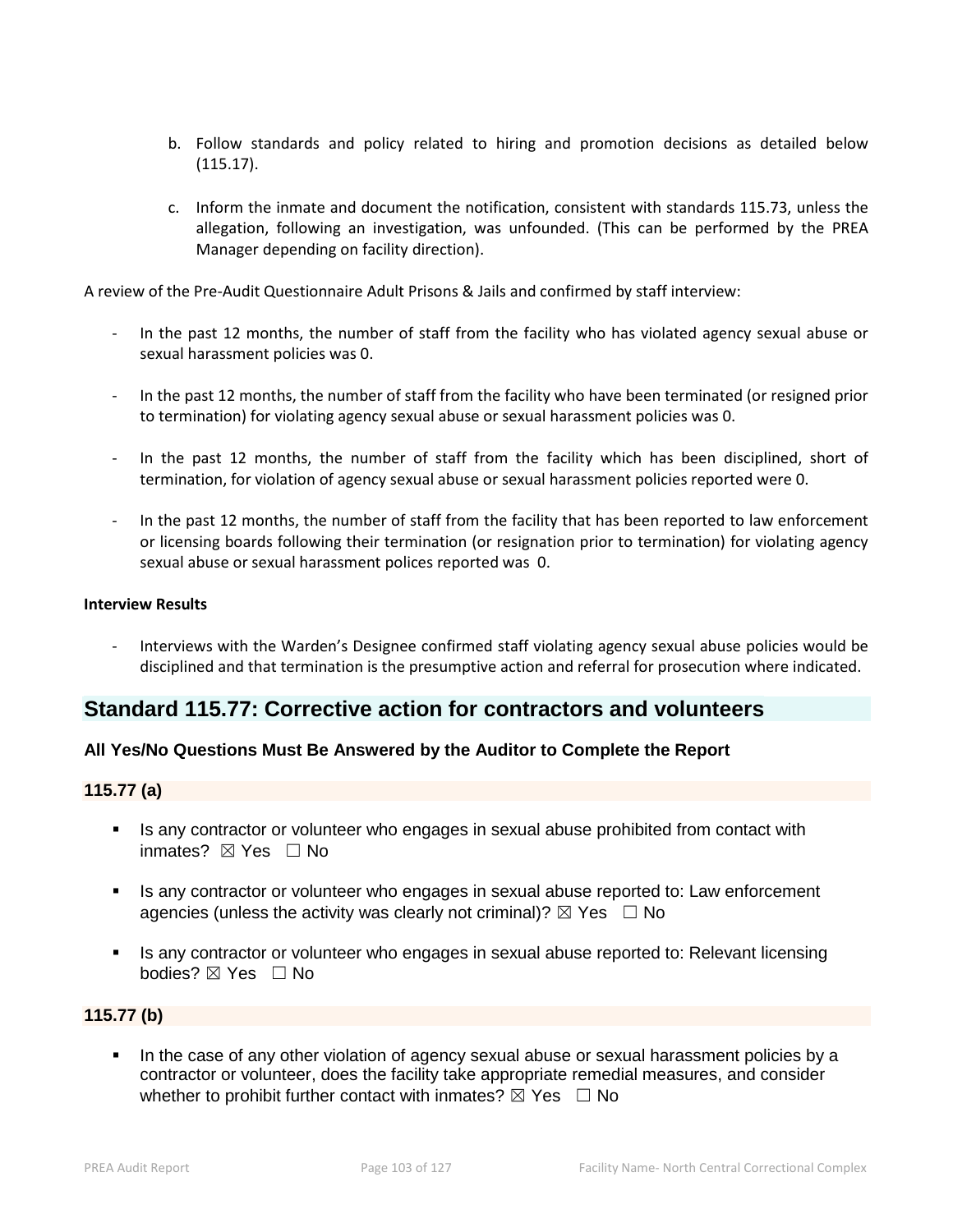## **Auditor Overall Compliance Determination**

- ☐ **Exceeds Standard** (*Substantially exceeds requirement of standards*)
- ☒ **Meets Standard** (*Substantial compliance; complies in all material ways with the standard for the relevant review period*)
- 
- ☐ **Does Not Meet Standard** (*Requires Corrective Action*)

## **Instructions for Overall Compliance Determination Narrative**

*The narrative below must include a comprehensive discussion of all the evidence relied upon in making the compliance or non-compliance determination, the auditor's analysis and reasoning, and the auditor's conclusions. This discussion must also include corrective action recommendations where the facility does not meet the standard. These recommendations must be included in the Final Report, accompanied by information on specific corrective actions taken by the facility.*

#### **Documents, Interviews and Observations:**

- Management and Training Corporation (MTC) Policy 903E.02 Ensuring Safe Prisons (A1,A2,B1) –August 1, 2017
- Pre-Audit Questionnaire/Adult Prisons & Jails
- DRC Policy 71-SOC-01 Recruitment, Training, and Supervision of Volunteers
- DRC Policy 79-ISA-01 Prison Rape Elimination (A1)
- Volunteer/Contractor Standard of Conduct
- Memo (A1,A4, B1)
- Interviews:
	- o Warden
	- o Facility PREA Compliance Manager

**(A)** Policy 903.3.E.02 – Ensuring Safe Prisons, identifies sanctions for contractors, vendors, and volunteers who engage in sexual abuse will be prohibited from contact with inmates and will be reported to law enforcement agencies, unless the activity was not criminal and to relevant licensing bodies. The facility will take appropriate remedial measures and will consider whether to prohibit further contract with inmates, in the case of any other violation of agency inmate sexual abuse or sexual harassment policies by a contractor or volunteer.

Volunteers and contractors are advised during their orientation that any contractor of a volunteer who engages in sexual abuse shall be prohibited from contact with inmates and will be reported to law enforcement agencies, unless the activity was not criminal and to relevant licensing bodies. This information is provided in the Handbook provided to all contractors and volunteers.

A review of the Pre-Audit Questionnaire Adult Prisons & Jails and confirmed by staff interview:

- In the 12 months, the number of contractors or volunteers reported to law enforcement for engaging in sexual abuse of inmates was 0.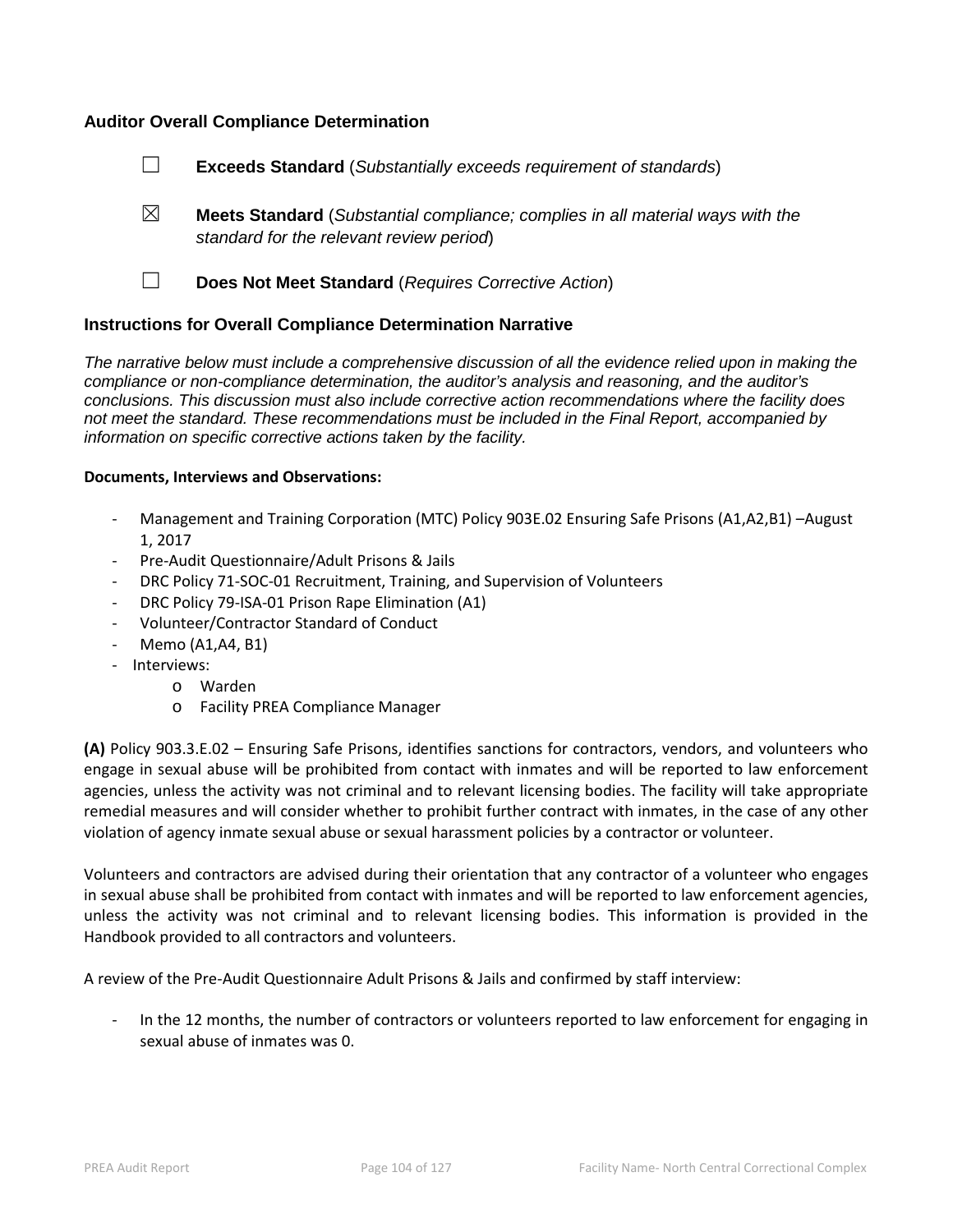# **Standard 115.78: Disciplinary sanctions for inmates**

## **All Yes/No Questions Must Be Answered by the Auditor to Complete the Report**

## **115.78 (a)**

 Following an administrative finding that an inmate engaged in inmate-on-inmate sexual abuse, or following a criminal finding of guilt for inmate-on-inmate sexual abuse, are inmates subject to disciplinary sanctions pursuant to a formal disciplinary process?  $\boxtimes$  Yes  $\Box$  No

## **115.78 (b)**

 Are sanctions commensurate with the nature and circumstances of the abuse committed, the inmate's disciplinary history, and the sanctions imposed for comparable offenses by other inmates with similar histories?  $\boxtimes$  Yes  $\Box$  No

## **115.78 (c)**

 When determining what types of sanction, if any, should be imposed, does the disciplinary process consider whether an inmate's mental disabilities or mental illness contributed to his or her behavior?  $\boxtimes$  Yes  $\Box$  No

#### **115.78 (d)**

 If the facility offers therapy, counseling, or other interventions designed to address and correct underlying reasons or motivations for the abuse, does the facility consider whether to require the offending inmate to participate in such interventions as a condition of access to programming and other benefits?  $\boxtimes$  Yes  $\Box$  No

#### **115.78 (e)**

 Does the agency discipline an inmate for sexual contact with staff only upon a finding that the staff member did not consent to such contact?  $\boxtimes$  Yes  $\Box$  No

#### **115.78 (f)**

 For the purpose of disciplinary action does a report of sexual abuse made in good faith based upon a reasonable belief that the alleged conduct occurred NOT constitute falsely reporting an incident or lying, even if an investigation does not establish evidence sufficient to substantiate the allegation?  $\boxtimes$  Yes  $\Box$  No

## **115.78 (g)**

 Does the agency always refrain from considering non-coercive sexual activity between inmates to be sexual abuse? (N/A if the agency does not prohibit all sexual activity between inmates.)  $\boxtimes$  Yes  $\Box$  No  $\Box$  NA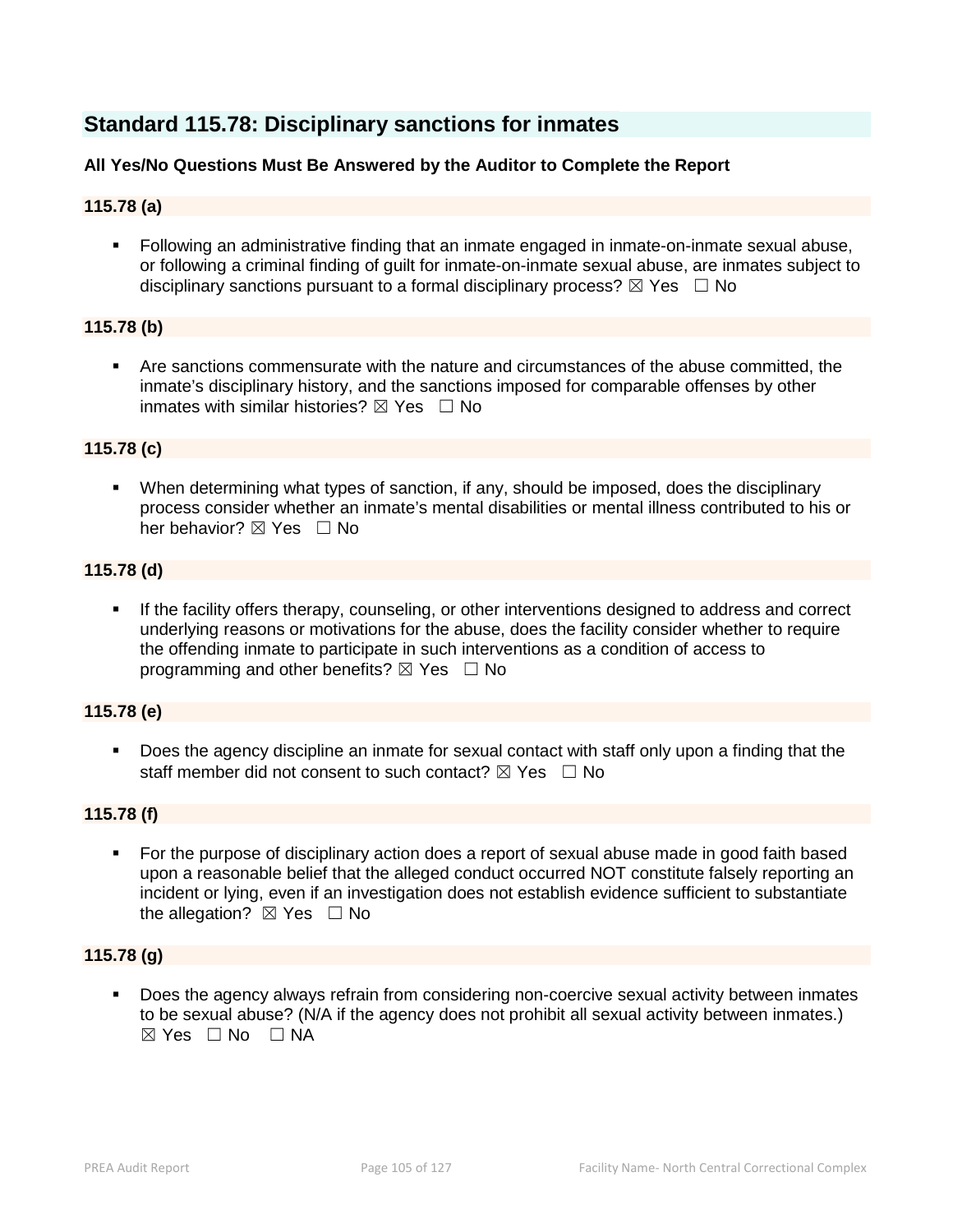## **Auditor Overall Compliance Determination**

- ☐ **Exceeds Standard** (*Substantially exceeds requirement of standards*)
- ☒ **Meets Standard** (*Substantial compliance; complies in all material ways with the standard for the relevant review period*)
- 
- ☐ **Does Not Meet Standard** (*Requires Corrective Action*)

## **Instructions for Overall Compliance Determination Narrative**

*The narrative below must include a comprehensive discussion of all the evidence relied upon in making the compliance or non-compliance determination, the auditor's analysis and reasoning, and the auditor's conclusions. This discussion must also include corrective action recommendations where the facility does not meet the standard. These recommendations must be included in the Final Report, accompanied by information on specific corrective actions taken by the facility.*

## **Documents, Interviews and Observations:**

- Management and Training Corporation (MTC) Policy 903E.02 Ensuring Safe Prisons (A1,D1-2, E1, F1,G1- 2) –August 1, 2017
- Pre-Audit Questionnaire/Adult Prisons & Jails
- MTC Annual Report
	- o MTC Offender Data System
	- o Demographics of MTC Operated Facilities
	- o Summary of Facilities Reports
	- o Agency Progress Assessment
	- o MTC Offender Data System (ODS) Generated Automated Emails
		- MTC Automatic Email D
- DRC Policy 56-DSC-01 Conduct Report and Hearing Officer Procedure (A1)
- DRC Policy 56-DSC-02 Disciplinary Procedures for the Rules Infraction Board (A1,D2)
- DRC Policy DSC-03 Disciplinary Procedures for the Serious Misconduct Panel (A1,D2)
- DRC Policy 67-MNH-31 Mental Health Procedures for Transitional Programming Units and Death Row Housing Units (C1)
- A.R 5120-9-08 Disciplinary Procedures for Violations and Inmate Rules of Conduct Before the Rules Infraction Board (A2,G2)
- A.R 5120-9-08 (A2)
- A.R5120-9-08.1 Disciplinary Procedures for Violations of Inmate Rules of Conduct before the Serious Misconduct Panel (A2)
- DRC Policy 79-ISA-02 (E1,F1)
- Memo NCCC Has Had No Inmates Disciplined for a Substantiated Case of Sexual Abuse
- Interviews:
	- o Warden
		- o Facility PREA Compliance Manager
		- o Medical Staff
		- o Mental Health Staff

**(A)** The North Central CC has a formal inmate disciplinary process when an inmate is subject to a disciplinary sanction following an administrative finding that the inmate engaged in inmate-on-inmate sexual abuse or following a criminal finding of guilt for inmate-on-inmate sexual abuse.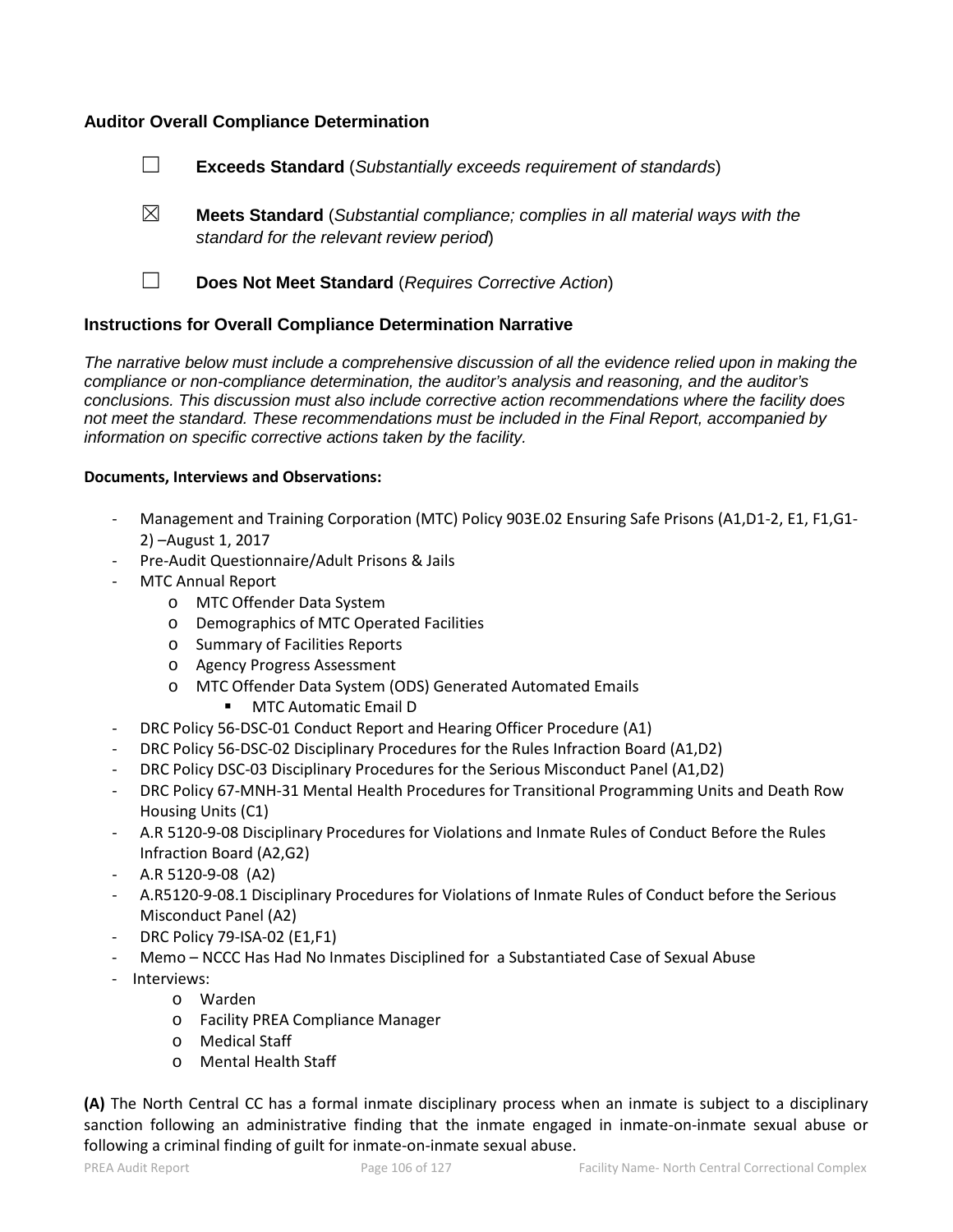**(B)** The disciplinary process allows sanctions to commensurate with the nature and circumstances of the abuse committed, the inmate's disciplinary history, and the sanctions imposed for comparable offenses by other inmates with similar histories within the facility.

**(C, D)** In the Inmate Discipline Process considers whether an inmate's mental disabilities or mental illness contributed to his behavior when determining what type of sanction, if any, should be imposed. The facility offers counseling and other interventions designed to address and correct underlying reasons or motivations for the abuse, the facility consider whether to require the offending inmate to participate in such interventions as a condition of access to programming or other benefits.

**(F)** Staff interviews indicated for disciplinary action, a report of sexual abuse made in good faith based upon a reasonable belief that the alleged conduct occurred shall not constitute falsely reporting an incident or lying, if an investigation does not establish evidence sufficient to substantiate the allegation.

MTC Offender Data System (ODS) Generated Automated Email: Email D – from ODS notifying the facility Disciplinary Hearing Officer that a determination has been made on a PREA investigation involving an inmate (s) and specific action is required.

> a. Follow standards and policy related to disciplinary sanctions for inmates as detailed below (115.78)

A review of the Pre-Audit Questionnaire Adult Prisons & Jails and confirmed by staff interview:

- In the 12 months, the number of administrative findings of inmate-on-inmate sexual abuse that have occurred at the facility was 0.
- In the past 12 months, the number of criminal findings of guilt for inmate-on-inmate sexual abuse that has occurred at the facility was 0.

# **MEDICAL AND MENTAL CARE**

# **Standard 115.81: Medical and mental health screenings; history of sexual abuse**

## **All Yes/No Questions Must Be Answered by the Auditor to Complete the Report**

## **115.81 (a)**

If the screening pursuant to  $\S$  115.41 indicates that a prison inmate has experienced prior sexual victimization, whether it occurred in an institutional setting or in the community, do staff ensure that the inmate is offered a follow-up meeting with a medical or mental health practitioner within 14 days of the intake screening?  $\boxtimes$  Yes  $\Box$  No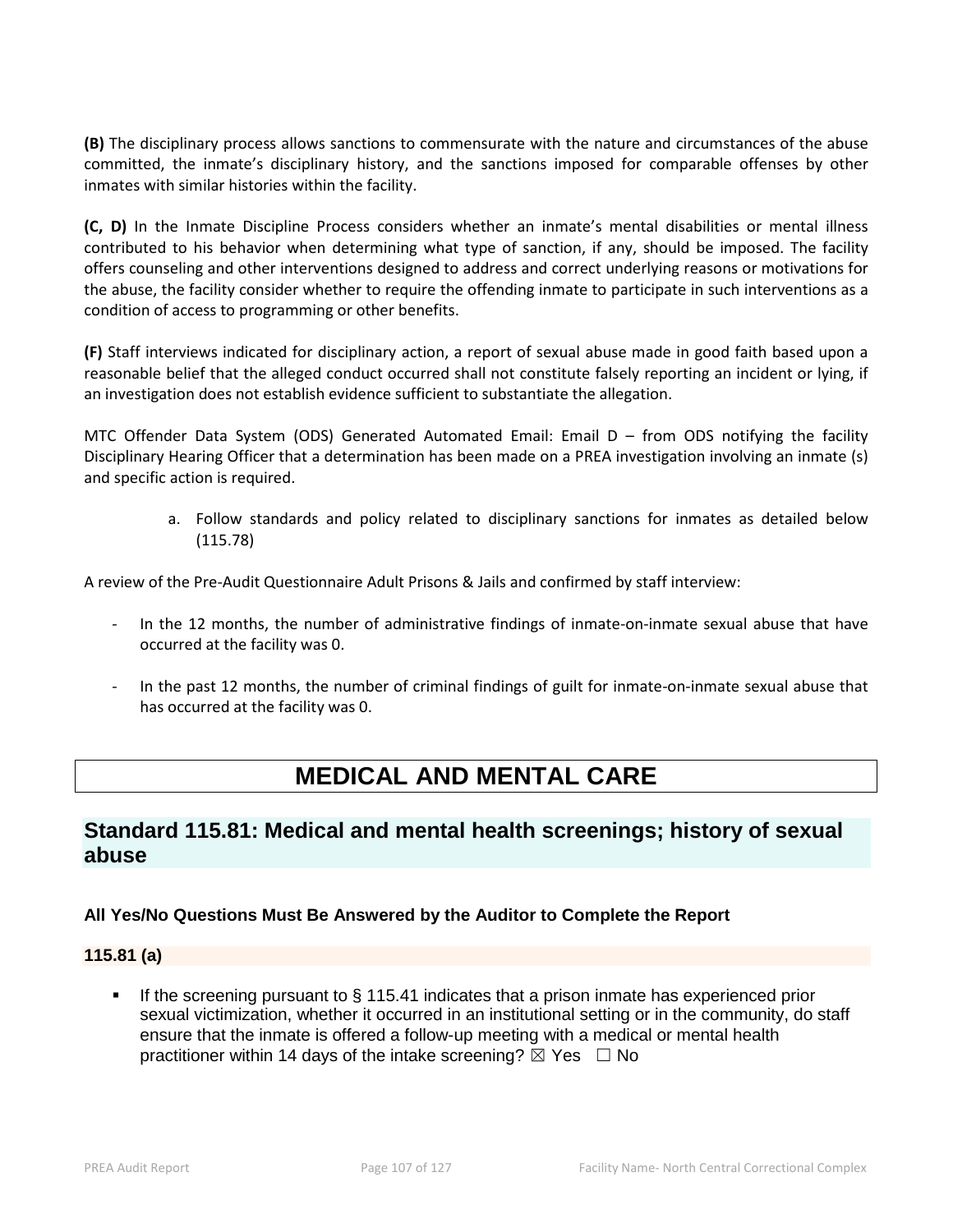## **115.81 (b)**

 If the screening pursuant to § 115.41 indicates that a prison inmate has previously perpetrated sexual abuse, whether it occurred in an institutional setting or in the community, do staff ensure that the inmate is offered a follow-up meeting with a mental health practitioner within 14 days of the intake screening? (N/A if the facility is not a prison.)  $\boxtimes$  Yes  $\Box$  No  $\Box$  NA

## **115.81 (c)**

 If the screening pursuant to § 115.41 indicates that a jail inmate has experienced prior sexual victimization, whether it occurred in an institutional setting or in the community, do staff ensure that the inmate is offered a follow-up meeting with a medical or mental health practitioner within 14 days of the intake screening?  $\boxtimes$  Yes  $\Box$  No

## **115.81 (d)**

 Is any information related to sexual victimization or abusiveness that occurred in an institutional setting strictly limited to medical and mental health practitioners and other staff as necessary to inform treatment plans and security management decisions, including housing, bed, work, education, and program assignments, or as otherwise required by Federal, State, or local law? ☒ Yes ☐ No

## **115.81 (e)**

 Do medical and mental health practitioners obtain informed consent from inmates before reporting information about prior sexual victimization that did not occur in an institutional setting, unless the inmate is under the age of 18?  $\boxtimes$  Yes  $\Box$  No

## **Auditor Overall Compliance Determination**

- ☐ **Exceeds Standard** (*Substantially exceeds requirement of standards*)
- ☒ **Meets Standard** (*Substantial compliance; complies in all material ways with the standard for the relevant review period*)

☐ **Does Not Meet Standard** (*Requires Corrective Action*)

## **Instructions for Overall Compliance Determination Narrative**

*The narrative below must include a comprehensive discussion of all the evidence relied upon in making the compliance or non-compliance determination, the auditor's analysis and reasoning, and the auditor's conclusions. This discussion must also include corrective action recommendations where the facility does not meet the standard. These recommendations must be included in the Final Report, accompanied by information on specific corrective actions taken by the facility.*

#### **Documents, Interviews and Observations:**

- Management and Training Corporation (MTC) Policy 903E.02 Ensuring Safe Prisons (A1,A2, A4,B1) August 1, 2017
- Pre-Audit Questionnaire/Adult Prisons & Jails
- Inmate Process Notes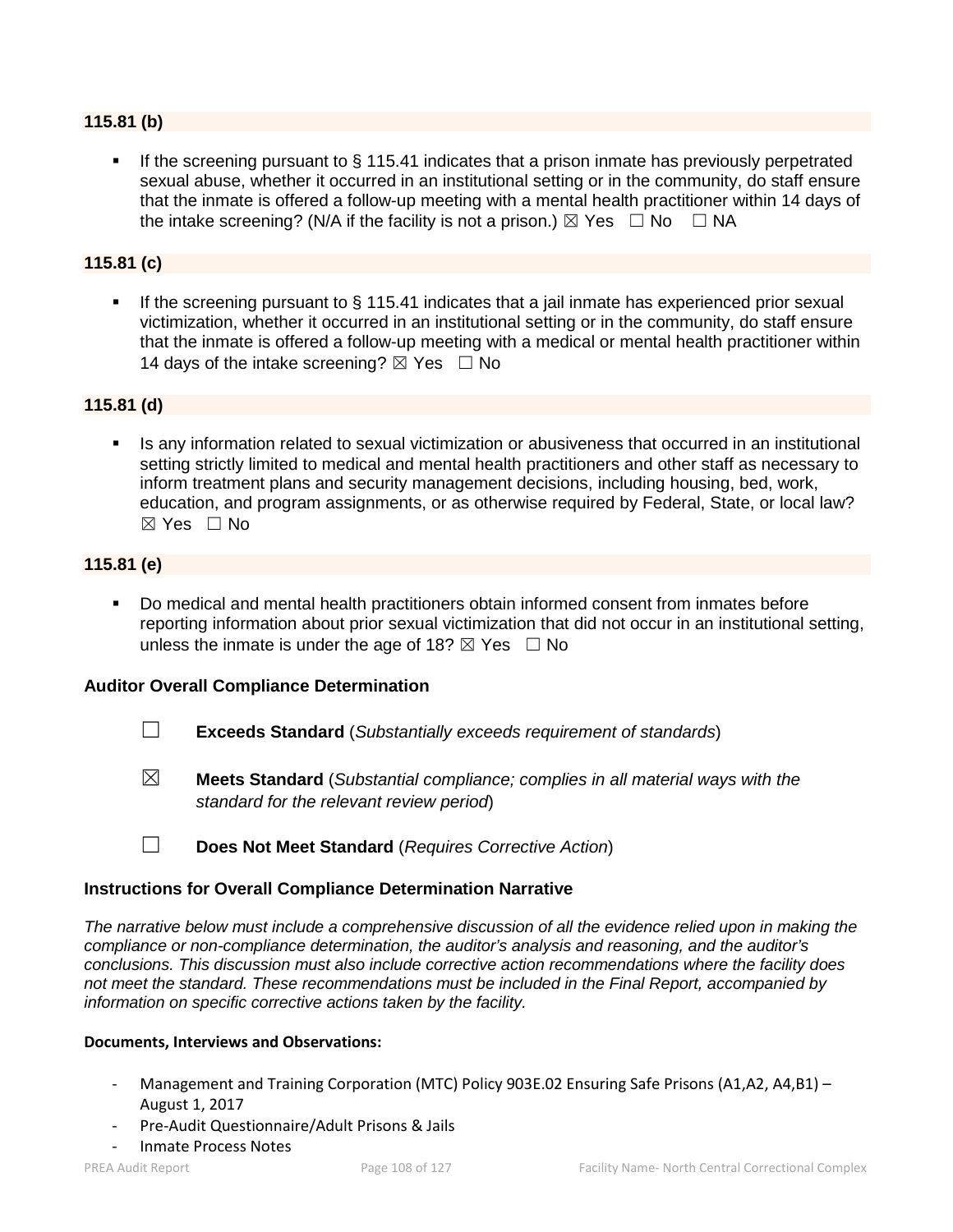- DRC Policy 79-ISA-04 PREA Risk Assessments and Accommodation Strategies (A1,C1)
- DRC Policy 79-ISA-02 Prison Sexual Misconduct Reporting, Response, Investigation, and Prevention of Retaliation (D1,D2)
- PREA Risk Assessment Process 2 (A2, B1, C2)
- Mental Health Follow Up 2 (A4, B1, C4)
- PREA Classifications List/Accommodation Strategy (D2)
- Blank Informed Consent Memo (E1) NCCC Has Had No Inmate Request to Speak with Law Enforcement
- Interviews
	- o Warden
	- o Facility PREA Compliance Manager
	- o Medical Staff
	- o Inmates Disclosed Sexual Victimization
	- o Staff Screening for Risk of Victimization and Abusiveness

**(A)** MTC Policy 903.E.02 – Ensuring Safe Prisons, require inmates who disclosed they had experienced prior sexual victimization or prior perpetration of sexual abuse, whether it occurred in an institutional setting or the community, are to be offered a follow-up meeting with a medical or mental health practitioner within 14 days of the initial screening.

**(B, C)** An inmate that has previously perpetrated sexual abuse in an institutional setting or community are offered a follow up meetings with a mental health staff within 14 days of the intake screening. An inmate that experienced prior sexual victimization in jail or that occurred in an institutional setting or the community is ensured a follow up meeting with a medical or mental health staff within 14 days of the intake screening.

**(D, E)** Information related to sexual victimization or abusiveness that occurred in an institutional setting will be strictly limited to medical and mental health practitioner and other staff, as necessary, to inform treatment plans and security and management decisions, including housing, bed, work, education and program assignments, or as otherwise required by Federal, State, or local law. Mental Health practitioners will obtain informed consent from inmates before reporting information about prior sexual victimization that did not occur in an institutional setting unless the inmate is under the age of 18.

A review of the Pre-Audit Questionnaire Adult Prisons & Jails and confirmed by staff interview:

- In the past 12 months, the percent of inmates who disclosed prior victimization during screening who were offered a follow-up meeting with the above-required services was 100%.
- In the past 12 months, the percent of inmates who have previously perpetrated sexual abuse, as indicated during the screening, which were offered a follow-up meeting with a mental health practitioner was 100%.

#### **Interview Result**

- Interviews with medical staff indicated inmates reporting prior sexual victimization or prior perpetration would be seen by a mental health professional within 14 days of the initial screening.
- Interviewed inmates were asked when you told someone here that you were sexually abused, did he ask if you wanted to meet with a medical or mental health care practitioner, one out of one said yes.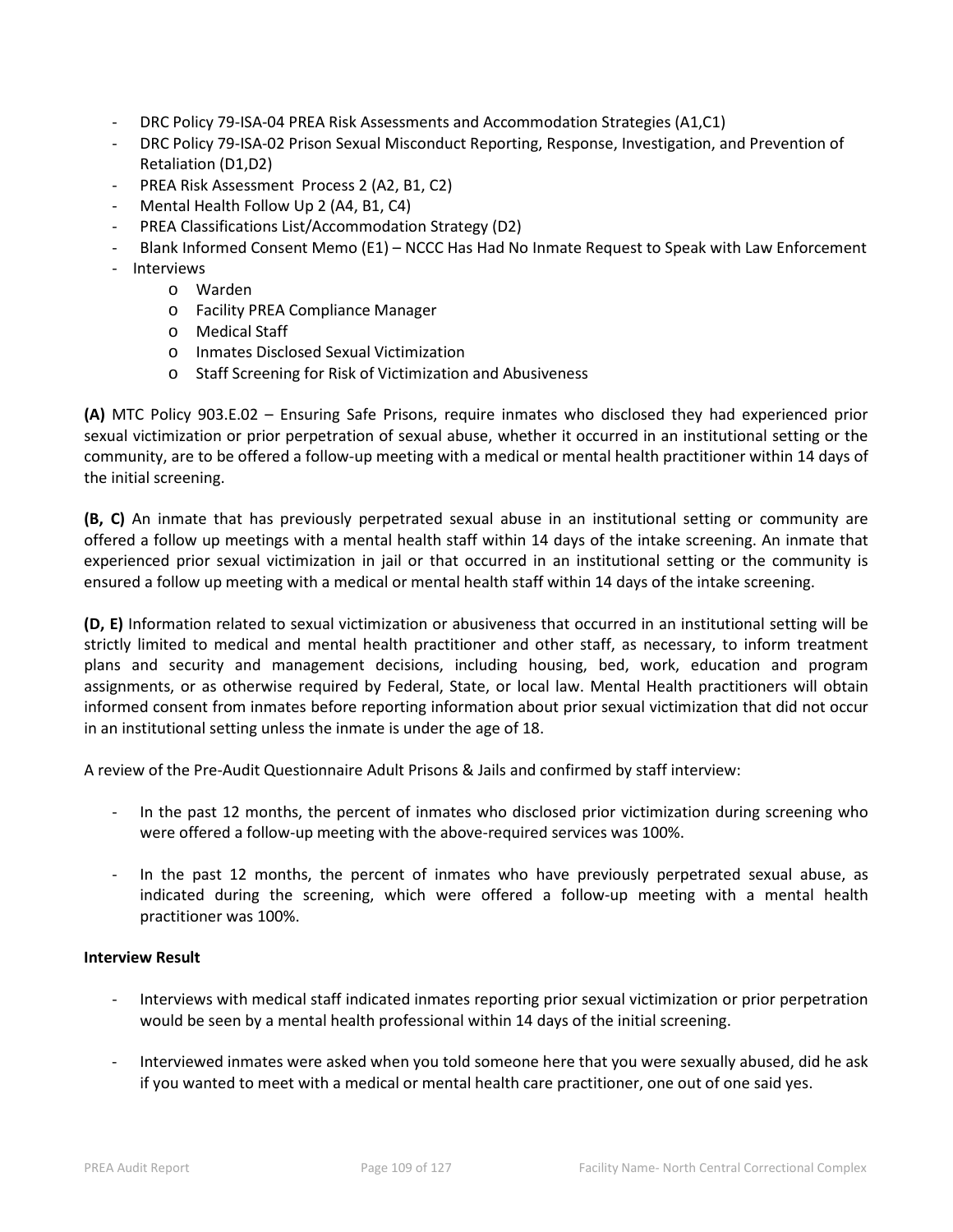- Four (4) inmates interviewed disclosed prior sexual victimization. Two (2) inmates recalled speaking with staff upon admission about prior victimization and being offered additional services. It should be noted that one (1) inmate reported that he has been locked up for 10 years and can't recall the intake process.
- Two (2) additional inmates reported that they had a childhood history of sexual abuse; however, they don't recall if they reported the information during intake.

# **Standard 115.82: Access to emergency medical and mental health services**

## **All Yes/No Questions Must Be Answered by the Auditor to Complete the Report**

## **115.82 (a)**

 Do inmate victims of sexual abuse receive timely, unimpeded access to emergency medical treatment and crisis intervention services, the nature and scope of which are determined by medical and mental health practitioners according to their professional judgment? ☒ Yes ☐ No

## **115.82 (b)**

- If no qualified medical or mental health practitioners are on duty at the time a report of recent sexual abuse is made, do security staff first responders take preliminary steps to protect the victim pursuant to § 115.62?  $\boxtimes$  Yes  $\Box$  No
- Do security staff first responders immediately notify the appropriate medical and mental health practitioners? ⊠ Yes □ No

# **115.82 (c)**

 Are inmate victims of sexual abuse offered timely information about and timely access to emergency contraception and sexually transmitted infections prophylaxis, in accordance with professionally accepted standards of care, where medically appropriate?  $\boxtimes$  Yes  $\Box$  No

# **115.82 (d)**

 Are treatment services provided to the victim without financial cost and regardless of whether the victim names the abuser or cooperates with any investigation arising out of the incident?  $\boxtimes$  Yes  $\Box$  No

#### **Auditor Overall Compliance Determination**

- ☐ **Exceeds Standard** (*Substantially exceeds requirement of standards*)
- ☒ **Meets Standard** (*Substantial compliance; complies in all material ways with the standard for the relevant review period*)
- ☐ **Does Not Meet Standard** (*Requires Corrective Action*)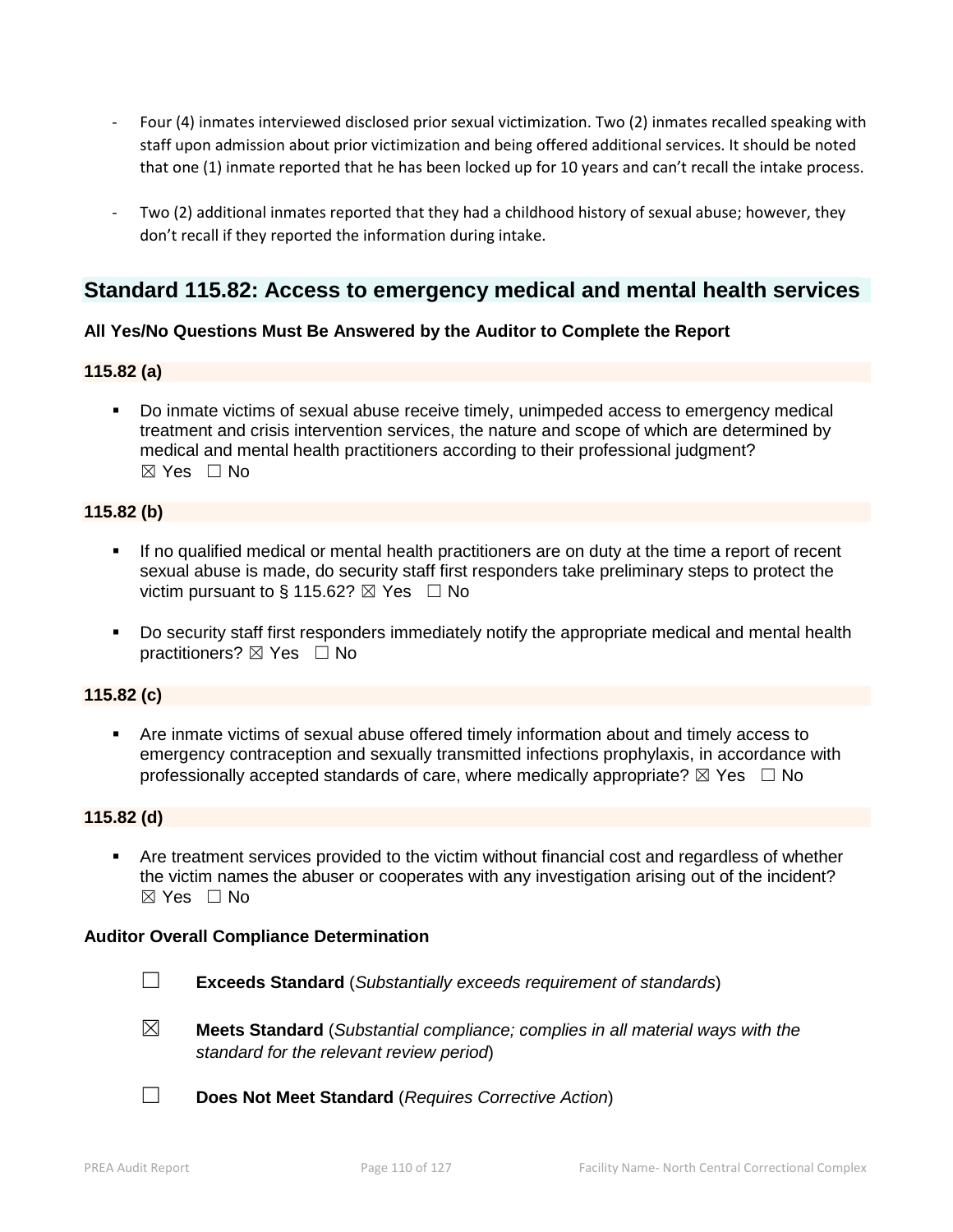# **Instructions for Overall Compliance Determination Narrative**

*The narrative below must include a comprehensive discussion of all the evidence relied upon in making the compliance or non-compliance determination, the auditor's analysis and reasoning, and the auditor's conclusions. This discussion must also include corrective action recommendations where the facility does not meet the standard. These recommendations must be included in the Final Report, accompanied by information on specific corrective actions taken by the facility.*

#### **Documents, Interviews and Observations:**

- Management and Training Corporation (MTC) Policy 903E.02 Ensuring Safe Prisons –August 1, 2017
- Pre-Audit Questionnaire/Adult Prisons & Jails
- Medical Protocol B-11 (A1,A2)
- DRC Policy 67-MNH-09 Suicide Prevention(A3)
- DRC Policy 79-ISA 02 (D1)
- Mental Health Emergency Call List (A3)
- Memo: NCCC Has had non Instance of Alleged Sexual Abuse for which Tests for Sexually Transmitted Infections
- Interviews
	- o Warden
	- o Facility PREA Compliance Manager
	- o Medical Staff
	- o Inmates Reported Sexual Abuse

**(A)** At the NCCC inmate victims of sexual abuse receive timely, unimpeded access to emergency medical treatment and crisis intervention services, the nature and scope of which are determined by medical and mental health practitioners according to their professional judgment. Alleged victims of sexual assault are promptly triaged at the Health Services Unit. Information is gathered, and a brief examination of physical injury will take place, taking acre to preserve medical evidence. The Health Services staff person is consulted to determine if transfer to an Emergency Department is required.

**(B)** When there is no qualified medical or mental health staff on duty at the time a report of abuse is made, the security staff first responder takes preliminary steps to protect the victim and immediately notify the appropriate medical and mental health staff. If the inmate is medically stable, the inmate is requested to consent to a full physical examination off-site after triaging. Written consent is required before the exam, a collection of evidence or treatment can begin. The inmate is then transferred by MTC to the local hospital. Rape crisis volunteers are also available if needed.

**(C)** Inmate victims of sexual abuse, while incarcerated, are offered timely information about and timely access to emergency contraception and sexually transmitted infections prophylaxis, by professionally accepted standards of care, where medically appropriate. The facility offers prophylactic treatment and follow-up for sexually transmitted and other communicable diseases to all victims, as appropriate.

**(D)** Treatment services are provided to the victim without financial cost and regardless of whether the victim names the abuser or cooperates with any investigation arising out of the incident.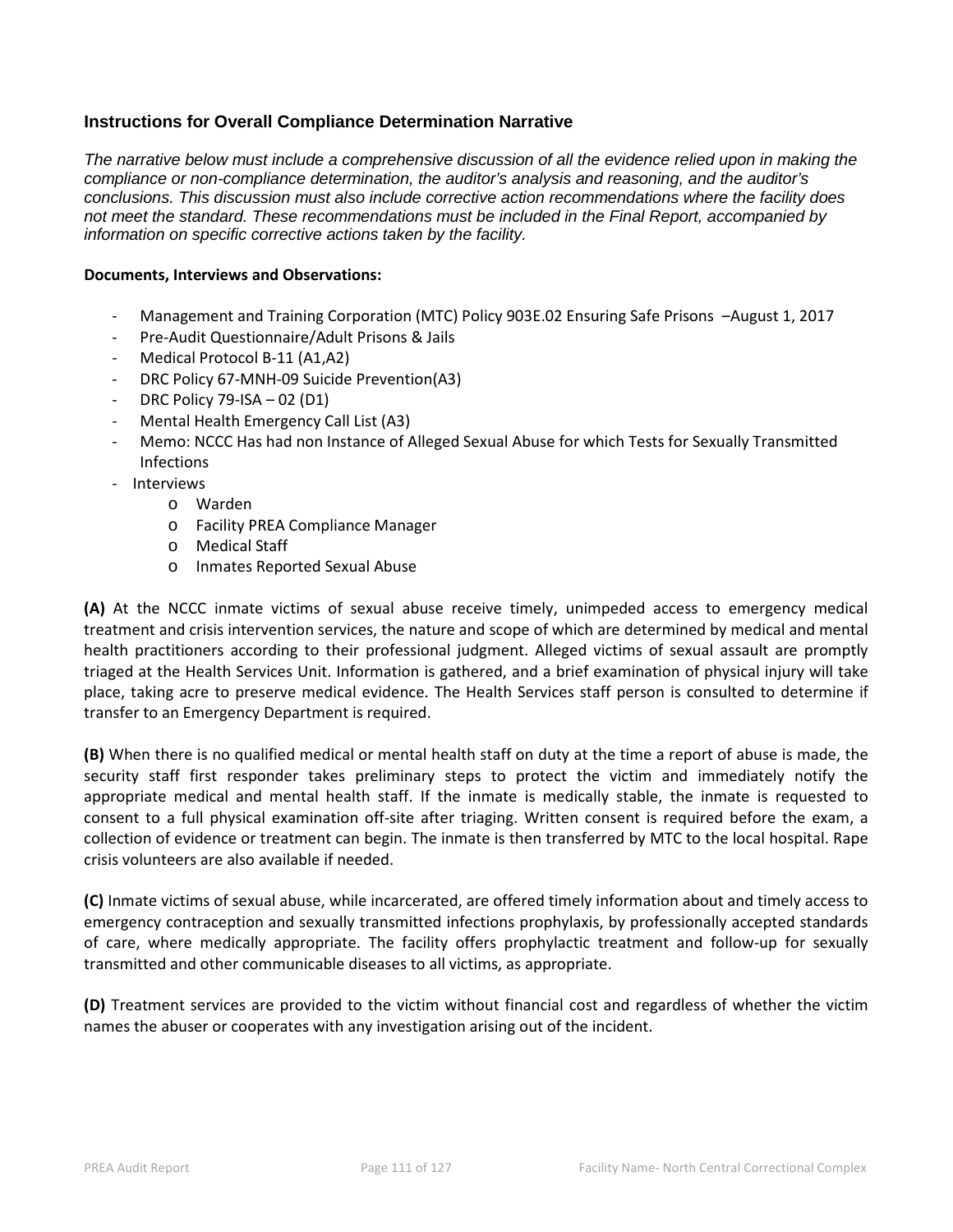#### **Interview Results**

- Interviewed staff describes the following actions they would take as a first responder: Separate the alleged victim and abuser, Preserving and protecting evidence on the victim, abuser, and the location where the incident occurred.
- Interviewed staff indicated that they would ask the alleged victim and abuser not to take any actions that could destroy physical evidence; washing, brushing teeth, changing clothes, urinating, defecating, drinking, eating, etc.
- Interviewed staff indicated that they would immediately notify their supervisor.
- Interviewed Health Care staff indicated that inmate victims of sexual abuse receive timely and unimpeded access to emergency medical treatment and crisis intervention services.
- Interviewed Health Care staff indicated that evaluation and treatment of inmates who have been victimized will receive follow-up services, treatment plans, and when necessary, referrals for continued care after leaving the facility.

# **Standard 115.83: Ongoing medical and mental health care for sexual abuse victims and abusers**

**All Yes/No Questions Must Be Answered by the Auditor to Complete the Report**

#### **115.83 (a)**

 Does the facility offer medical and mental health evaluation and, as appropriate, treatment to all inmates who have been victimized by sexual abuse in any prison, jail, lockup, or juvenile facility?  $\boxtimes$  Yes  $\Box$  No

#### **115.83 (b)**

 Does the evaluation and treatment of such victims include, as appropriate, follow-up services, treatment plans, and, when necessary, referrals for continued care following their transfer to, or placement in, other facilities, or their release from custody?  $\boxtimes$  Yes  $\Box$  No

#### **115.83 (c)**

 Does the facility provide such victims with medical and mental health services consistent with the community level of care?  $\boxtimes$  Yes  $\Box$  No

#### **115.83 (d)**

 Are inmate victims of sexually abusive vaginal penetration while incarcerated offered pregnancy tests? (N/A if all-male facility.)  $\Box$  Yes  $\Box$  No  $\boxtimes$  NA

#### **115.83 (e)**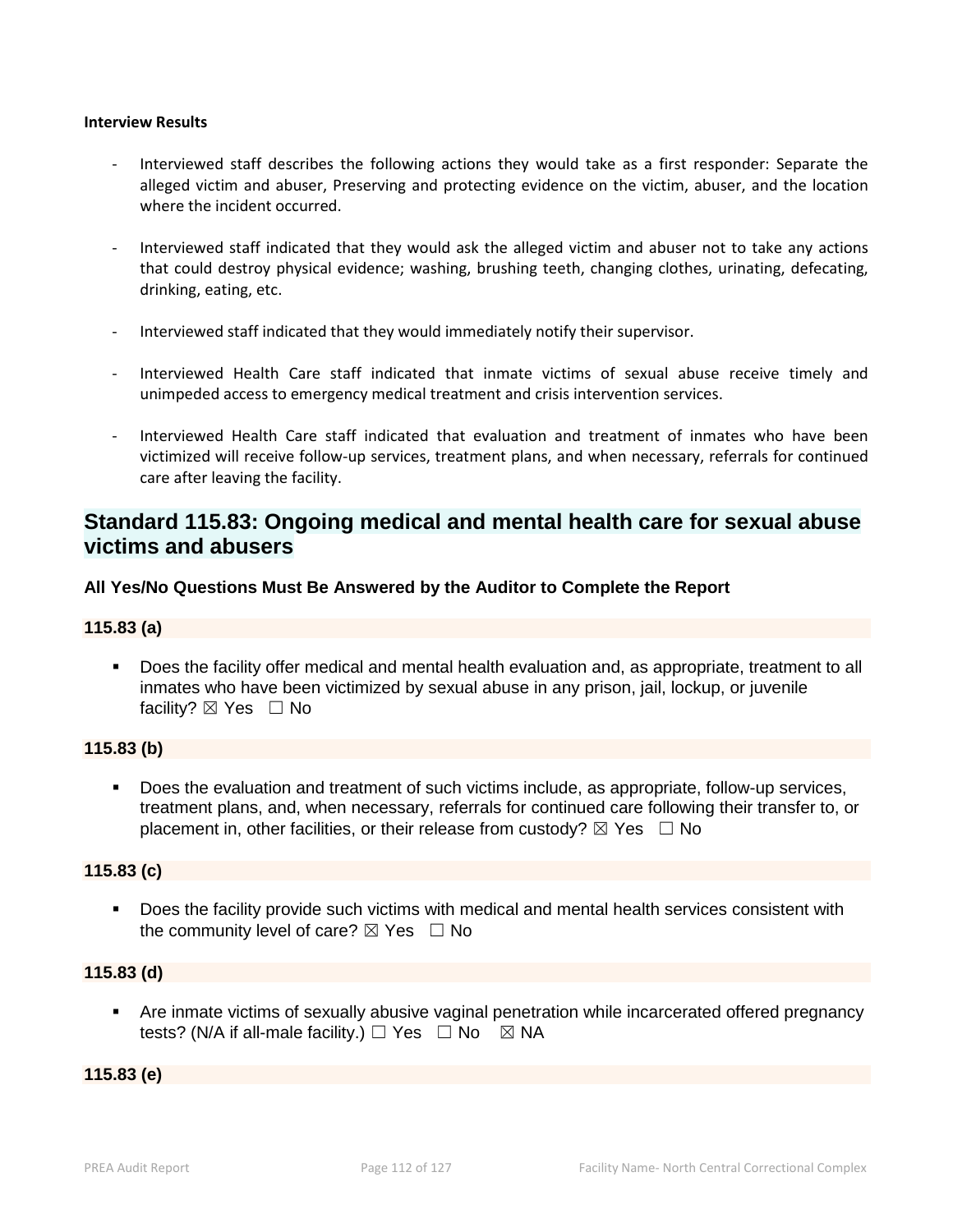If pregnancy results from the conduct described in paragraph  $\S$  115.83(d), do such victims receive timely and comprehensive information about and timely access to all lawful pregnancyrelated medical services? (N/A if all-male facility.)  $\Box$  Yes  $\Box$  No  $\boxtimes$  NA

# **115.83 (f)**

 Are inmate victims of sexual abuse while incarcerated offered tests for sexually transmitted infections as medically appropriate?  $\boxtimes$  Yes  $\Box$  No

# **115.83 (g)**

 Are treatment services provided to the victim without financial cost and regardless of whether the victim names the abuser or cooperates with any investigation arising out of the incident? ☒ Yes ☐ No

## **115.83 (h)**

 If the facility is a prison, does it attempt to conduct a mental health evaluation of all known inmate-on-inmate abusers within 60 days of learning of such abuse history and offer treatment when deemed appropriate by mental health practitioners? (NA if the facility is a jail.)  $\boxtimes$  Yes  $\Box$  No  $\Box$  NA

#### **Auditor Overall Compliance Determination**

- ☐ **Exceeds Standard** (*Substantially exceeds requirement of standards*)
- ☒ **Meets Standard** (*Substantial compliance; complies in all material ways with the standard for the relevant review period*)
- 
- ☐ **Does Not Meet Standard** (*Requires Corrective Action*)

#### **Instructions for Overall Compliance Determination Narrative**

*The narrative below must include a comprehensive discussion of all the evidence relied upon in making the compliance or non-compliance determination, the auditor's analysis and reasoning, and the auditor's conclusions. This discussion must also include corrective action recommendations where the facility does not meet the standard. These recommendations must be included in the Final Report, accompanied by information on specific corrective actions taken by the facility.*

#### **Documents, Interviews and Observations:**

- Management and Training Corporation (MTC) Policy 903E.02 Ensuring Safe Prisons (A1,D1, E1,F1,H1)) -August 1, 2017
- Pre-Audit Questionnaire/Adult Prisons & Jails
- DRC Policy 79-ISA-02 (A1,H1)
- Medical Protocol (B11, A1, F1)
- Referral to Mental Health (A1)
- Medical Exam Report (A1)
- Statement of Fact (D1,E1)
- Mental Health Contract (H1)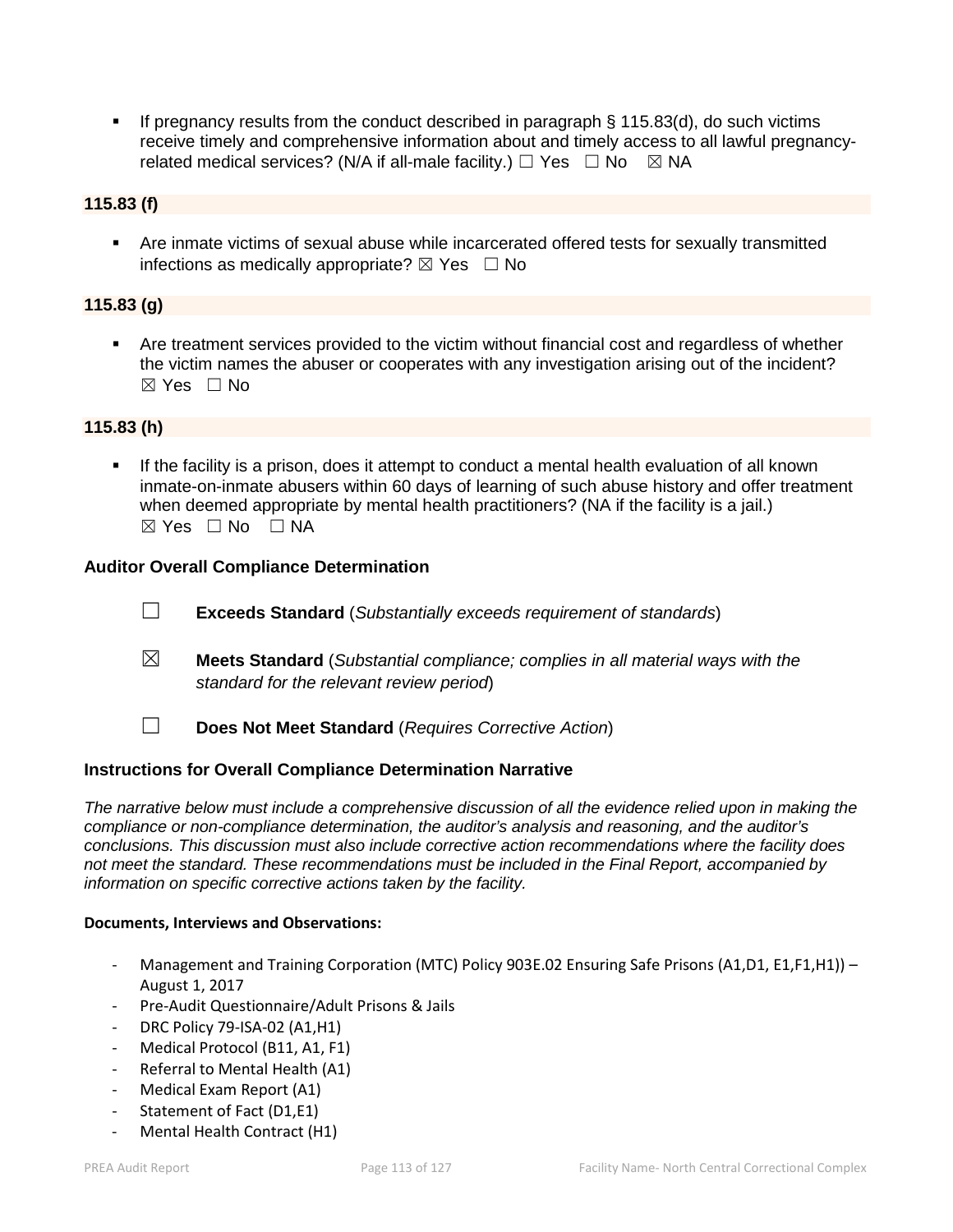- Memo: All Male Facility
- Progress Notes
	- Interviews
		- o Warden
		- o Facility PREA Compliance Manager
		- o Mental Health Staff
		- o Medical Staff
		- o Inmates Reported Sexual Abuse

**(A)** The NCCC offers medical/mental health evaluation and, provides services to all inmates who have been victimized by sexual abuse.

**(B)** Staff interviews indicated that evaluations and services of victims include follow-up services, referrals for continued care following inmates transfer to, or placement in, other facilities, or their release from custody.

**(C)**The facility provides victims with medical/mental health services consistent with the community level of care.

**(F)** Staff interviews indicated that inmate victims of sexual abuse while incarcerated are offered tests for sexually transmitted infections as medically appropriate.

**(G)** MTC policy requires facility treatment services provided to victims without financial cost.

**(H)** The facility conducts a medical/mental health evaluation of inmate-on-inmate abusers of learning of abuse history and offers treatment. If the inmate reports history of sexual abuse or abusiveness appears at risk for victimization, security and case management are notified.

# **DATA COLLECTION AND REVIEW**

# **Standard 115.86: Sexual abuse incident reviews**

#### **All Yes/No Questions Must Be Answered by the Auditor to Complete the Report**

#### **115.86 (a)**

 Does the facility conduct a sexual abuse incident review at the conclusion of every sexual abuse investigation, including where the allegation has not been substantiated, unless the allegation has been determined to be unfounded?  $\boxtimes$  Yes  $\Box$  No

#### **115.86 (b)**

 Does such review ordinarily occur within 30 days of the conclusion of the investigation?  $\boxtimes$  Yes  $\Box$  No

#### **115.86 (c)**

 Does the review team include upper-level management officials, with input from line supervisors, investigators, and medical or mental health practitioners?  $\boxtimes$  Yes  $\Box$  No

**115.86 (d)**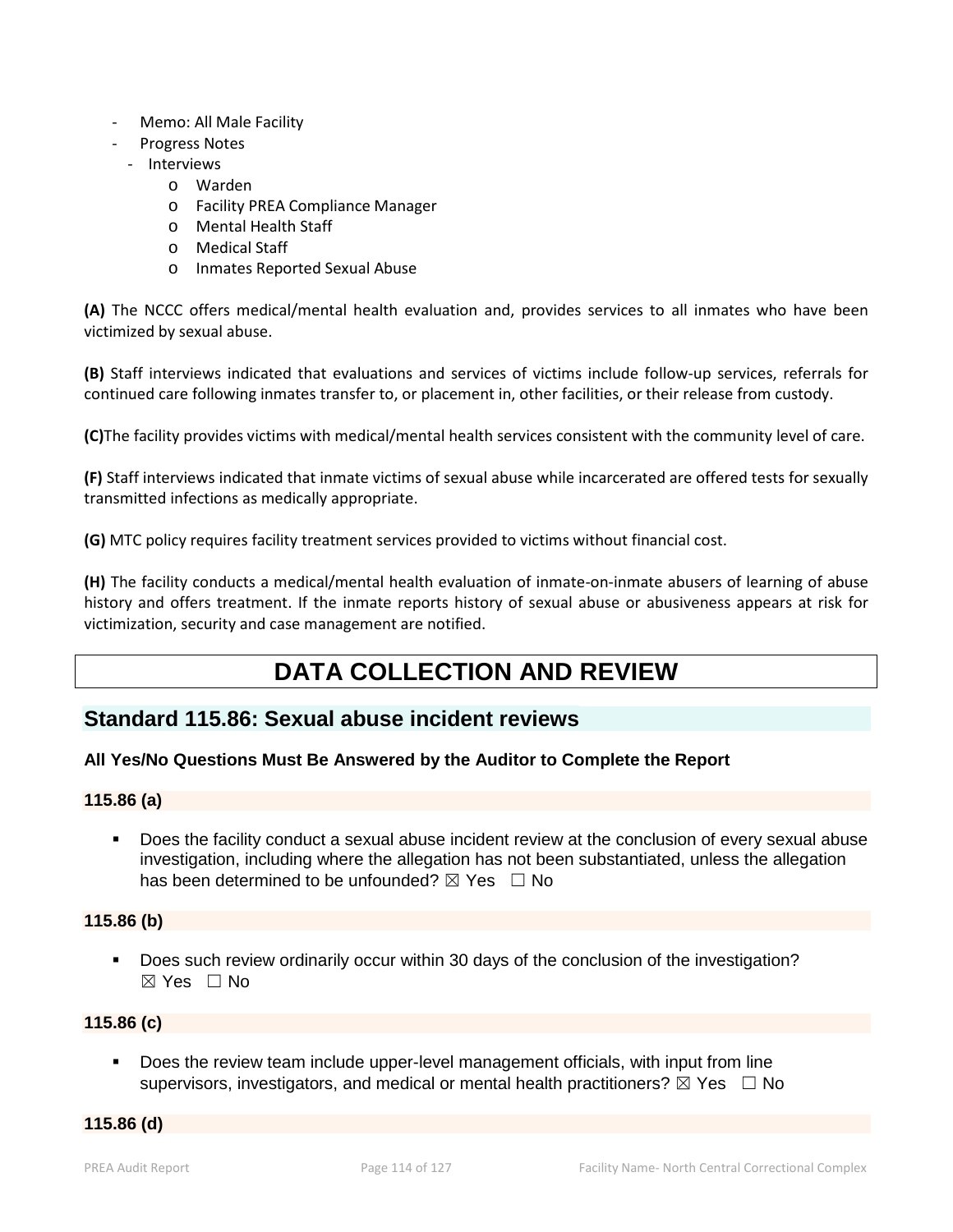- Does the review team: Consider whether the allegation or investigation indicates a need to change policy or practice to better prevent, detect, or respond to sexual abuse?  $\boxtimes$  Yes  $\Box$  No
- Does the review team: Consider whether the incident or allegation was motivated by race; ethnicity; gender identity; lesbian, gay, bisexual, transgender, or intersex identification, status, or perceived status; gang affiliation; or other group dynamics at the facility?  $\boxtimes$  Yes  $\Box$  No
- **Does the review team: Examine the area in the facility where the incident allegedly occurred to** assess whether physical barriers in the area may enable abuse?  $\boxtimes$  Yes  $\Box$  No
- Does the review team: Assess the adequacy of staffing levels in that area during different shifts? ⊠ Yes □ No
- Does the review team: Assess whether monitoring technology should be deployed or augmented to supplement supervision by staff?  $\boxtimes$  Yes  $\Box$  No
- Does the review team: Prepare a report of its findings, including but not necessarily limited to determinations made pursuant to §§ 115.86(d)(1) - (d)(5), and any recommendations for improvement and submit such report to the facility head and PREA compliance manager?  $\boxtimes$  Yes  $\Box$  No

# **115.86 (e)**

 Does the facility implement the recommendations for improvement, or document its reasons for not doing so? ⊠ Yes □ No

# **Auditor Overall Compliance Determination**

- ☐ **Exceeds Standard** (*Substantially exceeds requirement of standards*)
- ☒ **Meets Standard** (*Substantial compliance; complies in all material ways with the standard for the relevant review period*)
- ☐ **Does Not Meet Standard** (*Requires Corrective Action*)

# **Instructions for Overall Compliance Determination Narrative**

*The narrative below must include a comprehensive discussion of all the evidence relied upon in making the compliance or non-compliance determination, the auditor's analysis and reasoning, and the auditor's conclusions. This discussion must also include corrective action recommendations where the facility does not meet the standard. These recommendations must be included in the Final Report, accompanied by information on specific corrective actions taken by the facility.*

#### **Documents, Interviews and Observations:**

- Management and Training Corporation (MTC) Policy 903E.02 Ensuring Safe Prisons (A1,B1,C1,D1,E1) August 1, 2017
- Pre-Audit Questionnaire/Adult Prisons & Jails
- MTC Annual Report
	- o MTC Offender Data System
	- o Demographics of MTC Operated Facilities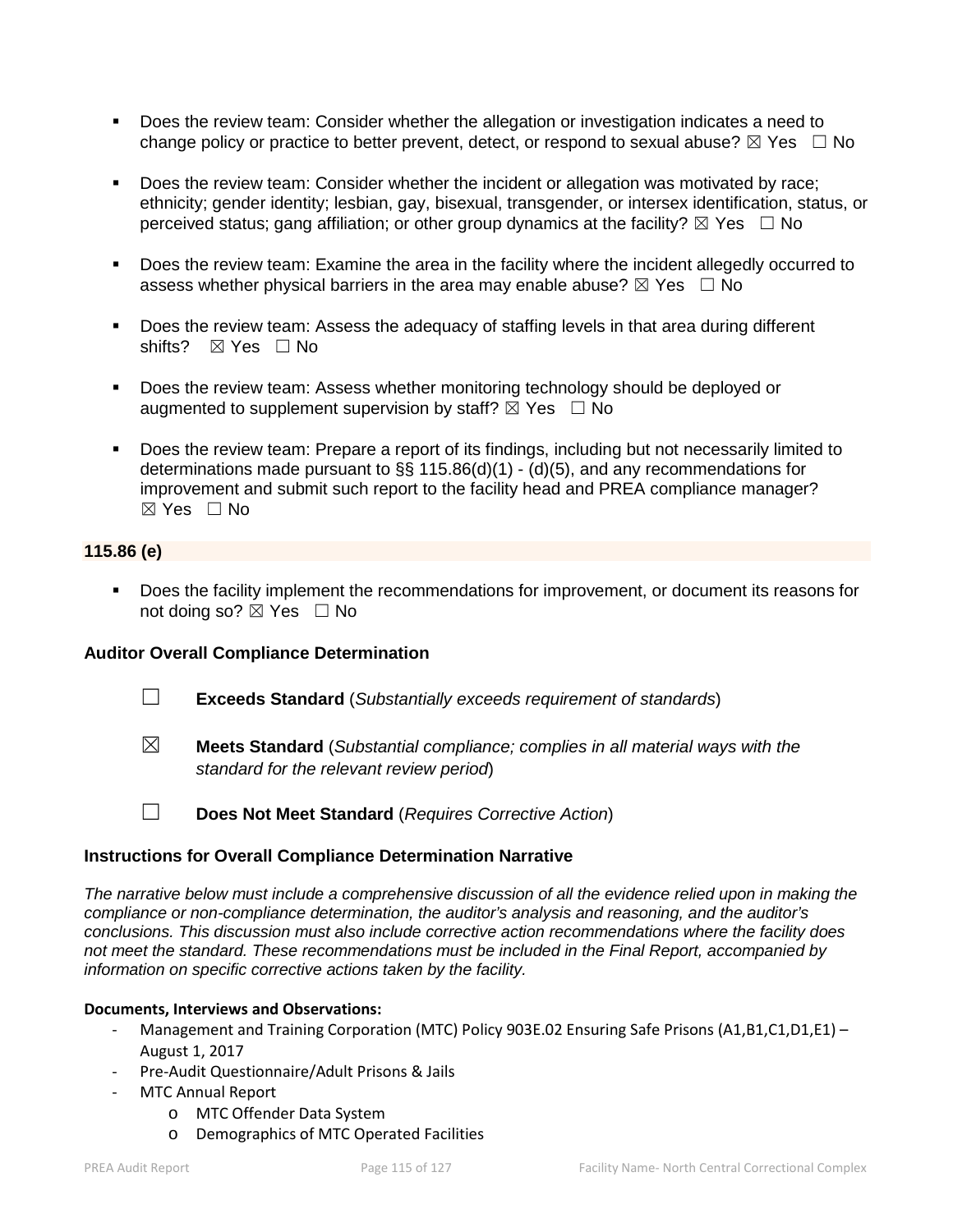- o Summary of Facilities Reports
- o Agency Progress Assessment
- o MTC Offender Data System (ODS) Generated Automated Emails
	- MTC Automatic Email A
	- **MTC Automatic Email B**
	- **MTC Automatic Email C.**
	- **MTC Automatic Email D**
	- **MTC Automatic Email F**
- MTC Automatic Email: For substantiated or unsubstantiated sexual abuse allegations, initiate a sexual abuse incident review within 30 days of determination.
- DRC Policy 79-ISA-03 Sexual Abuse Review Team (C1)
- PREA Incident Packet, Sexual Abuse Review Team (B1,D1,E1)
	- Interviews
		- o Warden
		- o Facility PREA Compliance Manager
		- o Member from Incident Review Team

**(A, B, C)** MTC Policy 903.E.02 – Ensuring Safe Prisons, review by the facility of Sexual Abuse Incidents, requires each facility to conduct a sexual abuse incident review at the conclusion of every sexual abuse investigation unless the incident has been determined to be unfounded. The review ordinarily occurs within 30 days of the conclusions of the investigation when they received the Investigation Report. The review team will include upper-level management officials, with input from line supervisors, investigators, and medical or mental health practitioners.

**(D)** The review team is required to consider and complete the following:

- a. Whether the allegation or investigation indicates a need to change policy or practice to prevent better, detect or respond to sexual abuse;
- b. Whether the incident or allegation was motivated by race, ethnicity, gang affiliation, gender identity, status or perceived status as lesbian, gay, bisexual or intersex, or was motivated or caused by other group dynamics at the facility;
- c. Examine the area in the facility where the incident allegedly occurred to assess whether physical barriers in the area may enable abuse;
- d. Asses the adequacy of staffing levels in that area during different shifts;
- e. Assess whether monitoring technology should be deployed or augmented to supplement supervision by staff.

MTC Offender Data System (ODS) Generated Automated Email: Email B – from ODS notifying the facility PREA Manager that a determination has been made on a PREA investigation and the specific action which is required:

- d. Reassess the inmate's risk of victimization or abusiveness based upon information from the investigation. 114.41.
- e. For substantiated or unsubstantiated sexual abuse allegations, initiate a Sexual Abuse incident Review within 30 days of determination. 115.86
- f. Inform the inmate and document the notification, as to whether the allegation has been determined to be substantiated, unsubstantiated, or unfounded. 115.73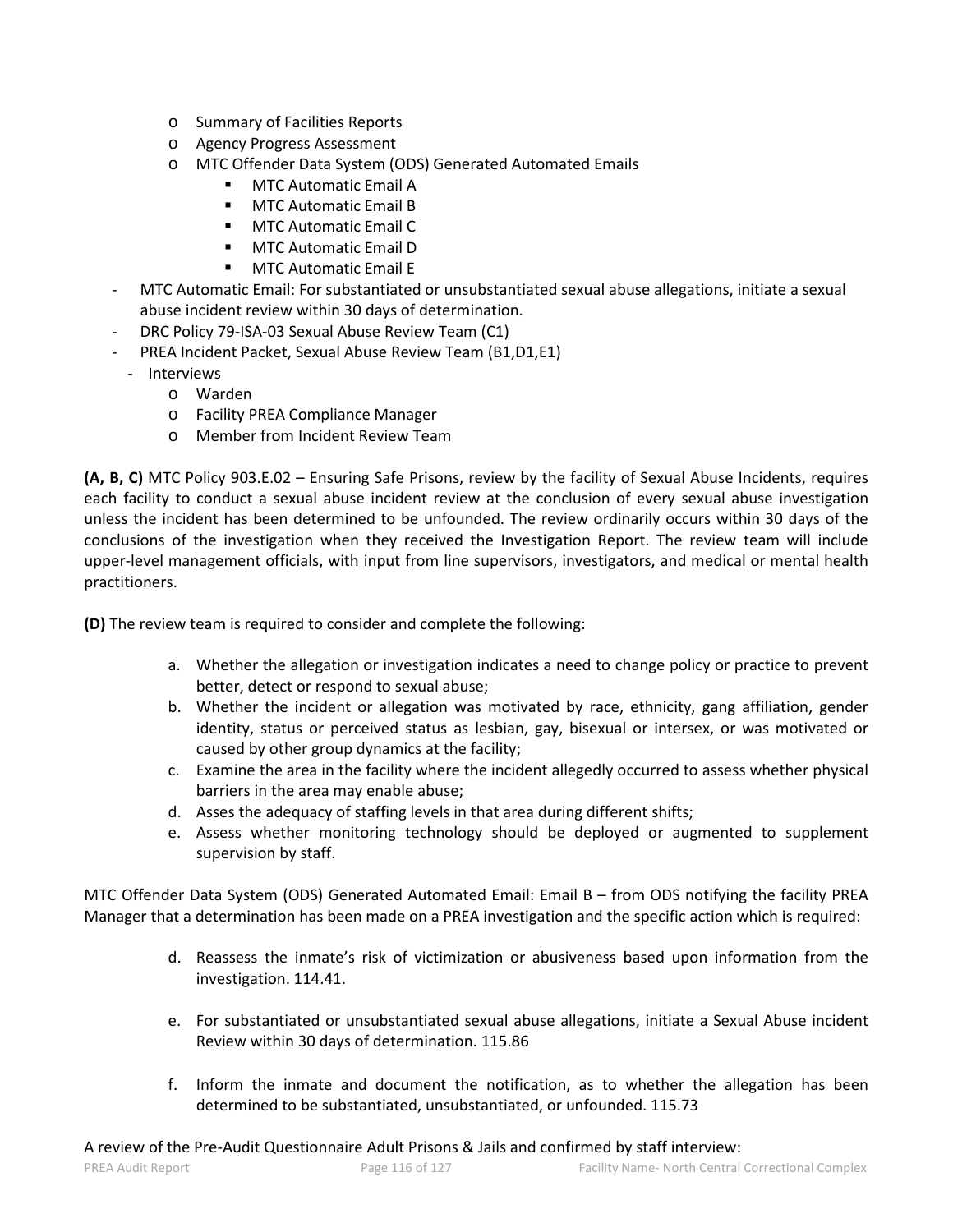In the past 12 months, the number of criminal and administrative investigations of alleged sexual abuse completed at the facility, excluding only "unfounded" incidents was 11.

**(E)** The facility incident review team documents all recommendations, and the facility leadership follows thru with implementation.

#### **Interview Result**

- Interviews with staff confirmed they are aware of the process and were able to articulate how they would conduct a review. Staff indicated the following are minimally the staff on the incident review team: Warden; Deputy Warden, PREA Compliance Manager, Counseling, Medical and additional staff pointed by the Warden. This team meets to review any incident, including any PREA related incidents.
- Interviewed staff indicated that they consider whether the incident or allegation was motivated by all the requirements listed in the standard, and was there is monitoring technology it is reviewed as a part of the review.

# **Standard 115.87: Data collection**

#### **All Yes/No Questions Must Be Answered by the Auditor to Complete the Report**

#### **115.87 (a)**

 Does the agency collect accurate, uniform data for every allegation of sexual abuse at facilities under its direct control using a standardized instrument and set of definitions?  $\boxtimes$  Yes  $\Box$  No

#### **115.87 (b)**

 Does the agency aggregate the incident-based sexual abuse data at least annually?  $\boxtimes$  Yes  $\Box$  No

#### **115.87 (c)**

 Does the incident-based data include, at a minimum, the data necessary to answer all questions from the most recent version of the Survey of Sexual Violence conducted by the Department of Justice? ☒ Yes ☐ No

#### **115.87 (d)**

 Does the agency maintain, review, and collect data as needed from all available incident-based documents, including reports, investigation files, and sexual abuse incident reviews?  $\boxtimes$  Yes  $\Box$  No

#### **115.87 (e)**

**Does the agency also obtain incident-based and aggregated data from every private facility with** which it contracts for the confinement of its inmates? (N/A if agency does not contract for the confinement of its inmates.)  $\boxtimes$  Yes  $\Box$  No  $\Box$  NA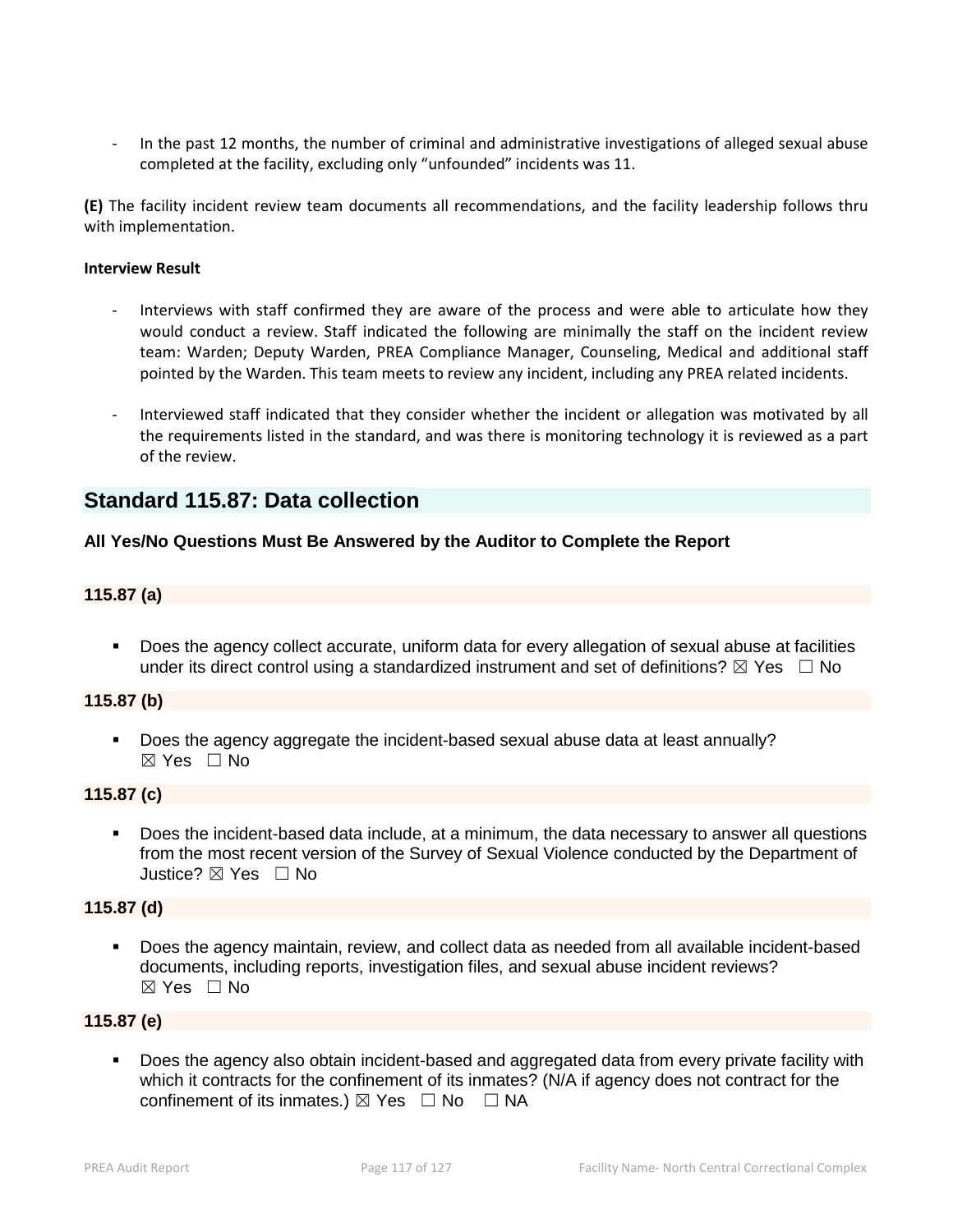## **115.87 (f)**

 Does the agency, upon request, provide all such data from the previous calendar year to the Department of Justice no later than June 30? (N/A if DOJ has not requested agency data.)  $\boxtimes$  Yes  $\Box$  No  $\Box$  NA

#### **Auditor Overall Compliance Determination**

☐ **Exceeds Standard** (*Substantially exceeds requirement of standards*)

- ☒ **Meets Standard** (*Substantial compliance; complies in all material ways with the standard for the relevant review period*)
- 
- ☐ **Does Not Meet Standard** (*Requires Corrective Action*)

#### **Instructions for Overall Compliance Determination Narrative**

*The narrative below must include a comprehensive discussion of all the evidence relied upon in making the compliance or non-compliance determination, the auditor's analysis and reasoning, and the auditor's conclusions. This discussion must also include corrective action recommendations where the facility does not meet the standard. These recommendations must be included in the Final Report, accompanied by information on specific corrective actions taken by the facility.*

#### **Supporting Documents, Interviews, and Observations**

- Management and Training Corporation (MTC) Policy 903E.02 Ensuring Safe Prisons (A1,A2,B1,D1,F1) -August 1, 2017
- Pre-Audit Questionnaire/Adult Prisons & Jails
- MTC PREA Annual Report (B1,C2,E1,E2,F1)
	- o MTC Report of 2017 PREA Allegations and Investigation Results
	- o MTC Report of 2016 PREA Allegations and Investigation Results
	- o MTC Report of 2015 PREA Allegations and Investigation Results
	- o MTC Report of 2014 PREA Allegations and Investigation Results
	- o MTC Offender Data System
	- o Demographics of MTC Operated Facilities
	- o Summary of Facilities Reports
	- o Agency Progress Assessment
	- o MTC Offender Data System (ODS) Generated Automated Emails
		- MTC Automatic Email A
		- **MTC Automatic Email B**
		- MTC Automatic Email C
		- MTC Automatic Email D
		- MTC Automatic Email E
	- o Note: The questions correspond with the Survey of Sexual Victimization conducted by the BJA/ Department of Justice.
- NCCC Annual Report (C2)
- Interviews
	- o MTC Director of Policy & Audits/Agency Assistant PREA Coordinator
	- o Warden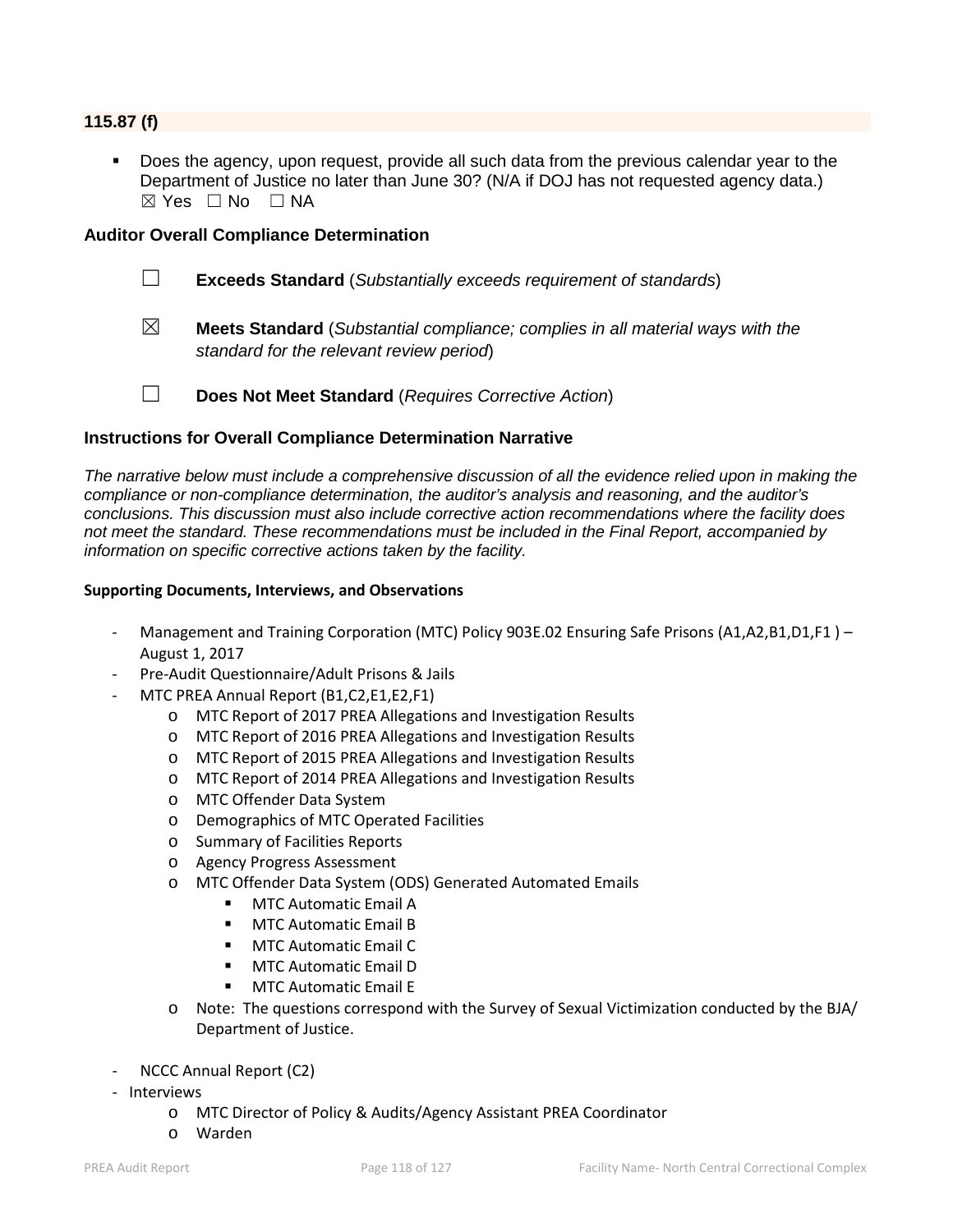- o Facility PREA Compliance Manager
- o Member from Incident Review Team
- o Investigator

**(A)** MTC collects accurate, uniform data for every allegation of sexual abuse at facilities under its direct control using a standardized instrument and set of definitions as required by MTC Policy, 903E.02, Ensuring Safe Prisons. The standardized instrument includes, at a minimum, the data necessary to answer all questions from the most recent version of the Survey of Sexual Violence (SSV) conducted by the Department of Justice. MTC aggregates the incident-based sexual abuse data at least annually and generates a comprehensive and informative annual report. Each MTC facility is required by policy to maintain, review and collect data as needed from all available incident-based documents, including reports, investigation files, and sexual abuse incident reviews.

Interviews indicated MTC has a very sophisticated data system enabling the company to collect and report accurate data to answer all questions on the Survey of Sexual Violence and the system is set up to answer them sequentially. Additionally, the system has the capability for generating valuable reports including the following: PREA Allegations and Investigations Summary Report, PREA Allegations and Investigations Report by Site, Investigations by Facility, Master Investigation Log, Master Investigation Log by Site and others.

**(B)** The reviewed 2016 MTC Annual Report was comprehensive and detailed and included Demographics of MTC Operated Facilities as well as detailed PREA Data. In 2016 MTC started using their Offender Data System (ODS). The system provides a platform which captures all data required for responses to the Survey of Sexual Victimization (SSV). In addition, incident reviews required by the PREA standards, are now able to be put into the system for review by management. Efforts have been made to provide additional structure within the Offender Data System by triggering automated email distribution following entries into the ODC PREA system. The purpose of the five emails (which include the specific PREA standards being attached to each email for reference/education and duties to be followed) are listed in the following paragraphs:

MTC Offender Data System (ODS) Generated Automated Emails:

Email A – from ODS notifying the facility PREA Manager that a new PREA Allegation has been assigned for investigation making sure assigned staff implement actions which ensure the involved offender (s) and/or staff protected from retaliation. Also, any use of involuntary segregated housing for the inmate who alleged suffering sexual abuse shall only be used after an assessment determines there is no available alternative means of separation from likely abusers. The reasons need to be documented within 24 hours of placement.

- Protect inmates and /or staff from retaliation for at least 90 days in accordance with standard 115.67 and MTC policy 903E.02.
- Document any use of involuntary segregated housing within 24 hours in accordance with standard 115.68, 115.43 and MTC policy 903E.02.

Email B – from ODS notifying the facility PREA Manager that a determination has been made on a PREA investigation and the specific action which is required:

- Reassess the inmate's risk of victimization or abusiveness based upon information from the investigation. 114.41.
- For substantiated or unsubstantiated sexual abuse allegations, initiate a Sexual Abuse incident Review within 30 days of determination. 115.86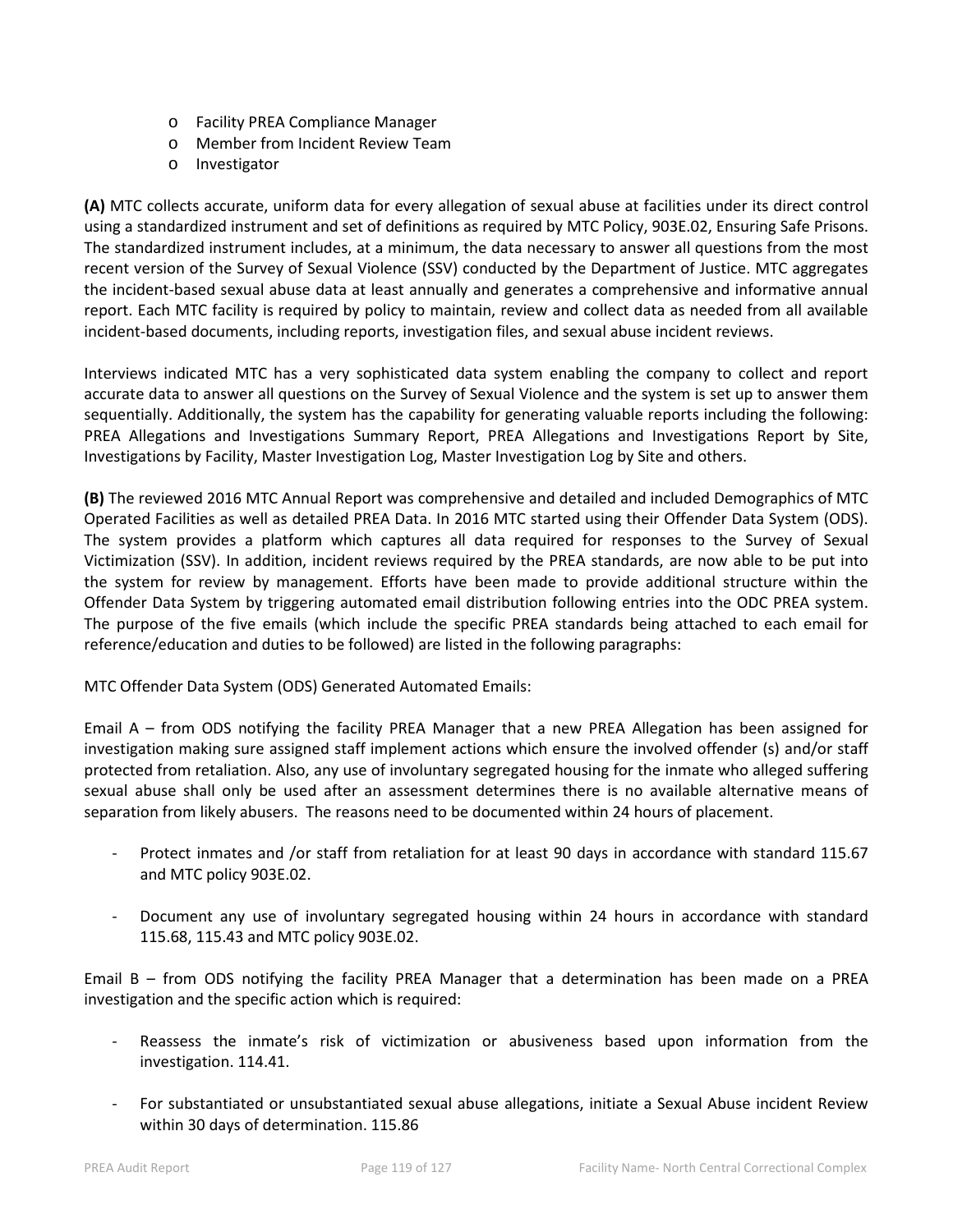- Inform the inmate and document the notification, as to whether the allegation has been determined to be substantiated, unsubstantiated, or unfounded. 115.73

Email C – from ODS notifying the facility HR Manager that a determination has been made on a PREA investigation and the specific action which is required.

- Follow standards and policy related to disciplinary sanctions for staff as detailed below (115.76).
- Follow standards and policy related to hiring and promotion decisions as detailed below (115.17).
- Inform the inmate and document the notification, consistent with standards 115.73, unless the allegation, following an investigation, was unfounded. (This can be performed by the PREA Manager depending on facility direction).

Email D – from ODS notifying the facility Disciplinary Hearing Officer that a determination has been made on a PREA investigation involving an inmate (s) and specific action is required.

Follow standards and policy related to disciplinary sanctions for inmates as detailed below (115.78)

Email E – from ODS notifying the PREA Manager to contact the investigative agency to obtain the results of the PREA case identified below. (115.73).

Contact investigative agency and document status.

The agency aggregated incident-based sexual abuse data at least annually.

**(C)** The incident-based data collected includes, at a minimum, the data necessary to answer all questions from the most recent version of the Survey of Sexual Violence conducted by the Department of Justice.

**(D)** The agency maintains, reviews, and collects data as needed from all available incident- based documents, including reports, investigation files, and sexual abuse incident reviews.

**(E)**The agency also obtains incident-based and aggregated data from every private facility with which it contracts for the confinement of its inmates.

**(F)** Upon request, the agency will provide all such data from the previous calendar year to the Department of Justice no later than June 30.

# **Standard 115.88: Data review for corrective action**

# **All Yes/No Questions Must Be Answered by the Auditor to Complete the Report**

#### **115.88 (a)**

- Does the agency review data collected and aggregated pursuant to § 115.87 in order to assess and improve the effectiveness of its sexual abuse prevention, detection, and response policies, practices, and training, including by: Identifying problem areas?  $\boxtimes$  Yes  $\Box$  No
- Does the agency review data collected and aggregated pursuant to § 115.87 in order to assess and improve the effectiveness of its sexual abuse prevention, detection, and response policies,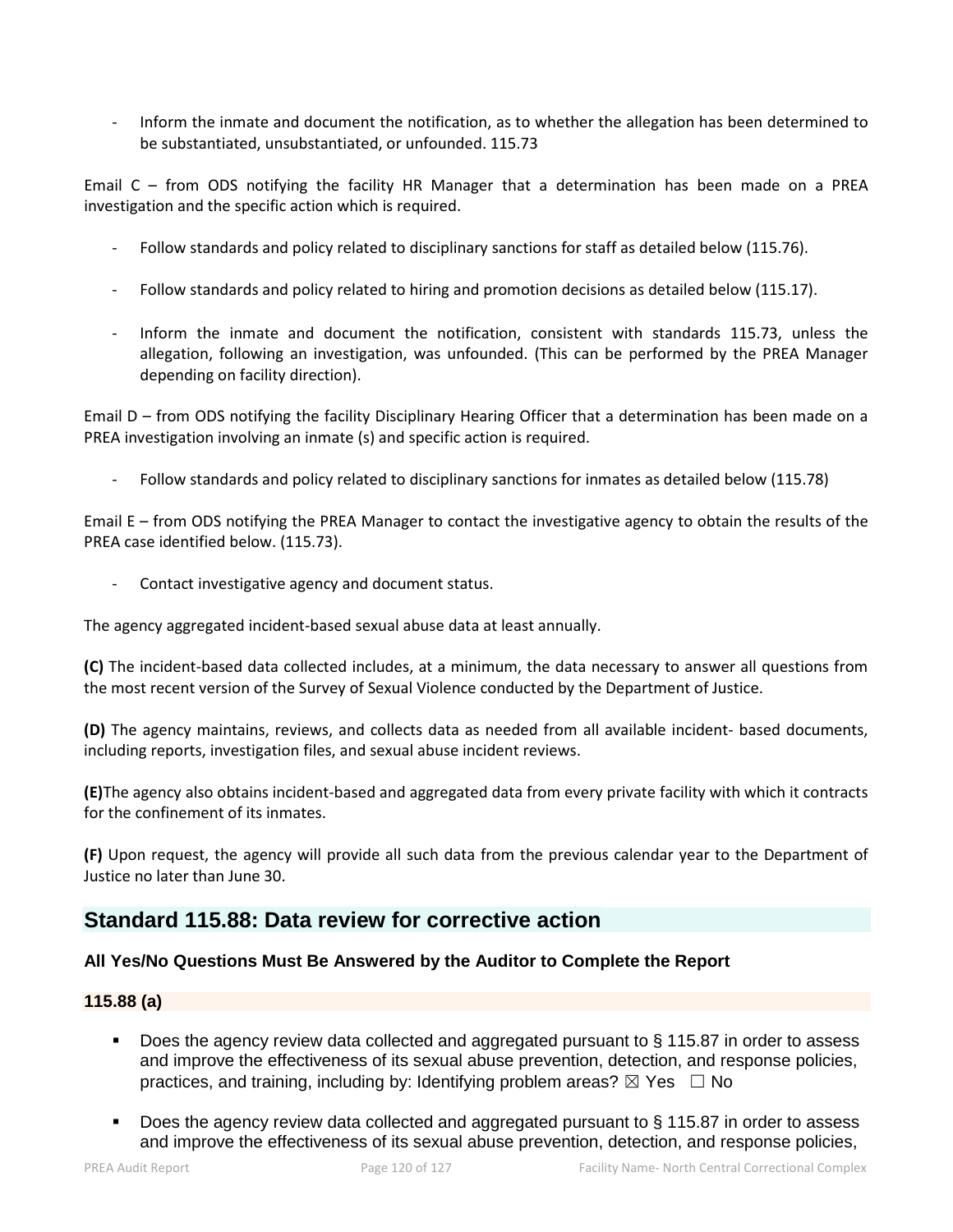practices, and training, including by: Taking corrective action on an ongoing basis? ☒ Yes ☐ No

■ Does the agency review data collected and aggregated pursuant to § 115.87 in order to assess and improve the effectiveness of its sexual abuse prevention, detection, and response policies, practices, and training, including by: Preparing an annual report of its findings and corrective actions for each facility, as well as the agency as a whole?  $\boxtimes$  Yes  $\Box$  No

# **115.88 (b)**

 Does the agency's annual report include a comparison of the current year's data and corrective actions with those from prior years and provide an assessment of the agency's progress in addressing sexual abuse  $\boxtimes$  Yes  $\Box$  No

#### **115.88 (c)**

 Is the agency's annual report approved by the agency head and made readily available to the public through its website or, if it does not have one, through other means?  $\boxtimes$  Yes  $\Box$  No

#### **115.88 (d)**

 Does the agency indicate the nature of the material redacted where it redacts specific material from the reports when publication would present a clear and specific threat to the safety and security of a facility?  $\boxtimes$  Yes  $\Box$  No

#### **Auditor Overall Compliance Determination**

- ☐ **Exceeds Standard** (*Substantially exceeds requirement of standards*)
- ☒ **Meets Standard** (*Substantial compliance; complies in all material ways with the standard for the relevant review period*)
- ☐ **Does Not Meet Standard** (*Requires Corrective Action*)

#### **Instructions for Overall Compliance Determination Narrative**

*The narrative below must include a comprehensive discussion of all the evidence relied upon in making the compliance or non-compliance determination, the auditor's analysis and reasoning, and the auditor's conclusions. This discussion must also include corrective action recommendations where the facility does not meet the standard. These recommendations must be included in the Final Report, accompanied by information on specific corrective actions taken by the facility.*

#### **Documents, Interviews and Observations:**

- Management and Training Corporation (MTC) Policy 903E.02 Ensuring Safe Prisons (A1,B1,C1,C3,D1,D2) –August 1, 2017
- Pre-Audit Questionnaire/Adult Prisons & Jails
- MTC PREA Annual Report (B1,C2,E1,E2,F1)
	- o MTC Report of 2017 PREA Allegations and Investigation Results
	- o MTC Report of 2016 PREA Allegations and Investigation Results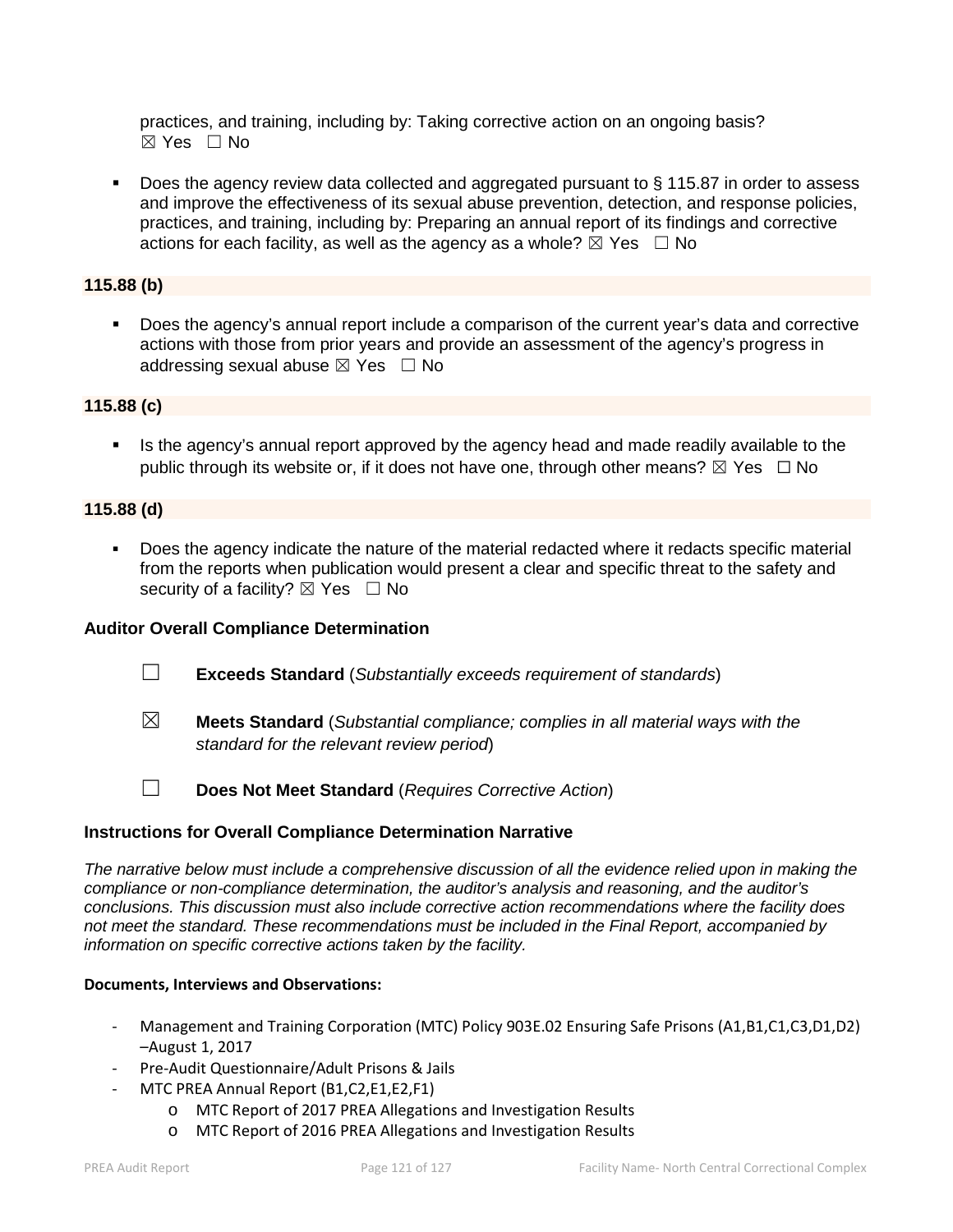- o MTC Report of 2015 PREA Allegations and Investigation Results
- o MTC Report of 2014 PREA Allegations and Investigation Results
- o MTC Offender Data System
- o Demographics of MTC Operated Facilities
- o Summary of Facilities Reports
- o Agency Progress Assessment
- o MTC Offender Data System (ODS) Generated Automated Emails
	- **MTC Automatic Email A**
	- MTC Automatic Email B
	- **MTC Automatic Email C**
	- **MTC Automatic Email D**
	- **MTC Automatic Email E**
- o Note: The questions correspond with the Survey of Sexual Victimization conducted by the BJA/ Department of Justice.
- MTC PREA Website (C1)
- Interviews
	- o MTC Director of Policy & Audits/Agency Assistant PREA Coordinator
	- o Warden
	- o Facility PREA Compliance Manager

**(A)** The MTC and the NCCC review data collected and aggregated under § 115.87 to assess and improve the effectiveness of the facility's sexual abuse prevention, detection, and response policies, practices, and training, including by identifying problem areas, taking corrective action on an ongoing basis. Interviews reveal that the MTC prepares an annual report of its findings and corrective action that includes the NCCC and the agency.

**(B)** The report includes a comparison of the current year's data and corrective actions with those from prior years and provides an assessment of the agency's progress in addressing sexual abuse.

**(C)** The report is approved by the MTC agency head and made readily available to the public through its website.

**(D)** The MTC redact specific material from the reports that would present a clear and specific threat to the safety and security of a facility.

#### **Interview Results:**

- Interview staff indicated that the facility annual report of finding for its data review and any corrective actions is a part of the agency annual report.

# **Standard 115.89: Data storage, publication, and destruction**

#### **All Yes/No Questions Must Be Answered by the Auditor to Complete the Report**

#### **115.89 (a)**

Does the agency ensure that data collected pursuant to § 115.87 are securely retained?  $\boxtimes$  Yes  $\Box$  No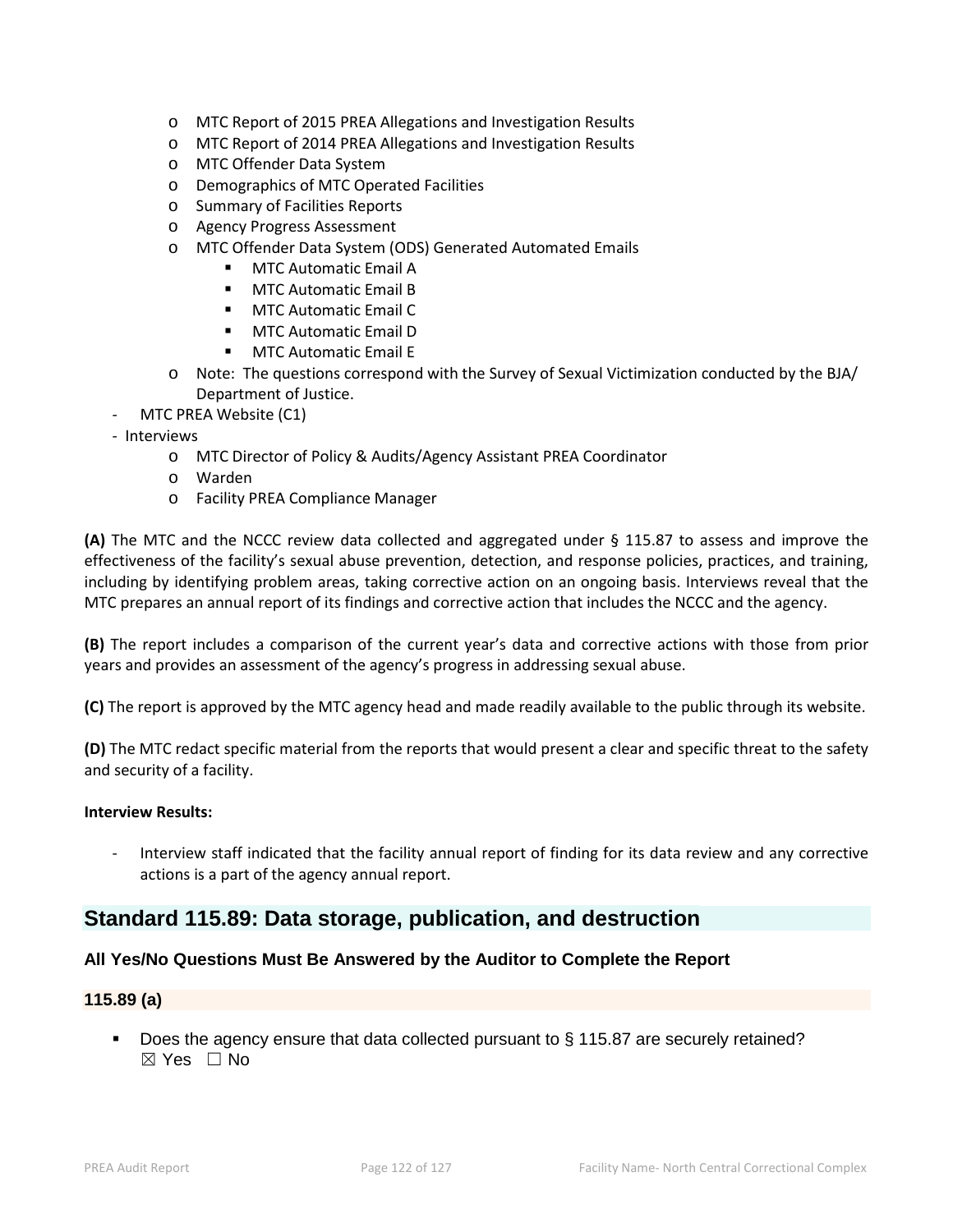#### **115.89 (b)**

 Does the agency make all aggregated sexual abuse data, from facilities under its direct control and private facilities with which it contracts, readily available to the public at least annually through its website or, if it does not have one, through other means?  $\boxtimes$  Yes  $\Box$  No

### **115.89 (c)**

 Does the agency remove all personal identifiers before making aggregated sexual abuse data publicly available?  $\boxtimes$  Yes  $\Box$  No

#### **115.89 (d)**

 Does the agency maintain sexual abuse data collected pursuant to § 115.87 for at least 10 years after the date of the initial collection, unless Federal, State, or local law requires otherwise?  $\boxtimes$  Yes  $\Box$  No

#### **Auditor Overall Compliance Determination**

- ☐ **Exceeds Standard** (*Substantially exceeds requirement of standards*)
- ☒ **Meets Standard** (*Substantial compliance; complies in all material ways with the standard for the relevant review period*)
- ☐ **Does Not Meet Standard** (*Requires Corrective Action*)

#### **Instructions for Overall Compliance Determination Narrative**

*The narrative below must include a comprehensive discussion of all the evidence relied upon in making the compliance or non-compliance determination, the auditor's analysis and reasoning, and the auditor's conclusions. This discussion must also include corrective action recommendations where the facility does not meet the standard. These recommendations must be included in the Final Report, accompanied by information on specific corrective actions taken by the facility.*

#### **Documents, Interviews and Observations:**

- Management and Training Corporation (MTC) Policy 903E.02 Ensuring Safe Prisons (), –August 1, 2017
- Pre-Audit Questionnaire/Adult Prisons & Jails
- ODRC Record Retention Schedule (C2)
- Interviews:
	- Agency PREA Coordinator
	- Facility PREA Compliance Manager

**(A, B, C)** MTC the parent company aggregated sexual abuse data from the NCCC under its direct control is made readily available to the public at least annually through its website. Before making aggregates, sexual abuse data publicly available MTC removes all personal identifiers

**(D)** The agency maintains sexual abuse data collected for at least ten years after the date of initial collection.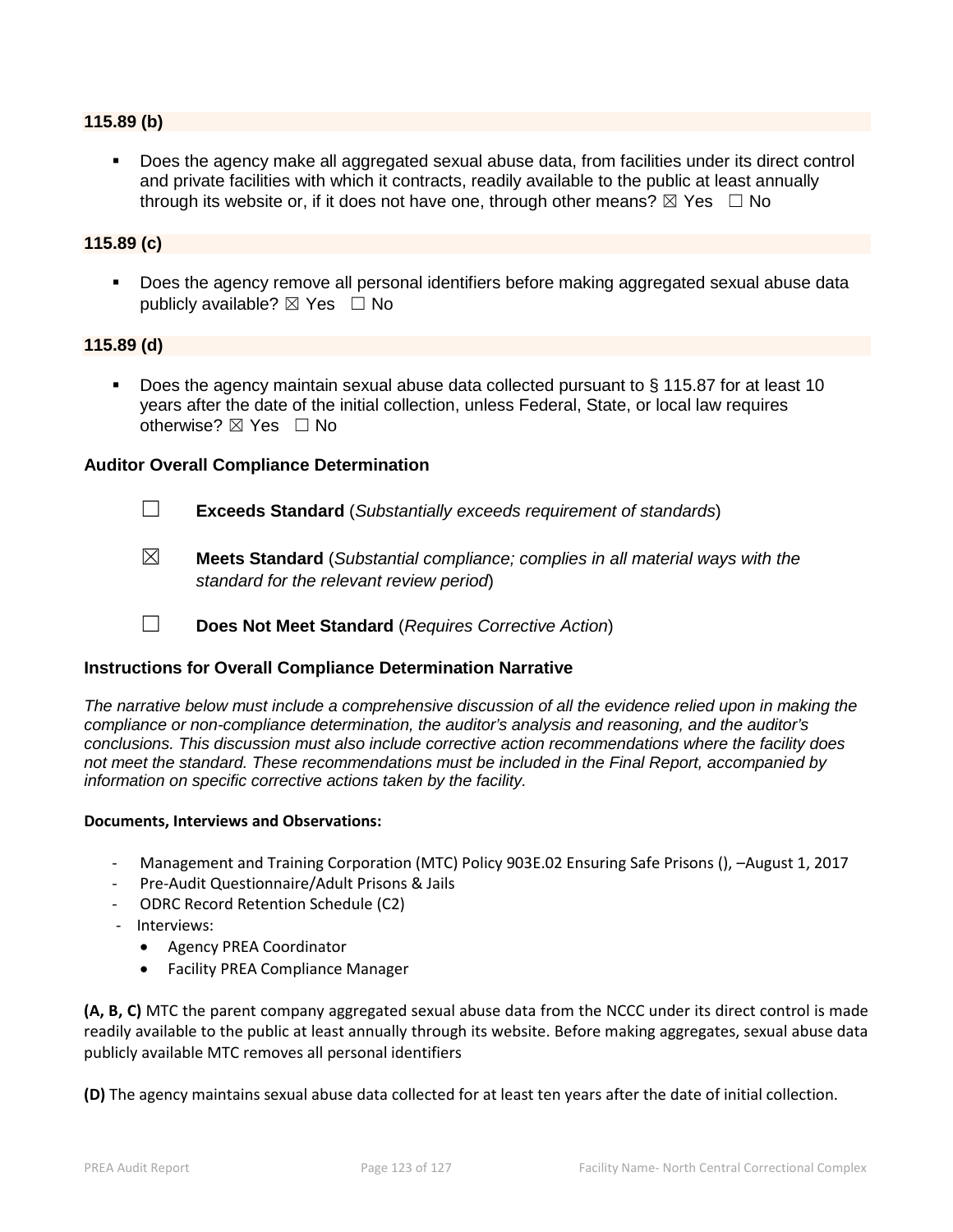# **AUDITING AND CORRECTIVE ACTION**

# **Standard 115.401: Frequency and scope of audits**

# **All Yes/No Questions Must Be Answered by the Auditor to Complete the Report**

#### **115.401 (a)**

 During the three-year period starting on August 20, 2013, and during each three-year period thereafter, did the agency ensure that each facility operated by the agency, or by a private organization on behalf of the agency, was audited at least once? (N/A before August 20, 2016.)  $\boxtimes$  Yes  $\Box$  No  $\Box$  NA

#### **115.401 (b)**

 During each one-year period starting on August 20, 2013, did the agency ensure that at least one-third of each facility type operated by the agency, or by a private organization on behalf of the agency, was audited?  $\boxtimes$  Yes  $\Box$  No

#### **115.401 (h)**

 Did the auditor have access to, and the ability to observe, all areas of the audited facility?  $\boxtimes$  Yes  $\Box$  No

#### **115.401 (i)**

 Was the auditor permitted to request and receive copies of any relevant documents (including electronically stored information)?  $\boxtimes$  Yes  $\Box$  No

#### **115.401 (m)**

 Was the auditor permitted to conduct private interviews with inmates, inmates, and detainees?  $\boxtimes$  Yes  $\Box$  No

#### **115.401 (n)**

 Were inmates permitted to send confidential information or correspondence to the auditor in the same manner as if they were communicating with legal counsel?  $\boxtimes$  Yes  $\Box$  No

#### **Auditor Overall Compliance Determination**



- ☐ **Exceeds Standard** (*Substantially exceeds requirement of standards*)
- ☒ **Meets Standard** (*Substantial compliance; complies in all material ways with the standard for the relevant review period*)
- ☐ **Does Not Meet Standard** (*Requires Corrective Action*)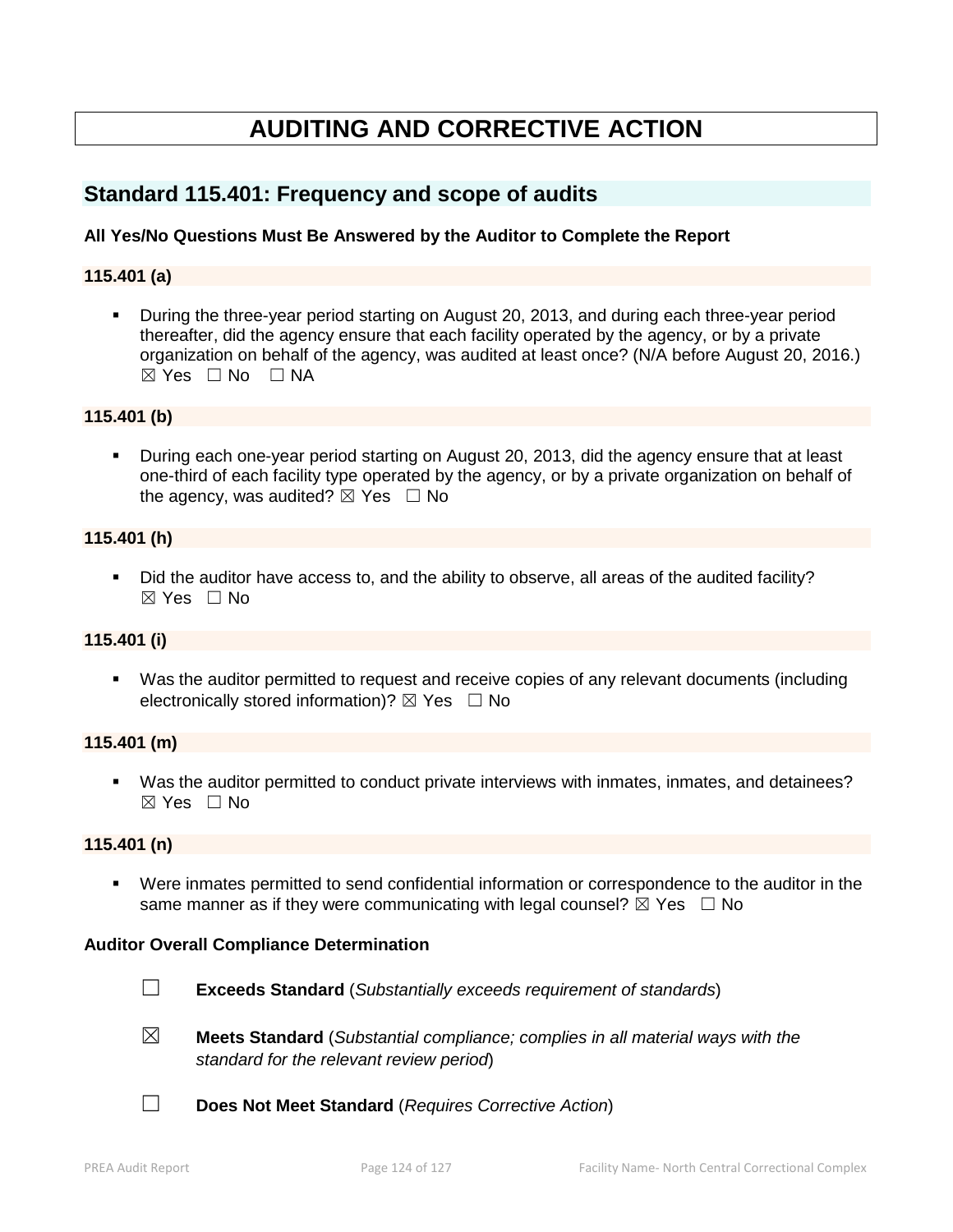# **Instructions for Overall Compliance Determination Narrative**

*The narrative below must include a comprehensive discussion of all the evidence relied upon in making the compliance or non-compliance determination, the auditor's analysis and reasoning, and the auditor's conclusions. This discussion must also include corrective action recommendations where the facility does not meet the standard. These recommendations must be included in the Final Report, accompanied by information on specific corrective actions taken by the facility.*

#### **Documents, Interviews and Observations:**

- Management and Training Corporation (MTC) Policy 903E.02 Ensuring Safe Prisons () –August 1, 2017
- Interviews:
	- o Agency PREA Coordinator
	- o Assistant Agency PREA Coordinator

**(A, B)** The agency has ensured that each facility operated by the agency is audited at least once every three years. The agency ensures that a third of each facility type is audit every year as well.

**(E, F, G)** The agency and/or facility demonstrated compliance with the PREA standards by submitting policies, procedures, reports, internal and external audits, and accreditations of the most recent one year period. The auditor conducted on-site visit that included sampling of relevant documents, other records, additional information for the 12 months' timeframe.

**(H, I)** During the on-site audit, the auditor was given access to all areas of the facility, site observes; the auditor requested and received copies of relevant documents to include electronically stored information.

**(J)** The auditor has retained and preserves documentation use to make audit determinations and the documentation is available to the Department of Justice upon request.

(K, M) The auditor interview representative samples listed below and were permitted to conduct all formal interviews privately.

- Agency and Facility Leadership
- Random Staff
- Specialized Staff
- **Supervisor**
- Administrators
- Random Inmates
- Targeted Inmates
- Etc.

**(N, O)** The PREA Audit Notice was posted to permit inmates to send confidential information or correspondence to the auditor. The audit reach out and attempt to communicate with community based advocates who have insight into relevant conditions in the facility.

#### **Interview Results:**

Interview with MTC has indicated that the agency has conducted the required PREA Audits every year. The agency has ensured that at least one-third of each type is audited.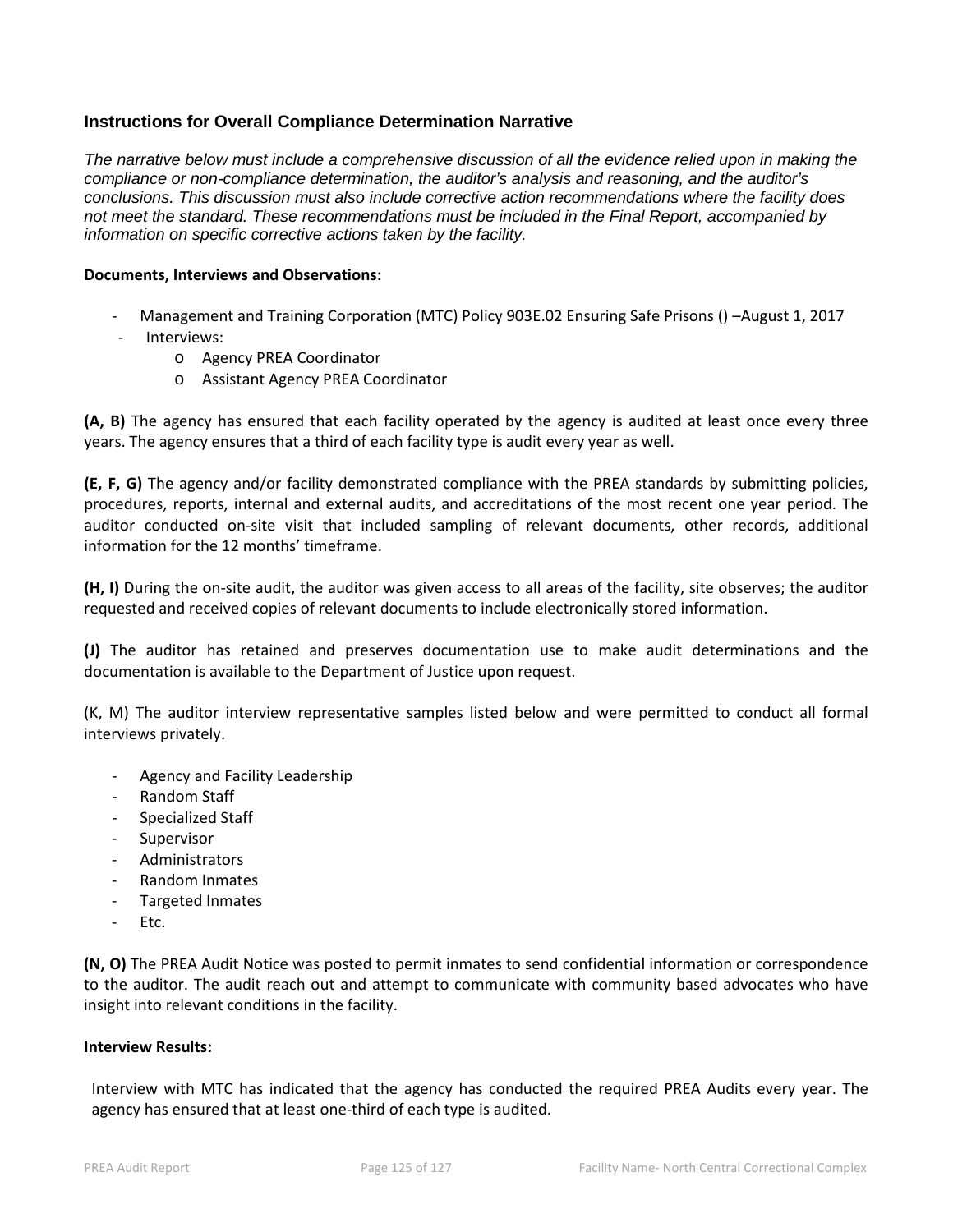# **Standard 115.403: Audit contents and findings**

# **All Yes/No Questions Must Be Answered by the Auditor to Complete the Report**

# **115.403 (f)**

 The agency has published on its agency website, if it has one, or has otherwise made publicly available, all Final Audit Reports within 90 days of issuance by auditor. The review period is for prior audits completed during the past three years PRECEDING THIS AGENCY AUDIT. In the case of single facility agencies, the auditor shall ensure that the facility's last audit report was published. The pendency of any agency appeal pursuant to 28 C.F.R. § 115.405 does not excuse noncompliance with this provision. (N/A if there have been no Final Audit Reports issued in the past three years, or in the case of single facility agencies that there has never been a Final Audit Report issued.)  $\boxtimes$  Yes  $\Box$  No  $\Box$  NA

#### **Auditor Overall Compliance Determination**

- ☐ **Exceeds Standard** (*Substantially exceeds requirement of standards*)
- ☒ **Meets Standard** (*Substantial compliance; complies in all material ways with the standard for the relevant review period*)
- ☐ **Does Not Meet Standard** (*Requires Corrective Action*)

#### **Instructions for Overall Compliance Determination Narrative**

*The narrative below must include a comprehensive discussion of all the evidence relied upon in making the compliance or non-compliance determination, the auditor's analysis and reasoning, and the auditor's conclusions. This discussion must also include corrective action recommendations where the facility does not meet the standard. These recommendations must be included in the Final Report, accompanied by information on specific corrective actions taken by the facility.*

#### **Documents, Interviews and Observations:**

- Management and Training Corporation (MTC) Policy 903E.02 Ensuring Safe Prisons () –August 1, 2017
- Interviews:
	- o Agency PREA Coordinator
	- o Assistant Agency PREA Coordinator

**(A)** This report describe in the narrative the methodology, sampling sizes, and the basis for the auditor's conclusions provide such information to the agency upon request, and may provide such information to the Department of Justice.

#### **Interview Results:**

Interview with MTC and a review of the agency website indicated that the agency has made publicly available all PREA audits as required by standard.